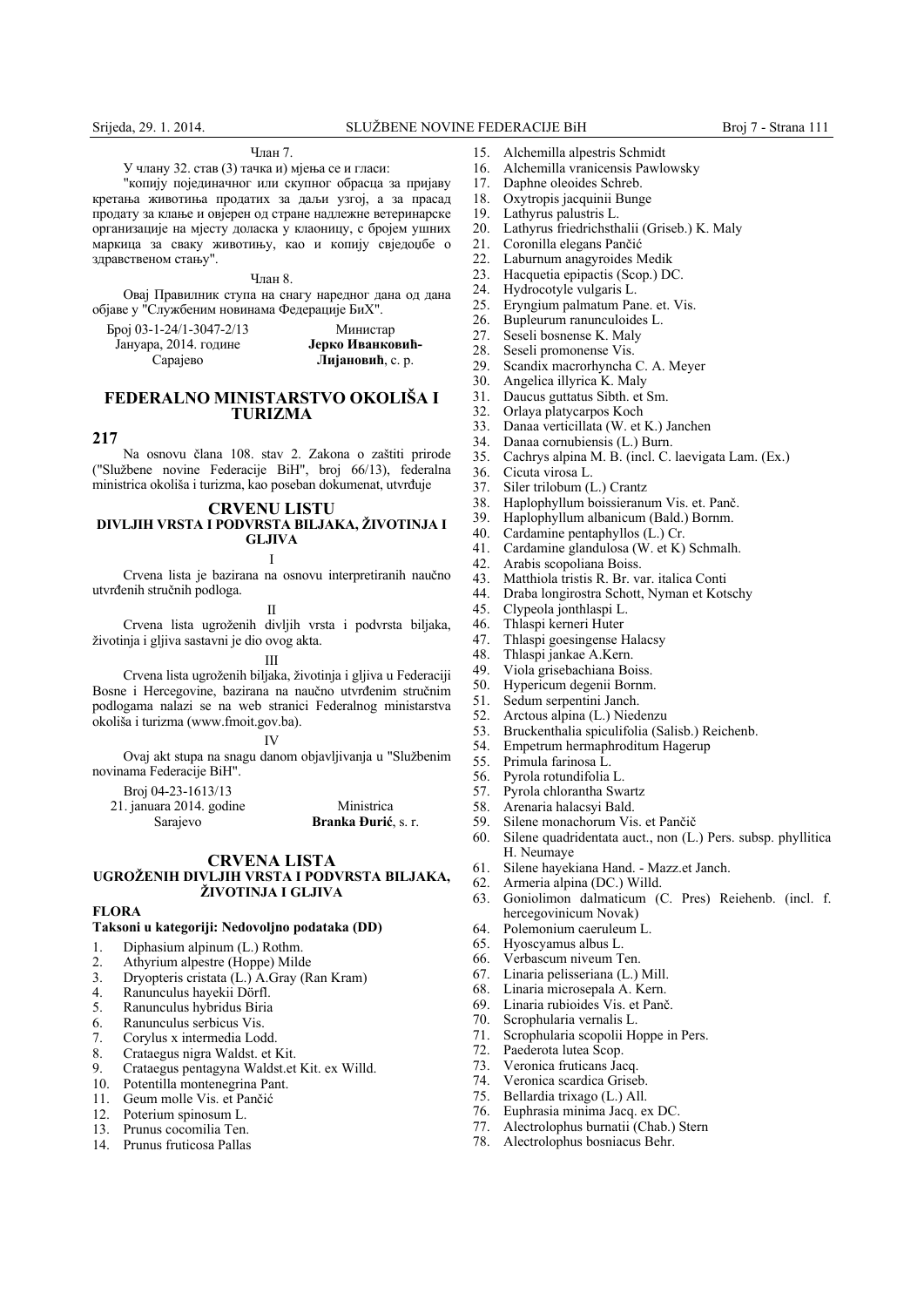- 79. Alectrolophus mediterraneus Stern. subsp. aruensis (Chab.) K. Maly
- 80. Alectrolophus ovifugus (Chab.) Stern.<br>81. Alectrolophus dinaricus (Murb.) Stern.
- 81. Alectrolophus dinaricus (Murb.) Sterneck
- 82. Alectrolophus asperulus Murb.
- 83. Pedicularis heterodonta Pancic
- 84. Pedicularis acaulis Scop.
- 85. Melampyrum doerfleri Ronn.
- 86. Melampyrum fimbriatum Vand. 87. Melampyrum hoermannianum K. Maly
- 
- 88. Pinguicula hirtiflora Ten.<br>89. Ultricularia neglecta Lebro Utricularia neglecta Lehro.
- 90. Orobanche salviae F. Schultz ex Koch in Rohling
- 91. Stachys menthifolia Vis.<br>92. Salvia sonklarii Pant.
- 
- 92. Salvia sonklarii Pant.<br>93. Gentiana ciliata (L.) I Gentiana ciliata (L.) Borkh.
- 
- 94. Gentiana jasnae Lakušić<br>95. Gentianella pevalekii Bi 95. Gentianella pevalekii Bjelčić et Mayer
- 96. Centranthus velenovskyi Vandas<br>97. Knautia x trebeviciensis Szabo
- 97. Knautia x trebeviciensis Szabo
- 98. Knautia visianii Szabó<br>99 Scabiosa hladnikiana F
- Scabiosa hladnikiana Host
- 100. Scabiosa portae A. Kern. ap. Hut.
- 101. Campanula thyrsoides L.
- 102. Campanula unae Šoljan
- 103. Phyteuma scheuchzeri All.
- 104. Edraianthus x murbecki Wettst.ap. Murb.
- 105. Erigeron atticus Vill.
- 106. Achillea x albinea Bjelčić et K. Maly
- 107. Leucanthemum rotundifolium (W. et K. ex Willd.) DC.
- 108. Tanacetum alpinum (L.) Schultz Bip.
- 109. Tanacetum serotinum (L.) Schultz Bip.
- 110. Petasites dorfieri Hayek
- 111. Senecio wagneri Degen
- 112. Senecio carpaticus Herb.
- 113. Inula bifrons (Gou.) L.
- 114. Carduus ramosissimus Pancic
- 115. Carduus angusticeps Lindb.
- 116. Carduus illyricus K Maly
- 117. Cirsium dinaricum Vandas
- 118. Centaurea tuberosa Vis.
- 119. Centaurea fritschii Hayek
- 120. Centaurea crnagorica Rohlena
- 121. Centaurea rupestris L.
- 122. Centaurea incompta Vis.
- 123. Centaurea haynaldi Borbás ex Vuk. ssp. haynaldii
- 124. Centaurea aterrima Hayek
- 125. Crepis blavii (Aschers.) Stadlm.
- 126. Crepis x malyi Stadlm.
- 127. Crepis chondrilloides Jacq.
- 128. Crepis aurea (L.) Cass. (incl. Crepis bosniaca K. Maly
- 129. Crepis kerneri Rechinger fil.
- 130. Hieracium pallescentifrons Maly K et Zahn.
- 131. Hieracium tajanum K. Maly et Zahn.
- 132. Zanichellia palustris L.
- 133. Colchicum kochii Parl.
- 134. Allium dalmaticum A. Kerner ap Janchen
- 135. Allium phthioticum Boiss.
- 136. Lilium bulbiferum L.
- 137. Lilium carniolicum Bernh. Ex Koch.
- 138. Lilium albanicum Grisebach
- 139. Galanthus reginae-olgae Orph.
- 140. Sternbergia colchicflora Waldst. et Kit. var. dalmatica Reichenb
- 141. Crocus chrysanthus (Herb.) Herb.
- 142. Iris varbossania K. Maly
- 143. Iris pseudopallida Trinajstić
	- 144. Juncus thomasii Ten. subsp. palensis K. Maly
- 145. Carex buxbaumii Wahlenb.
- 146. Carex mucronata All.
- 147. Carex nigra All.
- 148. Carex ferruginea Scop.
- 149. Carex paradoxa Willed.
- 150. Agrostis vranicensis Pawl
- 151. Dactylis aschersonialla Gracbn.
- 152. Festuca illyrica Markgr.-Dann.
- 153. Aceras anthropophorum (L.) Aiton fiI.
- 154. Herminium monorchis (L.) R. Br. 155. Gymnadenia friwaldii Hampe ex Gris.
- 156. Epipogium aphyllum Sw.
- 157. Listera cordata (L.) R. Br.
- 158. Corallorrhiza trifida Châtel.
- 159. Liparis loeselii (L.) Rich
- 
- 160. Biarum tenuifolium (L.) Schott
- 161. Typha laxmannii Lepechin

## **Taksoni u kategoriji: Najmanje zabrinjavajući (LC)**

- 1. Asplenium adulterinum Milde<br>2. Pinus heldreichii Christ
- 2. Pinus heldreichii Christ<br>3. Juniperus sabina L.
- Juniperus sabina L.
- 
- 4. Trollius europaeus L. 5. Ranunculus scutatus Waldst. et Kit.
- 6. Geum bulgaricum Pančić
- 7. Vicia oroboides Wulfen.<br>8. Anthyllis vulneraria L.
- 8. Anthyllis vulneraria L. ssp. alpestris (Kit. ex Schult) Asch. et Graebn.
- 9. Genista sylvestris Scop. subsp. dalmatica (Bartl.) Lindb.
- Coronilla vaginalis Lam. var. hercegovinica (Freyn) Asch.et Gr.
- 11. Viola elegantula Schott
- 12. Viola biflora L.
- 13. Euphorbia capitulata Reichenb.

15. Primula intricata Gren. et Godr.<br>16. Primula kitaibeliana Schott 16. Primula kitaibeliana Schott<br>17. Soldanella alpina L. 17. Soldanella alpina L.<br>18. Cyclamen purpurase

21. Arenaria gracilis Waldst.et Kit.<br>22. Dianthus sanguineus Vis. Dianthus sanguineus Vis. 23. Dianthus petreus Waldst. et Kit.<br>24 Dianthus croaticus Borbas Dianthus croaticus Borbas 25. Silene sendtneri Boiss.

26. Onosma stellulata Waldst. et Kit. 27. Onosma visianii Clement

Acanthus spinossisimus Pers.

33. Stachys anisochila Vis. et Panč.<br>34. Aiuga pyramidalis L. Ajuga pyramidalis L.

37. Plantago reniformis G. Beck Menyanthes trifoliata L. 39. Knautia dinarica (Murb.) Borbás 40. Knautia sarajevensis (Beck) Szabó 41. Scabiosa leucophylla Borb. 42. Scabiosa silenifolia Waldst. et Kit. 43. Campanula hercegovina Degen et Fiala

29. Pinguicula vulgaris L.<br>30. Acanthus spinossisimu

31. Teucrium arduini L. 32. Lamium orvala L.

28. Cynoglossum velebiticum Borb. ex K. Maly

35. Satureja subspicata Vis. subsp. subspicata 36. x Calamicromeria hostii (Caruel in Parl.) Šilić

Cyclamen purpurascens Mill. 19. Cerastium decalvans Schlosser et Vukot.<br>20. Cerastium grandiflorum Waldst. et Kit. Cerastium grandiflorum Waldst. et Kit.

14. Sedum atratum L.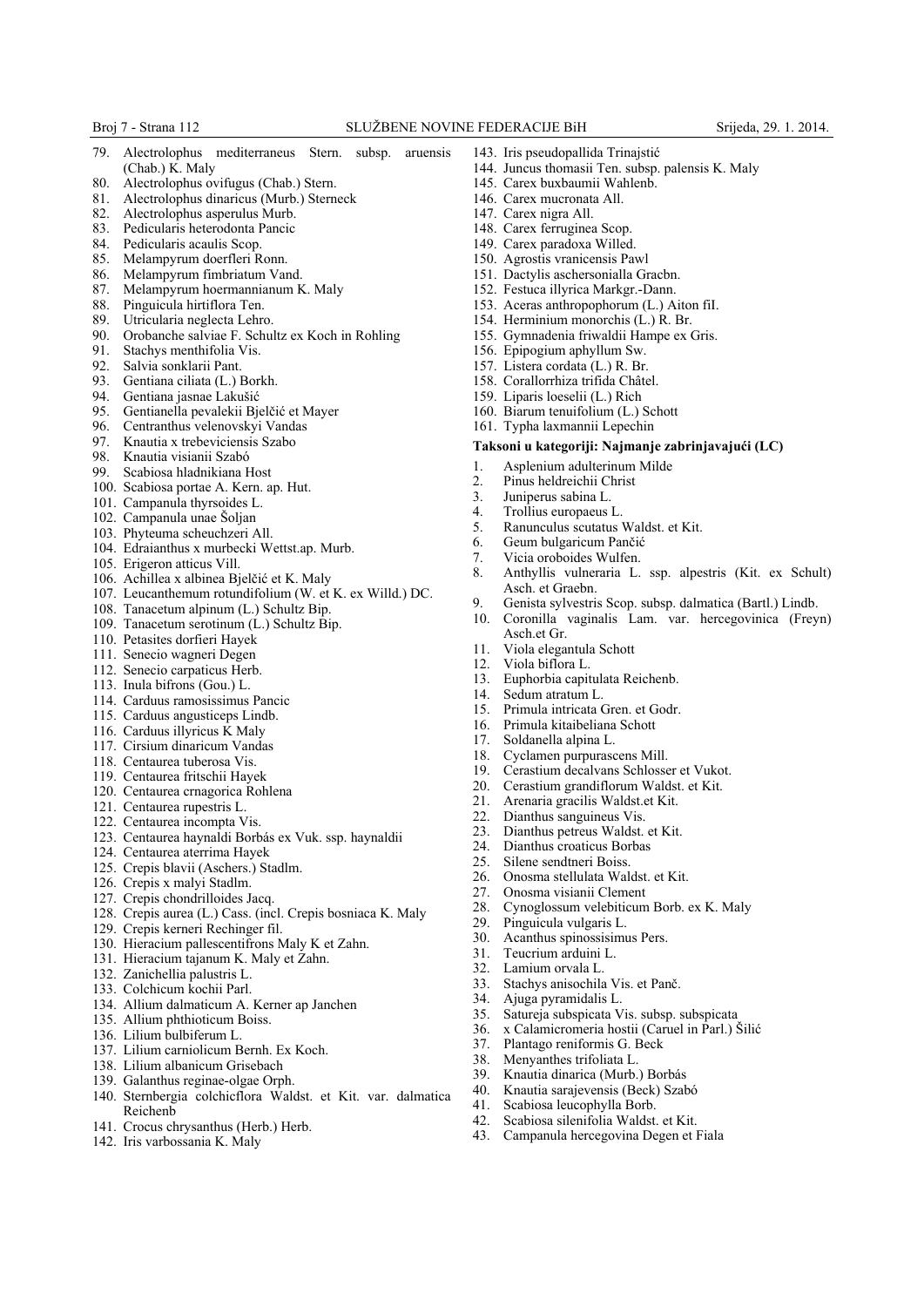- 44. Phyteuma orbiculare L. 45. Edraianthus tenuifolius (Walds. et Kit) A.DC. in DC. (incl. E. hercegovinicus K. Maly)
- 46. Edraianthus serpyllifolius (Vis.) A.DC.
- 47. Butomus umbellatus L.
- 48. Lilium bosniacum (G. Beck) G. Beck Fritch
- 49. Lilium martagon L.
- 50. Erythronium dens-canis L.
- 51. Galanthus nivalis L.
- 52. Iris bosniaca G. Beck

### **Taksoni u kategoriji: Gotovo ugroženi (NT)**

- 1. Picea omorika (Pančič) Purkyne
- 2. Astragalus illyricus Bcrnh.
- 3. Oxytropis campestris (L.) DC. subsp. dinarica Murb.
- 4. Trifolium noricum Wulfen<br>5. Trifolium pignantii Fauché
- 5. Trifolium pignantii Fauché et Chaub.
- 6. Genista sericea Wulfen
- 7. Petteria ramentacea (Sieb.) Presl
- 8. Viola beckiana Fiala
- 9. Euphorbia gregersenii K. Maly ex G.Beck
- 10. Euphorbia hercegovina G. Beck
- 11. Sedum magellense Ten.
- 12. Sempervivum heuffelii Schott
- 13. Saxifraga marginata Sternb.
- 14. Androsace lactea L.
- 15. Cerastium alpinum L.
- 16. Arenaria biflora L.<br>17 Dianthus knappii (
- 17. Dianthus knappii (Pant.) Asch.et Kanitz
- 18. Dianthus nodosus Tausch<br>19. Silene reichenbachii Vis.
- 19. Silene reichenbachii Vis.<br>20. Moltkia petraea (Tratt.)
- Moltkia petraea (Tratt.) Griseb.
- 21. Halacsya sendtneri (Boiss.) Dorfl.
- 22. Cerinthe lamprocarpa Murb.
- 23. Scutellaria alpina L.
- 24. Lamium garganicum L.<br>25. Salvia bertolonii Vis.
- Salvia bertolonii Vis.
- 26. Micromeria parviflora (Vis.) Reichenb.<br>27. Acinos orontus (K. Maly) Šilić
- 27. Acinos orontus (K. Maly) Šilić<br>28. Acinos majoranifolius (Mill.) Š
- 28. Acinos majoranifolius (Mill.) Šilić<br>29. Calamicromeria narentana (K. Mal
- 29. Calamicromeria narentana (K. Maly) Šilić<br>30. Thymus bracteosus Vis. ex Bentham
- 
- 30. Thymus bracteosus Vis. ex Bentham<br>31. Thymus alpestris Tausch ex Kerner A 31. Thymus alpestris Tausch ex Kerner A.
- 32. Thymus balcanus Borbas
- 33. Thymus striatus Vahl. var. acicularis W. et K.
- 34. Thymus richardii Persoon<br>35. Dinsacus nilosus L
- Dipsacus pilosus L.
- 36. Succisella petteri (J.Kern. et Murb.) Beck
- Scabiosa graminifolia L.
- 38. Campanula cochleariifolia Lam.
- 39. Campanula velebitica Borbás<br>40. Campanula sibirica L.
- 
- 40. Campanula sibirica L.<br>41. Campanula pyramidal Campanula pyramidalis L.
- 
- 42. Legousia hybrida (L.) Delarbre<br>43. Symphyandra hofmannii Pant. 43. Symphyandra hofmannii Pant.
- 
- 44. Asyneuma trichocalycinum (Ten.) K. Maly<br>45. Edraianthus iugoslavicus Lakušić 45. Edraianthus jugoslavicus Lakušić
- 
- 46. Allium saxatile M. Bieb.<br>47. Convallaria maialis L. 47. Convallaria majalis L.<br>48. Narcissus poeticus L.
- 
- 48. Narcissus poeticus L. subsp. radiiflorus (Salsb.) Baker 49. Gladiolus illyricus W. D. J. Koch
- 
- 50. Avena versicolor Vill.<br>51. Festuca panciciana (H 51. Festuca panciciana (Hack) K. Richt.
- 52. Avenastrum blavii (Asch.et Janka) G. Beck
- 53. Traunsteinera globosa (L.) Rchb.
- 54. Anacamptis pyramidalis (L.) Rich.

2. Ophioglossum azoricum C. Presl.<br>3. Botrichium simplex Hitchc 3. Botrichium simplex Hitchc<br>4. Adiantum capillus-veneris l

56. Platanthera bifolia (L.) Rich.<br>57 Platanthera chlorantha (Custo 57. Platanthera chlorantha (Custer) Rchb.<br>58. Cephalanthera alba (Crantz) Simonk. 58. Cephalanthera alba (Crantz) Simonk.

**Taksoni u kategoriji: Ranjivi (VU)** 1. Lepidotis inundata (L.) C.Borner

- 4. Adiantum capillus-veneris L.<br>5. Thelypteris palustris Schott
- 5. The lypteris palustris Schott<br>6. Matteucia struthiopteris (L.) Matteucia struthiopteris (L.) Tod.
- 7. Asplenium cuneifolium Viv.
- 8. Asplenium lepidum C. Presl
- 9. Asplenium septentrionale (L.) Hoffm.

55. Nigritella rhellicani Teppner et E. Klein<br>56. Platanthera bifolia (L.) Rich

- 10. Marsilea quadrifolia L.
- 11. Salvinia natans (L.) All.
- 
- 12. Taxus baccata L.<br>13. Castalia alba (L.) Castalia alba (L.) Wood
- 14. Nuphar lutea Sibth. et Sm
- 15. Delphinium fissum Waldst. et Kit.
- 16. Hepatica nobilis Schreb.
- 17. Anemone baldensis L.
- 18. Anemone narcissiflora L.
- 19. Helleborus multifidus Vis.
- 20. Helleborus hercegovinus Martinis<br>21. Pulsatilla alpina (L.) Delarbre
- 
- 21. Pulsatilla alpina (L.) Delarbre 22. Berberis croatica Horvat<br>23 Panaver kerneri Hayek
- 
- 23. Papaver kerneri Hayek<br>24. Sibiraea croatica Deger 24. Sibiraea croatica Degen<br>25. Potentilla speciosa Wille
- 25. Potentilla speciosa Willd.
- 26. Potentilla apennina Tenore<br>27. Potentilla palustris  $(L)$  Sco
- Potentilla palustris (L.) Scop.
- 28. Potentilla carniolica A. Kerner<br>29. Potentilla visianii Pančić
	- Potentilla visianii Pančić
	- 30. Dryas octopetala L.
	- Sorbus semipinnata (Roth) Hedl.
	- 32. Sorbus chamaemespilus (L.) Crantz

38. Lathyrus laevigatus (Waldst. et Kit.) Gren.

43. Chamaecytisus tommasinii (Vis.) Rothm.

Cardamine polyphylla (W. et K) O. E. Schulz 52. Cardaminopsis croatica (Schott, Nyman et Kotschy) Jav.<br>53. Aubrieta croatica Schott. Nyman et Kotschy

57. Euphorbia montenegrina (Bald.) K. Maly ex Rohlena

53. Aubrieta croatica Schott, Nyman et Kotschy<br>54. Viola zovsii Wulfen

55. Viola macedonica Boiss. et Heldr.

- 33. Prunus fruticosa Pallas
- 34. Celtis tournefortii Lam.<br>35. Daphne blagavana Frey

40. Anthyllis aurea Host<br>41 Anthyllis illyrica G

45. Eryngium alpinum L.<br>46. Bupleurum karglii Vi: 46. Bupleurum karglii Vis.<br>47. Seseli tomentosum Vis Seseli tomentosum Vis. 48. Seseli hercegovinum K. Maly<br>49. Grafia golaka (Haca.) Reicher Grafia golaka (Hacq.) Reichenb.

54. Viola zoysii Wulfen<br>55. Viola macedonica B

58. Euphorbia fragifera Jan. 59. Euphorbia glabriflora Vis. 60. Rhodiola rosea L.

56. Salix pentandra L.

50. Angelica brachyradia Freyn<br>51. Cardamine polyphylla (W. e.

- 35. Daphne blagayana Freyer
	- Vicia montenegrina Rohlena

39. Trifolium bocconei Savi

Anthyllis illyrica G. Beck 42. Cytisus bosniacus G. Beck

44. Astrantia carniolica Wulf. in Jacq.

37. Lathyrus binatus Pančić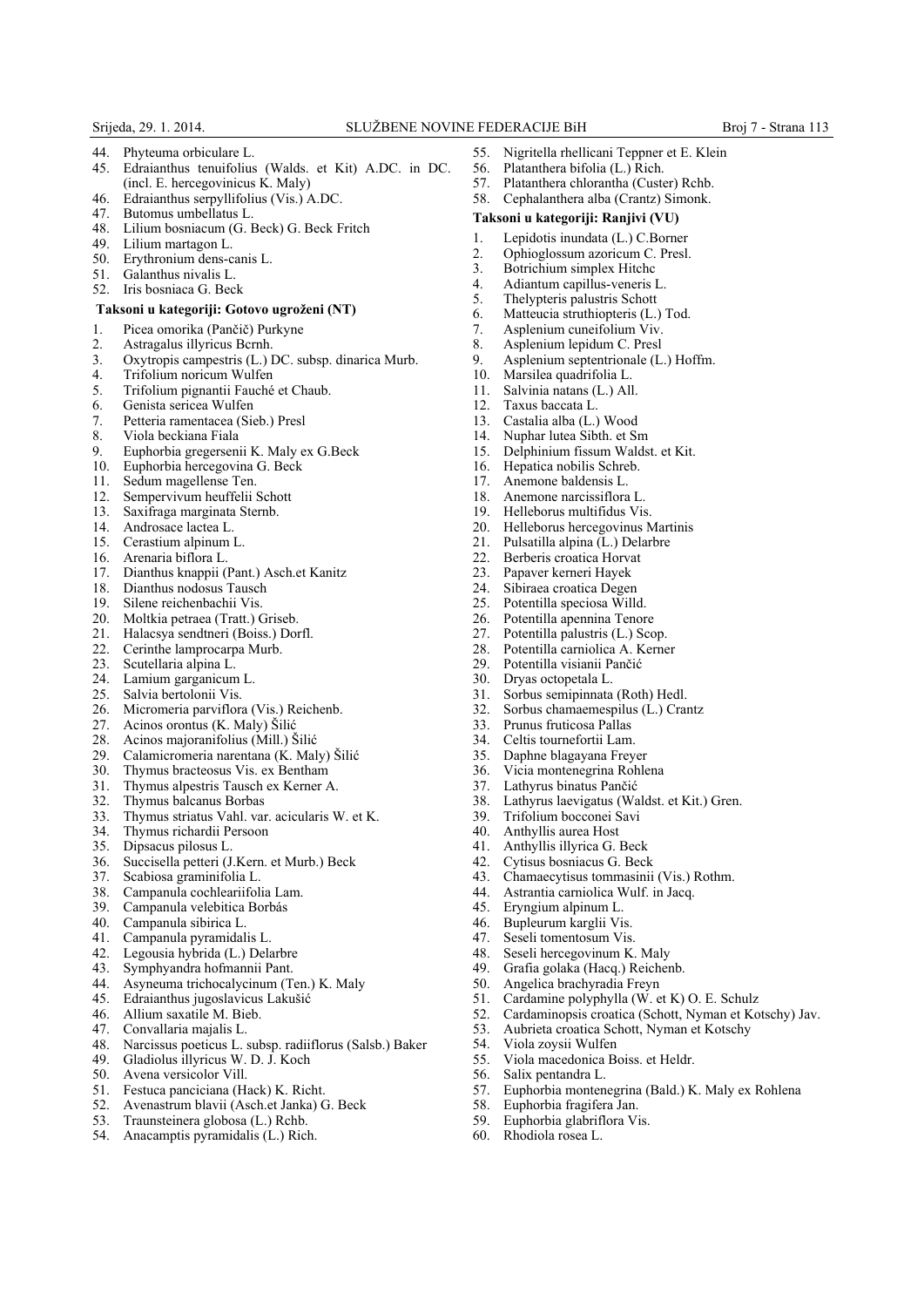- 61. Saxifraga prenja G. Beck
- 62. Saxifraga aizoides L.
- 63. Saxifraga caesia L.
- Saxifraga glabella Bertol.
- 65. Ribes multiflorum Kit. ex Roemer et Schult.
- 66. Ilex aquifolium L.
- 67. Circaea alpina L.
- Rhododendron hirsutum L.
- 69. Vaccinium uliginosum L.
- 70. Minuartia graminifolia (Ard.) Jav. subsp. clandestina (Port.) Mattf.
- 71. Minuartia bosniaca (G. Beck) K. Maly
- 72. Stellaria nemorum subsp. glochidisperma Murbeck
- Dianthus tergestinus (Rchb.) A. Kern.
- 73. Dianthus tergestinus (Rc<br>74. Dianthus freynii Vandas<br>75. Silene tommasinii Vis.
- 
- 75. Silene tommasinii Vis.<br>76. Silene acaulis (L.) Jacq 76. Silene acaulis (L.) Jacq.
- Silene marginata Kit.
- 78. Silene retzdorffiana (K.Maly) H. Neumayer
- 79. Silene graminea Vis. ex Rchb.
- 80. Saponaria bellidifolia Sm.
- 81. Cynoglossum velebiticum Borb. ex K. Maly 82. Hippuris vulgaris L
- 
- 82. Hippuris vulgaris L<br>83. Digitalis lanata Ehrl 83. Digitalis lanata Ehrh.
- 84. Veronica maritima L.<br>85. Veronica alpina L.
- Veronica alpina L.
- 
- 86. Veronica aphylla L.<br>87. Veronica anagallois Veronica anagalloides Guss.
- 88. Veronica poljensis Murb.<br>89 Pedicularis brachyodonta
- Pedicularis brachyodonta Schloss. et Vuk.
- 90. Pedicularis leucodon Griseb. (aggr.)
- 91. Pedicularis malyi Janka
- 92. Pedicularis hoermanniana K. Maly
- Pedicularis palustris L.
- 94. Melampyrum trichocalycinum Vandas<br>95. Tozzia alpina L. ssp. carpathica
- Tozzia alpina L. ssp. carpathica
- 96. Pinguicula leptoceras Reichenb.<br>97. Utricularia vulgaris L.
- Utricularia vulgaris L.
- 98. Orobanche flava Martius in F. Schultz<br>99. Orobanche pancicii G. Beck
- Orobanche pancicii G. Beck
- 100. Scutellaria orientalis L. subsp. pinnatifida Benth. in DC.
- 101. Salvia pratensis L. var. varbossania K. Maly
- 102. Satureja horvatii Šilić
- 103. Plantago maritima L.
- 104. Gentiana punctata L.
- 105. Gentiana kochiana Perro et Song.
- 106. Gentiana dinarica G. Beck
- 107. Gentiana nivalis L.
- 108. Gentianella crispata (Vis.) J. Holub (aggr.)
- 109. Periploca graeca L.
- 110. Cephalaria pastricensis Döftl. et Hayek
- 111. Knautia travnicensis (Beck) Szabo
- 112. Scabiosa fumarioides Vis. et Pancic
- 113. Scabiosa delminiana Abadžić
- 114. Campanula latifolia L.
- 115. Adenophora liliifolia (L.) Ledeb.ex A.DC.
- 116. Phyteuma sieberi Spreng.
- 117. Edraianthus dalmaticus (A.DC.) A.DC.
- 118. Aster alpinus L.
- 119. Aster illyricus (Murb.) K. Maly
- 120. Leontopodium alpinum Cass.
- 121. Telekia speciosa (Schreb.) Baumg.
- 122. Achillea lingulata Waldst. et Kit.
- 123. Achillea ptarmica L.
- 124. Achillea abrotanoides (Vis.) Vis.
- 125. Achillea clavennae L.
- 126. Leucanthemum praecox (Horvatić) Horvatić
- 127. Tanacetum cinerariifolium (Trev.) Schultz Bip.
- 128. Artemisia eriantha Ten.
- 129. Arnica montana L.
- 130. Doronicum hungaricum Reichenb.fil.
- 131. Serratula lycopifolia (Vill.) Kern.
- 132. Centaurea alpina L.
- 133. Centaurea kotschyana Heuff. ex Koch
- 134. Centaurea murbeckii Hayek
- 135. Centaurea smolinensis Hayek
- 136. Centaurea bosniaca Hayek
- 137. Reichardia macrophylla Vis. et Panč
- 138. Cicerbita pancicii (Vis.) Beauv.
- 139. Crepis alpestris (Jacq.) Tsch.
- 140. Crepis pantocsekii (Vis.) Latzel
- 141. Sagittaria sagittifolia L.
- 142. Hydrocharis morsus-ranae L.
- 143. Tofieldia calyculata (L.) Wahlenb.
- 144. Lilium cattaniae (Vis.) Vis.
- 145. Asphodelus microcarpus Vivo
- 146. Anthericum liliago L.
- 147. Fritillaria tenella M. B.
- 148. Fritillaria gracilis (Ebel) Asch. et Gr.
- 149. Scilla litardierei Breistr
- 150. Ruscus aculeatus L.
- 151. Ruscus hypoglossum L.
- 152. Maianthemum bifolium (L) F. M. Schmidt
- 153. Eriophorum gracile Koch ex Roth
- 154. Eleocharis carniolica Koch
- 155. Elyna myosuroides (Vill.) Fritsch

161. Festuca dalmatica (Hack.) K. Richt.

167. Himantoglossum calcaratum G. Beck 168. Cephalanthera longifolia (L.) Fritsch 169. Cephalanthera rubra (L.) Rich. 170. Limodorum abortivum (L.) Sw.

173. Typha schuttleworthii Koch et Sond. **Taksoni u kategoriji: Ugroženi (EN)** 1. Selaginella helvetica (L.) Spring<br>2. Cheilanthes fragrans (L. fil Sw.) 2. Cheilanthes fragrans (L. fil Sw.) 3. Notholaena marantae (L.) Desv. 4. Ephedra major Host

5. Aquilegia grata F. Maly ex Zimm.<br>6. Aquilegia dinarica G. Beck 6. Aquilegia dinarica G. Beck 7. Aquilegia kitaibelii Schott 8. Aconitum superbum Fritsch 9. Aconitum toxicum Reichenb.<br>10. Aconitum anthora L. Aconitum anthora L. 11. Pulsatilla grandis Wenderoth

13. Pulsatilla montana (Hoppe) Reichenb. 14. Ranunculus crenatus Waldst. et Kit.

Stef.) K. Krause

162. Festuca violacea Gaud. var. korabensis Jav. ex Mgf. -

12. Pulsatilla halleri (All.) Wild. ssp. rhodopaea (Stoj. et

156. Carex davalliana Sm.

158. Carex rupestris All. 159. Poa minor Gaudin 160. Poa pumila Host

171. Acorus calamus L. 172. Arum nigrum Schott

Dbg. 163. Phleum alpinum L. 164. Orchis purpurea Huds. 165. Orchis maculata L. 166. Orchis simia Lam.

157. Carex acutiformis Ehrh.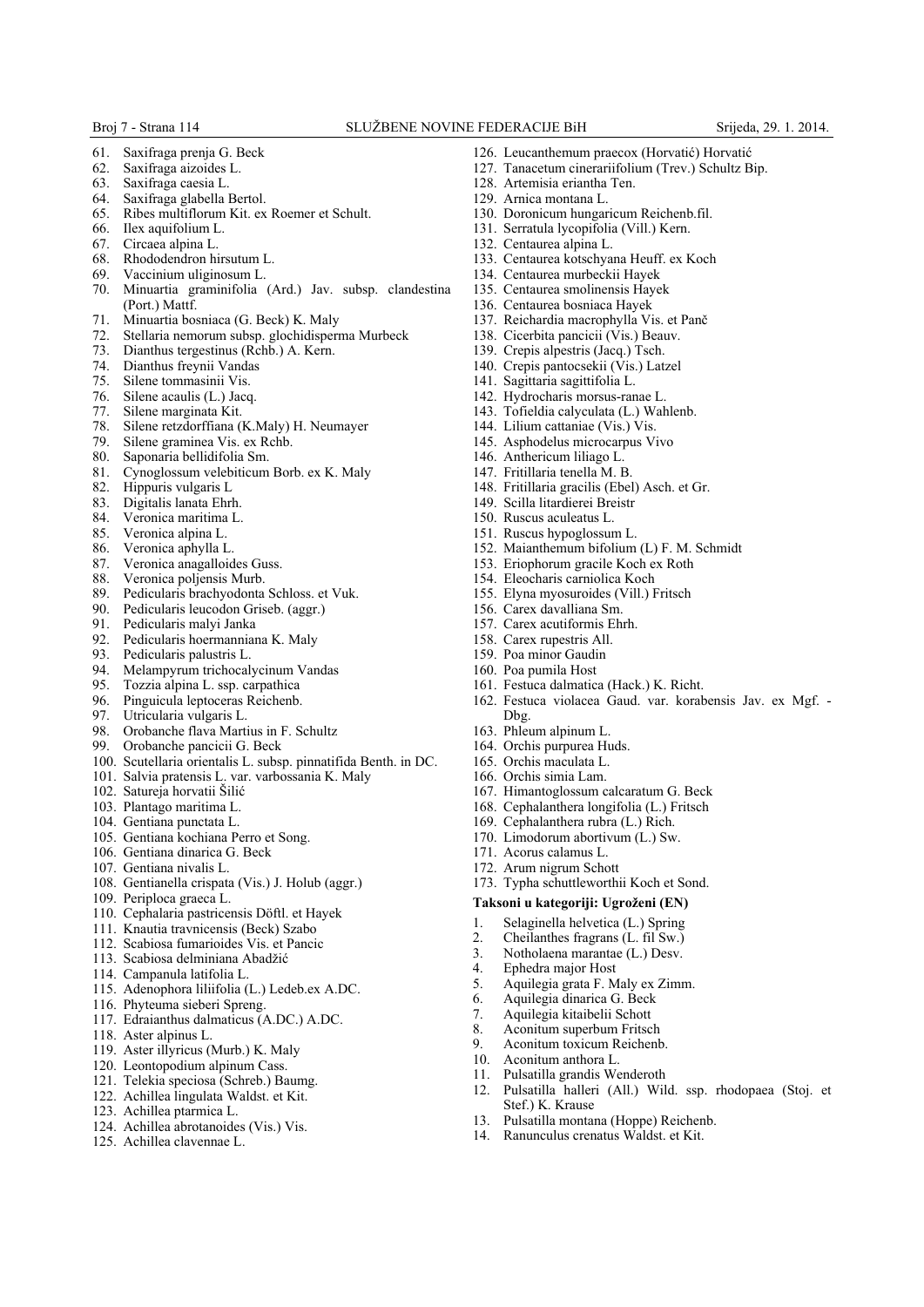- 15. Adonis vernalis L.
- 16. Thalictrum flavum L.
- 17. Corydalis ochroleuca Koch subsp. leiosperma (Conr.) Hayek
- 18. Aristolochia rotunda L.
- 19. Alnus viridis (Chaix) DC.
- 20. Corylus colurna L.
- 21. Amelanchier cretica (Willd.) DC.
- 22. Rhamnus intermedius Steud.et Hochst.
- 23. Rhamnus illyrica Gris. ap. Pant.
- 24. Rhamnus pumila Turra subsp. illyrica Šilić
- Daphne malyana Blečić
- 
- 26. Daphne cneorum L.<br>27. Daphne laureola L. 27. Daphne laureola L.<br>28. Thesium parnassi A
- 28. Thesium parnassi A. DC.<br>29. Oxvtropis prenja (G. E.
- Oxytropis prenja (G. Beck) G. Beck in Reichenb. et Reichenb. fil.
- 30. Vicia ochroleuca Ten. ssp. dinara (K. Malý) Rohlena
- 31. Lathyrus alpestris (Waldst. et. Kit.) Kit. ex Čelak.
- 32. Anthyllis pulchella Vis.
- 33. Calicotome infesta (C. Presl) Guss.
- 34. Pancicia serbica Vis.<br>35. Athamantha havnald
- 35. Athamantha haynaldii Borb. el Uech.
- Chaerophyllum coloratum L.
- 37. Peucedanum neumayeri (Vis.) Reichenb. fil.
- Peucedanum longifolium W. et K.
- 39. Peucedanum coriaceum Reichenb. subsp. pospichalii (Thell) Horvatić
- 40. Portenschlagiella ramosissima (Portenschl.) Tutin<br>41. Opopanax chironium (L.) Koch<br>42. Polygala carniolica A. Kern.
- 41. Opopanax chironium (L.) Koch
- Polygala carniolica A. Kern.
- 43. Polygala alpestris Reiehenb. (incl. P. croatica Choda)
- 44. Polygala supina Schreb. (incl. Primula bosniaca Adam. et. P. s. Schreb var. celakovskiana K Maly)
- 45. Barbarea bosniaca Murb.
- Cardamine trifolia L.
- 47. Hesperis dinarica G. Beck. in Dorner
- Alyssum moellendorffianum Asch. ap. Beck
- 49. Draba aizoides L.<br>50. Kernera saxatilis
- Kernera saxatilis (L.) Reichenb.
- 51. Viola stagnina Kit.<br>52. Viola aetolica Bois
- 52. Viola aetolica Boiss. et Heldr.
- 53. Salix glabra Scop.<br>54. Salix rosmarinifol
- Salix rosmarinifolia L.
- 55. Euphorbia subhastata Vis. et Pančić
- 56. Euphorbia pancicii G. Beck
- 57. Saxifraga oppositifolia L.
- 58. Saxifraga moschata Wulf. in Jacq.
- 59. Rhus coriaria L.
- 60. Acer heldreichii Orph. ex Boiss. subsp. visianii K.Maly
- 61. Acer intermedium Pane. (incl. A. hyrcanum Fisch. et Meyer)
- 
- 62. Hottonia palustris L. Polygonum alpinum All.
- 64. Minuartia capillacea (All.) Graebn.
- 65. Moehringia bavarica A.Kern.
- 66. Moehringia ciliata (Scopoli) Dana Torre in Hartinger
- 67. Cerastium dinaricum G.Beck et Szysz.<br>68. Dianthus superbus L.
- Dianthus superbus L.
- 69. Dianthus prenjus G. Beck
- Echium rubrum Jacq.
- 71. Verbascum bosnense K. Maly
- 72. Celsia orientalis L.
- 73. Linaria alpina (L.) Mill.
- 74. Scrophularia bosniaca G. Beck
- 75. Scrophularia tristis K. Maly
- 76. Scrophularia laciniata W. et K.
- 77. Veronica saturejoides Vis.
- 78. Bartsia alpina L.
- Euphrasia liburnica Wettst.
- 80. Euphrasia illyrica Wettst.
- 81. Euphrasia dinarica (Beck.) Murb.
- 82. Alectrolophus herzegovinus Sag.
- 83. Hyssopus officinalis L. subsp. pilifer (Gris. ex Pant.) Murb.
- 84. Plantago gentianoides Sibth. et Sm.
- 85. Plantago coronopus L.
- 86. Gentiana lutea L. subsp. symphyandra (Murb.) Hayek
- 87. Cynanchum huteri (Vis. et Asch.)<br>88. Asperula hercegovina Degen
- 88. Asperula hercegovina Degen<br>89. Asperula pilosa (Beck) Degen
- 89. Asperula pilosa (Beck) Degen<br>90. Asperula scutellaris Vis
- Asperula scutellaris Vis.
	- 91. Asperula wettsteinii Adam.<br>92. Galium boreale L
	- Galium boreale L.
	- 93. Viburnum maculatum Pant.
	- 94. Viburnum lantana L. var. naronitanum K. Maly
	-
	- 95. Lonicera glutinosa Visiani 96. Lonicera borbasiana (O. Kuntze) Degen in Jav.
	- 97. Valeriana bertiscea Pančić<br>98. Cephalaria flava (Sibth. et
	- 98. Cephalaria flava (Sibth. et Sm.) Szabó
	- Knautia albanica Briq.
	- 100. Campanula sparsa Friv.
	- 101. Asyneuma canescens (Waldst. et Kit.) Griseb. et Schenk
	- 102. Phyteuma pseudorbiculare Pant.
	- 103. Phyteuma confusum A. Kern.
	- 104. Edraianthus niveus G. Beck
	- 105. Edraianthus sutjeskae Lakušić

113. Homogyne discolor (Jacq.) Cass. 114. Senecio bosniacus G. Beck 115. Inula viscosa (L.) Aiton 116. Inula graveolens (L.) Desf. 117. Amphoricarpos neumayeri Vis.

119. Centaurea glaberrima Tausch 120. Hypochoeris illyrica K Maly 121. Leontodon illyricus K Maly 122. Taraxacum alpinum Hegetschw. 123. Scorzonera austriaca Willd. 124. Crepis dinarica G. Beck

125. Hieracium trebevicianum K. Maly

132. Streptopus amplexifolius (L.) DC. 133. Polygonatum latifolium (Jacq.) Desf.

135. Romulea bulbocodium (L.) Sebast. et Maur

139. Festuca bosniaca Kummer. et Sendtner. 140. Festuca halleri All. subsp. riloensis Hack

126. Hieracium humile Jacq. 127. Hieracium waldsteinii Tausch 128. Allium ochroleucum Waldst. et Kit.

129. Tulipa grisebachiana Pant. 130. Tulipa sylvestris L. 131. Scilla lakusicii Šilić

134. Crocus dalmaticus Vis.

136. Gladiolus imbricatus L. 137. Juncus trifidus L. 138. Juncus alpinus Vill.

- 106. Jasione montana L.
- 107. Bellidiastrum michelii Casso
- 108. Gnaphalium pichleri Murb.
- 109. Achillea ageratifolia (Sibth. et Srn.) Bioss.

118. Amphoricarpos autariatus Blečić et Mayer

- 110. Leucanthemum chloroticum Kern. et Murb. ap. Murb.
- 111. Leucanthemum illyricum (Horvatić) Vogt et Grauter 112. Petasites kablikianus Tsch. ex Berchtold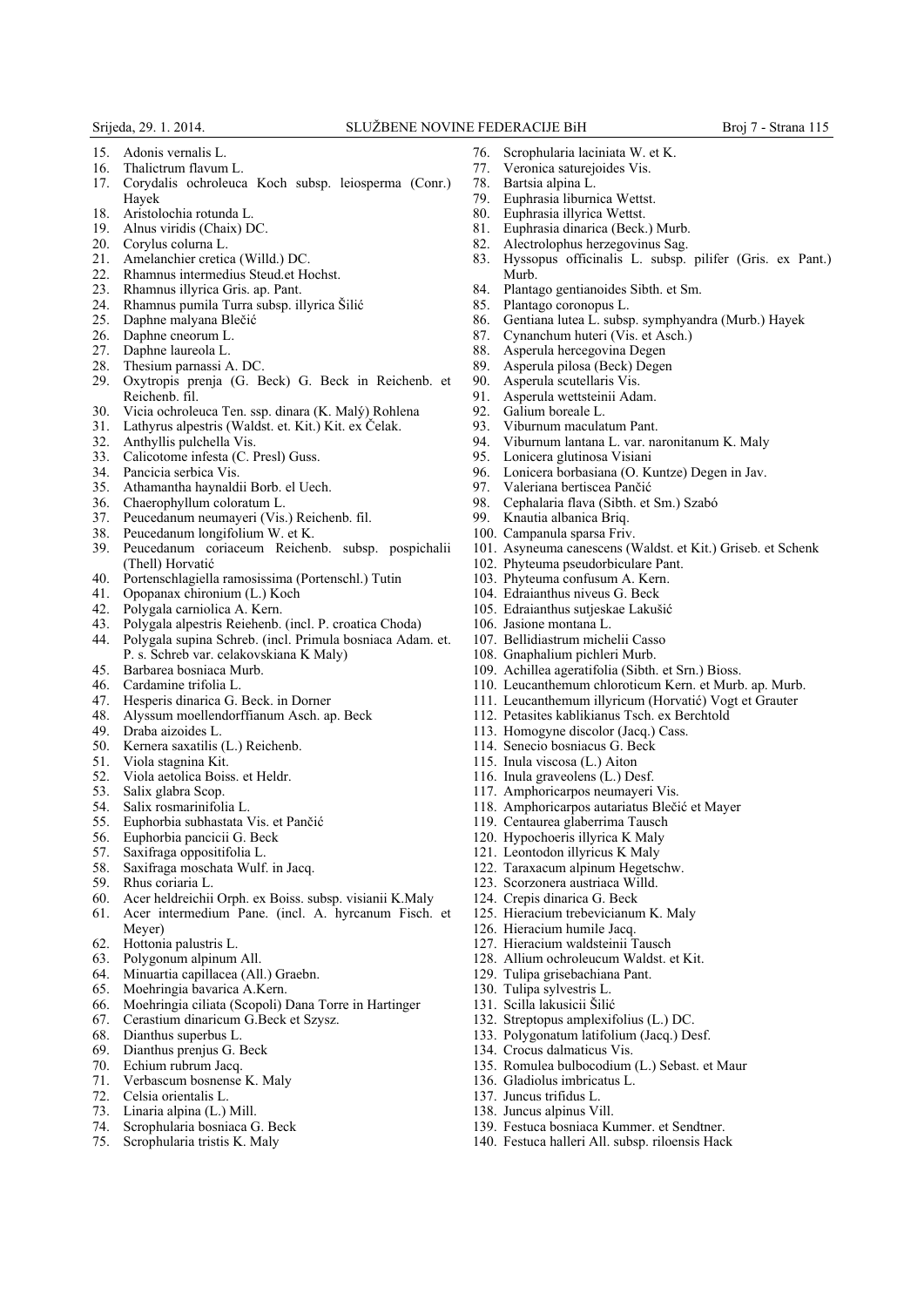- 141. Avenastrum neumayeranum (Vis.) G. Beck
- 142. Ophrys muscifera Huds.
- 143. Gymnadenia odoratissima (L.) Rich.
- 144. Goodyera repens (L.) R. Br.
- 145. Spiranthes autumnalis Rich.

#### **Taksoni u kategoriji: Kritično ugroženi (CR)**

- 1. Paeonia corallina Retz.
- 2. Paeonia officinalis. L.<br>3. Caltha longirostris G.
- 3. Caltha longirostris G. Beck<br>4. Eranthis hiemalis (L.) Salisl
- 4. Eranthis hiemalis (L.) Salisb<br>5. Callianthemum coriandrifolis
- 5. Callianthemum coriandrifolium Reichenb.
- 6. Ranunculus auricomus L.
- 7. Ranunculus croaticus Schott.
- 8. Potentilla heptaphylla L. ssp. velezensis (Beck) Bjelčić
- 9. Astragalus gremlii Burnat
- Astragalus fialae Deg
- 11. Anthyllis spruneri (Boiss.) G. Beck
- 12. Genista radiata (L.) Scop. var bosniaca Buchegger.
- 13. Seseli globiferum Vis
- 14. Barbarea balcana Pančić
- 15. Cardamine graeca L.
- 16. Cardamine maritima Porlenschl. ex DC. var. fialae (Fritsch) Sag.
- 17. Malcolmia illyrica (Halacsy) Hayek
- 18. Erysimum helveticum (Jacq.) DC.<br>19. Alvssum ovirense A. Kern.
- Alyssum ovirense A. Kern.
- 20. Viola dinarica Trinajstić<br>21. Viola prenia G. Beck
- 21. Viola prenja G. Beck<br>22. Fumana bonapartei M
- 22. Fumana bonapartei Maire et Petitmengin<br>23. Kitaibela vitifolia Willd.
- 23. Kitaibela vitifolia Willd.<br>24. Ludwigia palustris (L.) E
- Ludwigia palustris (L.) Elliott
- 25. Primula longiflora All.
- 26. Primula auricula L.
- 27. Primula glutinosa Wulf.
- 28. Primula minima L.
- 29. Cyclamen repandum Sibth. et Sm.
- Cyclamen neapolitanum Ten.
- 31. Drosera rotundifolia L.
- 
- 32. Oxyria digyna (L.) Hill
- 33. Minuartia handelii Mattf.
- 34. Omphalodes verna Moench<br>35. Alkanna tinctoria Tausch. Alkanna tinctoria Tausch.
- 36. Myosotis idaea Boiss.et Heldr.
- 37. Pedicularis petiolaris Ten.
- 38. Stachys recta L. (aggr.)
- 39. Satureja x carstiana Justin
- 40. Micromeria kerneri Murb.<br>41. Micromeria pulegium (Roo
- 41. Micromeria pulegium (Rochel) Bentham<br>42. Origanum heracleoticum L.
- 42. Origanum heracleoticum L.<br>43. Lonicera formanekiana Hali
- 43. Lonicera formanekiana Halacsy<br>44. Knautia velebitica Szabó
- 44. Knautia velebitica Szabó<br>45 Knautia x brandisii Szabo
- 45. Knautia x brandisii Szabo
- 46. Campanula moesiaca Velen.<br>47 Campanula waldsteiniana Sc
- Campanula waldsteiniana Schult.
- 48. Campanula portenschlagiana Roem.et Schult.
- Campanula foliosa Ten.
- 50. Erigeron polymorphus Scop.
- 51. Doronicum grandiflorum Lam.
- 52. Senecio visianianus Papafava
- 53. Echinodorus ranunculoides (L.) Engelm.<br>54. Colchicum visianii Parl.
- 54. Colchicum visianii Parl.<br>55. Asphodelus fistulosus L
- 55. Asphodelus fistulosus L.<br>56. Fritillaria meleagris L.
- 56. Fritillaria meleagris L.<br>57 Hyacinthella dalmatica
- 57. Hyacinthella dalmatica (Baker) Chouard
- 58. Sternbergia lutea (L.) Ker-Gawl. ex Spreng.
- Crocus tommasinianus Herb.
- 
- 60. Crocus biflorus Mill. 61. Hermodactylus tuberosus (L.) Mill.
- 62. Iris sibirica L.<br>63. Gladiolus palu
- 63. Gladiolus palustris Gaudin
- 64. Juncus filiformis L.
- 65. Bromus moellendorffianus Ascherson. et Graebner.
- 66. Cypripedium calceolus L.<br>67 Ophrys muscifera Huds
- Ophrys muscifera Huds.
- 68. Orchis grisebachii Pant.
- 69. Orchis spitzelii Saut. ex Koch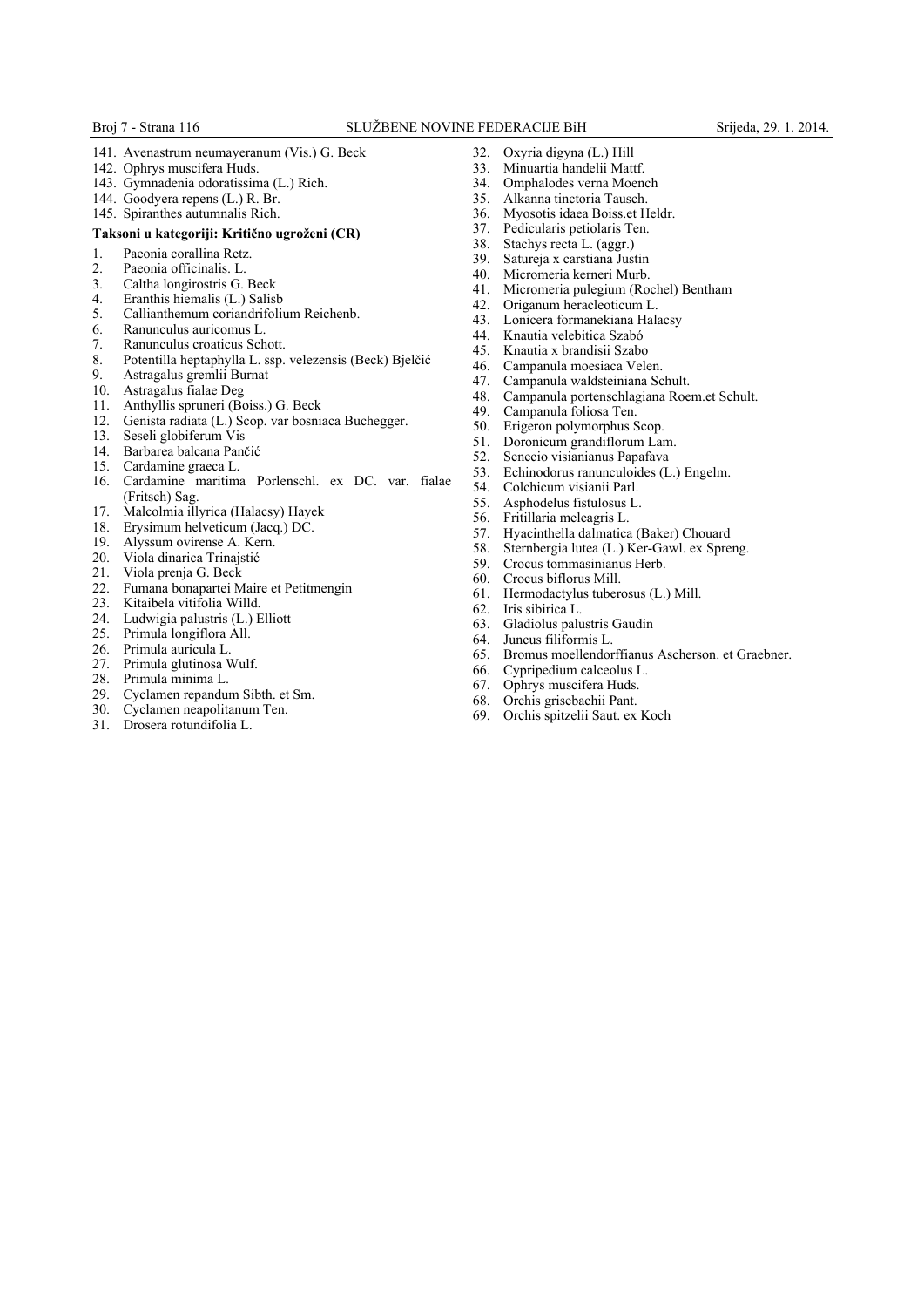**Taksoni u kategoriji: Istrijebljeni (EX)**

*1. Tilia travnicensis* K Maly

## **FAUNA Klasa Mammalia (sisari)**

| <b>TAKSON</b><br><b>IUCN</b> kategorija        |                                           |                        | Crvena lista   |  |
|------------------------------------------------|-------------------------------------------|------------------------|----------------|--|
|                                                | <b>Evropski status</b><br>Verzija 3.1 BiH |                        |                |  |
| <b>Red: Erinaceomorpha</b>                     |                                           |                        |                |  |
| Familija: Erinaceidae                          |                                           |                        |                |  |
| 1. Erinaceus concolor Martin 1837              | LC                                        | EN                     | 1              |  |
| <b>Red: Chiroptera</b>                         |                                           |                        |                |  |
| <b>Familija: Rinolophidae</b>                  |                                           |                        |                |  |
| 2. Rhinolophus ferrumequinum (Schreber, 1774)  | LC                                        | VU                     | $\overline{2}$ |  |
| 3. Rhinolophus hipposideros (Bechstein, 1800)  | LC                                        | EN                     | $\overline{3}$ |  |
| 4. Rhinolophus euryale Blasius, 1853           | NT                                        | EN                     | $\overline{4}$ |  |
| 5. Rhinolophus blasii Peters, 1866             | LC                                        | VU                     | 5              |  |
| Familija: Vespertilionidae                     |                                           |                        |                |  |
| 6. Myotis mystacinus (Khul, 1817)              | LC                                        | VU                     | 6              |  |
| 7. Myotis myotis (Borkhausen, 1797)            | LC                                        | EN                     | $\overline{7}$ |  |
| 8. Myotis blythii (Tomes, 1857)                | LC                                        | EN                     | 8              |  |
| 9. Myotis capaccinii (Binaparte, 1837)         | VU                                        | VU                     | $\overline{9}$ |  |
| 10. Myotis emarginatus (Geoffroy, 1806)        | LC                                        | VU                     | 10             |  |
| 11. Vespertilio murinus Linnaeus, 1758         | LC                                        | VU                     | 11             |  |
| 12. Nyctalus noctula (Schreber, 1774)          | LC                                        | EN                     | 12             |  |
| 13. Nyctalus lasiopterus (Schreber, 1780)      | NT                                        | EW                     | 13             |  |
| 14. Pipistrellus pipistrellus (Schreber, 1774) | LC                                        | VU                     | 14             |  |
| 15. Pipistrellus kuhlii (Kuhl, 1817)           | LC                                        | VU                     | 15             |  |
| 16. Pipistrellus savii (Bonaparte, 1837)       | LC                                        | VU                     | 16             |  |
| 17. Plecotus auritus Linnaeus, 1758            | LC                                        | VU                     | 17             |  |
| 18. Plecotus austriacus (Fischer, 1829)        | LC                                        | $\overline{\text{VU}}$ | 18             |  |
| 19. Miniopterus schreibersi (Kuhl, 1817)       | DD                                        | EN                     | 19             |  |
| Familija: Castoridae                           |                                           |                        |                |  |
| 20. Castor fiber Linnaeus, 1758                | LC                                        | EW                     | 20             |  |
| Familija: Arvicolidae                          |                                           |                        |                |  |
| 21. Dinaromys bogdanovi (Martino, 1922)        | VU                                        | VU                     | 21             |  |
| <b>Familija: Gliridae</b>                      |                                           |                        |                |  |
| 22. Eliomys quercinus (Linnaeus, 1766)         | NT                                        | VU                     | 22             |  |
| Red: Zvijeri, Carnivora                        |                                           |                        |                |  |
| Familija: Canidae                              |                                           |                        |                |  |
| 23. Canis lupus Linnaeus, 1758                 | LC                                        | EN                     | 23             |  |
| Familija: Ursidae                              |                                           |                        |                |  |
| 24. Ursus arctos Linnaeus, 1758                | LC                                        | VU                     | 24             |  |
| <b>Familija: Mustelidae</b>                    |                                           |                        |                |  |
| 25. Lutra lutra (Linnaeus, 1758)               | NT                                        | EN                     | 25             |  |
| <b>Familija: Felidae</b>                       |                                           |                        |                |  |
| 26. Lynx lynx (Linnaeus, 1758)                 | LC                                        | VU                     | 26             |  |
| <b>Familija: Bovidae</b>                       |                                           |                        |                |  |
| 27. Rupicapra rupicapra (Linnaeus, 1758)       | LC                                        | EN                     | 27             |  |

## **Klasa Aves (ptice)**

| Globalna<br>kategorija<br><b>PORODICA/VRSTA</b> |             | Kategorija ugroženosti za Crvenu listu<br>F BiH |               | <b>Izdvojene</b><br>ugrožene |
|-------------------------------------------------|-------------|-------------------------------------------------|---------------|------------------------------|
|                                                 | ugroženosti | gnj                                             | ngn, seo, zim | gnjezdarice                  |
| <b>Anatidae Vigors</b> , 1825                   |             |                                                 |               |                              |
| 1. Netta rufina (Pallas, 1773)                  | LC          | <b>CR</b>                                       |               |                              |
| 2. Aythya nyroca (Güldenstädt, 1770)            | NT          | EN                                              | DD            | $\overline{c}$               |
| Tetraonidae Vigors, 1825                        |             |                                                 |               |                              |
| 3. Tetrao urogallus (Linnaeus, 1758)            | LC          | VU                                              |               | 3                            |
| Phalacrocoracidae Reichenbach 1849              |             |                                                 |               |                              |
| 4. Phalacrocorax carbo (Linnaeus, 1758)         | LC          | VU                                              | LC            | 4                            |
| 5. Phalacrocorax pygmaeus (Pallas, 1773)        | LC          | <b>CR</b>                                       |               | 5                            |
| Ardeidae Leach, 1820                            |             |                                                 |               |                              |
| 6. Botaurus stellaris (Linnaeus, 1758)          | LC          | EN                                              |               | 6                            |
| 7. Ixobrychus minutus (Linnaeus, 1766)          | LC          | EN                                              |               | $\tau$                       |
| 8. Ardea cinerea Linnaeus, 1758                 | LC          | VU                                              |               | 8                            |
| 9. Egretta garzetta (Linnaeus, 1766)            | LC          | VU                                              |               | 9                            |
| 10. Ardeola ralloides (Scopoli, 1769)           | LC          | VU                                              |               | 10                           |
| 11. Nycticorax nycticorax (Linnaeus, 1758)      | LC          | EN                                              |               | 11                           |
| Ciconiidae Gray, 1840                           |             |                                                 |               |                              |
| 12. Ciconia ciconia (Linnaeus, 1758)            | LC          | EN                                              |               | 12                           |
| <b>Accipitridae Vieillot</b> , 1824             |             |                                                 |               |                              |
| 13. Circaetus gallicus (J. F. Gmelin, 1788)     | LC          | VU                                              |               | 13                           |
| 14. Circus aeruginosus (Linneus, 1758)          | LC          | VU                                              |               | 14                           |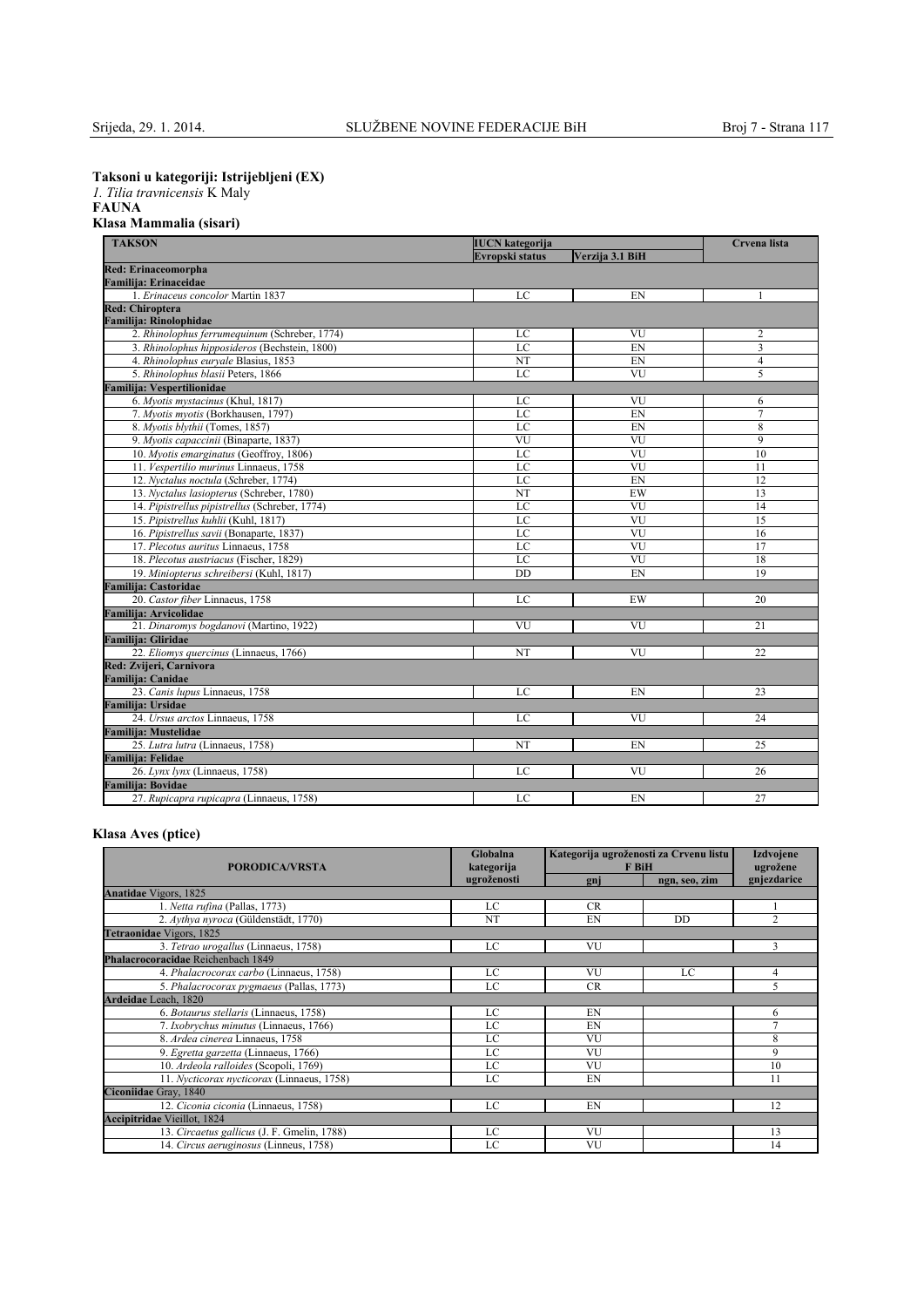## Broj 7 - Strana 118 SLUŽBENE NOVINE FEDERACIJE BiH Srijeda, 29. 1. 2014.

| 15. Circus pygargus (Linneus, 1758)          | LC | VU        | 15 |
|----------------------------------------------|----|-----------|----|
| 16. Buteo rufinus (Cretzschmar, 1827)        | LC | EN        | 16 |
| 17. Aquila pomarina C. L. Brehm, 1831        | LC | <b>CR</b> | 17 |
| 18. Aquila chrysaetos (Linnaeus, 1758)       | LC | EN        | 18 |
| Falconidae Leach 1820                        |    |           |    |
| 19. Falco naumanni Fleischer, 1818           | LC | <b>CR</b> | 19 |
| Rallidae Rafinesque 1815                     |    |           |    |
| 20. Crex crex (Linnaeus, 1758)               | LC | VU        | 20 |
| Charadriidae Leach 1820                      |    |           |    |
| 21. Vanellus vanellus (Linnaeus, 1758)       | LC | VU        | 21 |
| Scolopacidae Rafinesque 1815                 |    |           |    |
| 22. Tringa totanus (Linnaeus, 1758)          | LC | EN        | 22 |
| 23. Gallinago gallinago (Linnaeus, 1758)     | LC | EN        | 23 |
| Tytonidae Ridgway, 1914                      |    |           |    |
| 24. Tyto alba (Scopoli, 1769)                | LC | VU        | 24 |
| Strigidae Vigors, 1825                       |    |           |    |
| 25. Bubo bubo (Linnaeus, 1758)               | LC | VU        | 25 |
| 26. Glaucidium passerinum (Linnaeus, 1758)   | LC | EN        | 26 |
| 27. Strix uralensis Pallas, 1771             | LC | VU        | 27 |
| 28. Asio flammeus (Pontoppidan, 1763)        | LC | CR        | 28 |
| 29. Aegolius funereus (Linnaeus, 1758)       | LC | EN        | 29 |
| <b>Apodidae Hartert, 1897</b>                |    |           |    |
| 30. Apus pallidus (Shelley, 1870)            | LC | EN        | 30 |
| Picidae Vigors, 1825                         |    |           |    |
| 31. Dendrocopos leucotos (Bechstein, 1803    | LC | VU        | 31 |
| 32. Picoides tridactylus (Linnaeus, 1758)    | LC | VU        | 32 |
| <b>Alaudidae</b> Vigors, 1825                |    |           |    |
| 33. Eremophila alpestris (Linnaeus, 1758)    | LC | VU        | 33 |
| Hirundinidae Rafinesque 1815                 |    |           |    |
| 34. Cecropis daurica (Laxmann, 1769)         | LC | VU        | 34 |
| Remizidae Olphe-Galliard, 1891               |    |           |    |
| 35. Remiz pendulinus (Linnaeus, 1758)        | LC | VU        | 35 |
| <b>Tichodromidae</b> Swainson 1827           |    |           |    |
| 36. Tichodroma muraria (Linnaeus, 1766)      | LC | VU        | 36 |
| Cisticolidae Sundevall 1872                  |    |           |    |
| 37. Cisticola juncidis (Rafinesque, 1810)    | LC | <b>CR</b> | 37 |
| <b>Muscicapidae</b> Fleming 1822             |    |           |    |
| 38. Cercotrichas galactotes (Temminck, 1820) | LC | <b>CR</b> | 38 |
| Turdidae Rafinesque, 1815                    |    |           |    |
| 39. Turdus pilaris Linnaeus, 1758            | LC | <b>CR</b> | 39 |
| Passeridae Rafinesque 1815                   |    |           |    |
| 40. Montifringilla nivalis (Linnaeus, 1766)  | LC | EN        | 40 |

## **Klasa Reptilia (gmizavci)**

| <b>TAKSON</b>                                 | <b>IUCN</b> kategorija |                 | Crvena |  |
|-----------------------------------------------|------------------------|-----------------|--------|--|
|                                               | Evropski status*       | Verzija 3.1 BiH | lista  |  |
| <b>EMYDIDAE</b>                               |                        |                 |        |  |
| <i>Emysorbicularis</i> (Linnaeus, 1758)       | NT                     | VU              |        |  |
| <b>TESTUDINIDAE</b>                           |                        |                 |        |  |
| Testudohercegovinensis Werner, 1899           | NT                     | VU              |        |  |
| <b>LACERTIDAE</b>                             |                        |                 |        |  |
| Dinarolacerta mosorensis (Kolombatović, 1886) | VU                     | VU              |        |  |
| <b>SERPENTES</b>                              |                        |                 |        |  |
| <b>COLUBRIDAE</b>                             |                        |                 |        |  |
| Zamenis situla (Linnaeus, 1758)               | LC                     | VU              |        |  |
| Elaphe quatuorlineata (Lacépede, 1789)        | LC                     | VU              |        |  |
| <b>VIPERIDAE</b>                              |                        |                 |        |  |
| Vipera ursinii Bonaparte, 1835                | VU                     | EN              | n      |  |

## **Klasa Amphibia (vodozemci)**

| <b>TAKSON</b>                        | <b>IUCN</b> kategorija |                 | Crvena |
|--------------------------------------|------------------------|-----------------|--------|
|                                      | Evropski status*       | Verzija 3.1 BiH | lista  |
| <b>CAUDATA</b>                       |                        |                 |        |
| <b>PROTEIDAE</b>                     |                        |                 |        |
| Proteus anguinus Laurenti, 1768      | VU                     | EN              |        |
| <b>SALAMANDRIDAE</b>                 |                        |                 |        |
| SalamandraatraLaurenti, 1768         | LC                     | VU              |        |
| Lissotritonvulgaris (Linnaeus, 1758) | LC                     | VU              |        |
| Triturusmacedonicus (Karaman, 1922)  | LC                     | VU              |        |

\*- Temple, H. J.& Cox, N. A. (2010). *European Red List of Amphibians*. Office for Official Publications of the European Communities, Luxembourg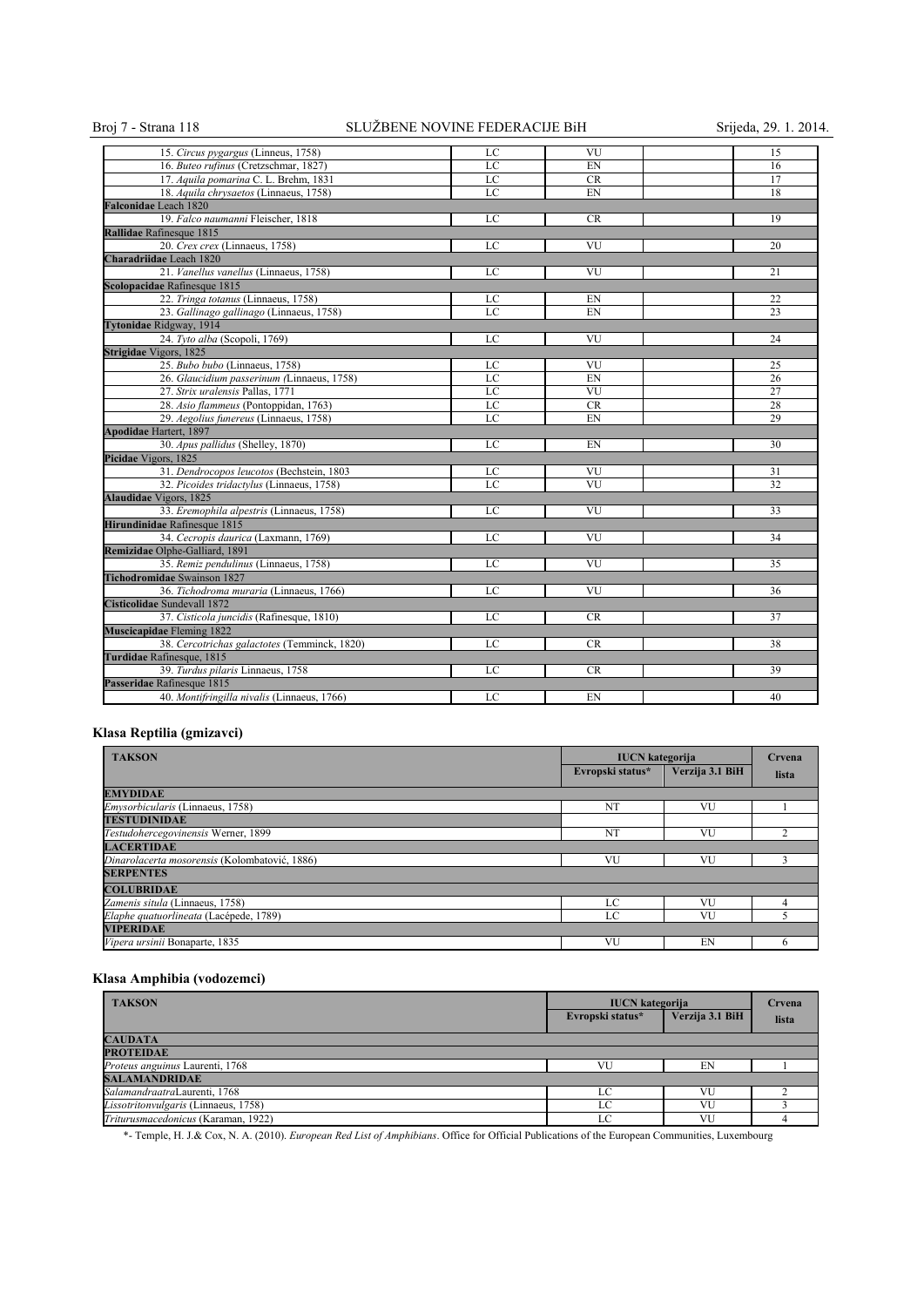## **Klasa Osteichtyes (košljoribe)**

| <b>TAKSON</b><br><b>IUCN</b> kategorija             |                 |                 | Crvena lista   |
|-----------------------------------------------------|-----------------|-----------------|----------------|
|                                                     | Evropski status | Verzija 3.1 BiH |                |
| <b>Red: Petromyzontiformes</b>                      |                 |                 |                |
| <b>Familija: Petromyzontidae</b>                    |                 |                 |                |
| 1. Petromyzon marinus Linnaeus, 1758                | LC              | DD              | 1              |
| 2. Lampetra fluviatilis (Linnaeus, 1758)            | LC              | EN              | $\overline{c}$ |
| 3. Lampetra planeri (Bloch, 1784)                   | DD              | EN              | 3              |
| <b>Red: Acipenseriformes</b>                        |                 |                 |                |
| Familija: Acipenseridae                             |                 |                 |                |
| 4. Acipenser naccarii Bonaparte, 1836               | CR              | EN              | 4              |
| 5. Acipenser sturio Linnaeus, 1758                  | <b>CR</b>       | CR              | 5              |
| 6. Acipenser ruthenus Linnaeus, 1758                | VU              | VU              | 6              |
| 7. Huso huso (Linnaeus, 1758)                       | <b>CR</b>       | EN              | 7              |
| <b>Red: Clupeiformes</b>                            |                 |                 |                |
| <b>Familija: Clupeidae</b>                          |                 |                 |                |
| 8. Alosa immaculata Bennett, 1835                   | DD              | DD              | 8              |
| <b>Red: Salmoniformes</b>                           |                 |                 |                |
| Familija: Salmonidae                                |                 |                 |                |
| 9. Salmo marmoratus Cuvier, 1829                    | LC              | <b>CR</b>       | 9              |
| 10. Salmo obtusirostris (Heckel, 1851)              | EN              | <b>CR</b>       | 10             |
| 11. Hucho hucho (Linnaeus, 1758)                    | EN              | EN              | 11             |
| Red: Esociformes Familija: Umbridae                 |                 |                 |                |
| 12. Umbra krameri Walbaum, 1792                     | VU              | EN              | 12             |
| Red: Cypriniformes Familija: Cyprinidae             |                 |                 |                |
| 13. Rutilus basak (Heckel, 1843)                    | LC              | EN              | 13             |
| 14. Rutilus pigus (La Cepede, 1803)                 | LC              | <b>DD</b>       | 14             |
| 15. Phoxinellus alepidotus Heckel, 1843             | EN              | EN              | 15             |
| 16. Telestes metohiensis (Steindachner, 1901)       | VU              | <b>CR</b>       | 16             |
| 17. Delminichthys ghethaldii Steindachner, 1885     | DD              | EN              | 17             |
| 18. Delminichthys adspersus (Heckel, 1843)          | VU              | EN              | 18             |
| 19. Leucaspius delineatus (Heckel, 1843)            | LC              | VU              | 19             |
| 20. Squalius svallize Heckel et Kner, 1852          | VU              | VU              | 20             |
| 21. Telestes turskyi (Heckel, 1843)                 | <b>CR</b>       | <b>CR</b>       | 21             |
| 22. Squalius microlepis Heckel, 1843                | EN              | <b>CR</b>       | 22             |
| 23. Scardinius plotizza Heckel et Kner, 1858        | LC              | DD              | 23             |
| 24. Chondrostoma knerii Heckel, 1843                | VU              | EN              | 24             |
| 25. Chondrostoma phoxinus Heckel, 1843              | EN              | <b>CR</b>       | 25             |
| 26. Romanogobio albipinnatus (Lukasch, 1933)        | LC              | DD              | 26             |
| 27. Romanogobio uranoscopus (Agassiz, 1828)         | LC              | EN              | 27             |
| 28. Romanogobio kesslerii (Dybowski, 1862)          | LC              | EN              | 28             |
| 29. Aulopyge huegelii Heckel, 1843                  | EN              | EN              | 29             |
| Familija: Cobitidae                                 |                 |                 |                |
| 30. Cobitis narentana Karaman, 1928                 | VU              | VU              | 30             |
| 31. Sabanejewia balcanica (Karaman, 1922)           | <b>DD</b>       | <b>DD</b>       | 31             |
| Red: Gasterosteiformes Familiia: Gasterosteidae     |                 |                 |                |
| 32. Gasterosteus aculeatus aculeatus Linnaeus, 1758 | LC              | EN              | 32             |
| <b>Familija: Percidae</b>                           |                 |                 |                |
| 33. Zingel zingel (Linnaeus, 1766)                  | DD              | VU              | 33             |
| 34. Zingel streber (Siebold, 1863)                  | LC              | VU              | 34             |
| Familija: Blenniidae                                |                 |                 |                |
| 35. Salaria fluviatilis (Asso, 1801)                | LC              | VU              | 35             |
| Familija: Gobiidae                                  |                 |                 |                |
| 36. Ponticola kessleri (Gunther, 1861)              | LC              | DD              | 36             |
|                                                     |                 |                 |                |

#### **Fauna redova: Ephemeroptera, Odonata, Plecoptera i Trichoptera Prijegled vrsta reda Ephemeroptera Federacije Bosne i Hercegovine**

| <b>Takson</b>                                    | <b>IUCN</b> kategorija |                 | Crvena lista |
|--------------------------------------------------|------------------------|-----------------|--------------|
|                                                  | Evropski status        | Verzija 3.1 BiH |              |
| Porodica Ephemeridae Latreille, 1810.            |                        |                 |              |
| Rod Ephemera (Linnaeus, 1758.)                   |                        |                 |              |
| 2. E. zettana (Kimmins, 1937)                    | <b>NE</b>              | DD              |              |
| 6. S. croaticus (Ulmer, 1924; Tanasijević, 1974) | <b>NE</b>              | VU              |              |
| Porodica Heptageniidae Needham, 1901             |                        |                 |              |
| Rod Epeorus (Eaton, 1881.)                       |                        |                 |              |
| 18.E. jugoslavicus (Šamal, 1935.)                | <b>NE</b>              | EN              |              |
| Rod Rhythrogena (Eaton, 1881.)                   |                        |                 |              |
| 21.Rh. neretvana (Tanasijević, 1984.)            | <b>NE</b>              | EN              |              |
| 23.Rh. puthzi (Sowa, 1984.)                      | <b>NE</b>              | EN              | 4            |
| 24.Rh. ryszardi (Tanasijević, 1984.)             | <b>NE</b>              | EN              | ◠            |
| 27.Rh. sowai (Puthz, 1972)                       | <b>NE</b>              | EN              | 6            |
| Porodica Ephemerellidae (Klapalek, 1909.)        |                        |                 |              |
| Rod Ephemerella (Walsh, 1862.)                   |                        |                 |              |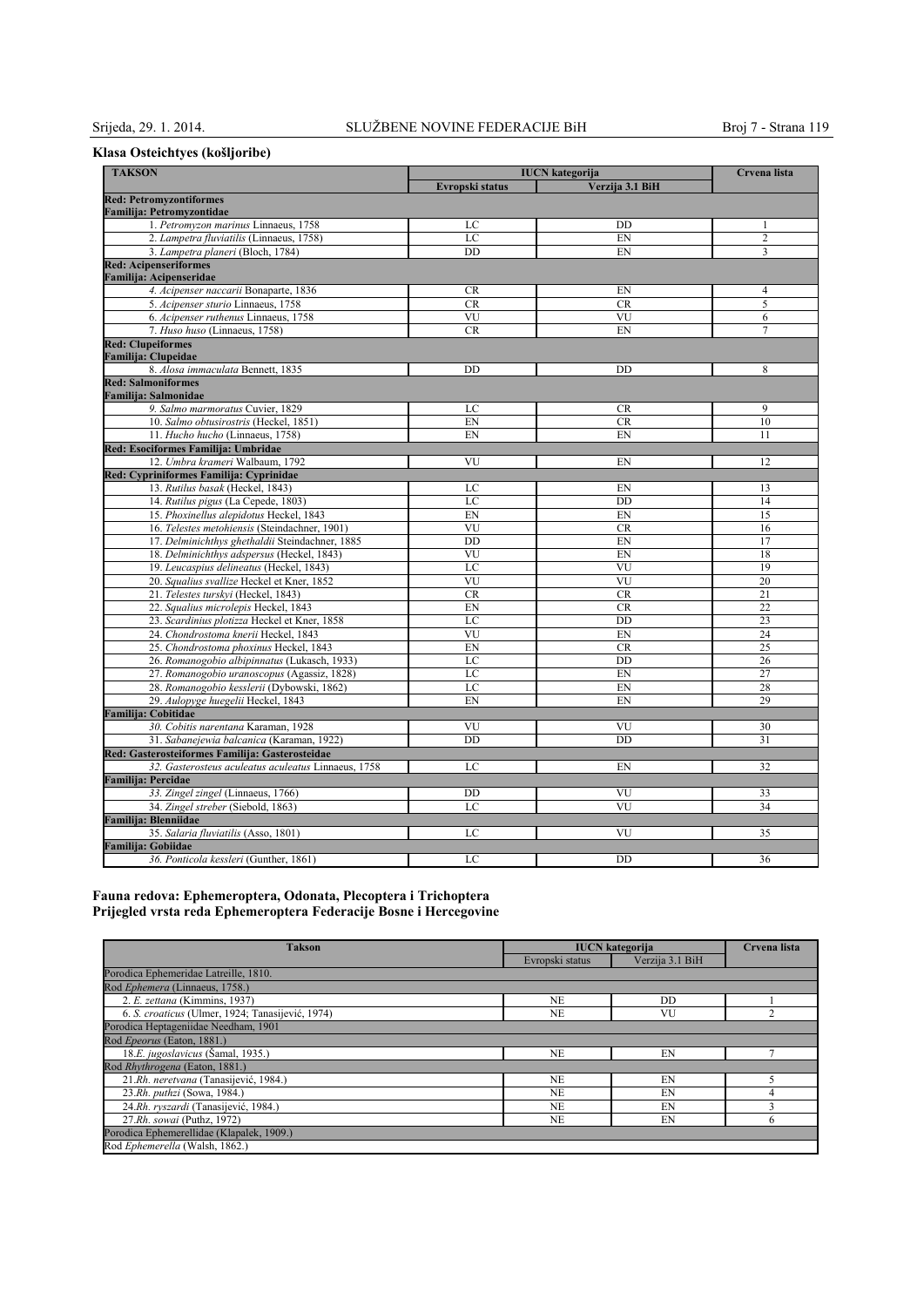| $\sim$<br>$\mathbf{A}^t$<br>n<br>1761.<br>' Poda.<br>19n1ta<br>HJ.L.<br>. | $-$<br>-- |            |  |
|---------------------------------------------------------------------------|-----------|------------|--|
| $\sim$ $-$<br>46.1<br>$\sim$<br>Puthz,<br>. ikonomov<br>u<br>.            | - 11      | <b>TEM</b> |  |
|                                                                           |           |            |  |

## **Prijegled vrsta reda Odonata Federacije Bosne i Hercegovine**

| <b>Takson</b>                             | <b>IUCN</b> kategorija | Crvena lista    |  |
|-------------------------------------------|------------------------|-----------------|--|
|                                           | Evropski status        | Verzija 3.1 BiH |  |
| Podred: Zygoptera                         |                        |                 |  |
| Porodica: Lestidae                        |                        |                 |  |
| 1. Lestes barbarus (Fabricius, 1798)      | LC                     | NT              |  |
| Porodica: Aeshnidae                       |                        |                 |  |
| 2. Anax parthenope (Selys, 1839)          | LC                     | N <sub>1</sub>  |  |
| Porodica: Cordulegastridae                |                        |                 |  |
| 3. Cordulegaster heros Theischinger, 1979 | NT                     | NT              |  |

## **Prijegled vrsta reda Plecoptera Federacije Bosne i Hercegovine**

| <b>Takson</b>                                 | <b>IUCN</b> kategorija |                 | Crvena lista |
|-----------------------------------------------|------------------------|-----------------|--------------|
|                                               | Evropski status        | Verzija 3.1 BiH |              |
| Porodica: Taeniopterygidae                    |                        |                 |              |
| 1. Brachyptera graeca Berthélemy, 1971        | NE                     | VU              |              |
| 2. Brachyptera helenica Aubert, 1956          | NE                     | VU              |              |
| 3. Brachyptera tristis (Klapálek, 1901)       | NE                     | VU              |              |
| Porodica: Nemouridae                          |                        |                 |              |
| 4. Nemoura dubitans Morton, 1894              | <b>NE</b>              | VU              |              |
| Porodica: Leuctridae                          |                        |                 |              |
| 5. Leuctra digitata Kempny, 1899              | <b>NE</b>              | VU              |              |
| 6. Leuctra hippopoides Kacanski & Zwick, 1970 | NE                     | VU              | <sub>0</sub> |
| Porodica: Perlodidae                          |                        |                 |              |
| 7. Isoperla albanica Aubert, 1964             | N <sub>E</sub>         | VU              |              |

## **Popis vrsta reda Trichoptera na području Federacije Bosne i Hercegovine**

| <b>Takson</b>                                  | <b>IUCN</b> kategorija |                        | Crvena          |
|------------------------------------------------|------------------------|------------------------|-----------------|
|                                                | Evropski status        | Verzija 3.1 BiH        | lista           |
| Rod Rhyacophila Pictet, 1834 LC                |                        |                        |                 |
| 1. R. bosniaca (Schmid 1970)                   | <b>NE</b>              | VU                     |                 |
| 2. R. vranitzensis Marinković i Bosaneanu 1967 | <b>NE</b>              | VU                     | $\overline{2}$  |
| Porodica Glossosomatidae WALLENGREN, 1891      |                        |                        |                 |
| Rod Glossosoma Curtis, 1834                    |                        |                        |                 |
| 3. G. neretvae Marinković, 1988                | <b>NE</b>              | NT                     | 3               |
| Porodica Hydroptlidae STEPHENS, 1836           |                        |                        |                 |
| Rod Allotrichia McLACHLAN, 1880                |                        |                        |                 |
| 4. A. marinkovicae Malicky 1977                | <b>NE</b>              | TN                     | $\overline{4}$  |
| Porodica Philopotamidae STEPHENS, 1829         |                        |                        |                 |
| Rod Wormaldia McLACHLAN, 1865                  |                        |                        |                 |
| Porodica Hydropsychidae CURTIS, 1835           |                        |                        |                 |
| Rod Hydropsyche Pictet, 1834                   |                        |                        |                 |
| 5. H. dinarica Marinković, 1979                | N <sub>E</sub>         | VU                     | 5               |
| 6. H. smiliae Marinković, 1979                 | <b>NE</b>              | $\overline{\text{VU}}$ | 6               |
| Rod Cheumatopsyche WALLENGREN, 1891            |                        |                        |                 |
| 7. C. lepida (Pictet 1834)                     | N <sub>E</sub>         | LC                     |                 |
| Porodica Polycentropodidae ULMER, 1903         |                        |                        |                 |
| Rod Plectrocnemia STEPHENS, 1836               |                        |                        |                 |
| 8. P. smiljae Marinković, 1966                 | <b>NE</b>              | NT                     | $\overline{7}$  |
| Rod Drusus STEPHENS, 1837                      |                        |                        |                 |
| 9. D. bosnicus Klapalek 1900                   | <b>NE</b>              | <b>CR</b>              | 8               |
| 10. D. klapaleki Marinković 1970               | <b>NE</b>              | CR                     | 9               |
| 11. D. medianus Marinković 1976                | <b>NE</b>              | <b>CR</b>              | 10              |
| 12. D. ramae Marinković 1970                   | <b>NE</b>              | <b>CR</b>              | 11              |
| 13. D. vespertinus Marinković 1976             | <b>NE</b>              | <b>CR</b>              | 12              |
| 14. D. schmidi Botosaneanu 1960                | <b>NE</b>              | <b>CR</b>              | 13              |
| Rod Chaetopteryx STEPHENS, 1837                |                        |                        |                 |
| 15. Ch. bosniaca Marinković 1955               | NE                     | <b>CR</b>              | 14              |
| 16. Ch. gonospina Marinković 1966              | <b>NE</b>              | <b>CR</b>              | $\overline{15}$ |
| Rod Annitella KLAPALEK, 1907                   |                        |                        |                 |
| 17. A. apfelbecki (Klapalek 1900)              | <b>NE</b>              | CR                     | 17              |
| Rod Psylopteryx SCHMID, 1952                   |                        |                        |                 |
| 18. P. bosniaca Marinković 1970                | N <sub>E</sub>         | <b>CR</b>              | 18              |
| Rod Potamophylax WALLENGREN, 1891              |                        |                        |                 |
| 19. P. winneguthi Klapalek 1902                | <b>NE</b>              | CR                     | 19              |
| Rod Vereshiana                                 |                        |                        |                 |
| 20. Vereshiana singularis Klapalek 1902        | <b>NE</b>              | <b>CR</b>              | 16              |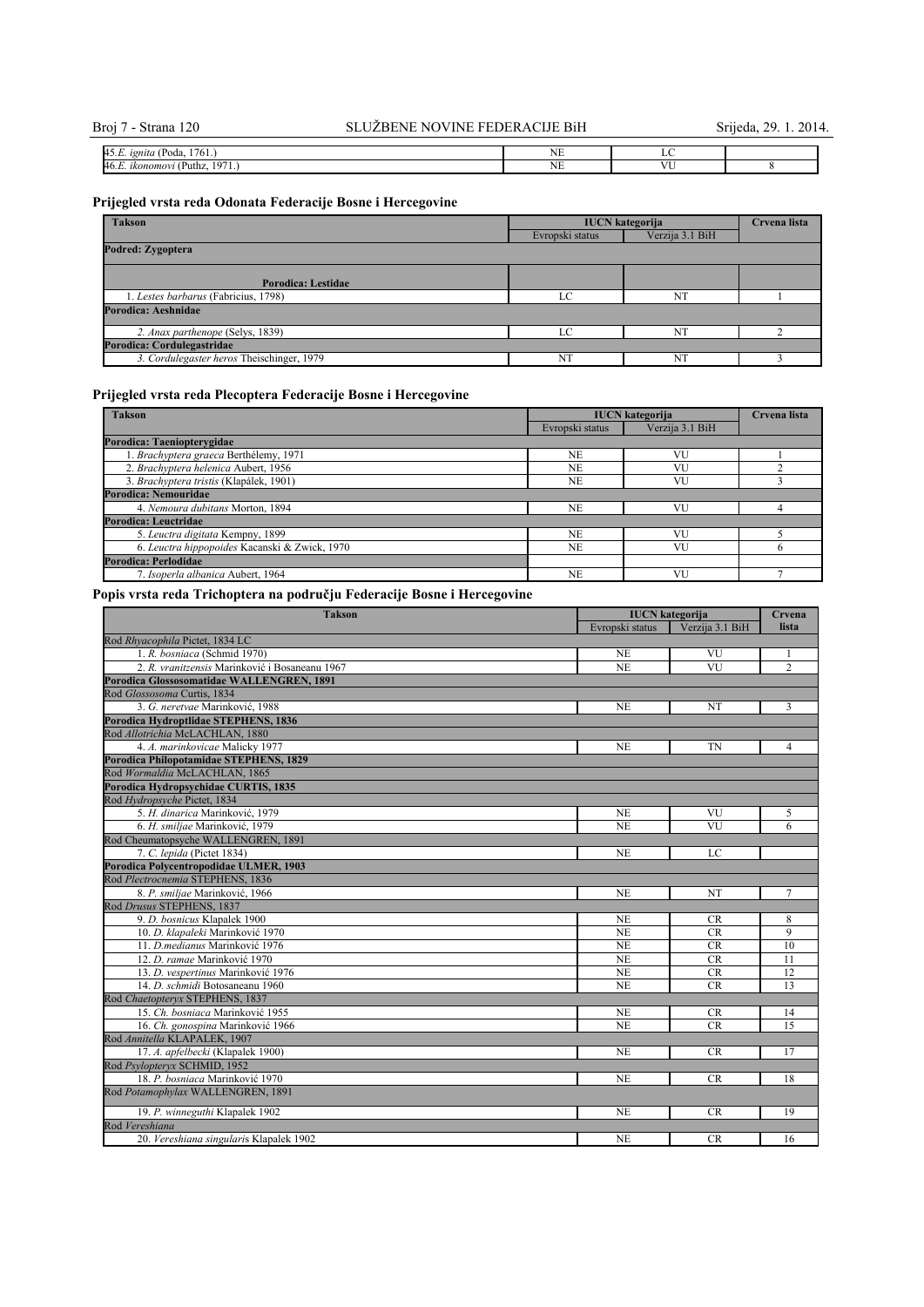#### **Natporodica Hesperioidea (brodari), Natporodica Papilionoidea (lastini repci) Prijegled vrsta dnevnih leptira Federacijе Bosne i Hercegovine**

| <b>TAKSON</b>                                   | <b>IUCN</b> kategorija<br>Evropski status* | Verzija 3.1 BiH | Crvena         |
|-------------------------------------------------|--------------------------------------------|-----------------|----------------|
|                                                 |                                            |                 | lista          |
| <b>HESPERIIDAE</b>                              |                                            |                 |                |
| 1. Spialia sertorius (Hoffmansegg, 1804)        | LC                                         | <b>DD</b>       | 2              |
| 2. Pyrgus andromedae (Wallengren, 1853)         | LC                                         | VU              |                |
| 3. Gegenes pumilio (Hoffmannsegg, 1804)         | LC                                         | VU              | $\overline{c}$ |
| <b>PAPILIONIDAE</b>                             |                                            |                 |                |
| 4. Zervnthia cerisvi (Godart, 1934)             | NT                                         | VU              | 3              |
| 5. Parnassius apollo (Linnaeus, 1758)           | <b>NT</b>                                  | VU              | 4              |
| <b>PIERIDAE</b>                                 |                                            |                 |                |
| 6. Leptidea morsei Fenton, 1881                 | NT                                         | <b>CR</b>       | 5              |
| 7. Colias balcanica Rebel, 1903                 | $_{\rm LC}$                                | VU              | 6              |
| 8. Gonepteryx cleopatra (Linnaeus, 1758)        | LC                                         | VU              | 7              |
| <b>LYCAENIDAE</b>                               |                                            |                 |                |
| 9. Favonius quercus (Linnaeus, 1758)            | LC                                         | VU              | 8              |
| 10. Leptotes pirithous (Linnaeus, 1767)         | LC                                         | EN              | 9              |
| 11. Cupido decolorata (Staudinger, 1886)        | NT                                         | <b>CR</b>       | 10             |
| 12. Cupido alcetas (Hoffmannsegg, 1804)         | LC                                         | VU              | 11             |
| 13. Iolana iolas (Ochsenheimer, 1816)           | NT                                         | EN              | 12             |
| 14. Phengaris arion (Linnaeus, 1758)            | EN                                         | EN              | 13             |
| 15. Plebejus dardanus (Frejer, 1843)            | NT                                         | VU              | 14             |
| 16. Aricia anteros (Freyer, 1838)               | NT                                         | EN              | 15             |
| 17. Polyommatus admetus Esper, 1783             | LC                                         | VU              | 16             |
| 18. Polyommatus ripartii (Freyer, 1830)         | LC                                         | VU              | 17             |
| <b>NYMPHALIDAE</b>                              |                                            |                 |                |
| 19. Nymphalis xanthomelas (Esper, 1781)         | LC                                         | VU              | 18             |
| 20. Nymphalis l-album (Esper, 1780)             | LC                                         | VU              | 19             |
| 21. Euphydryas maturna (Linnaeus, 1758)         | VU                                         | VU              | 20             |
| 22. Charaxes jasius (Linnaeus, 1767)            | LC                                         | VU              | 21             |
| 23. Coenonympha tullia (Müller, 1764)           | VU                                         | <b>CR</b>       | 22             |
| 24. Coenonympha orientalis Rebel, 1910          | VU                                         | EN              | 23             |
| 25. Erebia manto (Denis & Schiffermüller, 1775) | LC                                         | VU              | 24             |
| 26. Erebia gorge (Hübner, 1804)                 | LC                                         | VU              | 25             |
| 27. Erebia pandrose (Borkhausen, 1788)          | LC                                         | <b>CR</b>       | 26             |
| 28. Hipparchia statilinus (Hufnagel, 1766)      | NT                                         | VU              | 27             |
| 29. Pseudochazara anthelea (Hübner, 1804)       | LC                                         | EN              | 28             |

\*- Van Swaay, C., Cuttelod, A., Collins, S., Maes, D., Lopez Munguira, M., Šašić, M., Settele, J., Verovnik, R., Verstrael, T., Warren, M., Wiemers, M. and Wynhof, I. (2010). *European Red List of Butterfies*. Publications Office of the European Union, Luxembourg.

## **Crvena lista trčuljaka (Carabidae) Federacije Bosne i Hercegovine**

| <b>TAKSON</b>                                                       | <b>IUCN</b> kategorija   |                 | Crvena         |
|---------------------------------------------------------------------|--------------------------|-----------------|----------------|
|                                                                     | Evropski status*         | Verzija 3.1 BiH | lista          |
| <b>CARABIDAE</b>                                                    |                          |                 |                |
| <b>BRACHININAE</b>                                                  |                          |                 |                |
| 1. Procerus gigas gigas Creutzer, 1799                              | LC                       | VU              |                |
| 2. Carabus (Morphocarabus) kollari illigeri Dejean, 1826 (?)        |                          | NT              | $\overline{2}$ |
| 3. Cychrus rugicollis K. Daniel & J. Daniel, 1898                   |                          | NT              | $\mathbf{3}$   |
| <b>LEBIINAE</b>                                                     |                          |                 |                |
| 4. Cymindis (Cymindis) imitatrix Apfelbeck, 1904                    |                          | <b>NT</b>       | 4              |
| <b>LORICERINAE</b>                                                  |                          |                 |                |
| 5. Leistus (Pogonophorus) bjelasnicensis Apfelbeck, 1904            |                          | NT              | 5              |
| 6. Nebria (Nebria) bosnica bosnica Ganglbauer, 1889                 |                          | N <sub>E</sub>  |                |
| 7. Nebria (Nebria) bosnica cvrsnicensis Horvatović, 1974            |                          | NT              | 6              |
| 8. Nebria (Nebria) bosnica prenjensis Horvatović, 1974              | $\ddot{\phantom{1}}$     | NT              | 7              |
| <b>PATROBINAE</b>                                                   |                          |                 |                |
| 9. Omphreus (Neomphreus) apfelbecki cabuljensis Winkler, 1933       |                          | NT              | 8              |
| 10. Omphreus (Neomphreus) apfelbecki plasensis Apfelbeck, 1904      |                          | NT              | 9              |
| 11. Omphreus (Neomphreus) apfelbecki dinaricus Apfelbeck, 1904      | ٠                        | NT              | 10             |
| 12. Omphreus (Omphreus) morio strupii Winkler, 1933                 |                          | <b>NE</b>       |                |
| 13. Laemostenus (Antisphodrus) cavicola bosnicus Reitter, 1889      | ٠                        | VU              | 11             |
| 14. Laemostenus (Antisphodrus) cavicola ganglbaueri Apfelbeck, 1902 |                          | VU              | 12             |
| 15. Laemostenus (Antisphodrus) cavicola nivalis Apfelbeck, 1902     | $\overline{\phantom{a}}$ | VU              | 13             |
| <b>PTEROSTICHINAE</b>                                               |                          |                 |                |
| 16. Poecilus (Macropoec.) kovi vranensis (Schatz., 1930)            | ٠                        | NT              | 14             |
| 17. Molops obtusangulus mendax Apfelbeck, 1902                      |                          | NT              | 15             |
| 18. Molops obtusangulus vranensis Apfelbeck, 1904                   | ٠                        | <b>NT</b>       | 16             |
| 19. Molops pentheri pentheri Apfelbeck, 1904                        |                          | NT              | 17             |
| 20. Molops pentheri gracilis Mlynar, 1977                           | ٠                        | NT              | 18             |
| 21. Molops pentheri pseudonarentinus Mlynar, 1977                   |                          | <b>NT</b>       | 19             |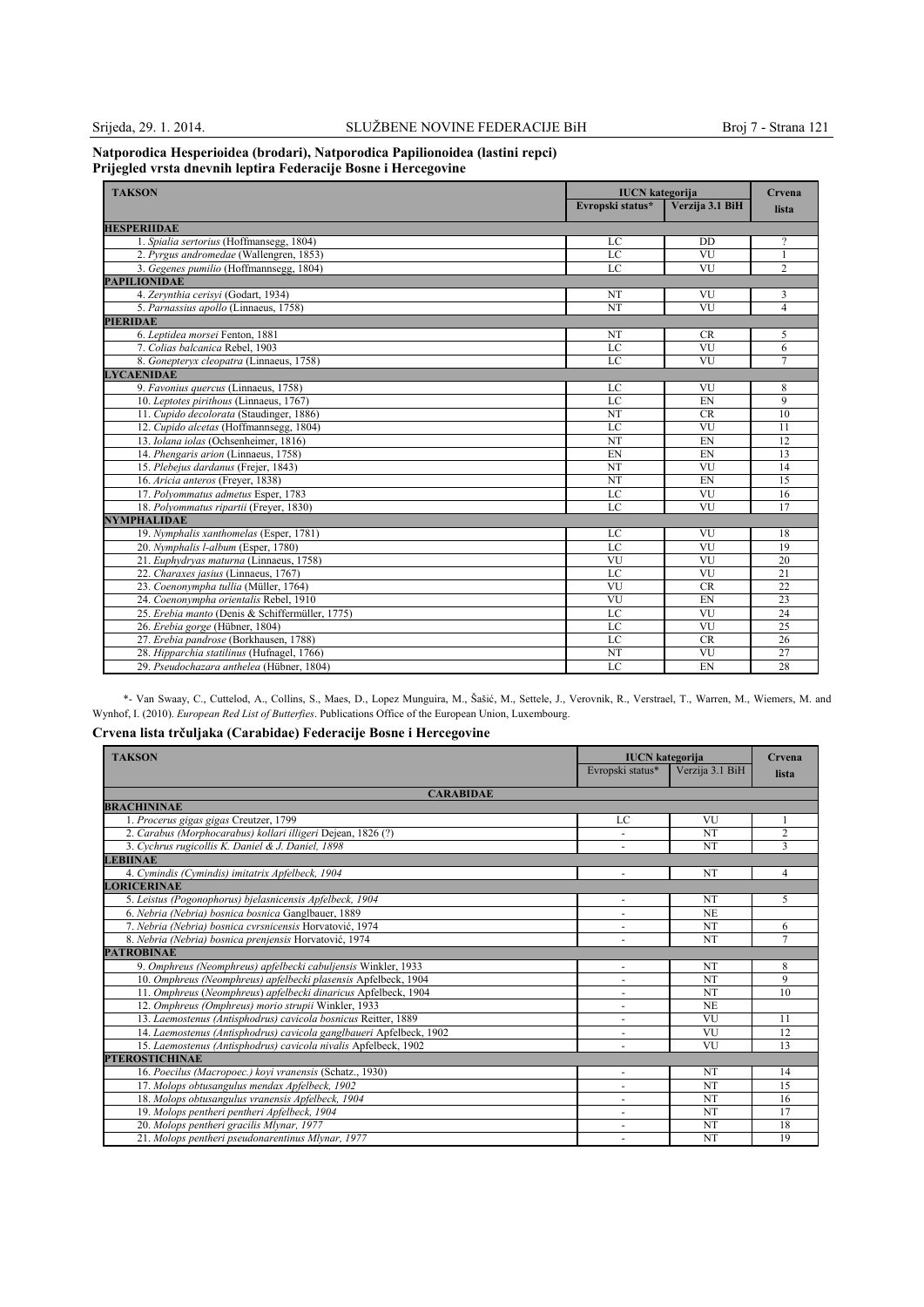## Broj 7 - Strana 122 SLUŽBENE NOVINE FEDERACIJE BiH Srijeda, 29. 1. 2014.

| 22. Molops piceus mostarensis Apfelbeck, 1904                            |                          | NT                     | 20              |
|--------------------------------------------------------------------------|--------------------------|------------------------|-----------------|
| 23. Molops prenjus prenjus Apfelbeck, 1902                               | $\blacksquare$           | NT                     | 21              |
| 24. Molops prenjus preslicensis Apfelbeck, 1904                          | $\overline{\phantom{a}}$ | <b>NT</b>              | 22              |
| 25. Molops simplex parviceps Mlynar, 1977                                | $\blacksquare$           | NT                     | 23              |
| 26. Molops alpestris sarajevoensis G. Muller, 1930                       | $\blacksquare$           | NT                     | 24              |
| 27. Molops obtusangulus obtusangulus Ganglbauer, 1889                    | $\blacksquare$           | NT                     | $\overline{25}$ |
| 28. Molops obtusangulus cabuljensis Mlynar, 1977                         | $\sim$                   | NT                     | 26              |
| 29. Molops obtusangulus hybridus Apfelbeck, 1902                         | $\blacksquare$           | NT                     | 27              |
| <b>TRECHINAE</b>                                                         |                          |                        |                 |
| 30. Adriaphaenops pretneri Scheibel, 1935                                | $\blacksquare$           | EN                     | 28              |
| 31. Aphaenopsis apfelbecki Ganglbauer, 1891                              | $\blacksquare$           | EN                     | 29              |
|                                                                          |                          | VU                     | 30              |
| 32. Aphaenopsis pfeiferi gracilis Winkler, 1927                          | $\overline{\phantom{a}}$ | VU                     | 31              |
| 33. Duvalius (Biharotrechus) brevipilosus (Knirsch, 1927)                | $\blacksquare$           |                        |                 |
| 34. Duvalius (Biharotrechus) pilifer pilifer (Ganglbauer, 1891)          | $\blacksquare$           | VU<br>VU               | 32              |
| 35. Duvalius (Biharotrechus) speiseri hercegovinensis (Krauss, 1906)     | $\overline{\phantom{a}}$ |                        | 33              |
| 36. Duvalius (Biharotrechus) treskavicensis bjelasnicensis Winkler, 1926 | $\blacksquare$           | VU                     | 34              |
| 37. Duvalius (Duvalius) brandisi (Ganglbauer, 1897)                      | $\omega$                 | VU                     | 35              |
| 38. Duvalius (Duvalius) leonhardi leonhardi (Reitter, 1901)              | $\overline{\phantom{a}}$ | VU                     | 36              |
| 39. Duvalius (Euduvalius) maglajensis (Apfelbeck, 1908)                  | $\sim$                   | EN                     | 37              |
| 40. Duvalius (Euduvalius) reiseri (Ganglbauer, 1891)                     | $\omega$                 | VU                     | 38              |
| 41. Duvalius (Neoduvalius) reitteri (Miller, 1880)                       | ÷                        | VU                     | 39              |
| 42. Duvalius (Neoduvalius) schatzmayri (G. Muller, 1912)                 | $\blacksquare$           | VU                     | 40              |
| 43. Duvalius (Neoduvalius) cuniculinus (Knirsch, 1929)                   | $\blacksquare$           | VU                     | 41              |
| 44. Duvalius (Neoduvalius) humerosus (Knirsch, 1926)                     | $\sim$                   | VU                     | 42              |
| 45. Duvalius (Neoduvalius) klimeschi (Winkler, 1914)                     |                          | VU                     | 43              |
| 46. Duvalius (Neoduvalius) neumanni (J. Müller, 1911)                    | $\overline{\phantom{a}}$ | VU                     | 44              |
| 47. Duvalius (Neoduvalius) petraeus (Knirsch, 1927)                      | ÷.                       | VU                     | 45              |
| 48. Duvalius (Neoduvalius) vranensis (Breit, 1904)                       | $\ddot{\phantom{1}}$     | VU                     | 46              |
| 49. Neotrechus hilfi jeanneli Winkler, 1933                              | $\sim$                   | VU                     | 47              |
| 50. Neotrechus ivicensis Knirsch, 1929                                   | $\sim$                   | NT                     | 48              |
| 51. Neotrechus lupoglavensis Knirsch, 1927                               | $\blacksquare$           | <b>NT</b>              | 49              |
| 52. Neotrechus muharnicensis Knirsch, 1927                               | $\overline{\phantom{a}}$ | NT                     | 50              |
| 53. Neotrechus oreophilus Knirsch, 1927                                  | $\omega$                 | <b>NT</b>              | 51              |
| 54. Neotrechus suturalis cernjuljensis Absolon & Maran, 1947             | ä,                       | EN                     | 52              |
| 55. Neotrechus suturalis halmai (Apfelbeck, 1904)                        | $\overline{\phantom{a}}$ | VU                     | 53              |
| 56. Neotrechus terrenus Knirsch, 1929                                    | ÷.                       | NT                     | 54              |
| 57. Neotrechus weiratheri Winkler, 1926                                  | $\sim$                   | NT                     | 55              |
| 58. Ocydromus (Ocyturanes) reiseri reiseri (Apfelbeck, 1902)             | $\sim$                   | NT                     | 56              |
| 59. Ocydromus (Ocyturanes) reiseri vranensis (Apfelbeck 1902)            | $\sim$                   | VU                     | 57              |
| 60. Trechus (Trechus) validipes validipes K. Daniel, 1902                | $\blacksquare$           | <b>NT</b>              | 58              |
| 61. Trechus (Trechus) winkleri Jeannel, 1927                             | $\overline{\phantom{a}}$ | NT                     | 59              |
| 62. Scotoplanetes arenstorffianus arenstorffianus Absolon, 1913          | $\blacksquare$           | EN                     | 60              |
| 63. Typhlotrechus bilimeki droveniki M. Etonti, 1995                     | ä,                       | VU                     | 61              |
| 64. Typhlotrechus bilimeki prochazkai (Obenberger, 1913)                 | $\blacksquare$           | $\overline{\text{VU}}$ | 62              |
|                                                                          |                          |                        |                 |

\*- Temple, H. J.& Cox, N. A. (2010). *European Red List of Amphibians*. Office for Official Publications of the European Communities, Luxembourg

# **Natporodica Scarabaeoidea (balegari)**

| Prijegled vrsta listorožaca Federacije Bosne i Hercegovine |  |  |
|------------------------------------------------------------|--|--|
|------------------------------------------------------------|--|--|

| <b>TAKSON</b>                                  | <b>IUCN</b> kategorija |                 | Crvena |
|------------------------------------------------|------------------------|-----------------|--------|
|                                                | Evropski status*       | Verzija 3.1 BiH | lista  |
| <b>APHODIIDAE</b>                              |                        |                 |        |
| 1. Nimbus contaminatus (Herbst, 1783)          | NF.                    | VU              |        |
| 2. Euheptaulacus porcellus (Friwaldszky, 1879) | <b>NE</b>              | VU              |        |
| <b>MELOLONTHIDAE</b>                           |                        |                 |        |
| 3. Polyphylla fullo (Linnaeus, 1758)           | <b>NE</b>              | VU              | 3      |
| 4. Hoplia herminiana Apfelbeck, 1912           | <b>NE</b>              | VU              | 4      |
| <b>RUTELIDAE</b>                               |                        |                 |        |
| <b>CETONIIDAE</b>                              |                        |                 |        |
| 5. Osmoderma eremita (Scopoli, 1763)           | <b>NT</b>              | EN              | C.     |
| 6. Gnorimus variabilis (Linnaeus, 1758)        | <b>NT</b>              | <b>VU</b>       | 6      |
| 7. Protaetia aeruginosa (Drury, 1770)          | <b>NT</b>              | VU              |        |
| 8. Protaetia mirifica (Mulsant, 1842)          | VU                     | EN              | 8      |
| 9. Protaetia fieberi (Kraatz, 1880)            | <b>DD</b>              | VU              | 9      |
| <b>LUCANIDAE</b>                               |                        |                 |        |
| 10. Ceruchus chrysomelinus (Hochenwarth, 1785) | <b>NT</b>              | VU              | 10     |
| 11. Aesalus scarabaeoides (Panzer, 1794)       | <b>NT</b>              | VU              | 11     |
| 12. Lucanus cervus (Linnaeus, 1758)            | NT                     | VU              | 12     |

\*- Nieto, A., & Alexander, K. N. A. (2010). European Red List of Saproxylic Beetles. Publications Office of the European Union, Luxembourg:.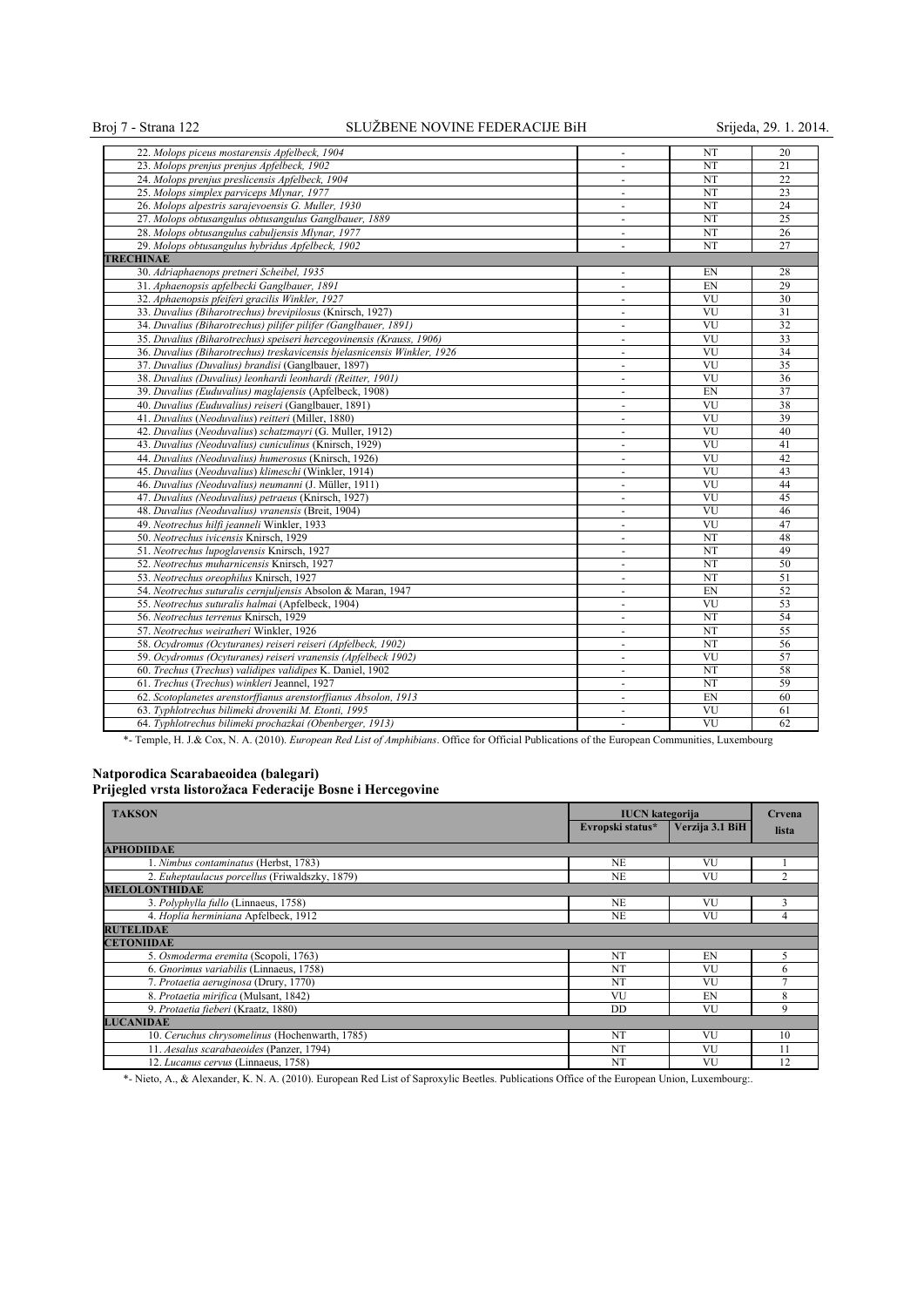### **Red Amphipoda (rakušci), Red Decapoda (desetonošci) Vrste reda Amphipoda Federacije Bosne i Hercegovine**

|    |                                                            | <b>IUCN</b> kategorija |                 |              |
|----|------------------------------------------------------------|------------------------|-----------------|--------------|
|    |                                                            | Evropski status        | Verzija 3.1 BiH | Crvena lista |
|    | Porodica Gammaridae                                        |                        |                 |              |
| 3  | Echinogammarus acarinatus (S. Karaman, 1931)               |                        | VU              |              |
| 6  | Echinogammarus thoni (Schaferna, 1922)                     |                        | VU              |              |
|    | Echinogammarus cari (S. Karaman, 1931)                     |                        | VU              |              |
|    | 10 Gammarus bosniacus Schaferna, 1922                      |                        | VU              |              |
|    | Porodica Niphargidae                                       |                        |                 |              |
| 22 | Niphargus illidzensis Schaferna, 1922                      |                        | VU              |              |
|    | 35 Niphargus vjeternicensis vjeternicensis S.Karaman, 1932 |                        | VU              |              |
|    | 36 Niphargus zvalanus S.Karaman, 1950                      |                        | VU              |              |
| 37 | Niphargus dabarensis Fišer, Trontelj&Sket 2006             |                        | VU              |              |
|    | 38 Niphargus polymorphus Fišer, Trontelj&Sket 2006         |                        | VU              |              |
|    | 39 Niphargus dalmatinus Schaferna, 1932                    |                        | VU              |              |

## **Vrste reda Decapoda Latreille, 1802 Federacije Bosne i Hercegovine**

| <b>Takson</b>                            | <b>IUCN</b> kategorija |                 | Crvena |
|------------------------------------------|------------------------|-----------------|--------|
|                                          | Evropski status        | Verzija 3.1 BiH | lista  |
| Porodica: Astacidae Latreille, 1802-1803 |                        |                 |        |
| Rod Astacus Fabricius, 1775              |                        |                 |        |
| 1. Astacus astacus (Linnaeus)            | VU                     |                 |        |
| 2. Astacus leptodactylus Eschscholtz     | $\Gamma$               |                 |        |
| Rod Austropotamobius Skorikov, 1907      |                        |                 |        |
| 1. Austropotamobius pallipes Lereboullet | EN                     | EN              |        |
| 2. Austropotamobius torrentium (Schrank) | VU                     | VU              |        |

### **Red Opiliones (kosci)**

## **Vrste kosaca Federacije Bosne i Hercegovine**

| <b>TAKSON</b>                                                         | <b>IUCN</b> kategorija<br>Evropski status* | Verzija 3.1 BiH | Crvena<br>lista |
|-----------------------------------------------------------------------|--------------------------------------------|-----------------|-----------------|
| <b>OPILIONES</b>                                                      |                                            |                 |                 |
| <b>TRAVUNIIDAE</b>                                                    |                                            |                 |                 |
| 1. Travunia vjetrenicae Hadži, 1932                                   |                                            | EN              |                 |
| <b>NEMASTOMATIDAE</b>                                                 |                                            |                 |                 |
| 2. Hadzinia karamani (Hadži, 1940)                                    |                                            | EN              |                 |
| 3. Nemastoma bidentatum Roewer, 1914 ssp. pluridentatum (Hadži, 1973) |                                            | VU              |                 |
| 4. Paranemastoma radewi (Roewer, 1926)                                |                                            | NT              |                 |
| 5. Trogulus torosus Simon, 1885                                       |                                            | VU              |                 |

\*- Temple, H. J.& Cox, N. A. (2010). *European Red List of Amphibians*. Office for Official Publications of the European Communities, Luxembourg

#### **Red Pseudoscorpionida (pseudoškorpije)**

**Vrste pseudoškorpiona (lažištipavaca) Federacije Bosne i Hercegovine**

| <b>TAKSON</b>                         | <b>IUCN</b> kategorija   |                 | Crvena |
|---------------------------------------|--------------------------|-----------------|--------|
|                                       | Evropski status*         | Verzija 3.1 BiH | lista  |
| <b>PSEUDOSCORPIONIDA</b>              |                          |                 |        |
| <b>CHTHONIIDAE</b>                    |                          |                 |        |
| 1. Chthonius occultus Beier, 1939     |                          | EN              |        |
| 2. Chthonius cavernicola Beier, 1939  |                          | VU              |        |
| <b>NEOBISHDAE</b>                     |                          |                 |        |
| 3. Neobisium bosnicum Beier, 1939     |                          | VU              |        |
| ssp. bosnicum Beier, 1939;            |                          |                 |        |
| 4. Neobisium caecum Beier, 1939       | $\overline{\phantom{a}}$ | VU              |        |
| 5. Neobisium gracilipalpe Beier, 1939 |                          | VU              |        |
| 6. Neobisium letheum Beier, 1939      |                          | VU              |        |
| ssp. parvum Beier, 1939               |                          |                 |        |
| 7. N. tantaleum Beier, 1939           |                          | VU              |        |
| ssp. tantaleum Beier, 1939;           |                          |                 |        |
| ssp. jablanicae Beier, 1939;          |                          | VU              | 8      |
| ssp. rivale Beier, 1939)              |                          | VU              | 9      |
| 8. Neobisium vietrenicae Hadži, 1933  |                          | EN              | 10     |

\*- Temple, H. J.& Cox, N. A. (2010). *European Red List of Amphibians*. Office for Official Publications of the European Communities, Luxembourg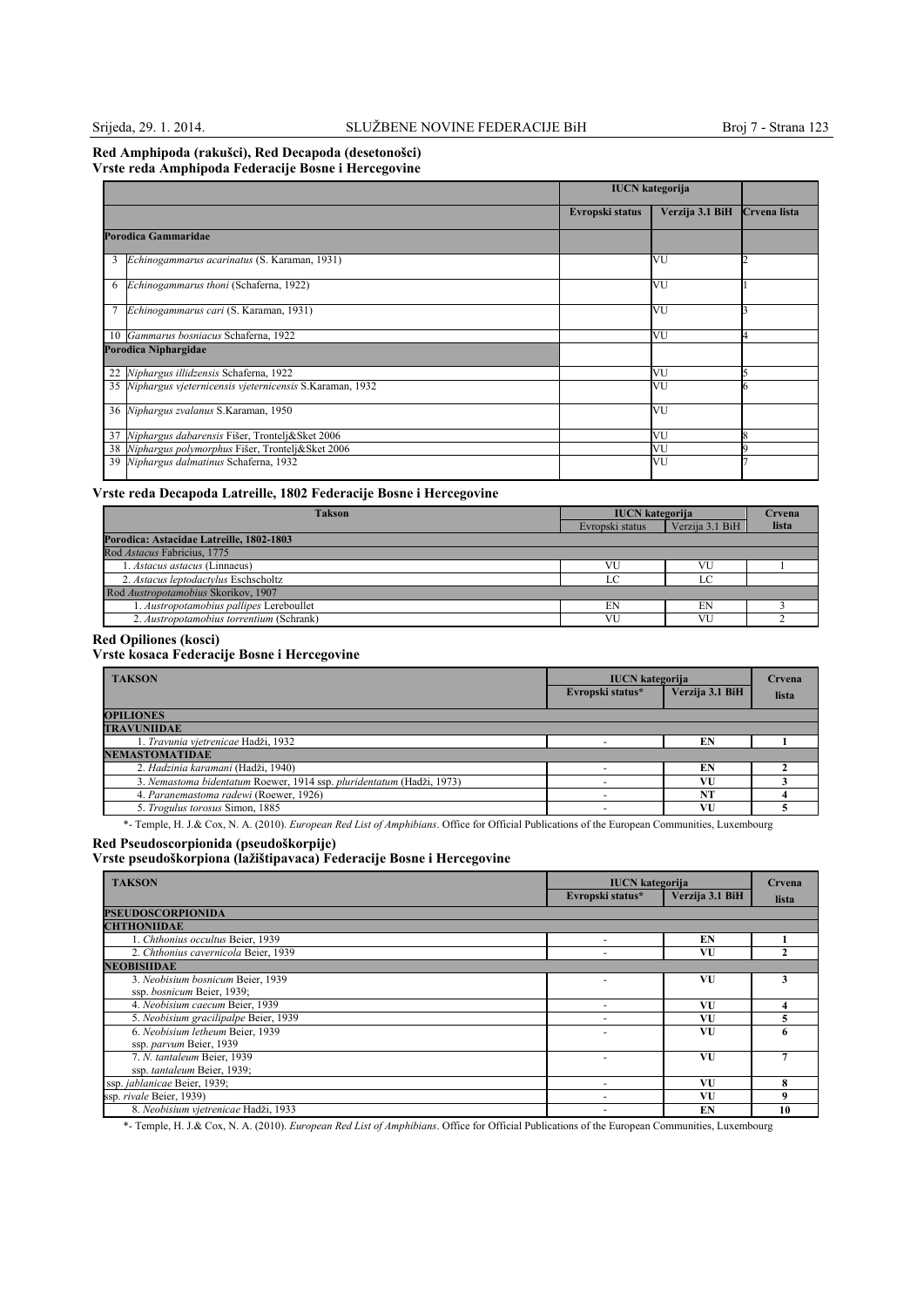#### **UGROŽENE VRSTE GLJIVA FEDERACIJE BOSNE I HERCEGOVINE PO KATEGORIJAMA Nedovoljno podataka (DD)**

| 1. Agaricus essettei Bon                                                        | Požutica                                         |
|---------------------------------------------------------------------------------|--------------------------------------------------|
| 2. Agaricus urinascens (Moll. & J. Schäff.) Sing.                               | Kračun                                           |
| 3. Agaricus xanthoderma Genevier                                                | Karbolova pečurka                                |
| 4. Aleuria aurantia (Fr.) Fuckel                                                | Crvena pločarica                                 |
| 5. Amanita aureola Kalchbr.                                                     | Ogoljena muhara                                  |
| 6. Amanita caesarea (Scop.: Fr.) Pers.                                          | Blagva                                           |
| 7. Amanita ovoidea (Bull.: Fr.) Quél.                                           | Bijela blagva                                    |
| 8. Amanita phalloides (Fr.) Link var. alba Gilb.                                | Bijela pupavka                                   |
| 9. Asterophora parasitica (Bull.: Fr.) Sing.                                    | Nametnička dvotrusnica                           |
| 10. Boletus albidus Rocques                                                     | Gorki vrganj                                     |
| 11. Boletus rubellus Krombh.                                                    | Mijenka                                          |
| 12. Clitocybe maxima (Fl. Wett.: Fr.) Kummer                                    | Velika martinčica                                |
| 13. Coprinus picaceus (Bull.: Fr.) Gray                                         | Šarena gnojištarka                               |
| 4. Cortinarius praestans (Cordier) Gill.                                        | Jestiva koprenka                                 |
| 15. Cortinarius violaceus (L. ex Fr.) Fr.                                       | Ljubičasta koprenka                              |
|                                                                                 |                                                  |
| 16. Creolophus cirrhatus (Pers.: Fr.) Karst.                                    | Bodljikasti igličar                              |
| 17. Cyathus stiatus (Huds.) Wied.                                               | Prugasta košarica                                |
| 18. Dendropolyporus umbellatus (Pers.: Fr.) Jül.                                | Zec-gljiva                                       |
| 19. Gomphus clavatus S. F. Gray                                                 | Grimizna lisičarka                               |
| 20. Grifola frondosa (Dicks.: Fr.) Gray                                         | Klepetača                                        |
| 21. Gyrodon lividus (Bull.: Fr.) Sacc.                                          | Žuti johovac                                     |
| 22. Gyromitra gigas (Krombh.) Cooke                                             | Veliki hrčak                                     |
| 23. Gyromitra infula (Schaff.) Fr.                                              | Rogati hrčak                                     |
| 24. Gyroporus cyanescens (Bull.: Fr.) Quél                                      | Sljezovac                                        |
| 25. Helvella crispa (Scop.) Fries                                               | Jesenji hrčak                                    |
| 26. Helvella lacunosa Afz.: Fr.                                                 | Jamičasti hrčak                                  |
| 27. Hericium coralloides (Scop.: Fr.) Pers.                                     | Koraljni igličar                                 |
| 28. Hygrocybe nivea (Scop.) Murrill.                                            | Snježna sočnica                                  |
| 29. Hygrocybe pratensis (Pers.: Fr.) Murr.                                      | Livadska sočnica                                 |
| 30. Hygrocybe punicea (Fr.: Fr.) P. Kumm.                                       | Velika vlažnica                                  |
| 31. Hygrophorus camarophyllus (Alb. et Schwein.: Fr.) Dumée, Grandjean et Maire | Švedska puževica                                 |
| 32. Hygrophorus chrysodon (Batsch: Fr.) Fr.                                     | Zlatna puževica                                  |
| 33. Hygrophorus hypothejus (Fr.: Fr.) Fr.                                       | Borova puževica                                  |
| 34. Hygrophorus poetarum R. Heim                                                | Pjesnička puževica                               |
| 35. Leptopodia elastica (Bull.: St-Amans) Boud.                                 | Elastični hrčić                                  |
| 36. Leucopaxillus candida (Bres.) Sing.                                         | Bijela debeljača                                 |
| 37. Limacella guttata (Fr.) Konr. & Maubl.                                      | Kapljičasta ljepljivica                          |
| 38. Lycoperdon mammaeforme Pers.: Pers.                                         | Sisasta puhara                                   |
| 39. Meripilus giganteus (Pers.: Fr.) P. Karst.                                  | Veliki žbunac                                    |
| 40. Mutinus caninus (Huds.: Fr.) Fr.                                            | Pasji stršak                                     |
| 41. Mycena crocata (Schrad: Fr.) Kumm.                                          | Šafranasta šljemovka                             |
| 42. Mycena haematopus (Pers.: Fr.) Kumm.                                        | Krvotočna šljemovka                              |
| 43. Mycena renati Quel.                                                         | Žutonoga šljemovka                               |
| 44. Otidea onotica (Pers.) Fuckel                                               | Magareće uho                                     |
| 45. Peziza micropus Persoon                                                     | Smeđa čašica                                     |
| 46. Peziza violacea Pers.                                                       | Ljubičasta čašica                                |
| 47. Polyporus badius (Pers.) Schw.                                              | Crnonogi rupičar                                 |
| 48. Polyporus brumalis (Pers.: Fr.) Fr.                                         | Zimski rupičar                                   |
| 49. Ramaria formosa Pers.: Fr.                                                  | Trobojna griva                                   |
| 50. Scutellinia scutellata (L.: St. Amans) Lambotte                             | Stitasta tanjurica                               |
| 51. Sparassis crispa Wulf.: Fr.                                                 | Kovrđava kokica                                  |
| 52. Spathularia flavida Pers: Fr.                                               | Žuta lopatičarka                                 |
| 53. Strobilomyces strobilaceus (Scop.: Fr.) Berk.                               |                                                  |
| 54. Stropharia semiglobata (Batsch: Fr.) Quél.                                  | Kuštravac                                        |
|                                                                                 | Polukuglasta strnišnica<br>Narandžasta vitezovka |
| 55. Tricholoma aurantium (Schff.: Fr.) Ricken                                   |                                                  |
| 56. Tylopilus felleus (Bull.: Fr.) Karst.                                       | Žučara                                           |
| 57. Verpa conica Shwartz: Persoon                                               | Prstasta smrčkovica                              |
| 58. Volvariella surecta (Knapp.) Sing.                                          | Parazitska ovojnjača                             |
| 59. Xerocomus badius (Fr.: Fr.) Gilb.                                           | Kestenjasti vrganj                               |

## **Gotovo ugroženi (NT)**

| c.<br>Schtt<br><b>L+</b><br>hepatica<br>ustulina<br>. | <b>Tetrenka</b> |
|-------------------------------------------------------|-----------------|
| Phaeolepiota aurea v<br>Maire<br>Matt.<br>.           | ∠latna štītarka |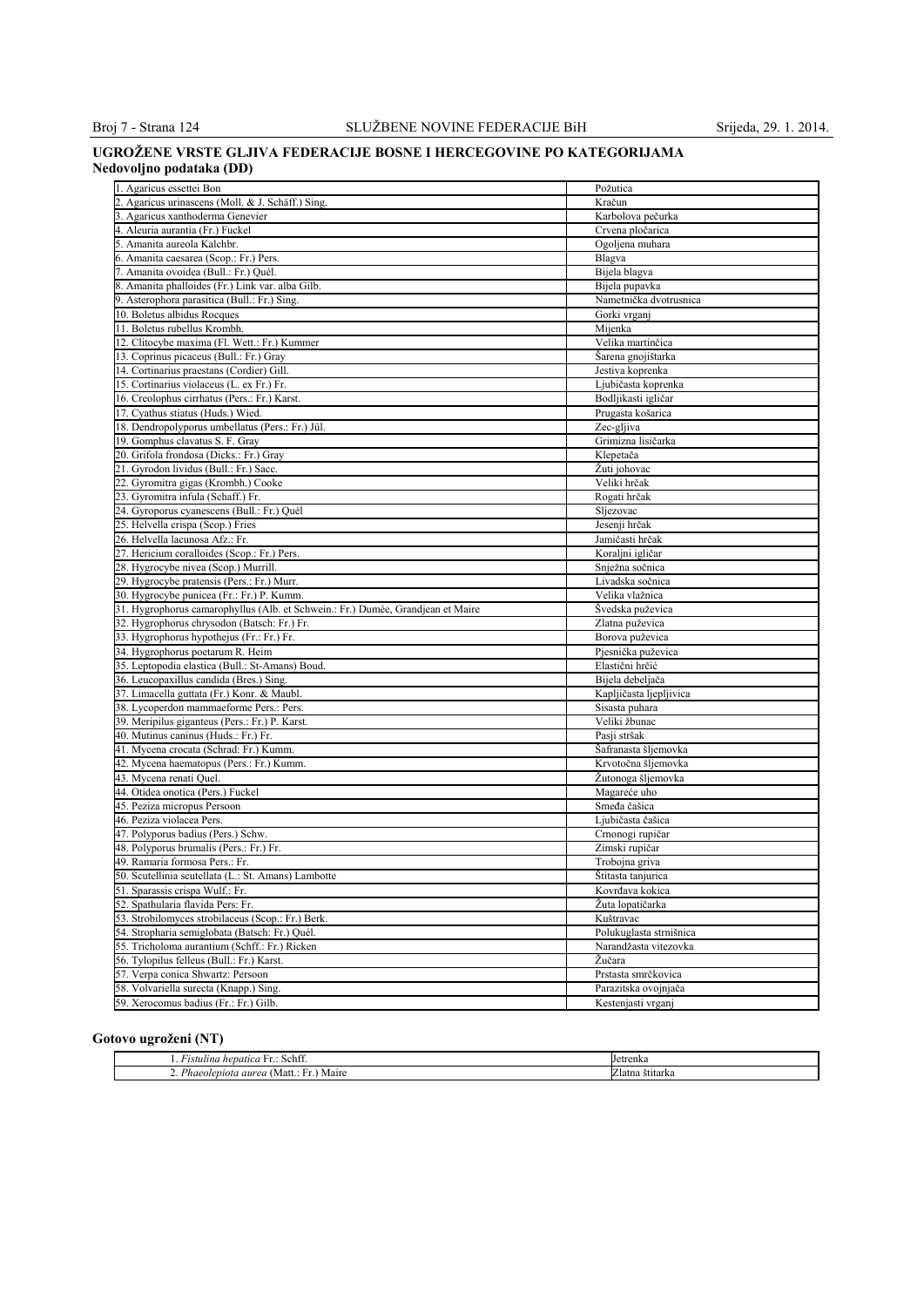#### **Ranjivi (VU)**

| 1. Albatrellus ovinus (Schaeff.: Fr.) Kotl. et Pouzar | Ovčije vime            |
|-------------------------------------------------------|------------------------|
| 2. Amanita vaginata (Bull.: Fr.) Lam. var. alba Gill. | Bijela preslica        |
| 3. Boletus satanas Lenz                               | Ludara                 |
| 4. Caloscypha fulgens (Pers.: Fr.) Boud.              | Narandžasta čašica     |
| 5. Climacocystis borealis (Fr.) Kotlaba: Pouzar       | Sjevernjačka rupičarka |
| 6. Ganoderma lucidum (Fr.) P. Karst.                  | Hrastova sjajnica      |
| 7. Lycoperdon echinatum Pers.: Pers.                  | Ježasta puhara         |

#### **Taksoni u kategoriji: Ugroženi (EN)**

| Cortinarius salor Fr.                            | Ljupka koprenka  |
|--------------------------------------------------|------------------|
| 2. Hygrophorus marzuolus (Fr.: Fr.) Bres.        | Martovka         |
| Lactarius salmonicolor Heim: Leclair             | Lososova ruinica |
| 4. Langermannia gigantea (Batsch.: Pers.) Rostk. | Gigantska puhara |

#### **Kritično ugroženi (CR)**

| 1. Boletus regius Krombh.                         | Kraljevka            |
|---------------------------------------------------|----------------------|
| 2. Bondarzewia montana (Quel.) Singer             | Planinska žbunica    |
| 3. Geastrum lageniforme Vitt.                     | Velika zvjezdača     |
| 4. Gyroporus castaneus (Bull.: Fr.) Quél          | Kestenov vrganj      |
| 5. Hericium erinaceum (Bull: Fr.) Quel.           | Resasti igličar      |
| 6. Hymenochaete cruenta (Pers.: Fr.) Donk         |                      |
| 7. Myceniastrum corium (Guersent: DC.) Desvaux    | Perutasta puhara     |
| 8. Polyporus arcularius (Batsch) Fr.              | Uglasti rupičar      |
| 9. Polyporus tuberaster (Jacq.: Pers.) Fr.        | Sklerocijski rupičar |
| 10. Ramaria botrytis (Pers.: Fr.) Ricken          | Crvena koraljka      |
| 11. Sarcosphaera crassa (Santi ex Steudel) Pouzar | Ljubičasta krunašica |
| 12. Sowerbyella imperialis (Peck) Korf            | Zlatna čašica        |
| 13. Sparassis nemeci Pilát et Weselý              | Nemecova kokica      |
| 14. Volvariella bombycina Pers.: Fr.              | Vunasta ovojnjača    |

Temeljem članka 108. stavak 2. Zakona o zaštiti prirode ("Službene novine Federacije BiH", broj 66/13), federalna ministrica okoliša i turizma, kao poseban dokumenat, utvrđuje

#### **CRVENU LISTU DIVLJIH VRSTA I PODVRSTA BILJAKA, ŽIVOTINJA I GLJIVA**

I

Crvena lista je bazirana na temelju interpretiranih znanstveno utvrđenih stručnih podloga.

II

Crvena lista ugroženih divljih vrsta i podvrsta biljaka, životinja i gljiva sastavni je dio ovog akta.

#### III

Crvena lista ugroženih biljaka, životinja i gljiva u Federaciji Bosne i Hercegovine, bazirana na znanstveno utvrđenim stručnim podlogama nalazi se na web stranici Federalnog ministarstva okoliša i turizma (www.fmoit.gov.ba).

#### IV

Ovaj akt stupa na snagu danom objavljivanja u "Službenim novinama Federacije BiH".

Broj 04-23-1613/13

21. siječnja 2014. godine Sarajevo Ministrica **Branka Đurić**, v. r.

### **CRVENA LISTA UGROŽENIH DIVLJIH VRSTA I PODVRSTA BILJAKA, ŽIVOTINJA I GLJIVA**

### **FLORA**

#### **Taksoni u kategoriji: Nedovoljno podataka (DD)**

1. Diphasium alpinum (L.) Rothm.

- 2. Athyrium alpestre (Hoppe) Milde<br>3. Dryopteris cristata (L.) A.Gray (R
- 3. Dryopteris cristata (L.) A.Gray (Ran Kram)
- 4. Ranunculus hayekii Dörfl.
- 5. Ranunculus hybridus Biria
- 6. Ranunculus serbicus Vis.
- 7. Corylus x intermedia Lodd.
- 8. Crataegus nigra Waldst. et Kit.
- 9. Crataegus pentagyna Waldst.et Kit. ex Willd.
- Potentilla montenegrina Pant.
- 11. Geum molle Vis. et Pančić
- 12. Poterium spinosum L.
- 13. Prunus cocomilia Ten.
- 14. Prunus fruticosa Pallas
- 15. Alchemilla alpestris Schmidt
- 16. Alchemilla vranicensis Pawlowsky
- 17. Daphne oleoides Schreb.
- 18. Oxytropis jacquinii Bunge<br>19 I. athyrus palustris L
- Lathyrus palustris L.
- 20. Lathyrus friedrichsthalii (Griseb.) K. Maly
- 21. Coronilla elegans Pančić
- 22. Laburnum anagyroides Medik
- 23. Hacquetia epipactis (Scop.) DC.
- 
- 24. Hydrocotyle vulgaris L. Eryngium palmatum Pane. et. Vis.
- 26. Bupleurum ranunculoides L.<br>27. Seseli bosnense K. Maly
- 27. Seseli bosnense K. Maly<br>28. Seseli promonense Vis.
- 28. Seseli promonense Vis.<br>29. Scandix macrorhyncha
- 29. Scandix macrorhyncha C. A. Meyer<br>30. Angelica illyrica K. Maly
- 30. Angelica illyrica K. Maly<br>31. Daucus guttatus Sibth. et
	- Daucus guttatus Sibth. et Sm.
- 32. Orlaya platycarpos Koch
- 33. Danaa verticillata (W. et K.) Janchen
- 34. Danaa cornubiensis (L.) Burn.
- 35. Cachrys alpina M. B. (incl. C. laevigata Lam. (Ex.)
- 36. Cicuta virosa L.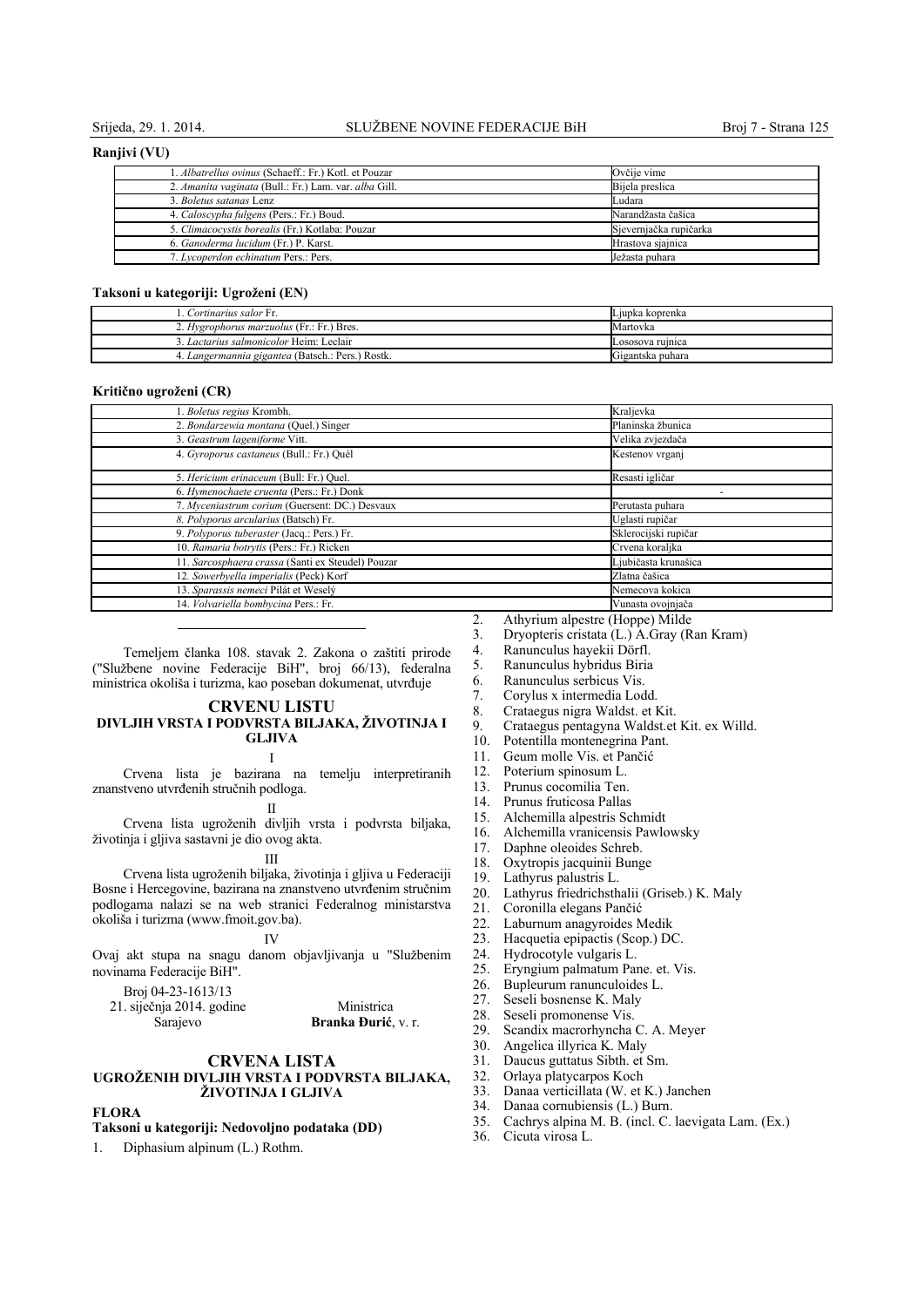- 37. Siler trilobum (L.) Crantz
- 38. Haplophyllum boissieranum Vis. et. Panč.
- 39. Haplophyllum albanicum (Bald.) Bornm.<br>40. Cardamine pentaphyllos (L.) Cr.
- Cardamine pentaphyllos (L.) Cr.
- 41. Cardamine glandulosa (W. et K) Schmalh.
- 42. Arabis scopoliana Boiss.
- 43. Matthiola tristis R. Br. var. italica Conti
- 44. Draba longirostra Schott, Nyman et Kotschy
- 45. Clypeola jonthlaspi L.
- 46. Thlaspi kerneri Huter
- 47. Thlaspi goesingense Halacsy<br> $\frac{48}{48}$  Thlaspi jankae A Kern
- Thlaspi jankae A.Kern.
- 49. Viola grisebachiana Boiss.
- Hypericum degenii Bornm.
- 51. Sedum serpentini Janch.<br>52. Arctous alpina (L.) Nied
- Arctous alpina (L.) Niedenzu
- 53. Bruckenthalia spiculifolia (Salisb.) Reichenb.
- 54. Empetrum hermaphroditum Hagerup
- 55. Primula farinosa L.
- 56. Pyrola rotundifolia L.
- 57. Pyrola chlorantha Swartz<br>58. Arenaria halacsyi Bald.
- 58. Arenaria halacsyi Bald.
- 
- 59. Silene monachorum Vis. et Pančič<br>60. Silene quadridentata auct., non (L. 60. Silene quadridentata auct., non (L.) Pers. subsp. phyllitica H. Neumaye
- 61. Silene hayekiana Hand. Mazz.et Janch.
- 
- 62. Armeria alpina (DC.) Willd. 63. Goniolimon dalmaticum (C. Pres) Reiehenb. (incl. f. hercegovinicum Novak)
- 64. Polemonium caeruleum L.<br>65. Hyoscyamus albus L.
- 65. Hyoscyamus albus L. Verbascum niveum Ten.
- 
- 67. Linaria pelisseriana (L.) Mill.
- 68. Linaria microsepala A. Kern.
- 69. Linaria rubioides Vis. et Panč.
- 70. Scrophularia vernalis L.
- 71. Scrophularia scopolii Hoppe in Pers.
- Paederota lutea Scop.
- 73. Veronica fruticans Jacq.
- Veronica scardica Griseb.
- 
- 75. Bellardia trixago (L.) All. 76. Euphrasia minima Jacq. ex DC.
- 77. Alectrolophus burnatii (Chab.) Stern
- 78. Alectrolophus bosniacus Behr.
- 79. Alectrolophus mediterraneus Stern. subsp. aruensis (Chab.) K. Maly
- 80. Alectrolophus ovifugus (Chab.) Stern.
- 81. Alectrolophus dinaricus (Murb.) Sterneck
- 82. Alectrolophus asperulus Murb.
- 83. Pedicularis heterodonta Pancic<br>84. Pedicularis acaulis Scop.
- 84. Pedicularis acaulis Scop.<br>85. Melampyrum doerfleri F
- Melampyrum doerfleri Ronn.
- 86. Melampyrum fimbriatum Vand.<br>87. Melampyrum hoermannianum K
- Melampyrum hoermannianum K. Maly
- 88. Pinguicula hirtiflora Ten.
- 
- 89. Utricularia neglecta Lehro.<br>90. Orobanche salviae F. Schu 90. Orobanche salviae F. Schultz ex Koch in Rohling
- 91. Stachys menthifolia Vis.<br>92. Salvia sonklarii Pant
- 92. Salvia sonklarii Pant.<br>93 Gentiana ciliata (L.) I
- 93. Gentiana ciliata (L.) Borkh.<br>94 Gentiana iasnae Lakušić
- Gentiana jasnae Lakušić
- 95. Gentianella pevalekii Bjelčić et Mayer
- 96. Centranthus velenovskyi Vandas
- 97. Knautia x trebeviciensis Szabo<br>98. Knautia visianii Szabó
- 98. Knautia visianii Szabó
- 99. Scabiosa hladnikiana Host
- 100. Scabiosa portae A. Kern. ap. Hut.
- 101. Campanula thyrsoides L.
- 102. Campanula unae Šoljan
- 103. Phyteuma scheuchzeri All.
- 104. Edraianthus x murbecki Wettst.ap. Murb.
- 105. Erigeron atticus Vill.
- 106. Achillea x albinea Bjelčić et K. Maly
- 107. Leucanthemum rotundifolium (W. et K. ex Willd.) DC.
- 108. Tanacetum alpinum (L.) Schultz Bip.
- 109. Tanacetum serotinum (L.) Schultz Bip.
- 110. Petasites dorfieri Hayek
- 111. Senecio wagneri Degen
- 112. Senecio carpaticus Herb.
- 113. Inula bifrons (Gou.) L.
- 114. Carduus ramosissimus Pancic
- 115. Carduus angusticeps Lindb.
- 116. Carduus illyricus K Maly
- 117. Cirsium dinaricum Vandas
- 118. Centaurea tuberosa Vis.
- 119. Centaurea fritschii Hayek
- 120. Centaurea crnagorica Rohlena
- 121. Centaurea rupestris L.
- 122. Centaurea incompta Vis.
- 123. Centaurea haynaldi Borbás ex Vuk. ssp. haynaldii
- 124. Centaurea aterrima Hayek
- 125. Crepis blavii (Aschers.) Stadlm.
- 126. Crepis x malyi Stadlm.
- 127. Crepis chondrilloides Jacq.
- 128. Crepis aurea (L.) Cass. (incl. Crepis bosniaca K. Maly

140. Sternbergia colchicflora Waldst. et Kit. var. dalmatica

- 129. Crepis kerneri Rechinger fil.
- 130. Hieracium pallescentifrons Maly K et Zahn.
- 131. Hieracium tajanum K. Maly et Zahn.

137. Lilium carniolicum Bernh. Ex Koch. 138. Lilium albanicum Grisebach 139. Galanthus reginae-olgae Orph.

141. Crocus chrysanthus (Herb.) Herb. 142. Iris varbossania K. Maly 143. Iris pseudopallida Trinajstić

145. Carex buxbaumii Wahlenb. 146. Carex mucronata All. 147. Carex nigra All. 148. Carex ferruginea Scop. 149. Carex paradoxa Willed. 150. Agrostis vranicensis Pawl 151. Dactylis aschersonialla Gracbn. 152. Festuca illyrica Markgr.-Dann. 153. Aceras anthropophorum (L.) Aiton fiI. 154. Herminium monorchis (L.) R. Br. 155. Gymnadenia friwaldii Hampe ex Gris.

156. Epipogium aphyllum Sw. 157. Listera cordata (L.) R. Br. 158. Corallorrhiza trifida Châtel. 159. Liparis loeselii (L.) Rich 160. Biarum tenuifolium (L.) Schott 161. Typha laxmannii Lepechin

1. Asplenium adulterinum Milde

144. Juncus thomasii Ten. subsp. palensis K. Maly

**Taksoni u kategoriji: Najmanje zabrinjavajući (LC)**

- 132. Zanichellia palustris L.
- 133. Colchicum kochii Parl. 134. Allium dalmaticum A. Kerner ap Janchen

Reichenb

135. Allium phthioticum Boiss. 136. Lilium bulbiferum L.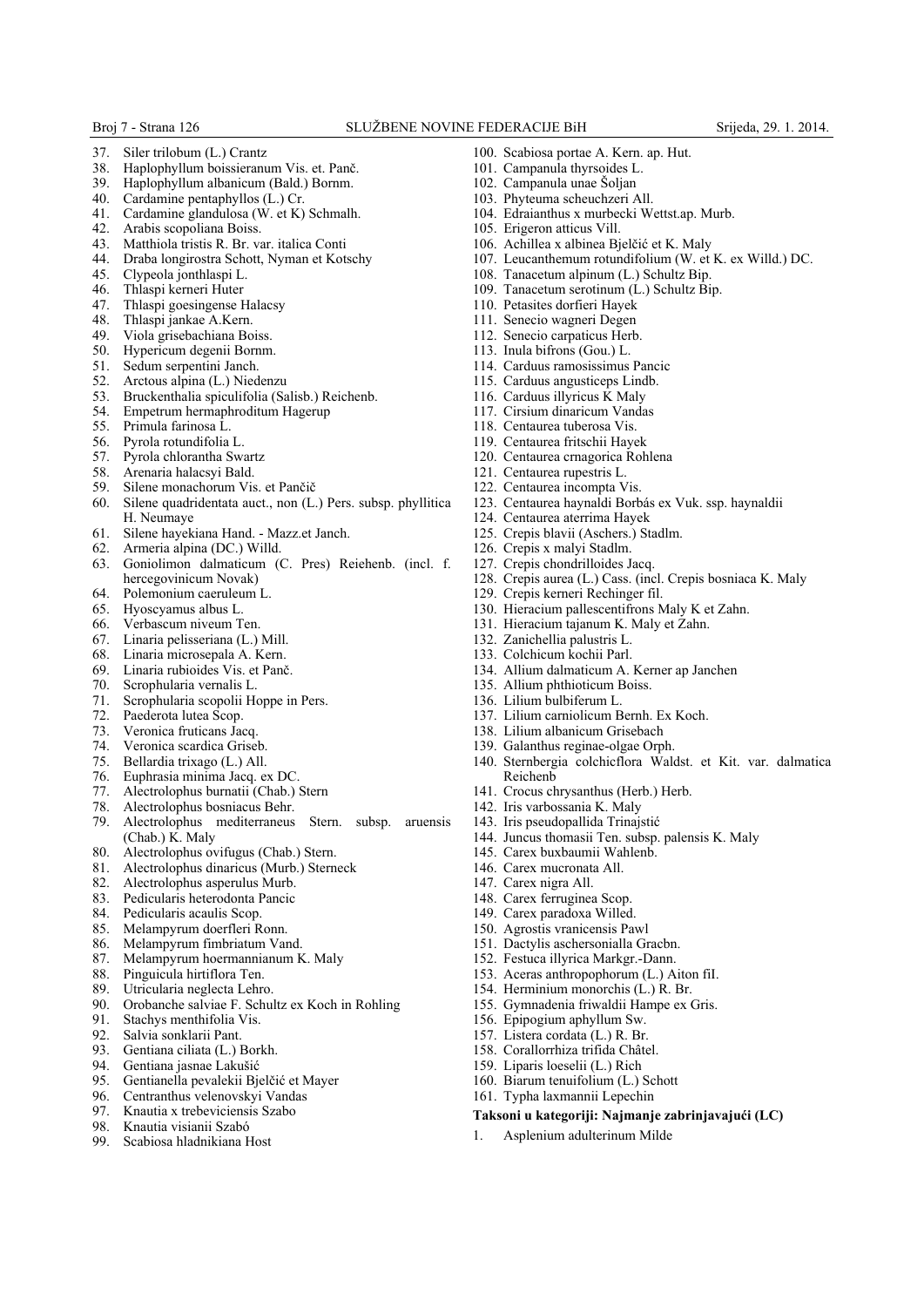- 2. Pinus heldreichii Christ<br>3. Juniperus sabina L.
- 3. Juniperus sabina L.
- 4. Trollius europaeus L.<br>5. Ranunculus scutatus
- 5. Ranunculus scutatus Waldst. et Kit.
- 6. Geum bulgaricum Pančić
- 7. Vicia oroboides Wulfen.
- 8. Anthyllis vulneraria L. ssp. alpestris (Kit. ex Schult) Asch. et Graebn.
- 9. Genista sylvestris Scop. subsp. dalmatica (Bartl.) Lindb.
- 10. Coronilla vaginalis Lam. var. hercegovinica (Freyn)
- Asch.et Gr. 11. Viola elegantula Schott
- 12. Viola biflora L.
- 13. Euphorbia capitulata Reichenb.
- 
- 14. Sedum atratum L.<br>15. Primula intricata C 15. Primula intricata Gren. et Godr.
- 16. Primula kitaibeliana Schott<br>17. Soldanella alpina L.
- Soldanella alpina L.
- 18. Cyclamen purpurascens Mill.
- 19. Cerastium decalvans Schlosser et Vukot.
- 20. Cerastium grandiflorum Waldst. et Kit.
- 21. Arenaria gracilis Waldst.et Kit.<br>22. Dianthus sanguineus Vis.
- Dianthus sanguineus Vis.
- 23. Dianthus petreus Waldst. et Kit.<br>24. Dianthus croaticus Borbas
- 24. Dianthus croaticus Borbas<br>25. Silene sendtneri Boiss.
- Silene sendtneri Boiss.
- 26. Onosma stellulata Waldst. et Kit.<br>27. Onosma visianii Clement
- 27. Onosma visianii Clement
- 28. Cynoglossum velebiticum Borb. ex K. Maly<br>29. Pinguicula vulgaris L.
- 29. Pinguicula vulgaris L.
- 30. Acanthus spinossisimus Pers.<br>31 Teucrium arduini L
- 31. Teucrium arduini L.
- 
- 32. Lamium orvala L. Stachys anisochila Vis. et Panč.
- 34. Ajuga pyramidalis L.
- Satureja subspicata Vis. subsp. subspicata
- 36. x Calamicromeria hostii (Caruel in Parl.) Šilić
- 37. Plantago reniformis G. Beck
- 38. Menyanthes trifoliata L.<br>39. Knautia dinarica (Murb.
- 39. Knautia dinarica (Murb.) Borbás
- 40. Knautia sarajevensis (Beck) Szabó<br>41. Scabiosa leucophylla Borb.<br>42. Scabiosa silenifolia Waldst. et Kit.
- Scabiosa leucophylla Borb.
- 
- 42. Scabiosa silenifolia Waldst. et Kit. 43. Campanula hercegovina Degen et Fiala
- 44. Phyteuma orbiculare L.
- 45. Edraianthus tenuifolius (Walds. et Kit) A.DC. in DC. (incl. E. hercegovinicus K. Maly)
- 46. Edraianthus serpyllifolius (Vis.) A.DC.
- 
- 47. Butomus umbellatus L.<br>48. Lilium bosniacum (G. 1 Lilium bosniacum (G. Beck) G. Beck Fritch
- 49. Lilium martagon L.
- 50. Erythronium dens-canis L.<br>51. Galanthus nivalis L.
- Galanthus nivalis L.
- 52. Iris bosniaca G. Beck

#### **Taksoni u kategoriji: Gotovo ugroženi (NT)**

- 1. Picea omorika (Pančič) Purkyne
- 
- 2. Astragalus illyricus Bernh.<br>3. Oxytropis campestris (L.) 3. Oxytropis campestris (L.) DC. subsp. dinarica Murb.
- 4. Trifolium noricum Wulfen<br>5. Trifolium pignantii Fauché
- 5. Trifolium pignantii Fauché et Chaub.
- 6. Genista sericea Wulfen
- 7. Petteria ramentacea (Sieb.) Presl
- 8. Viola beckiana Fiala
- 9. Euphorbia gregersenii K. Maly ex G.Beck
- 10. Euphorbia hercegovina G. Beck
- 
- 11. Sedum magellense Ten.<br>12. Semnervivum heuffelii Sempervivum heuffelii Schott
- 13. Saxifraga marginata Sternb.
- 14. Androsace lactea L.
- 15. Cerastium alpinum L.
- 16. Arenaria biflora L.
- 17. Dianthus knappii (Pant.) Asch.et Kanitz
- 18. Dianthus nodosus Tausch
- 
- 19. Silene reichenbachii Vis.<br>20. Moltkia petraea (Tratt.) 20. Moltkia petraea (Tratt.) Griseb.<br>21. Halacsva sendtneri (Boiss.) Dor
- 21. Halacsya sendtneri (Boiss.) Dorfl.<br>22. Cerinthe lamprocarna Murb.
- 22. Cerinthe lamprocarpa Murb.<br>23. Scutellaria alpina L.
- 23. Scutellaria alpina L.<br>24. Lamium garganicum
- 
- 24. Lamium garganicum L.<br>25. Salvia bertolonii Vis. 25. Salvia bertolonii Vis.<br>26. Micromeria parviflor
- Micromeria parviflora (Vis.) Reichenb.
- 27. Acinos orontus (K. Maly) Šilić<br>28. Acinos majoranifolius (Mill.) Š
- 28. Acinos majoranifolius (Mill.) Šilić
- 29. Calamicromeria narentana (K. Maly) Šilić
- 30. Thymus bracteosus Vis. ex Bentham
- 31. Thymus alpestris Tausch ex Kerner A.
- 32. Thymus balcanus Borbas<br>33. Thymus striatus Vahl. var
- 33. Thymus striatus Vahl. var. acicularis W. et K.
- 34. Thymus richardii Persoon<br>35. Dipsacus pilosus L.
- 35. Dipsacus pilosus L.<br>36. Succisella petteri (J.
- Succisella petteri (J.Kern. et Murb.) Beck
- 
- 37. Scabiosa graminifolia L. Campanula cochleariifolia Lam.
- 39. Campanula velebitica Borbás<br>40. Campanula sibirica L
- Campanula sibirica L.
- 41. Campanula pyramidalis L.<br>42. Legousia hybrida (L.) Deli
- Legousia hybrida (L.) Delarbre
- 43. Symphyandra hofmannii Pant.

Allium saxatile M. Bieb. 47. Convallaria majalis L.<br>48. Narcissus poeticus L.

49. Gladiolus illyricus W. D. J. Koch<br>50. Avena versicolor Vill. Avena versicolor Vill.

53. Traunsteinera globosa (L.) Rchb.<br>54. Anacamptis pyramidalis (L.) Ric 54. Anacamptis pyramidalis (L.) Rich.<br>55. Nigritella rhellicani Teppner et E. 55. Nigritella rhellicani Teppner et E. Klein

56. Platanthera bifolia (L.) Rich. 57. Platanthera chlorantha (Custer) Rchb. 58. Cephalanthera alba (Crantz) Simonk. **Taksoni u kategoriji: Ranjivi (VU)** 1. Lepidotis inundata (L.) C.Borner<br>2. Ophioglossum azoricum C. Presl. 2. Ophioglossum azoricum C. Presl.<br>3. Botrichium simplex Hitchc Botrichium simplex Hitchc 4. Adiantum capillus-veneris L.<br>5. The venteris palustris Schott Thelypteris palustris Schott 6. Matteucia struthiopteris  $(L)$  Tod.<br>7. Asplenium cupeifolium Viv Asplenium cuneifolium Viv. 8. Asplenium lepidum C. Presl<br>9. Asplenium septentrionale (L

10. Marsilea quadrifolia L.<br>11. Salvinia natans (L.) Al Salvinia natans (L.) All.

16. Hepatica nobilis Schreb.

12. Taxus baccata L. 13. Castalia alba (L.) Wood 14. Nuphar lutea Sibth. et Sm 15. Delphinium fissum Waldst. et Kit.

51. Festuca panciciana (Hack) K. Richt.<br>52. Avenastrum blavii (Asch et Janka) ( 52. Avenastrum blavii (Asch.et Janka) G. Beck<br>53. Traunsteinera globosa (L.) Rchb.

Asplenium septentrionale (L.) Hoffm.

Asyneuma trichocalycinum (Ten.) K. Maly

48. Narcissus poeticus L. subsp. radiiflorus (Salsb.) Baker

45. Edraianthus jugoslavicus Lakušić<br>46. Allium saxatile M. Bieb.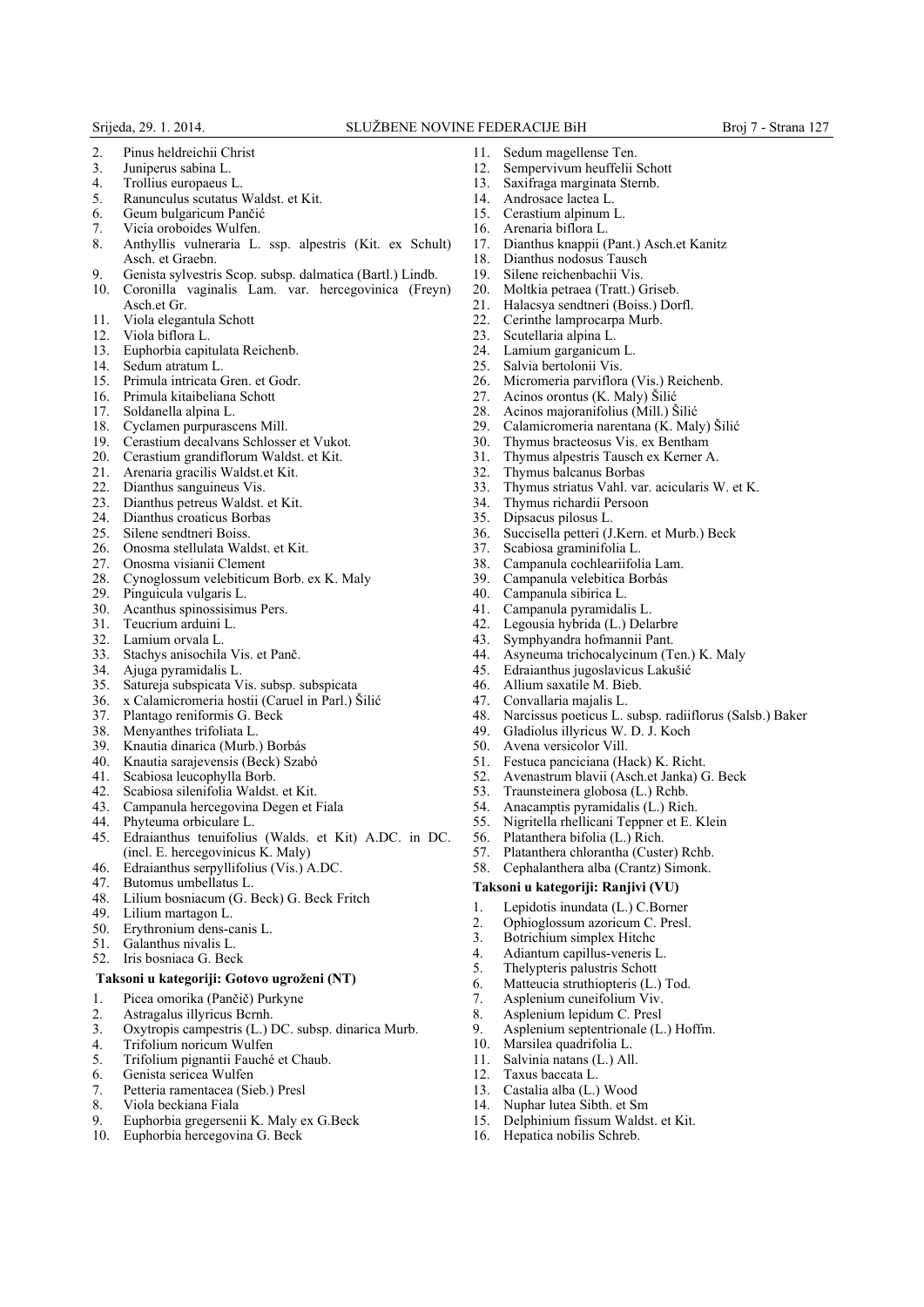- 17. Anemone baldensis L. 18. Anemone narcissiflora L.
- 19. Helleborus multifidus Vis.
- 20. Helleborus hercegovinus Martinis
- 21. Pulsatilla alpina (L.) Delarbre
- 22. Berberis croatica Horvat
- 
- 23. Papaver kerneri Hayek Sibiraea croatica Degen
- 
- 25. Potentilla speciosa Willd.
- 26. Potentilla apennina Tenore<br>27. Potentilla palustris (L.) Sco 27. Potentilla palustris (L.) Scop.<br>28. Potentilla carniolica A. Kerne
- 28. Potentilla carniolica A. Kerner<br>29. Potentilla visianii Pančić
- 29. Potentilla visianii Pančić
- Dryas octopetala L.
- 31. Sorbus semipinnata (Roth) Hedl.<br>32. Sorbus chamaemespilus (L.) Cra
- Sorbus chamaemespilus (L.) Crantz
- 33. Prunus fruticosa Pallas
- Celtis tournefortii Lam.
- 35. Daphne blagayana Freyer
- 36. Vicia montenegrina Rohlena
- 37. Lathyrus binatus Pančić
- 38. Lathyrus laevigatus (Waldst. et Kit.) Gren.
- 39. Trifolium bocconei Savi
- 40. Anthyllis aurea Host
- 41. Anthyllis illyrica G. Beck
- Cytisus bosniacus G. Beck
- 43. Chamaecytisus tommasinii (Vis.) Rothm.
- Astrantia carniolica Wulf. in Jacq.
- 45. Eryngium alpinum L.<br>46 Bupleurum karglii Vis
- Bupleurum karglii Vis.
- 47. Seseli tomentosum Vis.<br>48. Seseli hercegovinum K
- Seseli hercegovinum K. Maly
- 49. Grafia golaka (Hacq.) Reichenb.<br>50. Angelica brachyradia Freyn
- Angelica brachyradia Freyn
- 51. Cardamine polyphylla (W. et K) O. E. Schulz<br>52. Cardaminopsis croatica (Schott Nyman et Ko
- 52. Cardaminopsis croatica (Schott, Nyman et Kotschy) Jav.
- 53. Aubrieta croatica Schott, Nyman et Kotschy
- 54. Viola zoysii Wulfen
- 55. Viola macedonica Boiss. et Heldr.
- Salix pentandra L.
- 57. Euphorbia montenegrina (Bald.) K. Maly ex Rohlena
- Euphorbia fragifera Jan.
- 59. Euphorbia glabriflora Vis.<br>60. Rhodiola rosea L.
- Rhodiola rosea L.
- 61. Saxifraga prenja G. Beck
- 62. Saxifraga aizoides L.
- 63. Saxifraga caesia L.
- 64. Saxifraga glabella Bertol.
- 65. Ribes multiflorum Kit. ex Roemer et Schult.
- Ilex aquifolium L.
- 
- 67. Circaea alpina L.
- 68. Rhododendron hirsutum L.<br>69. Vaccinium uliginosum L.
- 69. Vaccinium uliginosum L. 70. Minuartia graminifolia (Ard.) Jav. subsp. clandestina (Port.) Mattf.
- 71. Minuartia bosniaca (G. Beck) K. Maly
- 72. Stellaria nemorum subsp. glochidisperma Murbeck
- 73. Dianthus tergestinus (Rchb.) A. Kern.
- Dianthus freynii Vandas
- 
- 75. Silene tommasinii Vis. Silene acaulis (L.) Jacq.
- 77. Silene marginata Kit.
- 78. Silene retzdorffiana (K.Maly) H. Neumayer
- 79. Silene graminea Vis. ex Rchb.
- Saponaria bellidifolia Sm.
- 81. Cynoglossum velebiticum Borb. ex K. Maly
- 82. Hippuris vulgaris L<br>83. Digitalis langta Ehr
- Digitalis lanata Ehrh.
- 84. Veronica maritima L.<br>85 Veronica alpina L.
- Veronica alpina L.
- 86. Veronica aphylla L.
- 87. Veronica anagalloides Guss.
- 
- 88. Veronica poljensis Murb.<br>89. Pedicularis brachvodonta Pedicularis brachyodonta Schloss. et Vuk.
- 90. Pedicularis leucodon Griseb. (aggr.)
- 91. Pedicularis malyi Janka
- 92. Pedicularis hoermanniana K. Maly<br>93. Pedicularis palustris L
- 93. Pedicularis palustris L.<br>94. Melampyrum trichocal
- Melampyrum trichocalycinum Vandas
- 95. Tozzia alpina L. ssp. carpathica<br>96. Pinguicula leptoceras Reichenb.
- 96. Pinguicula leptoceras Reichenb.<br>97 Utricularia vulgaris L
- Utricularia vulgaris L.
- 98. Orobanche flava Martius in F. Schultz<br>99. Orobanche pancicii G. Beck
- Orobanche pancicii G. Beck
- 100. Scutellaria orientalis L. subsp. pinnatifida Benth. in DC.
- 101. Salvia pratensis L. var. varbossania K. Maly
- 102. Satureja horvatii Šilić
- 103. Plantago maritima L.
- 104. Gentiana punctata L.
- 105. Gentiana kochiana Perro et Song.
- 106. Gentiana dinarica G. Beck
- 107. Gentiana nivalis L.
- 108. Gentianella crispata (Vis.) J. Holub (aggr.)

115. Adenophora liliifolia (L.) Ledeb.ex A.DC.

117. Edraianthus dalmaticus (A.DC.) A.DC.

- 109. Periploca graeca L.
- 110. Cephalaria pastricensis Döftl. et Hayek
- 111. Knautia travnicensis (Beck) Szabo
- 112. Scabiosa fumarioides Vis. et Pancic
- 113. Scabiosa delminiana Abadžić
- 114. Campanula latifolia L.

116. Phyteuma sieberi Spreng.

119. Aster illyricus (Murb.) K. Maly 120. Leontopodium alpinum Cass. 121. Telekia speciosa (Schreb.) Baumg. 122. Achillea lingulata Waldst. et Kit.

124. Achillea abrotanoides (Vis.) Vis.

130. Doronicum hungaricum Reichenb.fil. 131. Serratula lycopifolia (Vill.) Kern.

133. Centaurea kotschyana Heuff. ex Koch

134. Centaurea murbeckii Hayek 135. Centaurea smolinensis Hayek 136. Centaurea bosniaca Hayek 137. Reichardia macrophylla Vis. et Panč 138. Cicerbita pancicii (Vis.) Beauv. 139. Crepis alpestris (Jacq.) Tsch. 140. Crepis pantocsekii (Vis.) Latzel 141. Sagittaria sagittifolia L. 142. Hydrocharis morsus-ranae L. 143. Tofieldia calyculata (L.) Wahlenb. 144. Lilium cattaniae (Vis.) Vis. 145. Asphodelus microcarpus Vivo 146. Anthericum liliago L. 147. Fritillaria tenella M. B.

126. Leucanthemum praecox (Horvatić) Horvatić 127. Tanacetum cinerariifolium (Trev.) Schultz Bip.

118. Aster alpinus L.

123. Achillea ptarmica L.

125. Achillea clavennae L.

128. Artemisia eriantha Ten. 129. Arnica montana L.

132. Centaurea alpina L.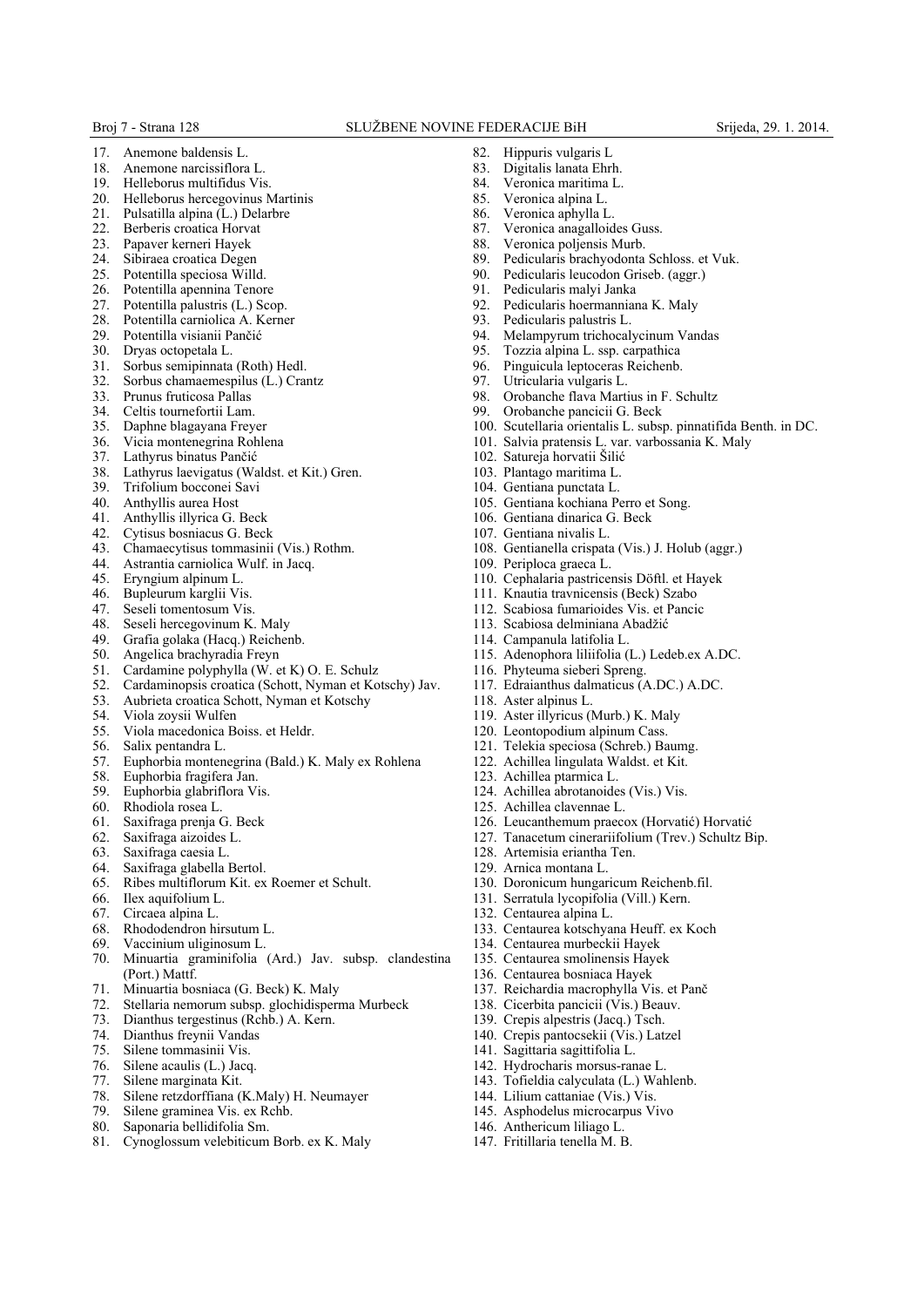- 148. Fritillaria gracilis (Ebel) Asch. et Gr.
- 149. Scilla litardierei Breistr
- 150. Ruscus aculeatus L.
- 151. Ruscus hypoglossum L.
- 152. Maianthemum bifolium (L) F. M. Schmidt
- 153. Eriophorum gracile Koch ex Roth
- 154. Eleocharis carniolica Koch
- 155. Elyna myosuroides (Vill.) Fritsch
- 156. Carex davalliana Sm.
- 157. Carex acutiformis Ehrh.
- 158. Carex rupestris All.
- 159. Poa minor Gaudin
- 160. Poa pumila Host
- 161. Festuca dalmatica (Hack.) K. Richt.
- 162. Festuca violacea Gaud. var. korabensis Jav. ex Mgf. Dbg.
- 163. Phleum alpinum L.
- 164. Orchis purpurea Huds.
- 165. Orchis maculata L.
- 166. Orchis simia Lam.
- 167. Himantoglossum calcaratum G. Beck
- 168. Cephalanthera longifolia (L.) Fritsch
- 169. Cephalanthera rubra (L.) Rich.
- 170. Limodorum abortivum (L.) Sw.
- 171. Acorus calamus L.
- 172. Arum nigrum Schott
- 173. Typha schuttleworthii Koch et Sond.
- **Taksoni u kategoriji: Ugroženi (EN)**

- 1. Selaginella helvetica (L.) Spring<br>
2. Cheilanthes fragrans (L. fil Sw.)
- 2. Cheilanthes fragrans  $(L, \text{fil Sw.})$ <br>3. Notholaena marantae  $(L)$  Desv.
- 3. Notholaena marantae (L.) Desv.<br>4. Enhedra maior Host 4. Ephedra major Host
- 5. Aquilegia grata F. Maly ex Zimm.
- 6. Aquilegia dinarica G. Beck
- 
- 7. Aquilegia kitaibelii Schott Aconitum superbum Fritsch
- 
- 9. Aconitum toxicum Reichenb.<br>10. Aconitum anthora L. Aconitum anthora L.
- 11. Pulsatilla grandis Wenderoth
- 12. Pulsatilla halleri (All.) Wild. ssp. rhodopaea (Stoj. et Stef.) K. Krause
- 13. Pulsatilla montana (Hoppe) Reichenb.
- 14. Ranunculus crenatus Waldst. et Kit.
- 15. Adonis vernalis L.
- 16. Thalictrum flavum L.
- 17. Corydalis ochroleuca Koch subsp. leiosperma (Conr.) Hayek
- 18. Aristolochia rotunda L.
- 19. Alnus viridis (Chaix) DC.
- 
- 20. Corylus colurna L.<br>21. Amelanchier cretic
- 21. Amelanchier cretica (Willd.) DC.<br>22. Rhamnus intermedius Steud.et Ho 22. Rhamnus intermedius Steud.et Hochst.
- 
- 23. Rhamnus illyrica Gris. ap. Pant.<br>24. Rhamnus pumila Turra subsp. il 24. Rhamnus pumila Turra subsp. illyrica Šilić
- 25. Daphne malyana Blečić<br>26. Daphne cneorum L
- Daphne cneorum L.
- 
- 27. Daphne laureola L.<br>28. Thesium parnassi A
- 28. Thesium parnassi A. DC.<br>29. Oxytropis prenja (G. E Oxytropis prenja (G. Beck) G. Beck in Reichenb. et Reichenb. fil.
- 30. Vicia ochroleuca Ten. ssp. dinara (K. Malý) Rohlena<br>31. Lathyrus alpestris (Waldst. et. Kit.) Kit. ex Čelak.
- Lathyrus alpestris (Waldst. et. Kit.) Kit. ex Čelak.
- 32. Anthyllis pulchella Vis.
- 33. Calicotome infesta (C. Presl) Guss.
- 34. Pancicia serbica Vis.
- 35. Athamantha haynaldii Borb. el Uech.
- 36. Chaerophyllum coloratum L.<br>37 Peucedanum neumaveri (Vis
- 37. Peucedanum neumayeri (Vis.) Reichenb. fil.<br>38. Peucedanum longifolium W. et K.
- Peucedanum longifolium W. et K.
- 39. Peucedanum coriaceum Reichenb. subsp. pospichalii (Thell) Horvatić
- 40. Portenschlagiella ramosissima (Portenschl.) Tutin 41. Opopanax chironium (L.) Koch
- 41. Opopanax chironium (L.) Koch
- 42. Polygala carniolica A. Kern.
- 43. Polygala alpestris Reiehenb. (incl. P. croatica Choda)
- 44. Polygala supina Schreb. (incl. Primula bosniaca Adam. et. P. s. Schreb var. celakovskiana K Maly)
- 45. Barbarea bosniaca Murb.<br>46 Cardamine trifolia L.
- 46. Cardamine trifolia L.<br>47. Hesperis dinarica G.
- 47. Hesperis dinarica G. Beck. in Dorner
- 48. Alyssum moellendorffianum Asch. ap. Beck
- 49. Draba aizoides L.<br>50. Kernera saxatilis
- Kernera saxatilis (L.) Reichenb.
- 51. Viola stagnina Kit.
- 52. Viola aetolica Boiss. et Heldr.
- 53. Salix glabra Scop.
- 
- 54. Salix rosmarinifolia L. 55. Euphorbia subhastata Vis. et Pančić<br>56. Euphorbia pancicii G. Beck
- 
- 56. Euphorbia pancicii G. Beck
- 57. Saxifraga oppositifolia L. Saxifraga moschata Wulf. in Jacq.
- 59. Rhus coriaria L.
- 60. Acer heldreichii Orph. ex Boiss. subsp. visianii K.Maly
- 61. Acer intermedium Pane. (incl. A. hyrcanum Fisch. et Meyer)

Hyssopus officinalis L. subsp. pilifer (Gris. ex Pant.)

86. Gentiana lutea L. subsp. symphyandra (Murb.) Hayek

94. Viburnum lantana L. var. naronitanum K. Maly

96. Lonicera borbasiana (O. Kuntze) Degen in Jav.

- 62. Hottonia palustris L.
- Polygonum alpinum All.
- 64. Minuartia capillacea (All.) Graebn.
- 65. Moehringia bavarica A.Kern.
- 66. Moehringia ciliata (Scopoli) Dana Torre in Hartinger
- 67. Cerastium dinaricum G.Beck et Szysz.

Verbascum bosnense K. Maly

- 
- 68. Dianthus superbus L. Dianthus prenjus G. Beck
- 70. Echium rubrum Jacq.

79. Euphrasia liburnica Wettst. 80. Euphrasia illyrica Wettst. 81. Euphrasia dinarica (Beck.) Murb. 82. Alectrolophus herzegovinus Sag.<br>83. Hyssonus officinalis L, subsp.

85. Plantago coronopus L.

90. Asperula scutellaris Vis.<br>91 Asperula wettsteinii Ada Asperula wettsteinii Adam.

93. Viburnum maculatum Pant.

Lonicera glutinosa Visiani

92. Galium boreale L.

84. Plantago gentianoides Sibth. et Sm.

87. Cynanchum huteri (Vis. et Asch.) 88. Asperula hercegovina Degen<br>89. Asperula pilosa (Beck) Degen Asperula pilosa (Beck) Degen

72. Celsia orientalis L.<br>73. Linaria alpina  $(L)$ Linaria alpina (L.) Mill. 74. Scrophularia bosniaca G. Beck Scrophularia tristis K. Maly 76. Scrophularia laciniata W. et K. 77. Veronica saturejoides Vis.

78. Bartsia alpina L.

Murb.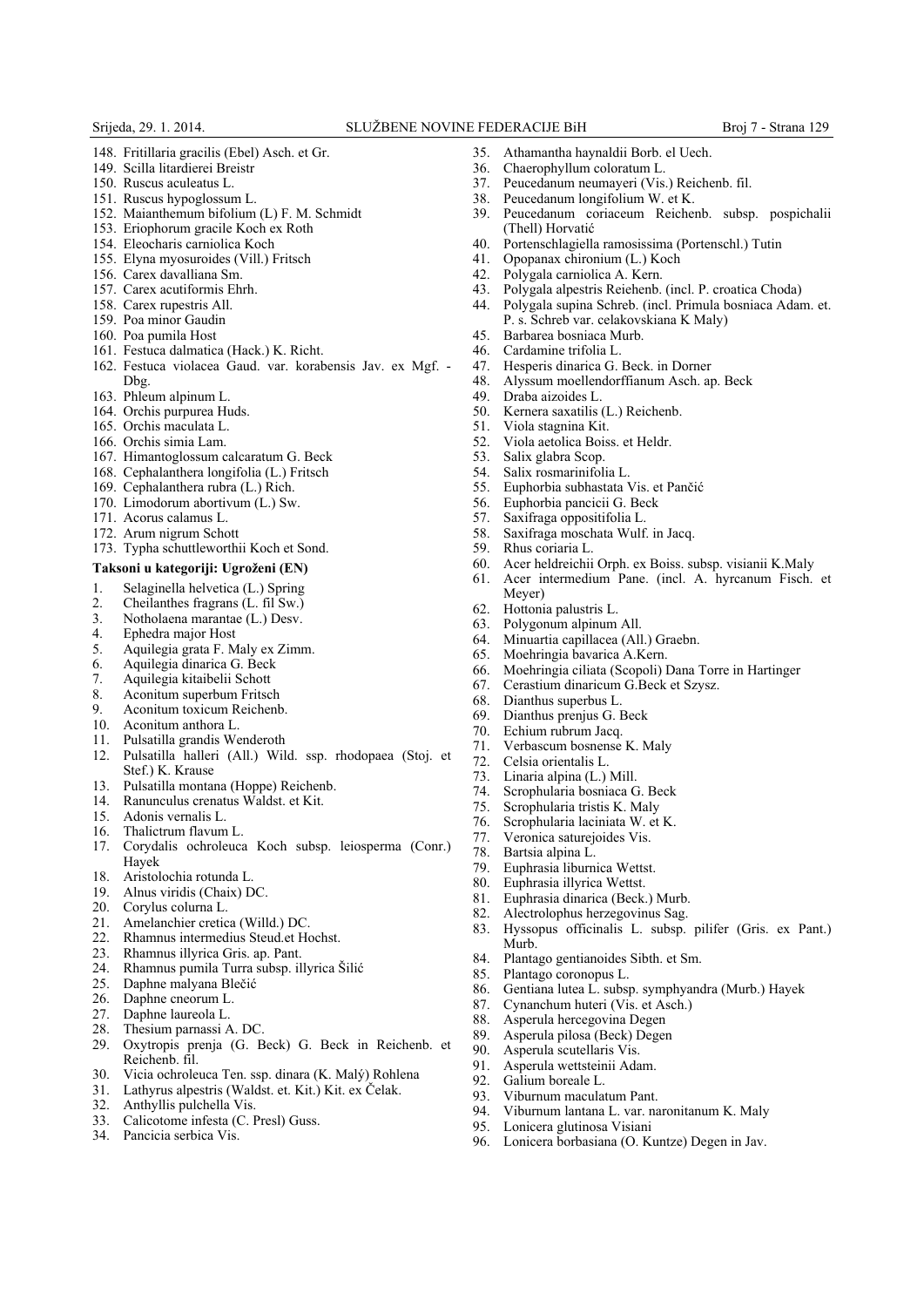- 97. Valeriana bertiscea Pančić<br>98. Cenhalaria flava (Sibth. et
- 98. Cephalaria flava (Sibth. et Sm.) Szabó
- Knautia albanica Brig.
- 100. Campanula sparsa Friv.
- 101. Asyneuma canescens (Waldst. et Kit.) Griseb. et Schenk
- 102. Phyteuma pseudorbiculare Pant.
- 103. Phyteuma confusum A. Kern.
- 104. Edraianthus niveus G. Beck 105. Edraianthus sutjeskae Lakušić
- 106. Jasione montana L.
- 107. Bellidiastrum michelii Casso
- 108. Gnaphalium pichleri Murb.
- 109. Achillea ageratifolia (Sibth. et Srn.) Bioss.
- 110. Leucanthemum chloroticum Kern. et Murb. ap. Murb.
- 111. Leucanthemum illyricum (Horvatić) Vogt et Grauter
- 112. Petasites kablikianus Tsch. ex Berchtold
- 113. Homogyne discolor (Jacq.) Cass.
- 114. Senecio bosniacus G. Beck
- 115. Inula viscosa (L.) Aiton
- 116. Inula graveolens (L.) Desf.
- 117. Amphoricarpos neumayeri Vis.
- 118. Amphoricarpos autariatus Blečić et Mayer
- 119. Centaurea glaberrima Tausch
- 120. Hypochoeris illyrica K Maly
- 121. Leontodon illyricus K Maly
- 122. Taraxacum alpinum Hegetschw.
- 123. Scorzonera austriaca Willd.
- 124. Crepis dinarica G. Beck
- 125. Hieracium trebevicianum K. Maly
- 126. Hieracium humile Jacq.
- 127. Hieracium waldsteinii Tausch
- 128. Allium ochroleucum Waldst. et Kit.
- 129. Tulipa grisebachiana Pant.
- 130. Tulipa sylvestris L.
- 131. Scilla lakusicii Šilić
- 132. Streptopus amplexifolius (L.) DC.
- 133. Polygonatum latifolium (Jacq.) Desf.
- 134. Crocus dalmaticus Vis.
- 135. Romulea bulbocodium (L.) Sebast. et Maur
- 136. Gladiolus imbricatus L.
- 137. Juncus trifidus L.
- 138. Juncus alpinus Vill.
- 139. Festuca bosniaca Kummer. et Sendtner.
- 140. Festuca halleri All. subsp. riloensis Hack
- 141. Avenastrum neumayeranum (Vis.) G. Beck
- 142. Ophrys muscifera Huds.
- 143. Gymnadenia odoratissima (L.) Rich.
- 144. Goodyera repens (L.) R. Br.
- 145. Spiranthes autumnalis Rich.

#### **Taksoni u kategoriji: Kritično ugroženi (CR)**

- 1. Paeonia corallina Retz.
- 2. Paeonia officinalis. L.
- 
- 3. Caltha longirostris G. Beck<br>4. Eranthis hiemalis (L.) Salis 4. Eranthis hiemalis (L.) Salisb
- 5. Callianthemum coriandrifolium Reichenb.<br>6. Ranunculus auricomus L.
- 6. Ranunculus auricomus L.
- 
- 7. Ranunculus croaticus Schott.<br>8. Potentilla heptaphylla L. ssp. 8. Potentilla heptaphylla L. ssp. velezensis (Beck) Bjelčić
- 9. Astragalus gremlii Burnat
- 10. Astragalus fialae Deg<br>11. Anthyllis spruneri (Be
- 11. Anthyllis spruneri (Boiss.) G. Beck
- 12. Genista radiata (L.) Scop. var bosniaca Buchegger.
- 13. Seseli globiferum Vis
- 14. Barbarea balcana Pančić
- 15. Cardamine graeca L.
- 16. Cardamine maritima Porlenschl. ex DC. var. fialae (Fritsch) Sag.
- 17. Malcolmia illyrica (Halacsy) Hayek
- 18. Erysimum helveticum (Jacq.) DC.
- 19. Alyssum ovirense A. Kern.<br>20. Viola dinarica Trinaistić
- 20. Viola dinarica Trinajstić<br>21. Viola prenja G. Beck
- 21. Viola prenja G. Beck<br>22. Fumana bonapartei M
- 22. Fumana bonapartei Maire et Petitmengin<br>23. Kitaibela vitifolia Willd.
- 23. Kitaibela vitifolia Willd.<br>24. Ludwigia palustris  $(L)$  I
- Ludwigia palustris (L.) Elliott
- 25. Primula longiflora All.<br>26 Primula auricula L
- Primula auricula L.
- 27. Primula glutinosa Wulf.<br>28. Primula minima L
- Primula minima L.
- 29. Cyclamen repandum Sibth. et Sm.
- 30. Cyclamen neapolitanum Ten.
- Drosera rotundifolia L.
- 32. Oxyria digyna (L.) Hill
- 33. Minuartia handelii Mattf.
- Omphalodes verna Moench
- 35. Alkanna tinctoria Tausch.
- 36. Myosotis idaea Boiss.et Heldr.
- 37. Pedicularis petiolaris Ten.<br>38. Stachys recta L (aggr)
- Stachys recta L. (aggr.)
- 39. Satureja x carstiana Justin<br>40 Micromeria kerneri Murb
- Micromeria kerneri Murb.
- 41. Micromeria pulegium (Rochel) Bentham
- 42. Origanum heracleoticum L.
- 43. Lonicera formanekiana Halacsy
- 44. Knautia velebitica Szabó
- 45. Knautia x brandisii Szabo

49. Campanula foliosa Ten. 50. Erigeron polymorphus Scop.<br>51. Doronicum grandiflorum La 51. Doronicum grandiflorum Lam.<br>52. Senecio visianianus Papafava 52. Senecio visianianus Papafava<br>53. Echinodorus ranunculoides (I

54. Colchicum visianii Parl. 55. Asphodelus fistulosus L. 56. Fritillaria meleagris L.

59. Crocus tommasinianus Herb.<br>60. Crocus biflorus Mill. 60. Crocus biflorus Mill.

66. Cypripedium calceolus L. 67. Ophrys muscifera Huds. 68. Orchis grisebachii Pant. 69. Orchis spitzelii Saut. ex Koch

Iris sibirica L. 63. Gladiolus palustris Gaudin 64. Juncus filiformis L.

61. Hermodactylus tuberosus (L.) Mill.<br>62. Iris sibirica L.

- Campanula moesiaca Velen.
- 47. Campanula waldsteiniana Schult.<br>48. Campanula portenschlagiana Roe
- 48. Campanula portenschlagiana Roem.et Schult.

53. Echinodorus ranunculoides (L.) Engelm.

65. Bromus moellendorffianus Ascherson. et Graebner.

57. Hyacinthella dalmatica (Baker) Chouard 58. Sternbergia lutea (L.) Ker-Gawl. ex Spreng.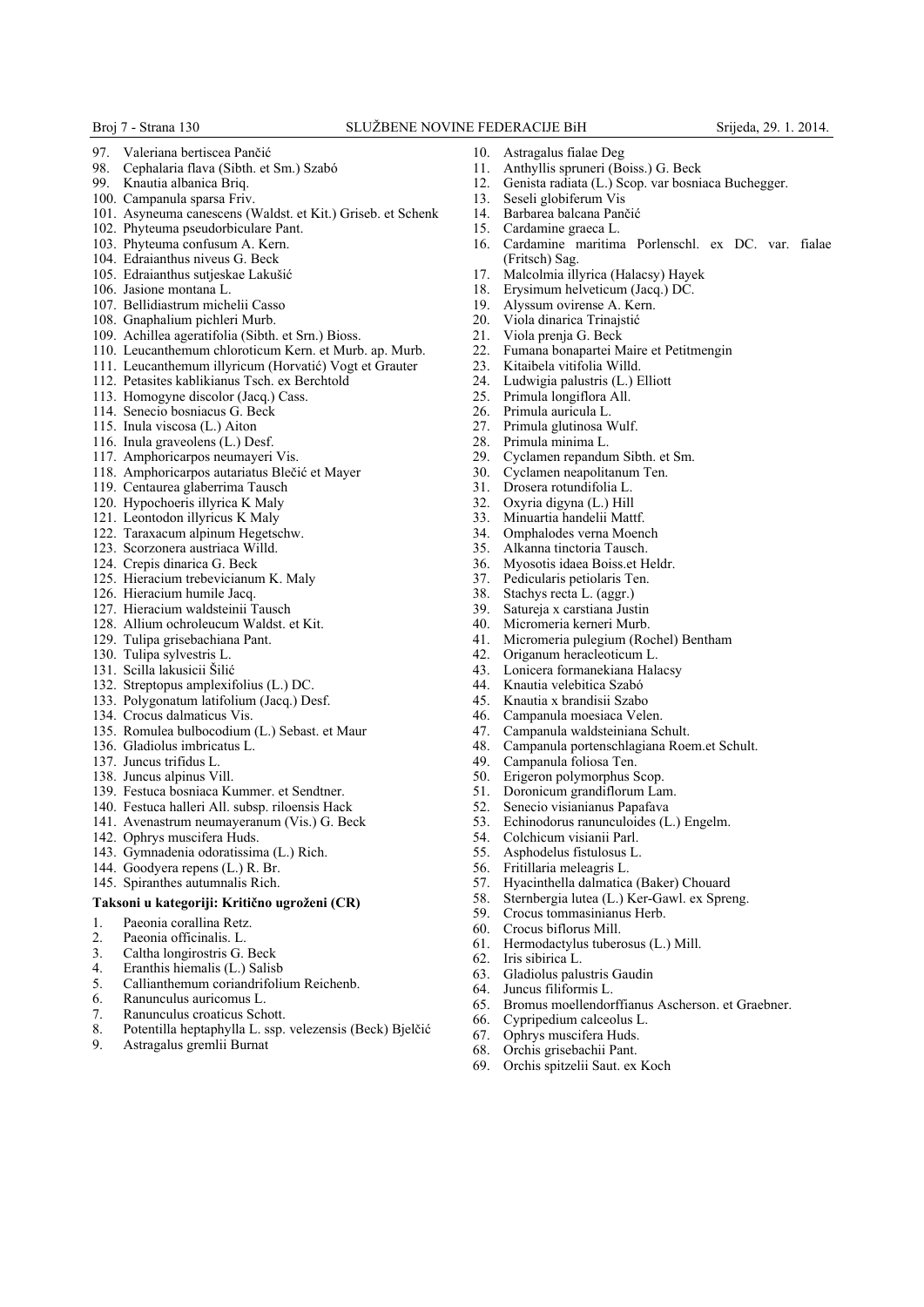**Taksoni u kategoriji: Istrijebljeni (EX)**

*1. Tilia travnicensis* K Maly

## **FAUNA Klasa Mammalia (sisari)**

| <b>TAKSON</b><br><b>IUCN</b> kategorija        |                 |                        | Crvena lista   |  |
|------------------------------------------------|-----------------|------------------------|----------------|--|
|                                                | Evropski status | Verzija 3.1 BiH        |                |  |
| <b>Red: Erinaceomorpha</b>                     |                 |                        |                |  |
| Familija: Erinaceidae                          |                 |                        |                |  |
| 1. Erinaceus concolor Martin 1837              | LC              | EN                     |                |  |
| <b>Red: Chiroptera</b>                         |                 |                        |                |  |
| Familija: Rinolophidae                         |                 |                        |                |  |
| 2. Rhinolophus ferrumequinum (Schreber, 1774)  | LC              | VU                     | $\overline{2}$ |  |
| 3. Rhinolophus hipposideros (Bechstein, 1800)  | LC              | EN                     | $\overline{3}$ |  |
| 4. Rhinolophus euryale Blasius, 1853           | NT              | EN                     | $\overline{4}$ |  |
| 5. Rhinolophus blasii Peters, 1866             | LC              | VU                     | 5              |  |
| Familija: Vespertilionidae                     |                 |                        |                |  |
| 6. Myotis mystacinus (Khul, 1817)              | LC              | VU                     | 6              |  |
| 7. Myotis myotis (Borkhausen, 1797)            | LC              | EN                     | $\overline{7}$ |  |
| 8. Myotis blythii (Tomes, 1857)                | LC              | EN                     | 8              |  |
| 9. Myotis capaccinii (Binaparte, 1837)         | VU              | VU                     | $\overline{9}$ |  |
| 10. Myotis emarginatus (Geoffroy, 1806)        | LC              | VU                     | 10             |  |
| 11. Vespertilio murinus Linnaeus, 1758         | LC              | VU                     | 11             |  |
| 12. Nyctalus noctula (Schreber, 1774)          | LC              | EN                     | 12             |  |
| 13. Nyctalus lasiopterus (Schreber, 1780)      | NT              | EW                     | 13             |  |
| 14. Pipistrellus pipistrellus (Schreber, 1774) | LC              | VU                     | 14             |  |
| 15. Pipistrellus kuhlii (Kuhl, 1817)           | LC              | VU                     | 15             |  |
| 16. Pipistrellus savii (Bonaparte, 1837)       | LC              | <b>VU</b>              | 16             |  |
| 17. Plecotus auritus Linnaeus, 1758            | LC              | VU                     | 17             |  |
| 18. Plecotus austriacus (Fischer, 1829)        | LC              | $\overline{\text{VU}}$ | 18             |  |
| 19. Miniopterus schreibersi (Kuhl, 1817)       | DD              | EN                     | 19             |  |
| <b>Familija: Castoridae</b>                    |                 |                        |                |  |
| 20. Castor fiber Linnaeus, 1758                | LC              | EW                     | 20             |  |
| Familija: Arvicolidae                          |                 |                        |                |  |
| 21. Dinaromys bogdanovi (Martino, 1922)        | VU              | <b>VU</b>              | 21             |  |
| <b>Familija: Gliridae</b>                      |                 |                        |                |  |
| 22. Eliomys quercinus (Linnaeus, 1766)         | NT              | VU                     | 22             |  |
| Red: Zvijeri, Carnivora                        |                 |                        |                |  |
| Familija: Canidae                              |                 |                        |                |  |
| 23. Canis lupus Linnaeus, 1758                 | LC              | EN                     | 23             |  |
| Familija: Ursidae                              |                 |                        |                |  |
| 24. Ursus arctos Linnaeus, 1758                | LC              | VU                     | 24             |  |
| <b>Familija: Mustelidae</b>                    |                 |                        |                |  |
| 25. Lutra lutra (Linnaeus, 1758)               | NT              | EN                     | 25             |  |
| <b>Familija: Felidae</b>                       |                 |                        |                |  |
| 26. Lynx lynx (Linnaeus, 1758)                 | LC              | VU                     | 26             |  |
| Familija: Bovidae                              |                 |                        |                |  |
| 27. Rupicapra rupicapra (Linnaeus, 1758)       | LC              | EN                     | 27             |  |

## **Klasa Aves (ptice)**

| <b>PORODICA/VRSTA</b>                       | Globalna<br>kategorija | Kategorija ugroženosti za Crvenu listu<br>F BiH |               | <b>Izdvojene</b><br>ugrožene |
|---------------------------------------------|------------------------|-------------------------------------------------|---------------|------------------------------|
|                                             | ugroženosti            | gnj                                             | ngn, seo, zim | gnjezdarice                  |
| <b>Anatidae Vigors</b> , 1825               |                        |                                                 |               |                              |
| 1. Netta rufina (Pallas, 1773)              | LC                     | <b>CR</b>                                       |               |                              |
| 2. Aythya nyroca (Güldenstädt, 1770)        | NT                     | EN                                              | DD            | $\overline{c}$               |
| Tetraonidae Vigors, 1825                    |                        |                                                 |               |                              |
| 3. Tetrao urogallus (Linnaeus, 1758)        | LC                     | VU                                              |               | 3                            |
| Phalacrocoracidae Reichenbach 1849          |                        |                                                 |               |                              |
| 4. Phalacrocorax carbo (Linnaeus, 1758)     | LC                     | VU                                              | LC            | $\overline{4}$               |
| 5. Phalacrocorax pygmaeus (Pallas, 1773)    | LC                     | <b>CR</b>                                       |               | 5                            |
| Ardeidae Leach, 1820                        |                        |                                                 |               |                              |
| 6. Botaurus stellaris (Linnaeus, 1758)      | LC                     | EN                                              |               | 6                            |
| 7. Ixobrychus minutus (Linnaeus, 1766)      | LC                     | EN                                              |               | $\tau$                       |
| 8. Ardea cinerea Linnaeus, 1758             | LC                     | VU                                              |               | 8                            |
| 9. Egretta garzetta (Linnaeus, 1766)        | LC                     | VU                                              |               | 9                            |
| 10. Ardeola ralloides (Scopoli, 1769)       | LC                     | VU                                              |               | 10                           |
| 11. Nycticorax nycticorax (Linnaeus, 1758)  | LC                     | EN                                              |               | 11                           |
| Ciconiidae Gray, 1840                       |                        |                                                 |               |                              |
| 12. Ciconia ciconia (Linnaeus, 1758)        | LC                     | EN                                              |               | 12                           |
| <b>Accipitridae Vieillot</b> , 1824         |                        |                                                 |               |                              |
| 13. Circaetus gallicus (J. F. Gmelin, 1788) | LC                     | VU                                              |               | 13                           |
| 14. Circus aeruginosus (Linneus, 1758)      | LC                     | VU                                              |               | 14                           |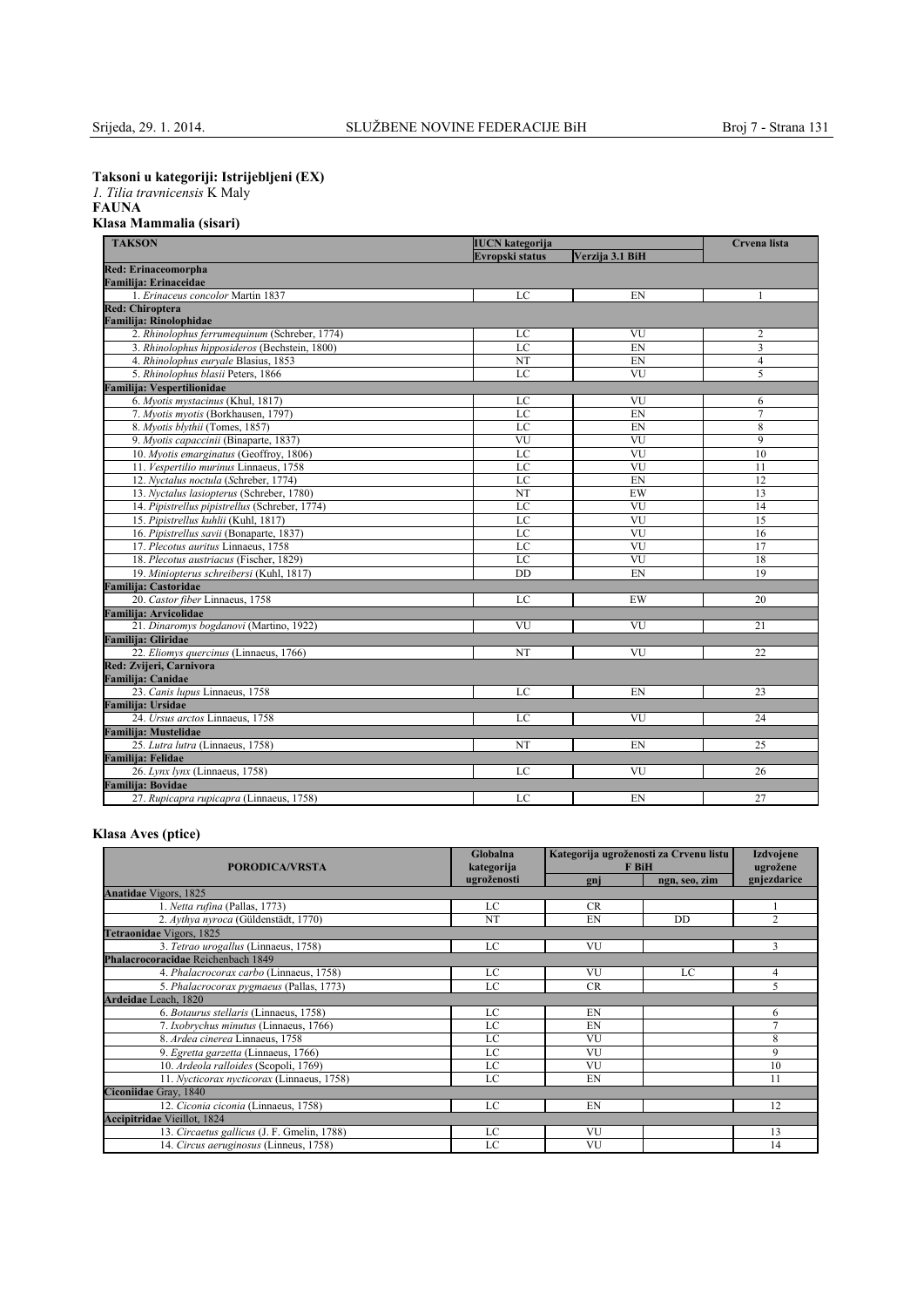## Broj 7 - Strana 132 SLUŽBENE NOVINE FEDERACIJE BiH Srijeda, 29. 1. 2014.

| 15. Circus pygargus (Linneus, 1758)          | LC | VU        | 15 |
|----------------------------------------------|----|-----------|----|
| 16. Buteo rufinus (Cretzschmar, 1827)        | LC | EN        | 16 |
| 17. Aquila pomarina C. L. Brehm, 1831        | LC | <b>CR</b> | 17 |
| 18. Aquila chrysaetos (Linnaeus, 1758)       | LC | EN        | 18 |
| Falconidae Leach 1820                        |    |           |    |
| 19. Falco naumanni Fleischer, 1818           | LC | <b>CR</b> | 19 |
| Rallidae Rafinesque 1815                     |    |           |    |
| 20. Crex crex (Linnaeus, 1758)               | LC | VU        | 20 |
| Charadriidae Leach 1820                      |    |           |    |
| 21. Vanellus vanellus (Linnaeus, 1758)       | LC | VU        | 21 |
| Scolopacidae Rafinesque 1815                 |    |           |    |
| 22. Tringa totanus (Linnaeus, 1758)          | LC | EN        | 22 |
| 23. Gallinago gallinago (Linnaeus, 1758)     | LC | EN        | 23 |
| Tytonidae Ridgway, 1914                      |    |           |    |
| 24. Tyto alba (Scopoli, 1769)                | LC | VU        | 24 |
| Strigidae Vigors, 1825                       |    |           |    |
| 25. Bubo bubo (Linnaeus, 1758)               | LC | VU        | 25 |
| 26. Glaucidium passerinum (Linnaeus, 1758)   | LC | EN        | 26 |
| 27. Strix uralensis Pallas, 1771             | LC | VU        | 27 |
| 28. Asio flammeus (Pontoppidan, 1763)        | LC | CR        | 28 |
| 29. Aegolius funereus (Linnaeus, 1758)       | LC | EN        | 29 |
| <b>Apodidae Hartert, 1897</b>                |    |           |    |
| 30. Apus pallidus (Shelley, 1870)            | LC | EN        | 30 |
| Picidae Vigors, 1825                         |    |           |    |
| 31. Dendrocopos leucotos (Bechstein, 1803    | LC | VU        | 31 |
| 32. Picoides tridactylus (Linnaeus, 1758)    | LC | VU        | 32 |
| <b>Alaudidae</b> Vigors, 1825                |    |           |    |
| 33. Eremophila alpestris (Linnaeus, 1758)    | LC | VU        | 33 |
| Hirundinidae Rafinesque 1815                 |    |           |    |
| 34. Cecropis daurica (Laxmann, 1769)         | LC | VU        | 34 |
| Remizidae Olphe-Galliard, 1891               |    |           |    |
| 35. Remiz pendulinus (Linnaeus, 1758)        | LC | VU        | 35 |
| <b>Tichodromidae</b> Swainson 1827           |    |           |    |
| 36. Tichodroma muraria (Linnaeus, 1766)      | LC | VU        | 36 |
| Cisticolidae Sundevall 1872                  |    |           |    |
| 37. Cisticola juncidis (Rafinesque, 1810)    | LC | <b>CR</b> | 37 |
| <b>Muscicapidae</b> Fleming 1822             |    |           |    |
| 38. Cercotrichas galactotes (Temminck, 1820) | LC | <b>CR</b> | 38 |
| Turdidae Rafinesque, 1815                    |    |           |    |
| 39. Turdus pilaris Linnaeus, 1758            | LC | <b>CR</b> | 39 |
| Passeridae Rafinesque 1815                   |    |           |    |
| 40. Montifringilla nivalis (Linnaeus, 1766)  | LC | EN        | 40 |

## **Klasa Reptilia (gmizavci)**

| <b>TAKSON</b>                                 | <b>IUCN</b> kategorija |                 | Crvena |
|-----------------------------------------------|------------------------|-----------------|--------|
|                                               | Evropski status*       | Verzija 3.1 BiH | lista  |
| <b>EMYDIDAE</b>                               |                        |                 |        |
| <i>Emysorbicularis</i> (Linnaeus, 1758)       | NT                     | VU              |        |
| <b>TESTUDINIDAE</b>                           |                        |                 |        |
| Testudohercegovinensis Werner, 1899           | NT                     | VU              |        |
| <b>LACERTIDAE</b>                             |                        |                 |        |
| Dinarolacerta mosorensis (Kolombatović, 1886) | VU                     | VU              |        |
| <b>SERPENTES</b>                              |                        |                 |        |
| <b>COLUBRIDAE</b>                             |                        |                 |        |
| Zamenis situla (Linnaeus, 1758)               | LC                     | VU              |        |
| Elaphe quatuorlineata (Lacépede, 1789)        | LC                     | VU              |        |
| <b>VIPERIDAE</b>                              |                        |                 |        |
| Vipera ursinii Bonaparte, 1835                | VU                     | EN              | n      |

## **Klasa Amphibia (vodozemci)**

| <b>TAKSON</b>                        | <b>IUCN</b> kategorija |                 | Crvena |
|--------------------------------------|------------------------|-----------------|--------|
|                                      | Evropski status*       | Verzija 3.1 BiH | lista  |
| <b>CAUDATA</b>                       |                        |                 |        |
| <b>PROTEIDAE</b>                     |                        |                 |        |
| Proteus anguinus Laurenti, 1768      | VU                     | EN              |        |
| <b>SALAMANDRIDAE</b>                 |                        |                 |        |
| SalamandraatraLaurenti, 1768         | LC                     | VU              |        |
| Lissotritonvulgaris (Linnaeus, 1758) | LC                     | VU              |        |
| Triturusmacedonicus (Karaman, 1922)  | LC                     | VU              |        |

\*- Temple, H. J.& Cox, N. A. (2010). *European Red List of Amphibians*. Office for Official Publications of the European Communities, Luxembourg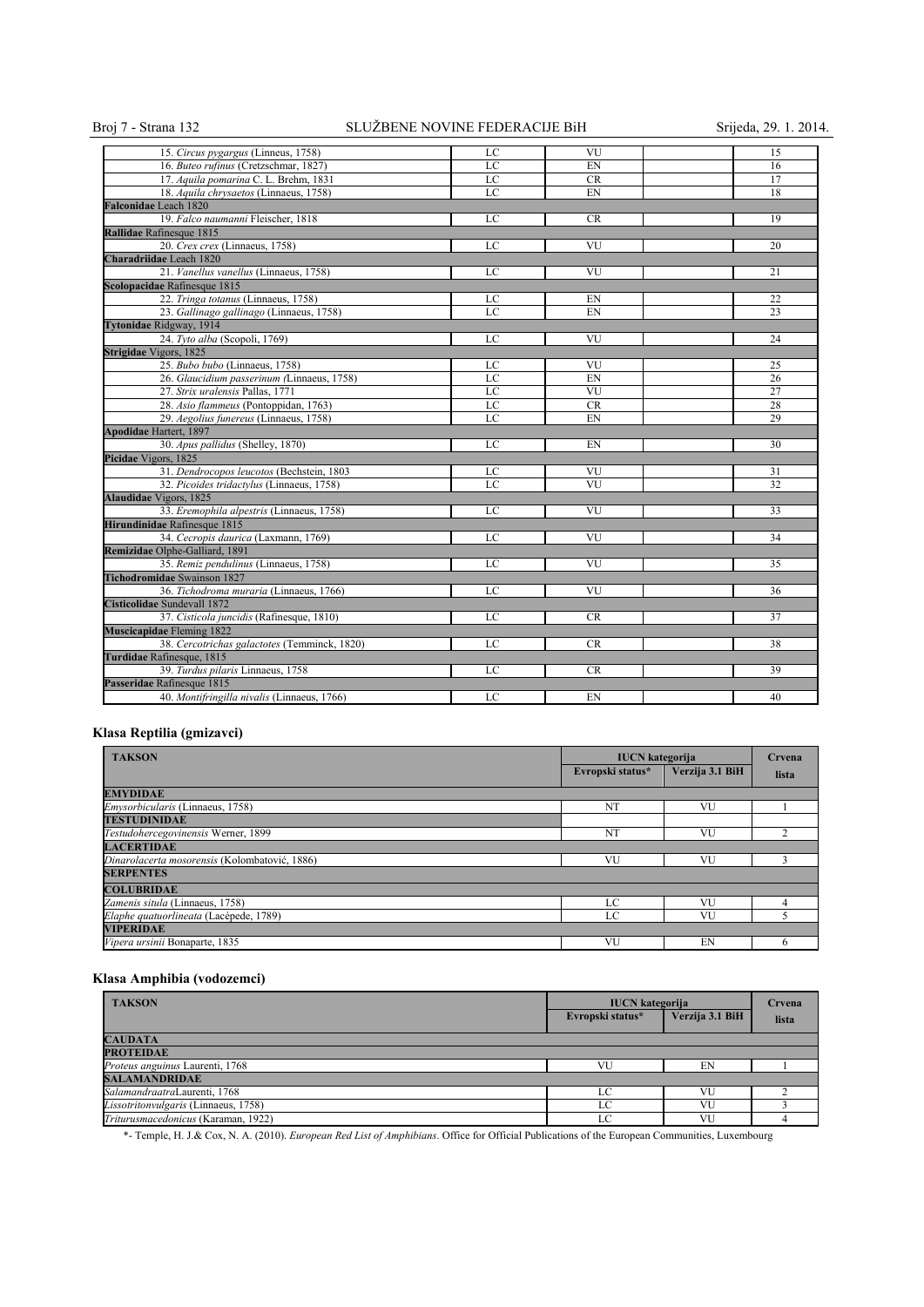## **Klasa Osteichtyes (košljoribe)**

| <b>TAKSON</b>                                               | <b>IUCN</b> kategorija |                 |                |
|-------------------------------------------------------------|------------------------|-----------------|----------------|
|                                                             | Evropski status        | Verzija 3.1 BiH | Crvena lista   |
| <b>Red: Petromyzontiformes</b><br>Familija: Petromyzontidae |                        |                 |                |
| 1. Petromyzon marinus Linnaeus, 1758                        | LC                     | DD              | $\mathbf{1}$   |
| 2. Lampetra fluviatilis (Linnaeus, 1758)                    | LC                     | EN              | $\overline{2}$ |
| 3. Lampetra planeri (Bloch, 1784)                           | DD                     | EN              | 3              |
| <b>Red: Acipenseriformes</b>                                |                        |                 |                |
| Familija: Acipenseridae                                     |                        |                 |                |
| 4. Acipenser naccarii Bonaparte, 1836                       | <b>CR</b>              | EN              | $\overline{4}$ |
| 5. Acipenser sturio Linnaeus, 1758                          | <b>CR</b>              | <b>CR</b>       | 5              |
| 6. Acipenser ruthenus Linnaeus, 1758                        | VU                     | VU              | 6              |
| 7. Huso huso (Linnaeus, 1758)                               | CR                     | EN              | 7              |
| <b>Red: Clupeiformes</b><br><b>Familija: Clupeidae</b>      |                        |                 |                |
| 8. Alosa immaculata Bennett, 1835                           | DD                     | DD              | 8              |
| <b>Red: Salmoniformes</b>                                   |                        |                 |                |
| <b>Familija: Salmonidae</b>                                 |                        |                 |                |
| 9. Salmo marmoratus Cuvier, 1829                            | LC                     | <b>CR</b>       | 9              |
| 10. Salmo obtusirostris (Heckel, 1851)                      | EN                     | <b>CR</b>       | 10             |
| 11. Hucho hucho (Linnaeus, 1758)                            | EN                     | EN              | 11             |
| Red: Esociformes Familija: Umbridae                         |                        |                 |                |
| 12. Umbra krameri Walbaum, 1792                             | VU                     | EN              | 12             |
| Red: Cypriniformes Familija: Cyprinidae                     |                        |                 |                |
| 13. Rutilus basak (Heckel, 1843)                            | LC                     | EN              | 13             |
| 14. Rutilus pigus (La Cepede, 1803)                         | LC                     | DD              | 14             |
| 15. Phoxinellus alepidotus Heckel, 1843                     | EN                     | EN              | 15             |
| 16. Telestes metohiensis (Steindachner, 1901)               | VU                     | <b>CR</b>       | 16             |
| 17. Delminichthys ghethaldii Steindachner, 1885             | DD                     | EN              | 17             |
| 18. Delminichthys adspersus (Heckel, 1843)                  | VU                     | EN              | 18             |
| 19. Leucaspius delineatus (Heckel, 1843)                    | LC                     | VU              | 19             |
| 20. Squalius svallize Heckel et Kner, 1852                  | VU                     | VU              | 20             |
| 21. Telestes turskyi (Heckel, 1843)                         | <b>CR</b>              | CR              | 21             |
| 22. Squalius microlepis Heckel, 1843                        | EN                     | <b>CR</b>       | 22             |
| 23. Scardinius plotizza Heckel et Kner, 1858                | LC                     | DD              | 23             |
| 24. Chondrostoma knerii Heckel, 1843                        | VU                     | EN              | 24             |
| 25. Chondrostoma phoxinus Heckel, 1843                      | EN                     | <b>CR</b>       | 25             |
| 26. Romanogobio albipinnatus (Lukasch, 1933)                | LC                     | DD              | 26             |
| 27. Romanogobio uranoscopus (Agassiz, 1828)                 | LC                     | EN              | 27             |
| 28. Romanogobio kesslerii (Dybowski, 1862)                  | LC                     | EN              | 28             |
| 29. Aulopyge huegelii Heckel, 1843                          | EN                     | EN              | 29             |
| Familija: Cobitidae                                         |                        |                 |                |
| 30. Cobitis narentana Karaman, 1928                         | VU                     | VU              | 30             |
| 31. Sabanejewia balcanica (Karaman, 1922)                   | DD                     | <b>DD</b>       | 31             |
| Red: Gasterosteiformes Familija: Gasterosteidae             |                        |                 |                |
| 32. Gasterosteus aculeatus aculeatus Linnaeus, 1758         | LC                     | EN              | 32             |
| <b>Familija: Percidae</b>                                   |                        |                 |                |
| 33. Zingel zingel (Linnaeus, 1766)                          | DD                     | VU              | 33             |
| 34. Zingel streber (Siebold, 1863)                          | LC                     | VU              | 34             |
| <b>Familija: Blenniidae</b>                                 |                        |                 |                |
| 35. Salaria fluviatilis (Asso, 1801)                        | LC                     | VU              | 35             |
| <b>Familija: Gobiidae</b>                                   |                        |                 |                |
| 36. Ponticola kessleri (Gunther, 1861)                      | LC                     | DD              | 36             |

**Fauna redova: Ephemeroptera, Odonata, Plecoptera i Trichoptera Prijegled vrsta reda Ephemeroptera Federacije Bosne i Hercegovine** 

| <b>Takson</b>                                    | <b>IUCN</b> kategorija |                 | Crvena lista |
|--------------------------------------------------|------------------------|-----------------|--------------|
|                                                  | Evropski status        | Verzija 3.1 BiH |              |
| Porodica Ephemeridae Latreille, 1810.            |                        |                 |              |
| Rod Ephemera (Linnaeus, 1758.)                   |                        |                 |              |
| 2. E. zettana (Kimmins, 1937)                    | NE                     | <b>DD</b>       |              |
| 6. S. croaticus (Ulmer, 1924; Tanasijević, 1974) | <b>NE</b>              | VU              | C            |
| Porodica Heptageniidae Needham, 1901             |                        |                 |              |
| Rod Epeorus (Eaton, 1881.)                       |                        |                 |              |
| 18.E. jugoslavicus (Šamal, 1935.)                | <b>NE</b>              | EN              |              |
| Rod Rhythrogena (Eaton, 1881.)                   |                        |                 |              |
| 21.Rh. neretvana (Tanasijević, 1984.)            | <b>NE</b>              | EN              |              |
| 23.Rh. puthzi (Sowa, 1984.)                      | <b>NE</b>              | EN              | 4            |
| 24.Rh. ryszardi (Tanasijević, 1984.)             | <b>NE</b>              | EN              |              |
| 27.Rh. sowai (Puthz, 1972)                       | <b>NE</b>              | EN              | <sub>(</sub> |
| Porodica Ephemerellidae (Klapalek, 1909.)        |                        |                 |              |
| Rod Ephemerella (Walsh, 1862.)                   |                        |                 |              |
| 45.E. ignita (Poda, 1761.)                       | <b>NE</b>              | LC              |              |
| 46.E. ikonomovi (Puthz, 1971.)                   | <b>NE</b>              | VU              | 8            |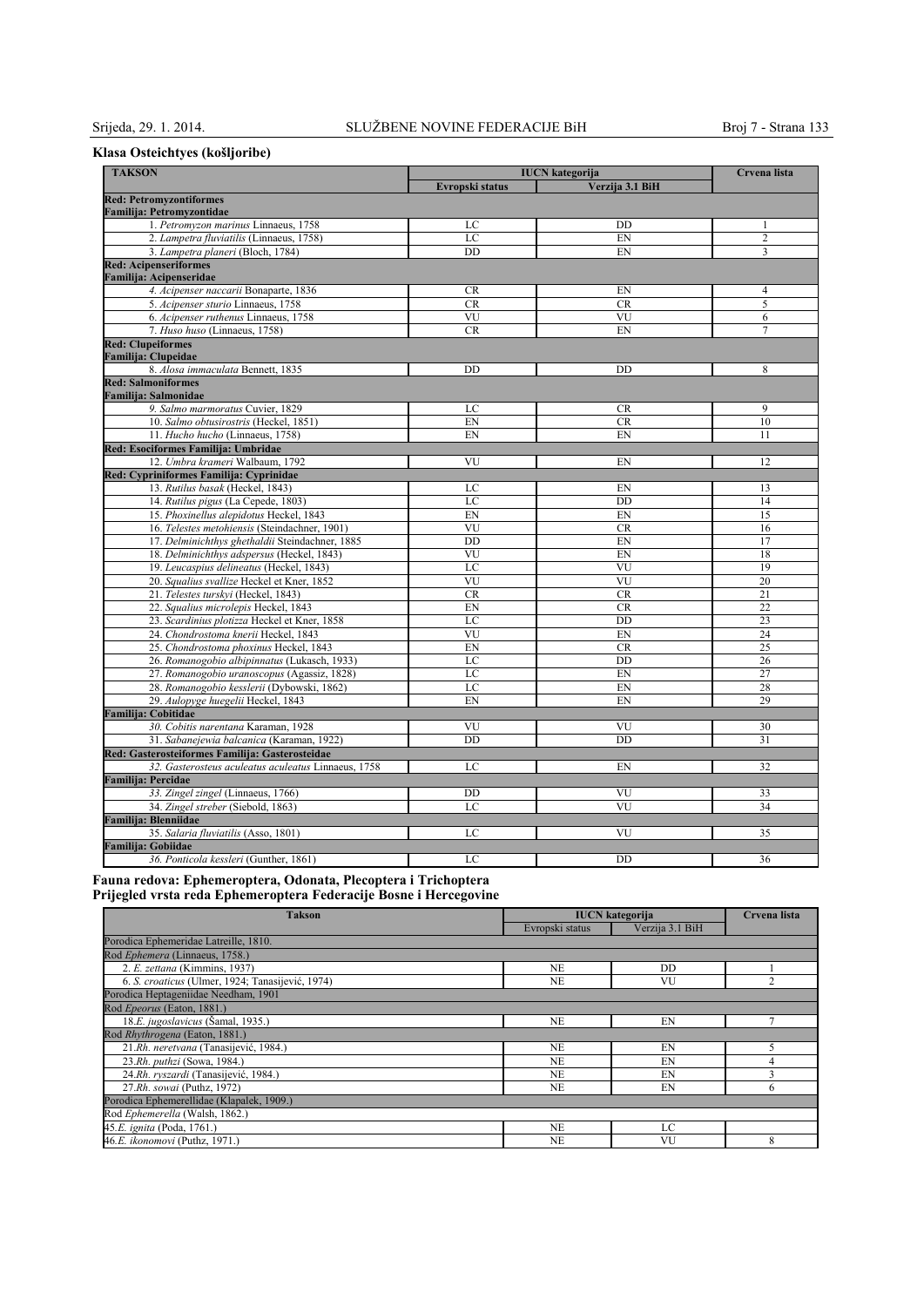## Broj 7 - Strana 134 SLUŽBENE NOVINE FEDERACIJE BiH Srijeda, 29. 1. 2014.

## **Prijegled vrsta reda Odonata Federacije Bosne i Hercegovine**

| <b>Takson</b>                             | <b>IUCN</b> kategorija | Crvena lista    |  |
|-------------------------------------------|------------------------|-----------------|--|
|                                           | Evropski status        | Verzija 3.1 BiH |  |
| Podred: Zygoptera                         |                        |                 |  |
|                                           |                        |                 |  |
| Porodica: Lestidae                        |                        |                 |  |
| 1. Lestes barbarus (Fabricius, 1798)      | LC                     | NT              |  |
| Porodica: Aeshnidae                       |                        |                 |  |
| 2. Anax parthenope (Selys, 1839)          | ιC                     | NT              |  |
| Porodica: Cordulegastridae                |                        |                 |  |
| 3. Cordulegaster heros Theischinger, 1979 | NT                     | NT              |  |

## **Prijegled vrsta reda Plecoptera Federacije Bosne i Hercegovine**

| <b>Takson</b>                                 | <b>IUCN</b> kategorija |                 | Crvena lista |
|-----------------------------------------------|------------------------|-----------------|--------------|
|                                               | Evropski status        | Verzija 3.1 BiH |              |
| Porodica: Taenioptervgidae                    |                        |                 |              |
| 1. Brachyptera graeca Berthélemy, 1971        | NE                     | VU              |              |
| 2. Brachyptera helenica Aubert, 1956          | <b>NE</b>              | VU              |              |
| 3. Brachyptera tristis (Klapálek, 1901)       | <b>NE</b>              | VU              |              |
| Porodica: Nemouridae                          |                        |                 |              |
| 4. Nemoura dubitans Morton, 1894              | <b>NE</b>              | <b>VU</b>       |              |
| Porodica: Leuctridae                          |                        |                 |              |
| 5. Leuctra digitata Kempny, 1899              | NE.                    | VU              |              |
| 6. Leuctra hippopoides Kacanski & Zwick, 1970 | <b>NE</b>              | VU              | n            |
| Porodica: Perlodidae                          |                        |                 |              |
| 7. Isoperla albanica Aubert, 1964             | NF.                    | VU              |              |

## **Popis vrsta reda Trichoptera na području Federacije Bosne i Hercegovine**

| <b>Takson</b>                                  | <b>IUCN</b> kategorija |                 | Crvena          |
|------------------------------------------------|------------------------|-----------------|-----------------|
|                                                | Evropski status        | Verzija 3.1 BiH | lista           |
| Rod Rhyacophila Pictet, 1834 LC                |                        |                 |                 |
| 1. R. bosniaca (Schmid 1970)                   | <b>NE</b>              | VU              | 1               |
| 2. R. vranitzensis Marinković i Bosaneanu 1967 | <b>NE</b>              | VU              | $\overline{c}$  |
| Porodica Glossosomatidae WALLENGREN, 1891      |                        |                 |                 |
| Rod Glossosoma Curtis, 1834                    |                        |                 |                 |
| 3. G. neretvae Marinković, 1988                | <b>NE</b>              | NT              | 3               |
| Porodica Hydroptlidae STEPHENS, 1836           |                        |                 |                 |
| Rod Allotrichia McLACHLAN, 1880                |                        |                 |                 |
| 4. A. marinkovicae Malicky 1977                | <b>NE</b>              | <b>TN</b>       | $\overline{4}$  |
| Porodica Philopotamidae STEPHENS, 1829         |                        |                 |                 |
| Rod Wormaldia McLACHLAN, 1865                  |                        |                 |                 |
| Porodica Hydropsychidae CURTIS, 1835           |                        |                 |                 |
| Rod Hydropsyche Pictet, 1834                   |                        |                 |                 |
| 5. H. dinarica Marinković, 1979                | <b>NE</b>              | VU              | 5               |
| 6. H. smiliae Marinković, 1979                 | N <sub>E</sub>         | VU              | 6               |
| Rod Cheumatopsyche WALLENGREN, 1891            |                        |                 |                 |
| 7. C. lepida (Pictet 1834)                     | <b>NE</b>              | LC              |                 |
| Porodica Polycentropodidae ULMER, 1903         |                        |                 |                 |
| Rod Plectrocnemia STEPHENS, 1836               |                        |                 |                 |
| 8. P. smiljae Marinković, 1966                 | <b>NE</b>              | NT              | 7               |
| Rod Drusus STEPHENS, 1837                      |                        |                 |                 |
| 9. D. bosnicus Klapalek 1900                   | <b>NE</b>              | <b>CR</b>       | 8               |
| 10. D. klapaleki Marinković 1970               | NE                     | <b>CR</b>       | 9               |
| 11. D. medianus Marinković 1976                | <b>NE</b>              | <b>CR</b>       | 10              |
| 12. D. ramae Marinković 1970                   | <b>NE</b>              | CR              | 11              |
| 13. D. vespertinus Marinković 1976             | NE                     | <b>CR</b>       | 12              |
| 14. D. schmidi Botosaneanu 1960                | <b>NE</b>              | <b>CR</b>       | 13              |
| Rod Chaetoptervx STEPHENS, 1837                |                        |                 |                 |
| 15. Ch. bosniaca Marinković 1955               | <b>NE</b>              | CR              | 14              |
| 16. Ch. gonospina Marinković 1966              | <b>NE</b>              | CR              | $\overline{15}$ |
| Rod Annitella KLAPALEK, 1907                   |                        |                 |                 |
| 17. A. apfelbecki (Klapalek 1900)              | <b>NE</b>              | <b>CR</b>       | 17              |
| Rod Psylopteryx SCHMID, 1952                   |                        |                 |                 |
| 18. P. bosniaca Marinković 1970                | <b>NE</b>              | CR              | 18              |
| Rod Potamophylax WALLENGREN, 1891              |                        |                 |                 |
| 19. P. winneguthi Klapalek 1902                | <b>NE</b>              | CR              | 19              |
| Rod Vereshiana                                 |                        |                 |                 |
| 20. Vereshiana singularis Klapalek 1902        | <b>NE</b>              | CR              | 16              |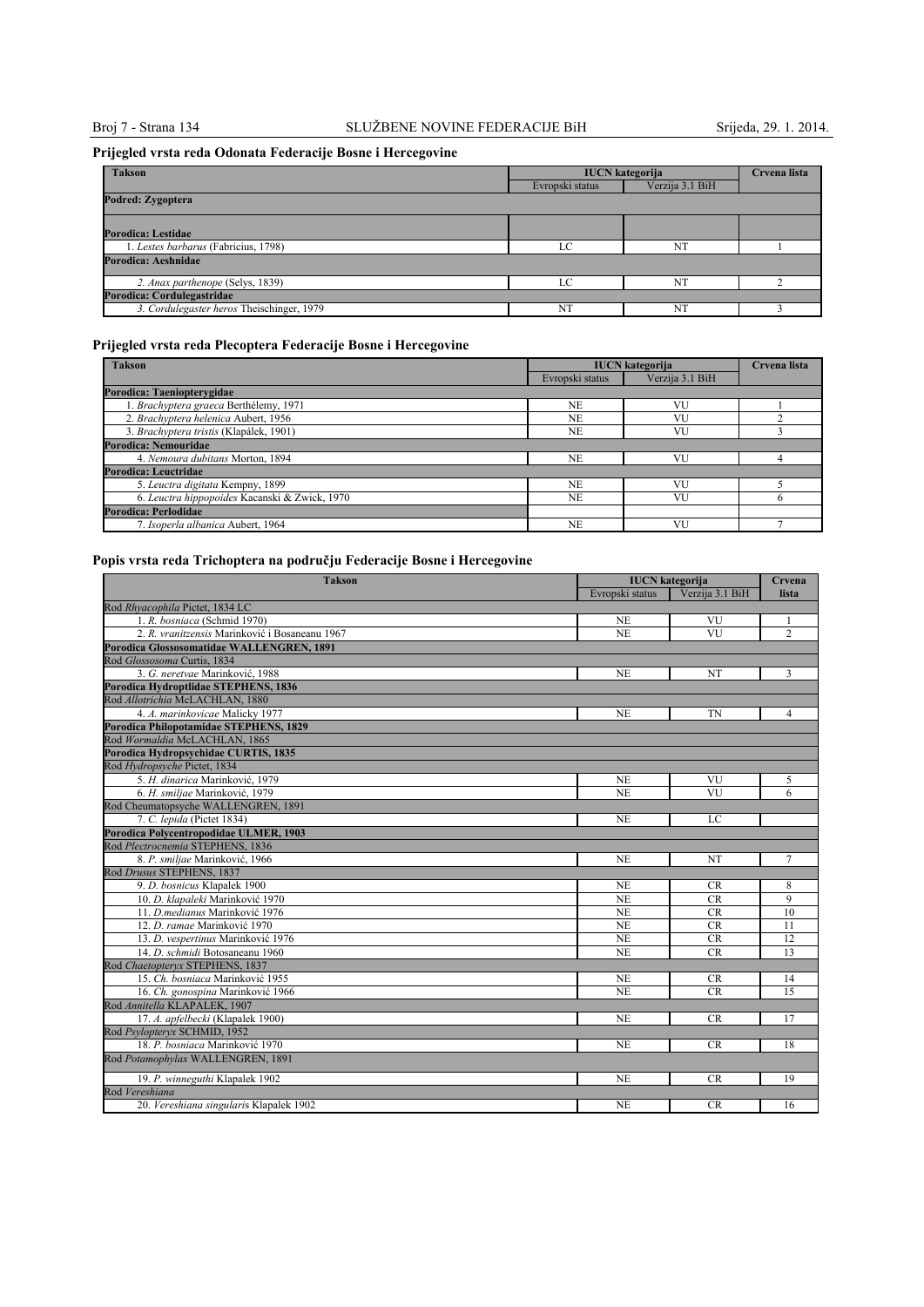#### **Natporodica Hesperioidea (brodari), Natporodica Papilionoidea (lastini repci) Prijegled vrsta dnevnih leptira Federacijе Bosne i Hercegovine**

| <b>TAKSON</b>                                   | <b>IUCN</b> kategorija<br>Evropski status* | Verzija 3.1 BiH | Crvena          |
|-------------------------------------------------|--------------------------------------------|-----------------|-----------------|
|                                                 |                                            |                 | lista           |
| <b>HESPERIIDAE</b>                              |                                            |                 |                 |
| 1. Spialia sertorius (Hoffmansegg, 1804)        | LC                                         | <b>DD</b>       | ?               |
| 2. Pyrgus andromedae (Wallengren, 1853)         | LC                                         | VU              |                 |
| 3. Gegenes pumilio (Hoffmannsegg, 1804)         | LC                                         | VU              | $\overline{2}$  |
| <b>PAPILIONIDAE</b>                             |                                            |                 |                 |
| 4. Zervnthia cerisvi (Godart, 1934)             | NT                                         | VU              | 3               |
| 5. Parnassius apollo (Linnaeus, 1758)           | <b>NT</b>                                  | VU              | 4               |
| <b>PIERIDAE</b>                                 |                                            |                 |                 |
| 6. Leptidea morsei Fenton, 1881                 | NT                                         | CR              | 5               |
| 7. Colias balcanica Rebel, 1903                 | LC                                         | VU              | 6               |
| 8. Gonepteryx cleopatra (Linnaeus, 1758)        | LC                                         | VU              | $\overline{7}$  |
| <b>LYCAENIDAE</b>                               |                                            |                 |                 |
| 9. Favonius quercus (Linnaeus, 1758)            | LC                                         | VU              | 8               |
| 10. Leptotes pirithous (Linnaeus, 1767)         | LC                                         | EN              | 9               |
| 11. Cupido decolorata (Staudinger, 1886)        | NT                                         | <b>CR</b>       | 10              |
| 12. Cupido alcetas (Hoffmannsegg, 1804)         | LC                                         | VU              | 11              |
| 13. Iolana iolas (Ochsenheimer, 1816)           | NT                                         | EN              | 12              |
| 14. Phengaris arion (Linnaeus, 1758)            | EN                                         | EN              | 13              |
| 15. Plebejus dardanus (Frejer, 1843)            | NT                                         | VU              | 14              |
| 16. Aricia anteros (Freyer, 1838)               | NT                                         | EN              | 15              |
| 17. Polyommatus admetus Esper, 1783             | LC                                         | VU              | 16              |
| 18. Polyommatus ripartii (Freyer, 1830)         | LC                                         | VU              | 17              |
| <b>NYMPHALIDAE</b>                              |                                            |                 |                 |
| 19. Nymphalis xanthomelas (Esper, 1781)         | LC                                         | VU              | 18              |
| 20. Nymphalis l-album (Esper, 1780)             | LC                                         | VU              | 19              |
| 21. Euphydryas maturna (Linnaeus, 1758)         | VU                                         | VU              | 20              |
| 22. Charaxes jasius (Linnaeus, 1767)            | LC                                         | VU              | 21              |
| 23. Coenonympha tullia (Müller, 1764)           | VU                                         | <b>CR</b>       | 22              |
| 24. Coenonympha orientalis Rebel, 1910          | VU                                         | EN              | $\overline{23}$ |
| 25. Erebia manto (Denis & Schiffermüller, 1775) | $_{\rm LC}$                                | VU              | 24              |
| 26. Erebia gorge (Hübner, 1804)                 | LC                                         | VU              | 25              |
| 27. Erebia pandrose (Borkhausen, 1788)          | LC                                         | <b>CR</b>       | 26              |
| 28. Hipparchia statilinus (Hufnagel, 1766)      | NT                                         | VU              | 27              |
| 29. Pseudochazara anthelea (Hübner, 1804)       | LC                                         | EN              | 28              |

\*- Van Swaay, C., Cuttelod, A., Collins, S., Maes, D., Lopez Munguira, M., Šašić, M., Settele, J., Verovnik, R., Verstrael, T., Warren, M., Wiemers, M. and Wynhof, I. (2010). *European Red List of Butterfies*. Publications Office of the European Union, Luxembourg.

## **Crvena lista trčuljaka (Carabidae) Federacije Bosne i Hercegovine**

| <b>TAKSON</b>                                                       | <b>IUCN</b> kategorija   |                 | Crvena         |
|---------------------------------------------------------------------|--------------------------|-----------------|----------------|
|                                                                     | Evropski status*         | Verzija 3.1 BiH | lista          |
| <b>CARABIDAE</b>                                                    |                          |                 |                |
| <b>BRACHININAE</b>                                                  |                          |                 |                |
| 1. Procerus gigas gigas Creutzer, 1799                              | LC                       | <b>VU</b>       |                |
| 2. Carabus (Morphocarabus) kollari illigeri Dejean, 1826 (?)        |                          | NT              | $\overline{2}$ |
| 3. Cychrus rugicollis K. Daniel & J. Daniel, 1898                   |                          | NT              | $\mathbf{3}$   |
| <b>LEBIINAE</b>                                                     |                          |                 |                |
| 4. Cymindis (Cymindis) imitatrix Apfelbeck, 1904                    |                          | <b>NT</b>       | 4              |
| <b>LORICERINAE</b>                                                  |                          |                 |                |
| 5. Leistus (Pogonophorus) bjelasnicensis Apfelbeck, 1904            |                          | NT              | 5              |
| 6. Nebria (Nebria) bosnica bosnica Ganglbauer, 1889                 |                          | N <sub>E</sub>  |                |
| 7. Nebria (Nebria) bosnica cvrsnicensis Horvatović, 1974            |                          | NT              | 6              |
| 8. Nebria (Nebria) bosnica prenjensis Horvatović, 1974              | $\ddot{\phantom{1}}$     | NT              | 7              |
| <b>PATROBINAE</b>                                                   |                          |                 |                |
| 9. Omphreus (Neomphreus) apfelbecki cabuljensis Winkler, 1933       |                          | NT              | 8              |
| 10. Omphreus (Neomphreus) apfelbecki plasensis Apfelbeck, 1904      |                          | NT              | 9              |
| 11. Omphreus (Neomphreus) apfelbecki dinaricus Apfelbeck, 1904      | ٠                        | NT              | 10             |
| 12. Omphreus (Omphreus) morio strupii Winkler, 1933                 |                          | <b>NE</b>       |                |
| 13. Laemostenus (Antisphodrus) cavicola bosnicus Reitter, 1889      | ٠                        | VU              | 11             |
| 14. Laemostenus (Antisphodrus) cavicola ganglbaueri Apfelbeck, 1902 |                          | VU              | 12             |
| 15. Laemostenus (Antisphodrus) cavicola nivalis Apfelbeck, 1902     | $\overline{\phantom{a}}$ | VU              | 13             |
| <b>PTEROSTICHINAE</b>                                               |                          |                 |                |
| 16. Poecilus (Macropoec.) kovi vranensis (Schatz., 1930)            | ٠                        | NT              | 14             |
| 17. Molops obtusangulus mendax Apfelbeck, 1902                      |                          | NT              | 15             |
| 18. Molops obtusangulus vranensis Apfelbeck, 1904                   | ٠                        | <b>NT</b>       | 16             |
| 19. Molops pentheri pentheri Apfelbeck, 1904                        |                          | NT              | 17             |
| 20. Molops pentheri gracilis Mlynar, 1977                           | ٠                        | NT              | 18             |
| 21. Molops pentheri pseudonarentinus Mlynar, 1977                   |                          | <b>NT</b>       | 19             |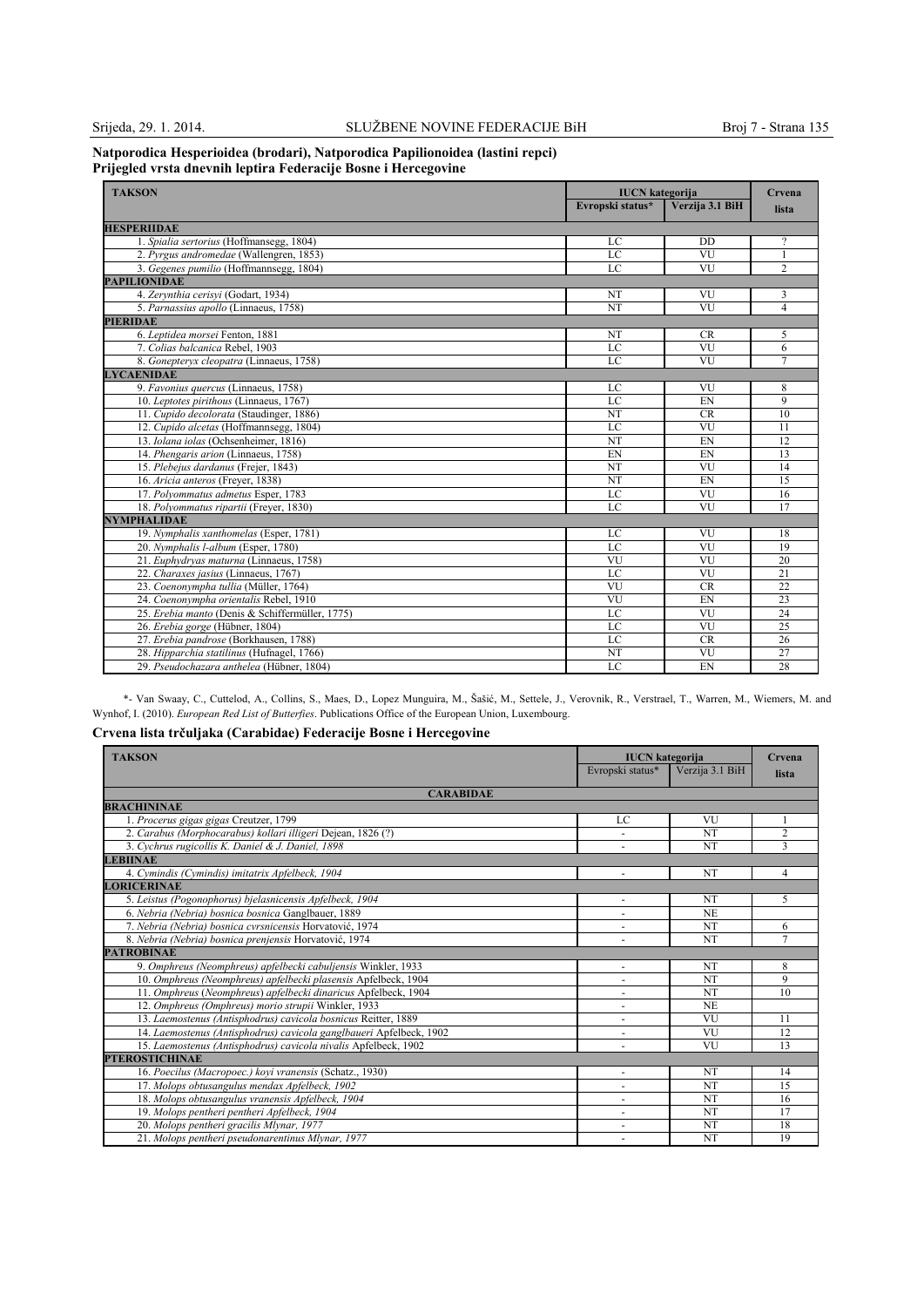## Broj 7 - Strana 136 SLUŽBENE NOVINE FEDERACIJE BiH Srijeda, 29. 1. 2014.

| 22. Molops piceus mostarensis Apfelbeck, 1904                            |                          | NT                     | 20              |
|--------------------------------------------------------------------------|--------------------------|------------------------|-----------------|
| 23. Molops prenjus prenjus Apfelbeck, 1902                               | $\blacksquare$           | NT                     | 21              |
| 24. Molops prenjus preslicensis Apfelbeck, 1904                          | $\overline{\phantom{a}}$ | <b>NT</b>              | 22              |
| 25. Molops simplex parviceps Mlynar, 1977                                | $\blacksquare$           | NT                     | 23              |
| 26. Molops alpestris sarajevoensis G. Muller, 1930                       | $\blacksquare$           | NT                     | 24              |
| 27. Molops obtusangulus obtusangulus Ganglbauer, 1889                    | $\blacksquare$           | NT                     | $\overline{25}$ |
| 28. Molops obtusangulus cabuljensis Mlynar, 1977                         | $\sim$                   | NT                     | 26              |
| 29. Molops obtusangulus hybridus Apfelbeck, 1902                         | $\blacksquare$           | NT                     | 27              |
| <b>TRECHINAE</b>                                                         |                          |                        |                 |
| 30. Adriaphaenops pretneri Scheibel, 1935                                | $\blacksquare$           | EN                     | 28              |
| 31. Aphaenopsis apfelbecki Ganglbauer, 1891                              | $\blacksquare$           | EN                     | 29              |
|                                                                          |                          | VU                     | 30              |
| 32. Aphaenopsis pfeiferi gracilis Winkler, 1927                          | $\overline{\phantom{a}}$ | VU                     | 31              |
| 33. Duvalius (Biharotrechus) brevipilosus (Knirsch, 1927)                | $\blacksquare$           |                        |                 |
| 34. Duvalius (Biharotrechus) pilifer pilifer (Ganglbauer, 1891)          | $\blacksquare$           | VU<br>VU               | 32              |
| 35. Duvalius (Biharotrechus) speiseri hercegovinensis (Krauss, 1906)     | $\overline{\phantom{a}}$ |                        | 33              |
| 36. Duvalius (Biharotrechus) treskavicensis bjelasnicensis Winkler, 1926 | $\blacksquare$           | VU                     | 34              |
| 37. Duvalius (Duvalius) brandisi (Ganglbauer, 1897)                      | $\omega$                 | VU                     | 35              |
| 38. Duvalius (Duvalius) leonhardi leonhardi (Reitter, 1901)              | $\overline{\phantom{a}}$ | VU                     | 36              |
| 39. Duvalius (Euduvalius) maglajensis (Apfelbeck, 1908)                  | $\sim$                   | EN                     | 37              |
| 40. Duvalius (Euduvalius) reiseri (Ganglbauer, 1891)                     | $\omega$                 | VU                     | 38              |
| 41. Duvalius (Neoduvalius) reitteri (Miller, 1880)                       | ÷                        | VU                     | 39              |
| 42. Duvalius (Neoduvalius) schatzmayri (G. Muller, 1912)                 | $\blacksquare$           | VU                     | 40              |
| 43. Duvalius (Neoduvalius) cuniculinus (Knirsch, 1929)                   | $\blacksquare$           | VU                     | 41              |
| 44. Duvalius (Neoduvalius) humerosus (Knirsch, 1926)                     | $\sim$                   | VU                     | 42              |
| 45. Duvalius (Neoduvalius) klimeschi (Winkler, 1914)                     |                          | VU                     | 43              |
| 46. Duvalius (Neoduvalius) neumanni (J. Müller, 1911)                    | $\overline{\phantom{a}}$ | VU                     | 44              |
| 47. Duvalius (Neoduvalius) petraeus (Knirsch, 1927)                      | ÷.                       | VU                     | 45              |
| 48. Duvalius (Neoduvalius) vranensis (Breit, 1904)                       | $\ddot{\phantom{1}}$     | VU                     | 46              |
| 49. Neotrechus hilfi jeanneli Winkler, 1933                              | $\sim$                   | VU                     | 47              |
| 50. Neotrechus ivicensis Knirsch, 1929                                   | $\sim$                   | NT                     | 48              |
| 51. Neotrechus lupoglavensis Knirsch, 1927                               | $\blacksquare$           | <b>NT</b>              | 49              |
| 52. Neotrechus muharnicensis Knirsch, 1927                               | $\overline{\phantom{a}}$ | NT                     | 50              |
| 53. Neotrechus oreophilus Knirsch, 1927                                  | $\omega$                 | <b>NT</b>              | 51              |
| 54. Neotrechus suturalis cernjuljensis Absolon & Maran, 1947             | ä,                       | EN                     | 52              |
| 55. Neotrechus suturalis halmai (Apfelbeck, 1904)                        | $\overline{\phantom{a}}$ | VU                     | 53              |
| 56. Neotrechus terrenus Knirsch, 1929                                    | ÷.                       | NT                     | 54              |
| 57. Neotrechus weiratheri Winkler, 1926                                  | $\sim$                   | NT                     | 55              |
| 58. Ocydromus (Ocyturanes) reiseri reiseri (Apfelbeck, 1902)             | $\sim$                   | NT                     | 56              |
| 59. Ocydromus (Ocyturanes) reiseri vranensis (Apfelbeck 1902)            | $\sim$                   | VU                     | 57              |
| 60. Trechus (Trechus) validipes validipes K. Daniel, 1902                | $\blacksquare$           | <b>NT</b>              | 58              |
| 61. Trechus (Trechus) winkleri Jeannel, 1927                             | $\overline{\phantom{a}}$ | NT                     | 59              |
| 62. Scotoplanetes arenstorffianus arenstorffianus Absolon, 1913          | $\blacksquare$           | EN                     | 60              |
| 63. Typhlotrechus bilimeki droveniki M. Etonti, 1995                     | ä,                       | VU                     | 61              |
| 64. Typhlotrechus bilimeki prochazkai (Obenberger, 1913)                 | $\blacksquare$           | $\overline{\text{VU}}$ | 62              |
|                                                                          |                          |                        |                 |

\*- Temple, H. J.& Cox, N. A. (2010). *European Red List of Amphibians*. Office for Official Publications of the European Communities, Luxembourg

# **Natporodica Scarabaeoidea (balegari)**

| Prijegled vrsta listorožaca Federacije Bosne i Hercegovine |  |  |
|------------------------------------------------------------|--|--|
|------------------------------------------------------------|--|--|

| <b>TAKSON</b>                                  | <b>IUCN</b> kategorija |                 | Crvena |
|------------------------------------------------|------------------------|-----------------|--------|
|                                                | Evropski status*       | Verzija 3.1 BiH | lista  |
| <b>APHODIIDAE</b>                              |                        |                 |        |
| 1. Nimbus contaminatus (Herbst, 1783)          | N <sub>E</sub>         | VU              |        |
| 2. Euheptaulacus porcellus (Friwaldszky, 1879) | <b>NE</b>              | VU              |        |
| <b>MELOLONTHIDAE</b>                           |                        |                 |        |
| 3. Polyphylla fullo (Linnaeus, 1758)           | <b>NE</b>              | VU              | 3      |
| 4. Hoplia herminiana Apfelbeck, 1912           | <b>NE</b>              | VU              | 4      |
| <b>RUTELIDAE</b>                               |                        |                 |        |
| <b>CETONIIDAE</b>                              |                        |                 |        |
| 5. Osmoderma eremita (Scopoli, 1763)           | <b>NT</b>              | EN              | C.     |
| 6. Gnorimus variabilis (Linnaeus, 1758)        | <b>NT</b>              | <b>VU</b>       | 6      |
| 7. Protaetia aeruginosa (Drury, 1770)          | <b>NT</b>              | VU              |        |
| 8. Protaetia mirifica (Mulsant, 1842)          | VU                     | EN              | 8      |
| 9. Protaetia fieberi (Kraatz, 1880)            | <b>DD</b>              | VU              | 9      |
| <b>LUCANIDAE</b>                               |                        |                 |        |
| 10. Ceruchus chrysomelinus (Hochenwarth, 1785) | <b>NT</b>              | VU              | 10     |
| 11. Aesalus scarabaeoides (Panzer, 1794)       | <b>NT</b>              | VU              | 11     |
| 12. Lucanus cervus (Linnaeus, 1758)            | NT                     | VU              | 12     |

\*- Nieto, A., & Alexander, K. N. A. (2010). European Red List of Saproxylic Beetles. Publications Office of the European Union, Luxembourg:.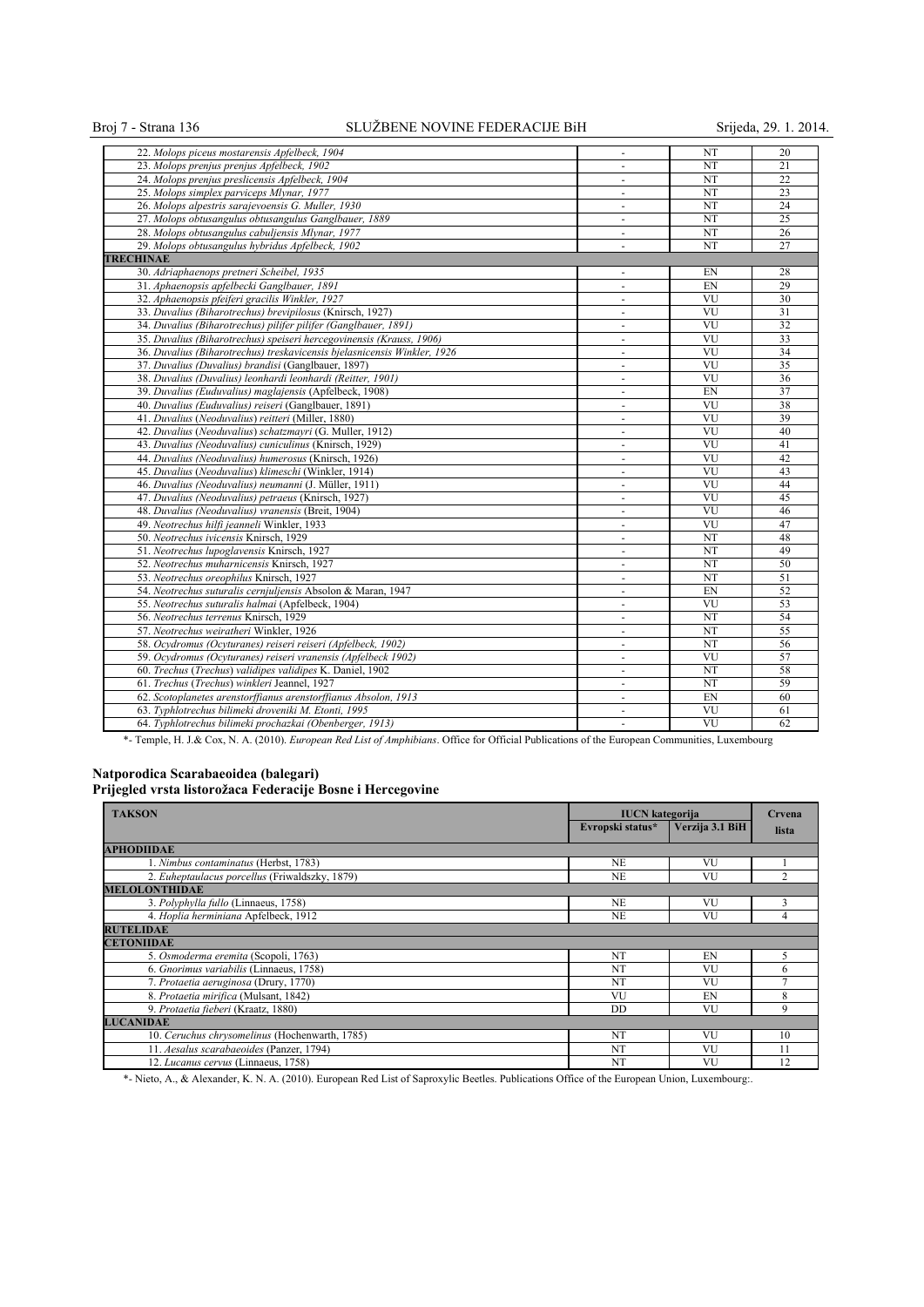### **Red Amphipoda (rakušci), Red Decapoda (desetonošci) Vrste reda Amphipoda Federacije Bosne i Hercegovine**

|    |                                                            | <b>IUCN</b> kategorija |                 |              |
|----|------------------------------------------------------------|------------------------|-----------------|--------------|
|    |                                                            | Evropski status        | Verzija 3.1 BiH | Crvena lista |
|    | Porodica Gammaridae                                        |                        |                 |              |
| 3  | Echinogammarus acarinatus (S. Karaman, 1931)               |                        | VU              |              |
| 6  | Echinogammarus thoni (Schaferna, 1922)                     |                        | VU              |              |
|    | Echinogammarus cari (S. Karaman, 1931)                     |                        | VU              |              |
|    | 10 Gammarus bosniacus Schaferna, 1922                      |                        | VU              |              |
|    | Porodica Niphargidae                                       |                        |                 |              |
| 22 | Niphargus illidzensis Schaferna, 1922                      |                        | VU              |              |
|    | 35 Niphargus vjeternicensis vjeternicensis S.Karaman, 1932 |                        | VU              |              |
|    | 36 Niphargus zvalanus S.Karaman, 1950                      |                        | VU              |              |
| 37 | Niphargus dabarensis Fišer, Trontelj&Sket 2006             |                        | VU              |              |
|    | 38 Niphargus polymorphus Fišer, Trontelj&Sket 2006         |                        | VU              |              |
|    | 39 Niphargus dalmatinus Schaferna, 1932                    |                        | VU              |              |

## **Vrste reda Decapoda Latreille, 1802 Federacije Bosne i Hercegovine**

| <b>Takson</b>                            | <b>IUCN</b> kategorija |                 | Crvena |
|------------------------------------------|------------------------|-----------------|--------|
|                                          | Evropski status        | Verzija 3.1 BiH | lista  |
| Porodica: Astacidae Latreille, 1802-1803 |                        |                 |        |
| Rod Astacus Fabricius, 1775              |                        |                 |        |
| 1. Astacus astacus (Linnaeus)            | VU                     |                 |        |
| 2. Astacus leptodactylus Eschscholtz     | $\Gamma$               |                 |        |
| Rod Austropotamobius Skorikov, 1907      |                        |                 |        |
| 1. Austropotamobius pallipes Lereboullet | EN                     | EN              |        |
| 2. Austropotamobius torrentium (Schrank) | VU                     | VU              |        |

### **Red Opiliones (kosci)**

## **Vrste kosaca Federacije Bosne i Hercegovine**

| <b>TAKSON</b>                                                         | <b>IUCN</b> kategorija<br>Evropski status* | Verzija 3.1 BiH | Crvena<br>lista |
|-----------------------------------------------------------------------|--------------------------------------------|-----------------|-----------------|
| <b>OPILIONES</b>                                                      |                                            |                 |                 |
| <b>TRAVUNIIDAE</b>                                                    |                                            |                 |                 |
| 1. Travunia vjetrenicae Hadži, 1932                                   |                                            | EN              |                 |
| <b>NEMASTOMATIDAE</b>                                                 |                                            |                 |                 |
| 2. Hadzinia karamani (Hadži, 1940)                                    |                                            | EN              |                 |
| 3. Nemastoma bidentatum Roewer, 1914 ssp. pluridentatum (Hadži, 1973) |                                            | VU              |                 |
| 4. Paranemastoma radewi (Roewer, 1926)                                |                                            | NT              |                 |
| 5. Trogulus torosus Simon, 1885                                       |                                            | VU              |                 |

\*- Temple, H. J.& Cox, N. A. (2010). *European Red List of Amphibians*. Office for Official Publications of the European Communities, Luxembourg

#### **Red Pseudoscorpionida (pseudoškorpije)**

**Vrste pseudoškorpiona (lažištipavaca) Federacije Bosne i Hercegovine**

| <b>TAKSON</b>                         | <b>IUCN</b> kategorija   |                 | Crvena |
|---------------------------------------|--------------------------|-----------------|--------|
|                                       | Evropski status*         | Verzija 3.1 BiH | lista  |
| <b>PSEUDOSCORPIONIDA</b>              |                          |                 |        |
| <b>CHTHONIIDAE</b>                    |                          |                 |        |
| 1. Chthonius occultus Beier, 1939     |                          | EN              |        |
| 2. Chthonius cavernicola Beier, 1939  |                          | VU              |        |
| <b>NEOBISHDAE</b>                     |                          |                 |        |
| 3. Neobisium bosnicum Beier, 1939     |                          | VU              |        |
| ssp. bosnicum Beier, 1939;            |                          |                 |        |
| 4. Neobisium caecum Beier, 1939       | $\overline{\phantom{a}}$ | VU              |        |
| 5. Neobisium gracilipalpe Beier, 1939 |                          | VU              |        |
| 6. Neobisium letheum Beier, 1939      |                          | VU              |        |
| ssp. parvum Beier, 1939               |                          |                 |        |
| 7. N. tantaleum Beier, 1939           |                          | VU              |        |
| ssp. tantaleum Beier, 1939;           |                          |                 |        |
| ssp. jablanicae Beier, 1939;          |                          | VU              | 8      |
| ssp. rivale Beier, 1939)              |                          | VU              | 9      |
| 8. Neobisium vietrenicae Hadži, 1933  |                          | EN              | 10     |

\*- Temple, H. J.& Cox, N. A. (2010). *European Red List of Amphibians*. Office for Official Publications of the European Communities, Luxembourg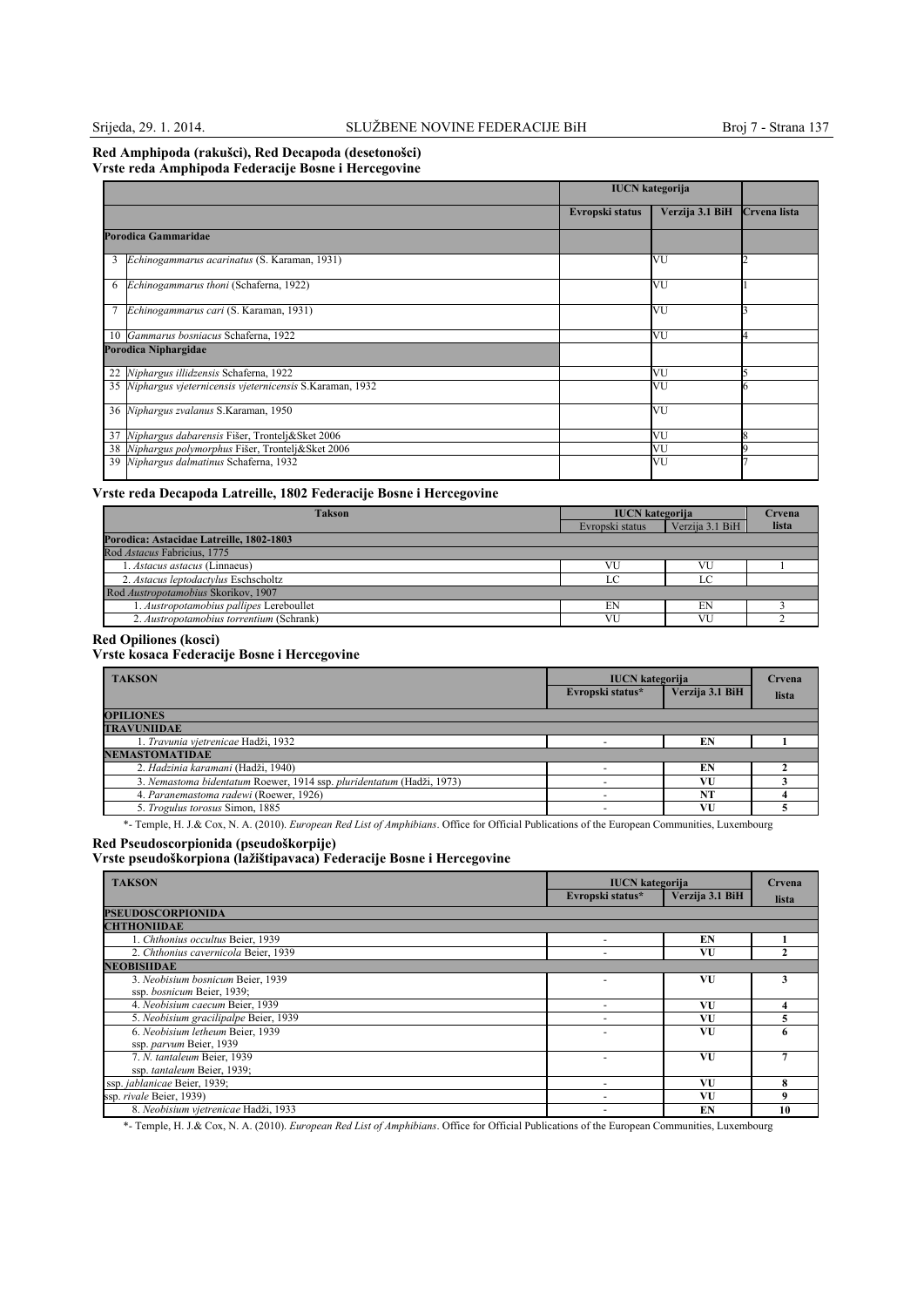## **UGROŽENE VRSTE GLJIVA FEDERACIJE BOSNE I HERCEGOVINE PO KATEGORIJAMA Nedovoljno podataka (DD)**

| 1. Agaricus essettei Bon                                                        | Požutica                                   |
|---------------------------------------------------------------------------------|--------------------------------------------|
| 2. Agaricus urinascens (Moll. & J. Schäff.) Sing.                               | Kračun                                     |
| 3. Agaricus xanthoderma Genevier                                                | Karbolova pečurka                          |
| 4. Aleuria aurantia (Fr.) Fuckel                                                | Crvena pločarica                           |
| 5. Amanita aureola Kalchbr.                                                     | Ogoljena muhara                            |
| 6. Amanita caesarea (Scop.: Fr.) Pers.                                          | Blagva                                     |
| 7. Amanita ovoidea (Bull.: Fr.) Quél.                                           | Bijela blagva                              |
| 8. Amanita phalloides (Fr.) Link var. alba Gilb.                                | Bijela pupavka                             |
| 9. Asterophora parasitica (Bull.: Fr.) Sing.                                    | Nametnička dvotrusnica                     |
| 10. Boletus albidus Rocques                                                     | Gorki vrganj                               |
| 11. Boletus rubellus Krombh.                                                    | Mijenka                                    |
| 12. Clitocybe maxima (Fl. Wett.: Fr.) Kummer                                    | Velika martinčica                          |
| 13. Coprinus picaceus (Bull.: Fr.) Gray                                         | Šarena gnojištarka                         |
| 14. Cortinarius praestans (Cordier) Gill.                                       | Jestiva koprenka                           |
|                                                                                 |                                            |
| 15. Cortinarius violaceus (L. ex Fr.) Fr.                                       | Ljubičasta koprenka                        |
| 16. Creolophus cirrhatus (Pers.: Fr.) Karst.                                    | Bodljikasti igličar                        |
| 17. Cyathus stiatus (Huds.) Wied.                                               | Prugasta košarica                          |
| 18. Dendropolyporus umbellatus (Pers.: Fr.) Jül.                                | Zec-gljiva                                 |
| 19. Gomphus clavatus S. F. Gray                                                 | Grimizna lisičarka                         |
| 20. Grifola frondosa (Dicks.: Fr.) Gray                                         | Klepetača                                  |
| 21. Gyrodon lividus (Bull.: Fr.) Sacc.                                          | Žuti johovac                               |
| 22. Gyromitra gigas (Krombh.) Cooke                                             | Veliki hrčak                               |
| 23. Gyromitra infula (Schaff.) Fr.                                              | Rogati hrčak                               |
| 24. Gyroporus cyanescens (Bull.: Fr.) Quél                                      | Sljezovac                                  |
| 25. Helvella crispa (Scop.) Fries                                               | Jesenji hrčak                              |
| 26. Helvella lacunosa Afz.: Fr.                                                 | Jamičasti hrčak                            |
| 27. Hericium coralloides (Scop.: Fr.) Pers.                                     | Koraljni igličar                           |
| 28. Hygrocybe nivea (Scop.) Murrill.                                            | Snježna sočnica                            |
| 29. Hygrocybe pratensis (Pers.: Fr.) Murr.                                      | Livadska sočnica                           |
| 30. Hygrocybe punicea (Fr.: Fr.) P. Kumm.                                       | Velika vlažnica                            |
| 31. Hygrophorus camarophyllus (Alb. et Schwein.: Fr.) Dumée, Grandjean et Maire | Švedska puževica                           |
| 32. Hygrophorus chrysodon (Batsch: Fr.) Fr.                                     | Zlatna puževica                            |
| 33. Hygrophorus hypothejus (Fr.: Fr.) Fr.                                       | Borova puževica                            |
| 34. Hygrophorus poetarum R. Heim                                                | Pjesnička puževica                         |
| 35. Leptopodia elastica (Bull.: St-Amans) Boud.                                 | Elastični hrčić                            |
| 36. Leucopaxillus candida (Bres.) Sing.                                         | Bijela debeljača                           |
| 37. Limacella guttata (Fr.) Konr. & Maubl.                                      | Kapljičasta ljepljivica                    |
| 38. Lycoperdon mammaeforme Pers.: Pers.                                         | Sisasta puhara                             |
| 39. Meripilus giganteus (Pers.: Fr.) P. Karst.                                  | Veliki žbunac                              |
| 40. Mutinus caninus (Huds.: Fr.) Fr.                                            | Pasji stršak                               |
| 41. Mycena crocata (Schrad: Fr.) Kumm.                                          | Šafranasta šljemovka                       |
| 42. Mycena haematopus (Pers.: Fr.) Kumm.                                        | Krvotočna šljemovka                        |
| 43. Mycena renati Quel.                                                         | Žutonoga šljemovka                         |
| 44. Otidea onotica (Pers.) Fuckel                                               | Magareće uho                               |
| 45. Peziza micropus Persoon                                                     | Smeđa čašica                               |
| 46. Peziza violacea Pers.                                                       |                                            |
|                                                                                 | Ljubičasta čašica                          |
| 47. Polyporus badius (Pers.) Schw.                                              | Crnonogi rupičar                           |
| 48. Polyporus brumalis (Pers.: Fr.) Fr.                                         | Zimski rupičar                             |
| 49. Ramaria formosa Pers.: Fr.                                                  | Trobojna griva                             |
| 50. Scutellinia scutellata (L.: St. Amans) Lambotte                             | Stitasta tanjurica                         |
| 51. Sparassis crispa Wulf.: Fr.                                                 | Kovrđava kokica                            |
| 52. Spathularia flavida Pers: Fr.                                               | Žuta lopatičarka                           |
| 53. Strobilomyces strobilaceus (Scop.: Fr.) Berk.                               | Kuštravac                                  |
| 54. Stropharia semiglobata (Batsch: Fr.) Quél.                                  | Polukuglasta strnišnica                    |
| 55. Tricholoma aurantium (Schff.: Fr.) Ricken                                   | Narandžasta vitezovka                      |
| 56. Tylopilus felleus (Bull.: Fr.) Karst.                                       | Žučara                                     |
| 57. Verpa conica Shwartz: Persoon                                               |                                            |
|                                                                                 | Prstasta smrčkovica                        |
| 58. Volvariella surecta (Knapp.) Sing.<br>59. Xerocomus badius (Fr.: Fr.) Gilb. | Parazitska ovojnjača<br>Kestenjasti vrganj |

## **Gotovo ugroženi (NT)**

| .com<br>Schtt<br>H<br>hepatica<br>ustulina :<br>.   | <b>Jetrenka</b> |
|-----------------------------------------------------|-----------------|
| Phaeolepiota aurea (.<br>Maire<br>'Matu<br>.<br>. . | ∠latna štītarka |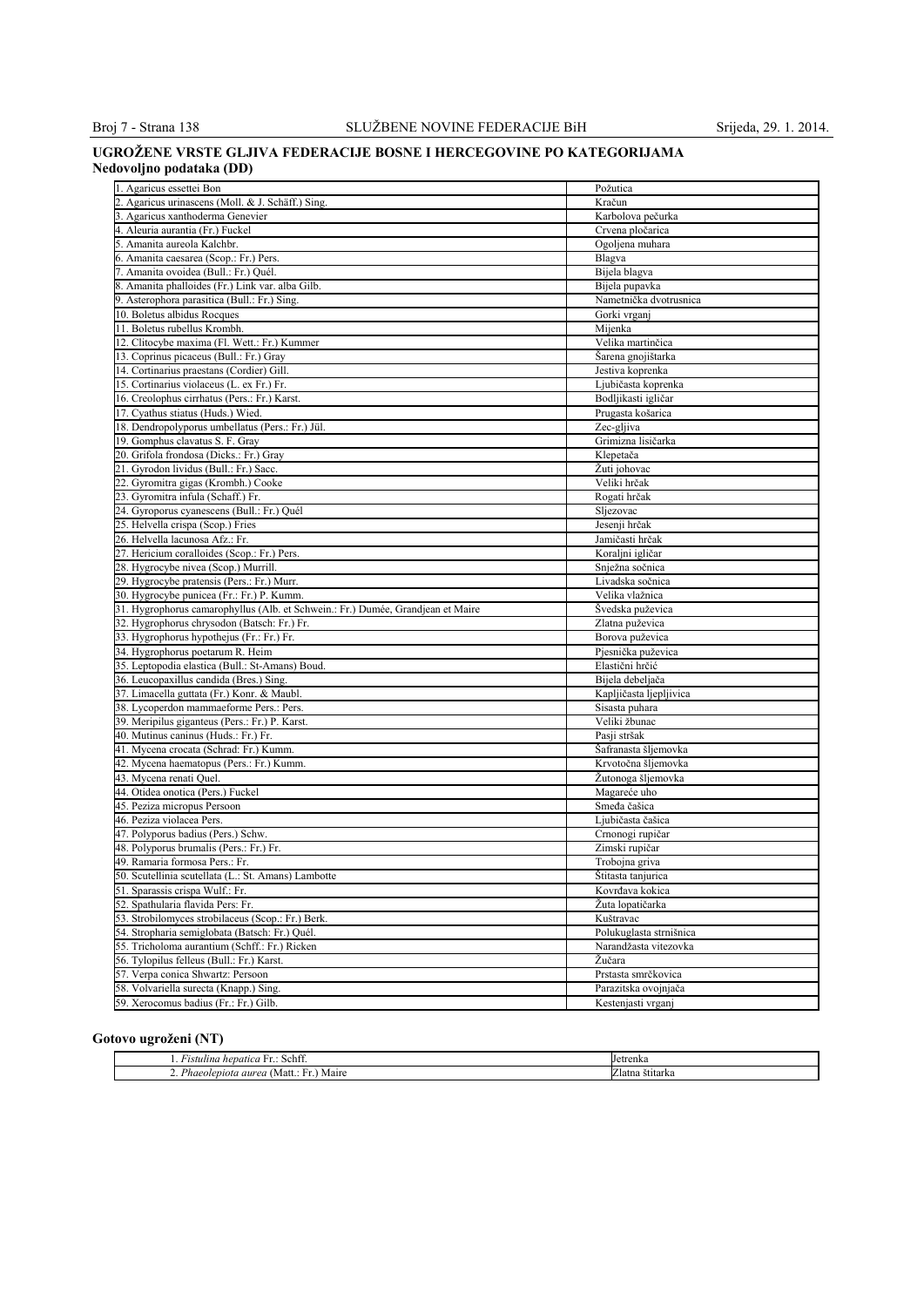#### **Ranjivi (VU)**

| 1. Albatrellus ovinus (Schaeff.: Fr.) Kotl. et Pouzar | Ovčije vime            |
|-------------------------------------------------------|------------------------|
| 2. Amanita vaginata (Bull.: Fr.) Lam. var. alba Gill. | Bijela preslica        |
| 3. Boletus satanas Lenz                               | Ludara                 |
| 4. Caloscypha fulgens (Pers.: Fr.) Boud.              | Narandžasta čašica     |
| 5. Climacocystis borealis (Fr.) Kotlaba: Pouzar       | Sjevernjačka rupičarka |
| 6. Ganoderma lucidum (Fr.) P. Karst.                  | Hrastova siajnica      |
| 7. Lycoperdon echinatum Pers.: Pers.                  | Ježasta puhara         |

#### **Taksoni u kategoriji: Ugroženi (EN)**

| <i>Lortinarius salor</i> Fr.                     | Ljupka koprenka  |
|--------------------------------------------------|------------------|
| Bres.<br><i>Hygrophorus marzuolus</i> (Fr.: Fr.) | Martovka         |
| Lactarius salmonicolor Heim: Leclair             | Lososova ruinica |
| 4. Langermannia gigantea (Batsch.: Pers.) Rostk. | Gigantska puhara |

#### **Kritično ugroženi (CR)**

| 1. Boletus regius Krombh.                         | Kraljevka            |
|---------------------------------------------------|----------------------|
| 2. Bondarzewia montana (Quel.) Singer             | Planinska žbunica    |
| 3. Geastrum lageniforme Vitt.                     | Velika zvjezdača     |
| 4. Gyroporus castaneus (Bull.: Fr.) Quél          | Kestenov vrganj      |
| 5. Hericium erinaceum (Bull: Fr.) Quel.           | Resasti igličar      |
| 6. Hymenochaete cruenta (Pers.: Fr.) Donk         |                      |
| 7. Myceniastrum corium (Guersent: DC.) Desvaux    | Perutasta puhara     |
| 8. Polyporus arcularius (Batsch) Fr.              | Uglasti rupičar      |
| 9. Polyporus tuberaster (Jacq.: Pers.) Fr.        | Sklerocijski rupičar |
| 10. Ramaria botrytis (Pers.: Fr.) Ricken          | Crvena koraljka      |
| 11. Sarcosphaera crassa (Santi ex Steudel) Pouzar | Ljubičasta krunašica |
| 12. Sowerbyella imperialis (Peck) Korf            | Zlatna čašica        |
| 13. Sparassis nemeci Pilát et Weselý              | Nemecova kokica      |
| 14. Volvariella bombycina Pers.: Fr.              | Vunasta ovojnjača    |

На основу члана 108. став 2. Закона о заштити природе ("Службене новине Федерације БиХ", број 66/13), федерална министрица околиша и туризма, као посебан докуменат, утврђује

## **ЦРВЕНУ ЛИСТУ ДИВЉИХ ВРСТA И ПОДВРСТA БИЉAКA, ЖИВОТИЊA И ГЉИВA**

#### I

Црвена листа је базирана на основу интерпретираних научно утврђених стручних подлога.

#### II

Црвена листа угрожених дивљих врста и подврста биљака, животиња и гљива саставни је дио овог акта.

## III

Црвена листа угрожених биљака животиња и гљива у Федерацији Босне и Херцеговине, базирана на научно утврђеним стручним подлогама налази се на wеб страници министарства околиша и туризма (www.фмоит.гов.ба).

### IV

Овај акт ступа на снагу даном објављивања у "Службеним новинама Федерације БиХ".

#### Број 04-23-1613/13

| 21. јануара 2014. године | Министрица          |  |
|--------------------------|---------------------|--|
| Сарајево                 | Бранка Ђурић, с. р. |  |

## **CRVENA LISTA UGROŽENIH DIVLJIH VRSTA I PODVRSTA BILJAKA, ŽIVOTINJA I GLJIVA**

## **FLORA**

## **Taksoni u kategoriji: Nedovoljno podataka (DD)**

- 1. Diphasium alpinum (L.) Rothm.
- 
- 2. Athyrium alpestre (Hoppe) Milde<br>3. Dryonteris cristata  $(L)$  A Gray (R 3. Dryopteris cristata  $(L)$   $\overrightarrow{A}$ . Gray (Ran Kram)<br>4. Ranunculus havekii Dörfl.
- 
- 4. Ranunculus hayekii Dörfl. 5. Ranunculus hybridus Biria
- 6. Ranunculus serbicus Vis.
- 7. Corylus x intermedia Lodd.
- 
- 8. Crataegus nigra Waldst. et Kit.<br>9. Crataegus pentagyna Waldst.et 9. Crataegus pentagyna Waldst.et Kit. ex Willd.
- 
- 10. Potentilla montenegrina Pant.<br>11. Geum molle Vis. et Pančić Geum molle Vis. et Pančić
- 
- 12. Poterium spinosum L.<br>13. Prunus cocomilia Ten Prunus cocomilia Ten.
- 
- 14. Prunus fruticosa Pallas<br>15. Alchemilla alpestris Sc 15. Alchemilla alpestris Schmidt
- 16. Alchemilla vranicensis Pawlowsky
- 17. Daphne oleoides Schreb.
- 18. Oxytropis jacquinii Bunge
- 19. Lathyrus palustris L.
- 20. Lathyrus friedrichsthalii (Griseb.) K. Maly
- 21. Coronilla elegans Pančić
- 
- 22. Laburnum anagyroides Medik<br>23. Hacquetia epinactis (Scop.) DC
- 23. Hacquetia epipactis (Scop.) DC.<br>24. Hydrocotyle vulgaris L.
- 24. Hydrocotyle vulgaris L.<br>25. Eryngium palmatum Pa Eryngium palmatum Pane. et. Vis.
- 
- 26. Bupleurum ranunculoides L.<br>27. Seseli bosnense K. Maly Seseli bosnense K. Maly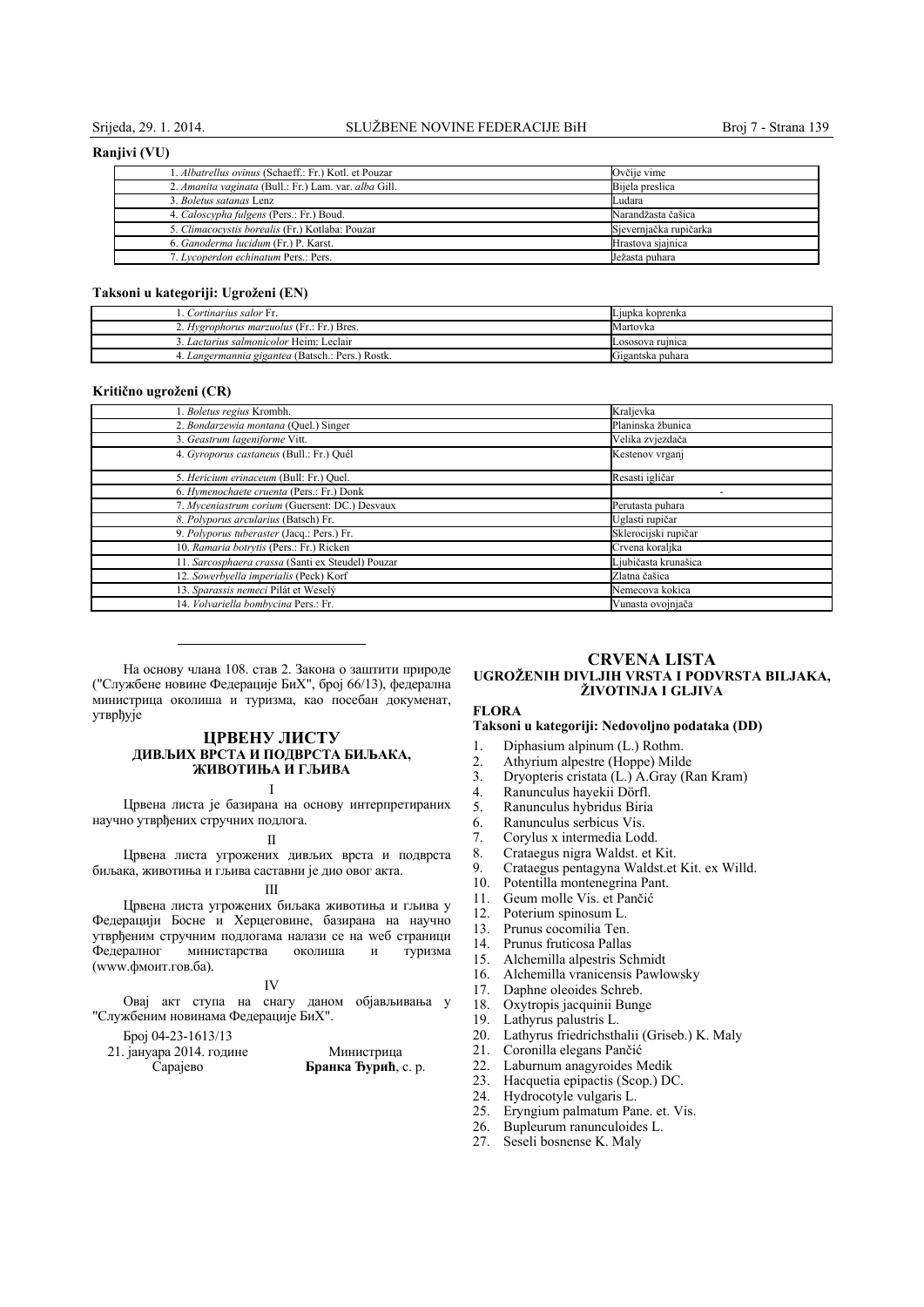- 28. Seseli promonense Vis.<br>29 Seandix macrorhyncha
- 29. Scandix macrorhyncha C. A. Meyer<br>30. Angelica illyrica K. Maly
- 30. Angelica illyrica K. Maly<br>31. Daucus guttatus Sibth. et
- Daucus guttatus Sibth. et Sm.
- 32. Orlaya platycarpos Koch
- 33. Danaa verticillata (W. et K.) Janchen
- 34. Danaa cornubiensis (L.) Burn.
- 35. Cachrys alpina M. B. (incl. C. laevigata Lam. (Ex.)
- 36. Cicuta virosa L.
- 37. Siler trilobum (L.) Crantz
- 38. Haplophyllum boissieranum Vis. et. Panč.
- Haplophyllum albanicum (Bald.) Bornm.
- 40. Cardamine pentaphyllos (L.) Cr.<br>41. Cardamine glandulosa (W. et K)
- Cardamine glandulosa (W. et K) Schmalh.
- 42. Arabis scopoliana Boiss.<br>43 Matthiola tristis R Br va
- Matthiola tristis R. Br. var. italica Conti
- 44. Draba longirostra Schott, Nyman et Kotschy
- Clypeola jonthlaspi L.
- 46. Thlaspi kerneri Huter
- 47. Thlaspi goesingense Halacsy
- 48. Thlaspi jankae A.Kern.
- Viola grisebachiana Boiss.
- 50. Hypericum degenii Bornm.<br>51. Sedum serpentini Janch.
- Sedum serpentini Janch.
- 
- 52. Arctous alpina (L.) Niedenzu<br>53. Bruckenthalia spiculifolia (Sa 53. Bruckenthalia spiculifolia (Salisb.) Reichenb.
- 54. Empetrum hermaphroditum Hagerup
- 55. Primula farinosa L.
- 
- 56. Pyrola rotundifolia L. 57. Pyrola chlorantha Swartz
- 
- 58. Arenaria halacsyi Bald.<br>59 Silene monachorum Vis Silene monachorum Vis. et Pančič
- 60. Silene quadridentata auct., non (L.) Pers. subsp. phyllitica H. Neumaye
- 61. Silene hayekiana Hand. Mazz.et Janch.
- 62. Armeria alpina (DC.) Willd.
- 63. Goniolimon dalmaticum (C. Pres) Reiehenb. (incl. f. hercegovinicum Novak)
- 64. Polemonium caeruleum L.
- 65. Hyoscyamus albus L.
- 66. Verbascum niveum Ten.
- 67. Linaria pelisseriana (L.) Mill.
- 68. Linaria microsepala A. Kern.
- 69. Linaria rubioides Vis. et Panč.
- 70. Scrophularia vernalis L.
- 71. Scrophularia scopolii Hoppe in Pers.
- 72. Paederota lutea Scop.
- Veronica fruticans Jacq.
- 74. Veronica scardica Griseb.<br>75. Bellardia trixago (L.) All.
- Bellardia trixago (L.) All.
- 76. Euphrasia minima Jacq. ex DC.
- 77. Alectrolophus burnatii (Chab.) Stern<br>78. Alectrolophus bosniacus Behr.
- 78. Alectrolophus bosniacus Behr.
- Alectrolophus mediterraneus Stern. subsp. aruensis (Chab.) K. Maly
- 
- 80. Alectrolophus ovifugus (Chab.) Stern.<br>81. Alectrolophus dinaricus (Murb.) Stern 81. Alectrolophus dinaricus (Murb.) Sterneck
- 82. Alectrolophus asperulus Murb.<br>83 Pedicularis heterodonta Pancic
- Pedicularis heterodonta Pancic
- 84. Pedicularis acaulis Scop.<br>85. Melampyrum doerfleri F
- Melampyrum doerfleri Ronn.
- 86. Melampyrum fimbriatum Vand.
- 87. Melampyrum hoermannianum K. Maly
- 88. Pinguicula hirtiflora Ten.
- 89. Utricularia neglecta Lehro.
- 90. Orobanche salviae F. Schultz ex Koch in Rohling
- 91. Stachys menthifolia Vis.<br>92. Salvia sonklarii Pant
- 92. Salvia sonklarii Pant.<br>93 Gentiana ciliata (L.)
- 93. Gentiana ciliata (L.) Borkh.<br>94. Gentiana iasnae Lakušić
- Gentiana jasnae Lakušić
- 95. Gentianella pevalekii Bjelčić et Mayer
- 96. Centranthus velenovskyi Vandas
- 97. Knautia x trebeviciensis Szabo
- 98. Knautia visianii Szabó
- 99. Scabiosa hladnikiana Host
- 100. Scabiosa portae A. Kern. ap. Hut.
- 101. Campanula thyrsoides L.
- 102. Campanula unae Šoljan
- 103. Phyteuma scheuchzeri All.
- 104. Edraianthus x murbecki Wettst.ap. Murb.
- 105. Erigeron atticus Vill.
- 106. Achillea x albinea Bjelčić et K. Maly
- 107. Leucanthemum rotundifolium (W. et K. ex Willd.) DC.
- 108. Tanacetum alpinum (L.) Schultz Bip.
- 109. Tanacetum serotinum (L.) Schultz Bip.
- 110. Petasites dorfieri Hayek
- 111. Senecio wagneri Degen
- 112. Senecio carpaticus Herb.
- 113. Inula bifrons (Gou.) L.
- 114. Carduus ramosissimus Pancic
- 115. Carduus angusticeps Lindb.
- 116. Carduus illyricus  $\hat{K}$  Maly
- 117. Cirsium dinaricum Vandas
- 118. Centaurea tuberosa Vis.
- 119. Centaurea fritschii Hayek
- 120. Centaurea crnagorica Rohlena
- 121. Centaurea rupestris L.
- 122. Centaurea incompta Vis.

126. Crepis x malyi Stadlm. 127. Crepis chondrilloides Jacq.

132. Zanichellia palustris L. 133. Colchicum kochii Parl.

Reichenb

135. Allium phthioticum Boiss. 136. Lilium bulbiferum L.

123. Centaurea haynaldi Borbás ex Vuk. ssp. haynaldii

130. Hieracium pallescentifrons Maly K et Zahn. 131. Hieracium tajanum K. Maly et Zahn.

134. Allium dalmaticum A. Kerner ap Janchen

137. Lilium carniolicum Bernh. Ex Koch. 138. Lilium albanicum Grisebach 139. Galanthus reginae-olgae Orph.

141. Crocus chrysanthus (Herb.) Herb. 142. Iris varbossania K. Maly 143. Iris pseudopallida Trinajstić

145. Carex buxbaumii Wahlenb. 146. Carex mucronata All. 147. Carex nigra All. 148. Carex ferruginea Scop. 149. Carex paradoxa Willed. 150. Agrostis vranicensis Pawl 151. Dactylis aschersonialla Gracbn. 152. Festuca illyrica Markgr.-Dann. 153. Aceras anthropophorum (L.) Aiton fiI. 154. Herminium monorchis (L.) R. Br. 155. Gymnadenia friwaldii Hampe ex Gris.

144. Juncus thomasii Ten. subsp. palensis K. Maly

128. Crepis aurea (L.) Cass. (incl. Crepis bosniaca K. Maly

140. Sternbergia colchicflora Waldst. et Kit. var. dalmatica

124. Centaurea aterrima Hayek 125. Crepis blavii (Aschers.) Stadlm.

129. Crepis kerneri Rechinger fil.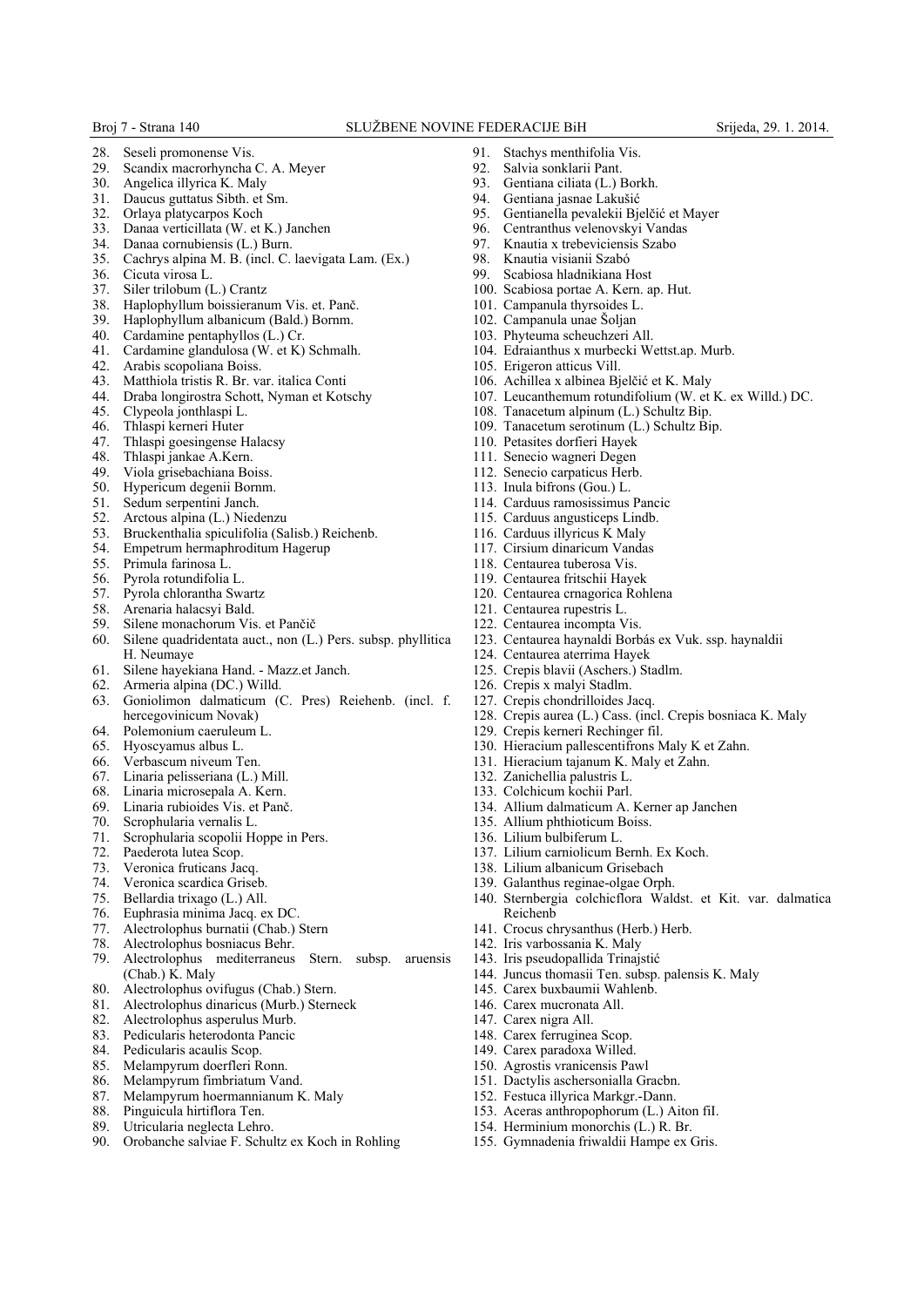- 156. Epipogium aphyllum Sw.
- 157. Listera cordata (L.) R. Br.
- 158. Corallorrhiza trifida Châtel.
- 159. Liparis loeselii (L.) Rich
- 160. Biarum tenuifolium (L.) Schott
- 161. Typha laxmannii Lepechin

### **Taksoni u kategoriji: Najmanje zabrinjavajući (LC)**

- 1. Asplenium adulterinum Milde<br>2. Pinus heldreichii Christ
- 2. Pinus heldreichii Christ<br>3. Juniperus sabina L.
- 
- 3. Juniperus sabina L. 4. Trollius europaeus L.<br>5. Ranunculus scutatus
- 5. Ranunculus scutatus Waldst. et Kit.
- 6. Geum bulgaricum Pančić
- 7. Vicia oroboides Wulfen.<br>8. Anthyllis vulneraria L
- 8. Anthyllis vulneraria L. ssp. alpestris (Kit. ex Schult) Asch. et Graebn.
- 9. Genista sylvestris Scop. subsp. dalmatica (Bartl.) Lindb.
- 10. Coronilla vaginalis Lam. var. hercegovinica (Freyn) Asch.et Gr.
- 11. Viola elegantula Schott
- 12. Viola biflora L.
- 13. Euphorbia capitulata Reichenb.<br>14. Sedum atratum L.
- 
- 14. Sedum atratum L.<br>15. Primula intricata 0 Primula intricata Gren. et Godr.
- 16. Primula kitaibeliana Schott
- 17. Soldanella alpina L.
- 18. Cyclamen purpurascens Mill.<br>19. Cerastium decalvans Schlosse
- 19. Cerastium decalvans Schlosser et Vukot.
- 20. Cerastium grandiflorum Waldst. et Kit.
- 21. Arenaria gracilis Waldst.et Kit.
- 22. Dianthus sanguineus Vis.
- 23. Dianthus petreus Waldst. et Kit.
- 24. Dianthus croaticus Borbas
- 25. Silene sendtneri Boiss.
- 26. Onosma stellulata Waldst. et Kit.<br>27. Onosma visianii Clement
- 27. Onosma visianii Clement
- 28. Cynoglossum velebiticum Borb. ex K. Maly
- 29. Pinguicula vulgaris L.<br>30. Acanthus spinossisimu
- 30. Acanthus spinossisimus Pers.<br>31 Teucrium arduini L
- Teucrium arduini L.
- 32. Lamium orvala L.
- Stachys anisochila Vis. et Panč.
- 34. Ajuga pyramidalis L.
- 35. Satureja subspicata Vis. subsp. subspicata<br>36. x Calamicromeria hostii (Caruel in Parl.) Š
- 36. x Calamicromeria hostii (Caruel in Parl.) Šilić
- Plantago reniformis G. Beck
- 38. Menyanthes trifoliata L.<br>39. Knautia dinarica (Murb.
- 39. Knautia dinarica (Murb.) Borbás
- 40. Knautia sarajevensis (Beck) Szabó
- 41. Scabiosa leucophylla Borb.<br>42. Scabiosa silenifolia Waldst
- 42. Scabiosa silenifolia Waldst. et Kit.
- 43. Campanula hercegovina Degen et Fiala
- Phyteuma orbiculare L.
- 45. Edraianthus tenuifolius (Walds. et Kit) A.DC. in DC. (incl. E. hercegovinicus K. Maly)
- 46. Edraianthus serpyllifolius (Vis.) A.DC.
- 47. Butomus umbellatus L.<br>48. Lilium bosniacum (G. 1
- 48. Lilium bosniacum (G. Beck) G. Beck Fritch
- Lilium martagon L.
- 50. Erythronium dens-canis L.
- 51. Galanthus nivalis L.
- 52. Iris bosniaca G. Beck

#### **Taksoni u kategoriji: Gotovo ugroženi (NT)**

- 1. Picea omorika (Pančič) Purkyne
- 2. Astragalus illyricus Bcrnh.
- 3. Oxytropis campestris  $(L)$  DC. subsp. dinarica Murb.<br>  $\Lambda$  Trifolium poricum Wulfen
- 4. Trifolium noricum Wulfen<br>5. Trifolium nignantii Fauché
- 5. Trifolium pignantii Fauché et Chaub.
- 6. Genista sericea Wulfen
- 7. Petteria ramentacea (Sieb.) Presl
- 8. Viola beckiana Fiala
- 9. Euphorbia gregersenii K. Maly ex G.Beck
- 10. Euphorbia hercegovina G. Beck
- 11. Sedum magellense Ten.
- 12. Sempervivum heuffelii Schott 13. Saxifraga marginata Sternb.
- 14. Androsace lactea L.
- 15. Cerastium alpinum L.
- 16. Arenaria biflora L.
- 
- 17. Dianthus knappii (Pant.) Asch.et Kanitz<br>18. Dianthus nodosus Tausch Dianthus nodosus Tausch
- 
- 19. Silene reichenbachii Vis.
- 20. Moltkia petraea (Tratt.) Griseb.
- 21. Halacsya sendtneri (Boiss.) Dorfl.
- Cerinthe lamprocarpa Murb.
- 23. Scutellaria alpina L.
- 24. Lamium garganicum L.<br>25. Salvia bertolonii Vis.
- 25. Salvia bertolonii Vis.<br>26. Micromeria parviflor
- 26. Micromeria parviflora (Vis.) Reichenb.<br>27. Acinos orontus (K. Maly) Šilić
- 27. Acinos orontus (K. Maly) Šilić<br>28. Acinos maioranifolius (Mill.) Š
- 28. Acinos majoranifolius (Mill.) Šilić
- 29. Calamicromeria narentana (K. Maly) Šilić<br>30. Thymus bracteosus Vis. ex Bentham
- Thymus bracteosus Vis. ex Bentham
- 31. Thymus alpestris Tausch ex Kerner A.
- 32. Thymus balcanus Borbas
- 33. Thymus striatus Vahl. var. acicularis W. et K.
- 34. Thymus richardii Persoon
- 35. Dipsacus pilosus L.
- 36. Succisella petteri (J.Kern. et Murb.) Beck
- 37. Scabiosa graminifolia L. Campanula cochleariifolia Lam.

39. Campanula velebitica Borbás<br>40. Campanula sibirica L Campanula sibirica L. 41. Campanula pyramidalis L<br>42. Legousia hybrida (L.) Del

Legousia hybrida (L.) Delarbre 43. Symphyandra hofmannii Pant.

45. Edraianthus jugoslavicus Lakušić<br>46. Allium saxatile M. Bieb. Allium saxatile M. Bieb. 47. Convallaria majalis L.

49. Gladiolus illyricus W. D. J. Koch

53. Traunsteinera globosa (L.) Rchb.<br>54. Anacamptis pyramidalis (L.) Ric 54. Anacamptis pyramidalis (L.) Rich.<br>55. Nigritella rhellicani Teppner et E. 55. Nigritella rhellicani Teppner et E. Klein<br>56. Platanthera bifolia (L.) Rich.

56. Platanthera bifolia (L.) Rich.<br>57. Platanthera chlorantha (Custo

51. Festuca panciciana (Hack) K. Richt. 52. Avenastrum blavii (Asch.et Janka) G. Beck

57. Platanthera chlorantha (Custer) Rchb. 58. Cephalanthera alba (Crantz) Simonk. **Taksoni u kategoriji: Ranjivi (VU)** 1. Lepidotis inundata (L.) C.Borner<br>2. Ophioglossum azoricum C. Presl 2. Ophioglossum azoricum C. Presl.<br>3. Botrichium simplex Hitchc Botrichium simplex Hitchc 4. Adiantum capillus-veneris L. 5. Thelypteris palustris Schott 6. Matteucia struthiopteris (L.) Tod. 7. Asplenium cuneifolium Viv. 8. Asplenium lepidum C. Presl

50. Avena versicolor Vill.

44. Asyneuma trichocalycinum (Ten.) K. Maly<br>45. Edraianthus jugoslavicus Lakušić

48. Narcissus poeticus L. subsp. radiiflorus (Salsb.) Baker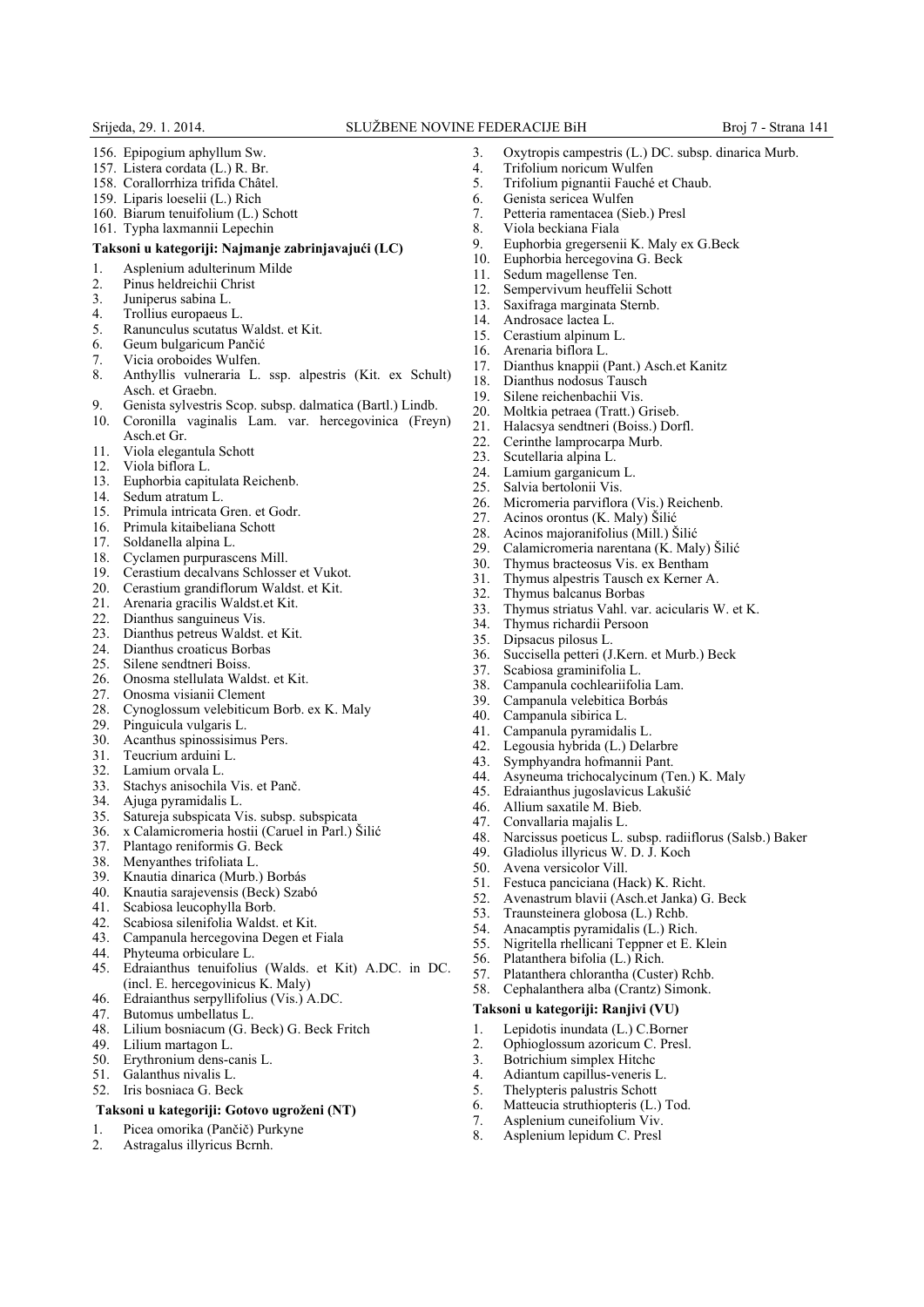- 9. Asplenium septentrionale (L.) Hoffm.<br>10 Marsilea quadrifolia L.
- Marsilea quadrifolia L.
- 11. Salvinia natans (L.) All.<br>12. Taxus baccata L.
- Taxus baccata L.
- 13. Castalia alba (L.) Wood
- 14. Nuphar lutea Sibth. et Sm
- 15. Delphinium fissum Waldst. et Kit.
- 16. Hepatica nobilis Schreb.
- 17. Anemone baldensis L.
- 18. Anemone narcissiflora L. 19. Helleborus multifidus Vis.
- 20. Helleborus hercegovinus Martinis
- 
- 21. Pulsatilla alpina (L.) Delarbre<br>22. Berberis croatica Horvat
- 22. Berberis croatica Horvat<br>23. Papaver kerneri Havek
- 23. Papaver kerneri Hayek<br>24. Sibiraea croatica Deger Sibiraea croatica Degen
- 
- 25. Potentilla speciosa Willd. Potentilla apennina Tenore
- 27. Potentilla palustris (L.) Scop.
- 28. Potentilla carniolica A. Kerner
- 29. Potentilla visianii Pančić
- Dryas octopetala L.
- 
- 31. Sorbus semipinnata (Roth) Hedl.<br>32. Sorbus chamaemespilus (L.) Cra Sorbus chamaemespilus (L.) Crantz
- 
- 33. Prunus fruticosa Pallas Celtis tournefortii Lam.
- 
- 35. Daphne blagayana Freyer Vicia montenegrina Rohlena
- 37. Lathyrus binatus Pančić<br>38. Lathyrus laevigatus (Wa
- Lathyrus laevigatus (Waldst. et Kit.) Gren.
- 39. Trifolium bocconei Savi
- 40. Anthyllis aurea Host
- 
- 41. Anthyllis illyrica G. Beck Cytisus bosniacus G. Beck
- 43. Chamaecytisus tommasinii (Vis.) Rothm.<br>44. Astrantia carniolica Wulf. in Jacq.
- Astrantia carniolica Wulf. in Jacq.
- 
- 45. Eryngium alpinum L. Bupleurum karglii Vis.
- 47. Seseli tomentosum Vis.<br>48. Seseli hercegovinum K
- Seseli hercegovinum K. Maly
- 49. Grafia golaka (Hacq.) Reichenb.<br>50. Angelica brachyradia Frevn
- Angelica brachyradia Freyn
- 51. Cardamine polyphylla (W. et K) O. E. Schulz<br>52. Cardaminopsis croatica (Schott, Nyman et Ko
- 52. Cardaminopsis croatica (Schott, Nyman et Kotschy) Jav.
- 53. Aubrieta croatica Schott, Nyman et Kotschy
- 54. Viola zoysii Wulfen
- 55. Viola macedonica Boiss. et Heldr.
- 56. Salix pentandra L.
- 57. Euphorbia montenegrina (Bald.) K. Maly ex Rohlena
- 58. Euphorbia fragifera Jan.
- 59. Euphorbia glabriflora Vis.<br>60. Rhodiola rosea L
- 60. Rhodiola rosea L.
- 61. Saxifraga prenja G. Beck
- Saxifraga aizoides L.
- 63. Saxifraga caesia L.
- 64. Saxifraga glabella Bertol.
- 65. Ribes multiflorum Kit. ex Roemer et Schult.
- 66. Ilex aquifolium L.<br>67. Circaea alpina I
- Circaea alpina L.
- 68. Rhododendron hirsutum L.<br>69 Vaccinium uliginosum L.
- Vaccinium uliginosum L.
- 70. Minuartia graminifolia (Ard.) Jav. subsp. clandestina (Port.) Mattf.
- 
- 71. Minuartia bosniaca (G. Beck) K. Maly Stellaria nemorum subsp. glochidisperma Murbeck
- 73. Dianthus tergestinus (Rchb.) A. Kern.
- 74. Dianthus freynii Vandas
- 75. Silene tommasinii Vis.
- 76. Silene acaulis (L.) Jacq.
- Silene marginata Kit.
- 78. Silene retzdorffiana (K.Maly) H. Neumayer
- 79. Silene graminea Vis. ex Rchb.
- 80. Saponaria bellidifolia Sm.
- 81. Cynoglossum velebiticum Borb. ex K. Maly
- 82. Hippuris vulgaris L
- 83. Digitalis lanata Ehrh.
- 84. Veronica maritima L.<br>85 Veronica alpina L.
- Veronica alpina L.
- 86. Veronica aphylla L.<br>87. Veronica anagalloid
- 87. Veronica anagalloides Guss.<br>88. Veronica poliensis Murb.
- 88. Veronica poljensis Murb.<br>89. Pedicularis brachyodonta
- Pedicularis brachyodonta Schloss. et Vuk.
- 90. Pedicularis leucodon Griseb. (aggr.)
- 91. Pedicularis malyi Janka
- 92. Pedicularis hoermanniana K. Maly 93. Pedicularis palustris L.
- Pedicularis palustris L.
- 94. Melampyrum trichocalycinum Vandas<br>95. Tozzia alpina L. ssp. carpathica
- 95. Tozzia alpina L. ssp. carpathica<br>96. Pinguicula lentoceras Reichenb.
- 
- 96. Pinguicula leptoceras Reichenb.<br>97. Utricularia vulgaris L.
- 97. Utricularia vulgaris L.<br>98. Orobanche flava Mart 98. Orobanche flava Martius in F. Schultz<br>99. Orobanche pancicii G. Beck
- Orobanche pancicii G. Beck
- 100. Scutellaria orientalis L. subsp. pinnatifida Benth. in DC.
- 101. Salvia pratensis L. var. varbossania K. Maly
- 102. Satureja horvatii Šilić
- 103. Plantago maritima L.
- 104. Gentiana punctata L.

107. Gentiana nivalis L.

109. Periploca graeca L.

116. Phyteuma sieberi Spreng.

118. Aster alpinus L.

123. Achillea ptarmica L.

125. Achillea clavennae L.

128. Artemisia eriantha Ten. 129. Arnica montana L.

132. Centaurea alpina L.

105. Gentiana kochiana Perro et Song.

108. Gentianella crispata (Vis.) J. Holub (aggr.)

115. Adenophora liliifolia (L.) Ledeb.ex A.DC.

117. Edraianthus dalmaticus (A.DC.) A.DC.

119. Aster illyricus (Murb.) K. Maly 120. Leontopodium alpinum Cass. 121. Telekia speciosa (Schreb.) Baumg. 122. Achillea lingulata Waldst. et Kit.

124. Achillea abrotanoides (Vis.) Vis.

130. Doronicum hungaricum Reichenb.fil. 131. Serratula lycopifolia (Vill.) Kern.

133. Centaurea kotschyana Heuff. ex Koch

137. Reichardia macrophylla Vis. et Panč 138. Cicerbita pancicii (Vis.) Beauv. 139. Crepis alpestris (Jacq.) Tsch.

134. Centaurea murbeckii Hayek 135. Centaurea smolinensis Hayek 136. Centaurea bosniaca Hayek

126. Leucanthemum praecox (Horvatić) Horvatić 127. Tanacetum cinerariifolium (Trev.) Schultz Bip.

110. Cephalaria pastricensis Döftl. et Hayek 111. Knautia travnicensis (Beck) Szabo 112. Scabiosa fumarioides Vis. et Pancic 113. Scabiosa delminiana Abadžić 114. Campanula latifolia L.

106. Gentiana dinarica G. Beck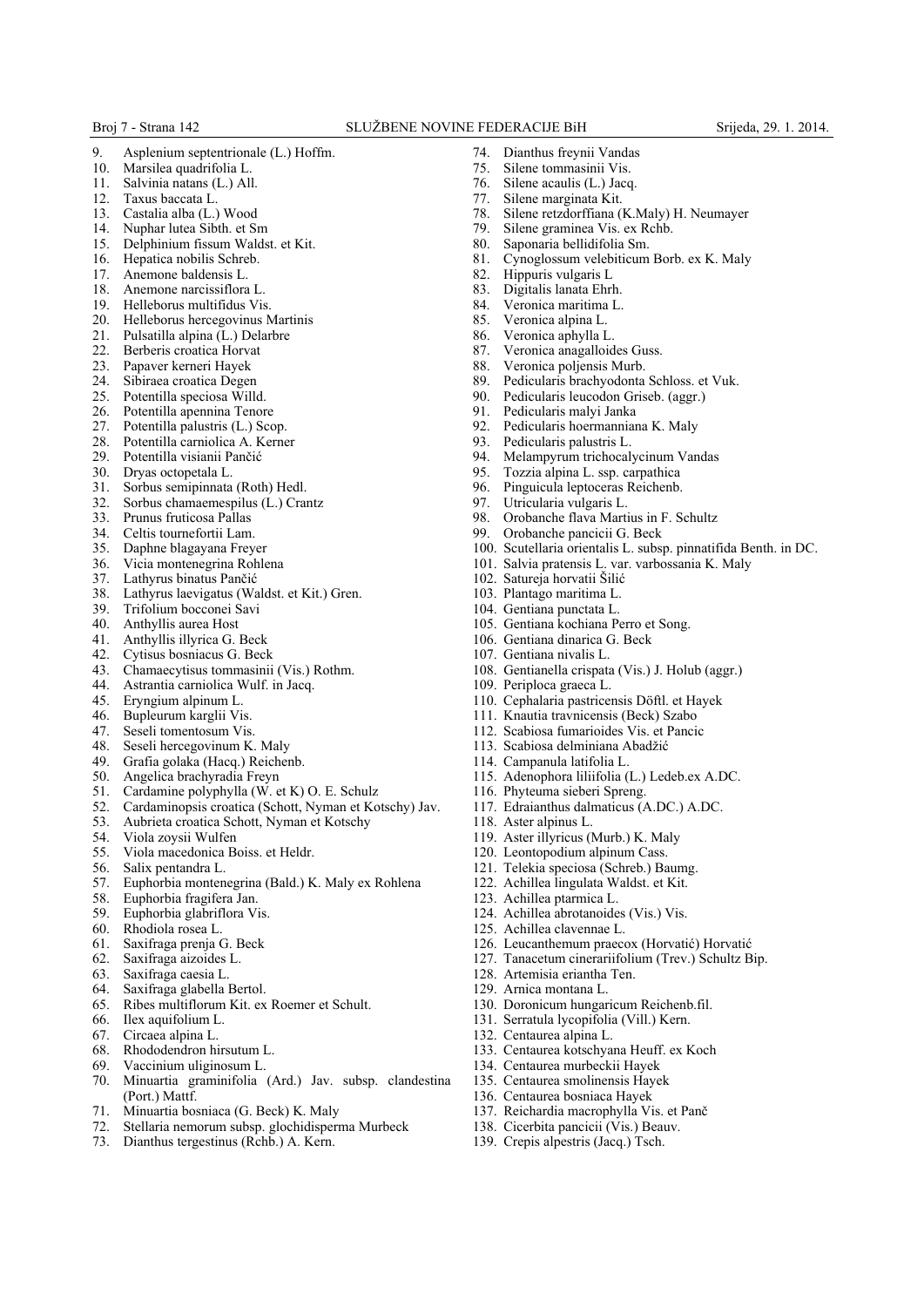- 140. Crepis pantocsekii (Vis.) Latzel
- 141. Sagittaria sagittifolia L.
- 142. Hydrocharis morsus-ranae L.
- 143. Tofieldia calyculata (L.) Wahlenb.
- 144. Lilium cattaniae (Vis.) Vis.
- 145. Asphodelus microcarpus Vivo
- 146. Anthericum liliago L.
- 147. Fritillaria tenella M. B.
- 148. Fritillaria gracilis (Ebel) Asch. et Gr.
- 149. Scilla litardierei Breistr
- 150. Ruscus aculeatus L.
- 151. Ruscus hypoglossum L.
- 152. Maianthemum bifolium (L) F. M. Schmidt
- 153. Eriophorum gracile Koch ex Roth
- 154. Eleocharis carniolica Koch
- 155. Elyna myosuroides (Vill.) Fritsch
- 156. Carex davalliana Sm.
- 157. Carex acutiformis Ehrh.
- 158. Carex rupestris All.
- 159. Poa minor Gaudin
- 160. Poa pumila Host
- 161. Festuca dalmatica (Hack.) K. Richt.
- 162. Festuca violacea Gaud. var. korabensis Jav. ex Mgf. Dbg.
- 163. Phleum alpinum L.
- 164. Orchis purpurea Huds.
- 165. Orchis maculata L.
- 166. Orchis simia Lam.
- 167. Himantoglossum calcaratum G. Beck
- 168. Cephalanthera longifolia (L.) Fritsch
- 169. Cephalanthera rubra (L.) Rich.
- 170. Limodorum abortivum (L.) Sw.
- 171. Acorus calamus L.
- 172. Arum nigrum Schott
- 173. Typha schuttleworthii Koch et Sond.

## **Taksoni u kategoriji: Ugroženi (EN)**

- 1. Selaginella helvetica (L.) Spring
- 
- 2. Cheilanthes fragrans  $(L \text{ if } l \text{ } Sw.)$ <br>3. Notholaena marantae  $(L)$  Desv. 3. Notholaena marantae (L.) Desv.
- 
- 4. Ephedra major Host 5. Aquilegia grata F. Maly ex Zimm.
- 6. Aquilegia dinarica G. Beck
- 7. Aquilegia kitaibelii Schott
- 8. Aconitum superbum Fritsch
- 9. Aconitum toxicum Reichenb.<br>10 Aconitum anthora L
- Aconitum anthora L.
- 11. Pulsatilla grandis Wenderoth
- 12. Pulsatilla halleri (All.) Wild. ssp. rhodopaea (Stoj. et Stef.) K. Krause
- 13. Pulsatilla montana (Hoppe) Reichenb.
- 14. Ranunculus crenatus Waldst. et Kit.
- 15. Adonis vernalis L.
- 16. Thalictrum flavum L.
- 17. Corydalis ochroleuca Koch subsp. leiosperma (Conr.) Hayek
- 18. Aristolochia rotunda L.
- 19. Alnus viridis (Chaix) DC.<br>20. Corvlus columna L.
- 20. Corylus colurna L.<br>21. Amelanchier cretic
- 21. Amelanchier cretica (Willd.) DC.<br>22. Rhamnus intermedius Steud.et Ho
- 22. Rhamnus intermedius Steud.et Hochst.
- 23. Rhamnus illyrica Gris. ap. Pant.
- 24. Rhamnus pumila Turra subsp. illyrica Šilić
- 25. Daphne malyana Blečić
- 26. Daphne cneorum L.
- 27. Daphne laureola L.
- 28. Thesium parnassi A. DC.<br>29. Oxytronis prenia (G. F.
- Oxytropis prenja (G. Beck) G. Beck in Reichenb. et Reichenb. fil.
- 30. Vicia ochroleuca Ten. ssp. dinara (K. Malý) Rohlena
- 31. Lathyrus alpestris (Waldst. et. Kit.) Kit. ex Čelak.
- 32. Anthyllis pulchella Vis.
- 33. Calicotome infesta (C. Presl) Guss.
- 34. Pancicia serbica Vis.
- 35. Athamantha haynaldii Borb. el Uech.
- 36. Chaerophyllum coloratum L.
- 37. Peucedanum neumayeri (Vis.) Reichenb. fil.<br>38. Peucedanum longifolium W. et K.
- 38. Peucedanum longifolium W. et K.<br>39. Peucedanum coriaceum Reiche 39. Peucedanum coriaceum Reichenb. subsp. pospichalii (Thell) Horvatić
- 40. Portenschlagiella ramosissima (Portenschl.) Tutin
- 41. Opopanax chironium (L.) Koch
- 
- 42. Polygala carniolica A. Kern. 43. Polygala alpestris Reiehenb. (incl. P. croatica Choda)
- 44. Polygala supina Schreb. (incl. Primula bosniaca Adam. et. P. s. Schreb var. celakovskiana K Maly)
- 45. Barbarea bosniaca Murb.
- 46. Cardamine trifolia L.<br>47. Hesperis dinarica G.
- 47. Hesperis dinarica G. Beck. in Dorner<br>48. Alyssum moellendorffianum Asch. at
	- 48. Alyssum moellendorffianum Asch. ap. Beck
- 
- 49. Draba aizoides L.<br>50. Kernera saxatilis Kernera saxatilis (L.) Reichenb.
- 51. Viola stagnina Kit.
- 52. Viola aetolica Boiss. et Heldr.
- 53. Salix glabra Scop.<br>54 Salix rosmarinifol
- 
- 54. Salix rosmarinifolia L.<br>55. Euphorbia subhastata 55. Euphorbia subhastata Vis. et Pančić<br>56. Euphorbia pancicii G. Beck
- 56. Euphorbia pancicii G. Beck
- 57. Saxifraga oppositifolia L.
- 58. Saxifraga moschata Wulf. in Jacq.

64. Minuartia capillacea (All.) Graebn. Moehringia bavarica A.Kern.

- 59. Rhus coriaria L.<br>60 Acer heldreichii
- 60. Acer heldreichii Orph. ex Boiss. subsp. visianii K.Maly

66. Moehringia ciliata (Scopoli) Dana Torre in Hartinger 67. Cerastium dinaricum G.Beck et Szysz.

83. Hyssopus officinalis L. subsp. pilifer (Gris. ex Pant.)

86. Gentiana lutea L. subsp. symphyandra (Murb.) Hayek

- 61. Acer intermedium Pane. (incl. A. hyrcanum Fisch. et Meyer)
- 62. Hottonia palustris L.

68. Dianthus superbus L. 69. Dianthus prenjus G. Beck 70. Echium rubrum Jacq. 71. Verbascum bosnense K. Maly

72. Celsia orientalis L. 73. Linaria alpina (L.) Mill. 74. Scrophularia bosniaca G. Beck Scrophularia tristis K. Maly 76. Scrophularia laciniata W. et K. Veronica saturejoides Vis.

78. Bartsia alpina L.

Murb.

79. Euphrasia liburnica Wettst. 80. Euphrasia illyrica Wettst. 81. Euphrasia dinarica (Beck.) Murb. 82. Alectrolophus herzegovinus Sag.

85. Plantago coronopus L.

84. Plantago gentianoides Sibth. et Sm.

87. Cynanchum huteri (Vis. et Asch.) 88. Asperula hercegovina Degen

Polygonum alpinum All.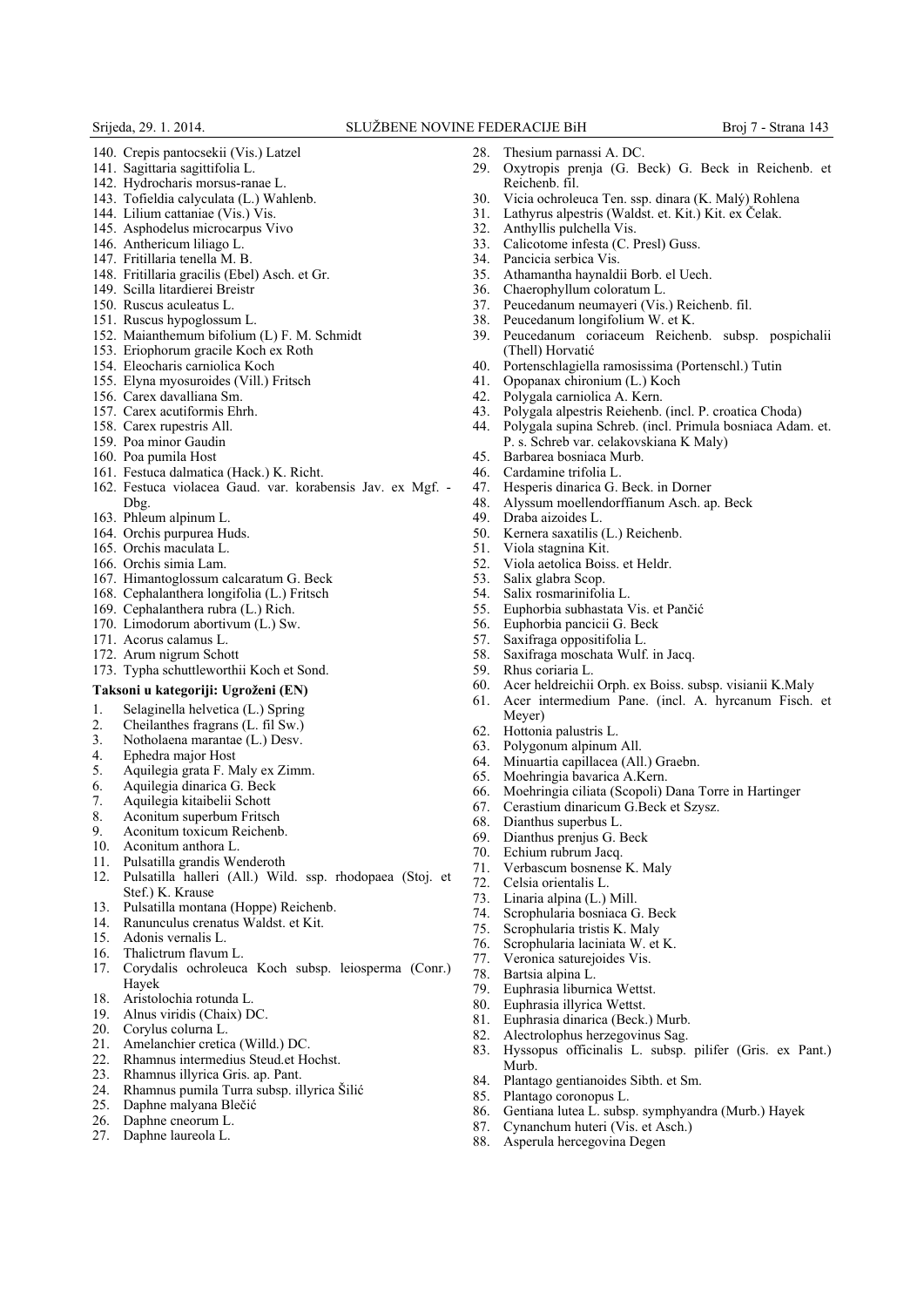## Broj 7 - Strana 144 SLUŽBENE NOVINE FEDERACIJE BiH Srijeda, 29. 1. 2014.

- 89. Asperula pilosa (Beck) Degen<br>90. Asperula scutellaris Vis.
- 90. Asperula scutellaris Vis.<br>91 Asperula wettsteinii Ada
- 91. Asperula wettsteinii Adam.<br>92. Galium boreale L.
- Galium boreale L.
- 93. Viburnum maculatum Pant.
- 94. Viburnum lantana L. var. naronitanum K. Maly
- 95. Lonicera glutinosa Visiani
- 96. Lonicera borbasiana (O. Kuntze) Degen in Jav.
- 97. Valeriana bertiscea Pančić<br>98. Cephalaria flava (Sibth. et
- 98. Cephalaria flava (Sibth. et Sm.) Szabó
- Knautia albanica Briq.
- 100. Campanula sparsa Friv.
- 101. Asyneuma canescens (Waldst. et Kit.) Griseb. et Schenk
- 102. Phyteuma pseudorbiculare Pant.
- 103. Phyteuma confusum A. Kern.
- 104. Edraianthus niveus G. Beck
- 105. Edraianthus sutjeskae Lakušić
- 106. Jasione montana L.
- 107. Bellidiastrum michelii Casso
- 108. Gnaphalium pichleri Murb.
- 109. Achillea ageratifolia (Sibth. et Srn.) Bioss.
- 110. Leucanthemum chloroticum Kern. et Murb. ap. Murb.
- 111. Leucanthemum illyricum (Horvatić) Vogt et Grauter
- 112. Petasites kablikianus Tsch. ex Berchtold
- 113. Homogyne discolor (Jacq.) Cass.
- 114. Senecio bosniacus G. Beck
- 115. Inula viscosa (L.) Aiton
- 116. Inula graveolens (L.) Desf.
- 117. Amphoricarpos neumayeri Vis.
- 118. Amphoricarpos autariatus Blečić et Mayer
- 119. Centaurea glaberrima Tausch
- 120. Hypochoeris illyrica K Maly
- 121. Leontodon illyricus K Maly
- 122. Taraxacum alpinum Hegetschw.
- 123. Scorzonera austriaca Willd.
- 124. Crepis dinarica G. Beck
- 125. Hieracium trebevicianum K. Maly
- 126. Hieracium humile Jacq.
- 127. Hieracium waldsteinii Tausch
- 128. Allium ochroleucum Waldst. et Kit.
- 129. Tulipa grisebachiana Pant.
- 130. Tulipa sylvestris L.
- 131. Scilla lakusicii Šilić
- 132. Streptopus amplexifolius (L.) DC.
- 133. Polygonatum latifolium (Jacq.) Desf.
- 134. Crocus dalmaticus Vis.
- 135. Romulea bulbocodium (L.) Sebast. et Maur
- 136. Gladiolus imbricatus L.
- 137. Juncus trifidus L.
- 138. Juncus alpinus Vill.
- 139. Festuca bosniaca Kummer. et Sendtner.
- 140. Festuca halleri All. subsp. riloensis Hack
- 141. Avenastrum neumayeranum (Vis.) G. Beck
- 142. Ophrys muscifera Huds.
- 143. Gymnadenia odoratissima (L.) Rich.
- 144. Goodyera repens (L.) R. Br.
- 145. Spiranthes autumnalis Rich.

#### **Taksoni u kategoriji: Kritično ugroženi (CR)**

- 
- 1. Paeonia corallina Retz.<br>2. Paeonia officinalis. L. 2. Paeonia officinalis. L.
- 3. Caltha longirostris G. Beck
- 4. Eranthis hiemalis (L.) Salisb
- 5. Callianthemum coriandrifolium Reichenb.
- 6. Ranunculus auricomus L.
- 7. Ranunculus croaticus Schott.
- 8. Potentilla heptaphylla L. ssp. velezensis (Beck) Bjelčić<br>9. Astragalus gremlji Burnat
- 9. Astragalus gremlii Burnat<br>10 Astragalus fialae Deg
- Astragalus fialae Deg
- 11. Anthyllis spruneri (Boiss.) G. Beck
- 12. Genista radiata (L.) Scop. var bosniaca Buchegger.
- 13. Seseli globiferum Vis
- 14. Barbarea balcana Pančić
- 15. Cardamine graeca L.
- 16. Cardamine maritima Porlenschl. ex DC. var. fialae (Fritsch) Sag.
- 17. Malcolmia illyrica (Halacsy) Hayek
- 18. Erysimum helveticum (Jacq.) DC.
- 19. Alyssum ovirense A. Kern.
- 20. Viola dinarica Trinajstić<br>21. Viola prenia G. Beck
- 21. Viola prenja G. Beck<br>22. Fumana bonapartei M
- 22. Fumana bonapartei Maire et Petitmengin
- 23. Kitaibela vitifolia Willd.<br>24. Ludwigia palustris (L) I
- Ludwigia palustris (L.) Elliott
- 
- 25. Primula longiflora All. Primula auricula L.
- 27. Primula glutinosa Wulf.<br>28. Primula minima I
- 28. Primula minima L.<br>29. Cyclamen repandu
- 29. Cyclamen repandum Sibth. et Sm.<br>30. Cyclamen neapolitanum Ten.
- Cyclamen neapolitanum Ten.
- 31. Drosera rotundifolia L.
- 32. Oxyria digyna (L.) Hill
- 
- 33. Minuartia handelii Mattf. Omphalodes verna Moench
- 
- 35. Alkanna tinctoria Tausch.<br>36 Myosotis idaea Boiss et H Myosotis idaea Boiss.et Heldr.
- 
- 37. Pedicularis petiolaris Ten.<br>38. Stachys recta L (aggr) Stachys recta L. (aggr.)
- 39. Satureja x carstiana Justin

49. Campanula foliosa Ten.<br>50. Erigeron polymorphus S 50. Erigeron polymorphus Scop.<br>51. Doronicum grandiflorum Lar Doronicum grandiflorum Lam. 52. Senecio visianianus Papafava

54. Colchicum visianii Parl. 55. Asphodelus fistulosus L. 56. Fritillaria meleagris L.

59. Crocus tommasinianus Herb.<br>60. Crocus biflorus Mill. Crocus biflorus Mill. 61. Hermodactylus tuberosus (L.) Mill.

63. Gladiolus palustris Gaudin 64. Juncus filiformis L.

66. Cypripedium calceolus L. 67. Ophrys muscifera Huds. 68. Orchis grisebachii Pant. 69. Orchis spitzelii Saut. ex Koch

62. Iris sibirica L.

Micromeria kerneri Murb.

41. Micromeria pulegium (Rochel) Bentham Origanum heracleoticum L. 43. Lonicera formanekiana Halacsy<br>44. Knautia velebitica Szabó 44. Knautia velebitica Szabó 45. Knautia x brandisii Szabo Campanula moesiaca Velen. 47. Campanula waldsteiniana Schult.<br>48. Campanula portenschlagiana Roe

48. Campanula portenschlagiana Roem.et Schult.

53. Echinodorus ranunculoides (L.) Engelm.

57. Hyacinthella dalmatica (Baker) Chouard<br>58. Sternbergia lutea (L.) Ker-Gawl. ex Spre 58. Sternbergia lutea (L.) Ker-Gawl. ex Spreng.

65. Bromus moellendorffianus Ascherson. et Graebner.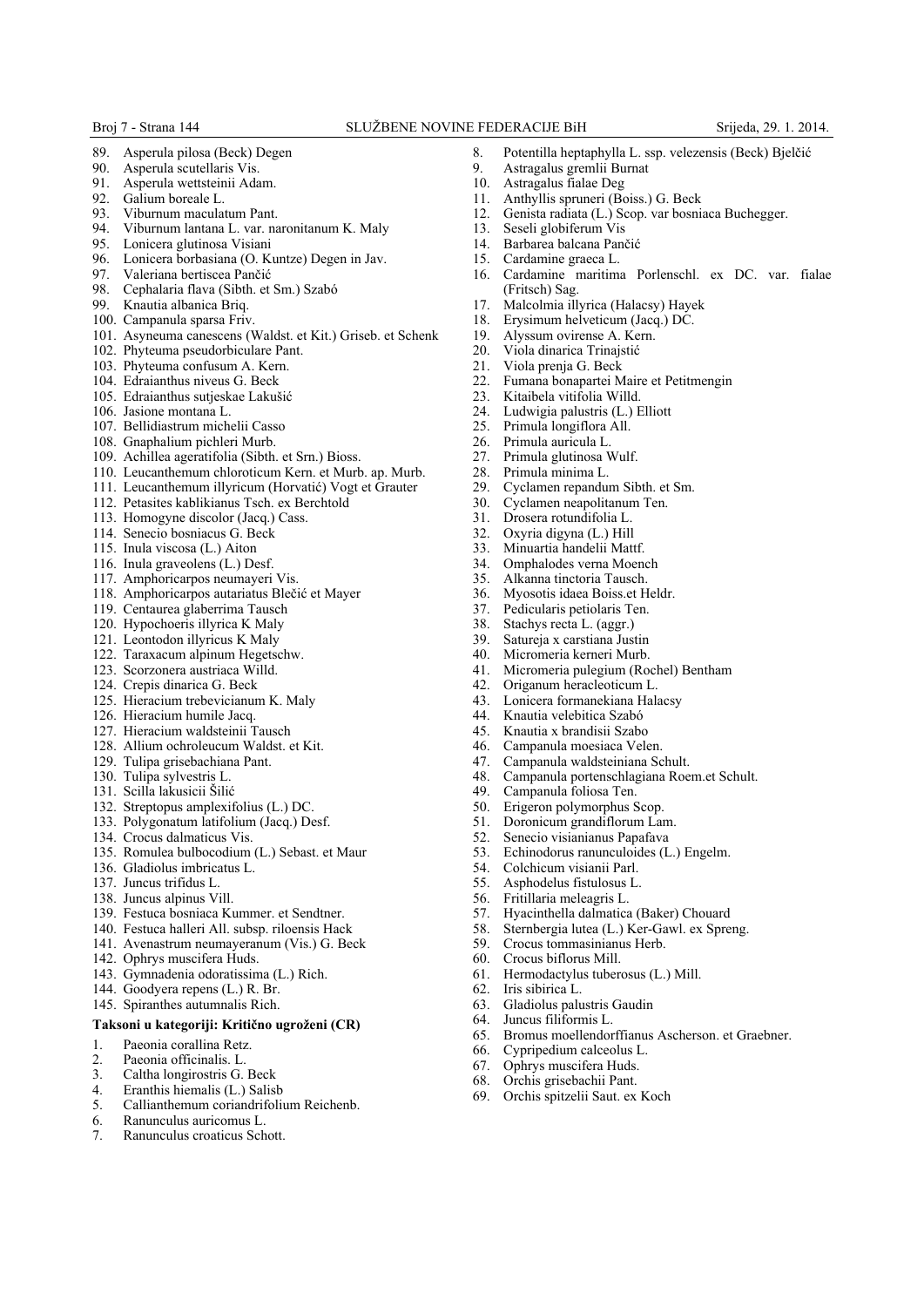**Taksoni u kategoriji: Istrijebljeni (EX)**

*1. Tilia travnicensis* K Maly

## **FAUNA Klasa Mammalia (sisari)**

| <b>TAKSON</b><br><b>IUCN</b> kategorija        |                 |                        | Crvena lista   |  |
|------------------------------------------------|-----------------|------------------------|----------------|--|
|                                                | Verzija 3.1 BiH |                        |                |  |
| <b>Red: Erinaceomorpha</b>                     |                 |                        |                |  |
| Familija: Erinaceidae                          |                 |                        |                |  |
| 1. Erinaceus concolor Martin 1837              | LC              | EN                     |                |  |
| <b>Red: Chiroptera</b>                         |                 |                        |                |  |
| Familija: Rinolophidae                         |                 |                        |                |  |
| 2. Rhinolophus ferrumequinum (Schreber, 1774)  | LC              | VU                     | 2              |  |
| 3. Rhinolophus hipposideros (Bechstein, 1800)  | LC              | EN                     | $\overline{3}$ |  |
| 4. Rhinolophus euryale Blasius, 1853           | NT              | EN                     | $\overline{4}$ |  |
| 5. Rhinolophus blasii Peters, 1866             | LC              | VU                     | 5              |  |
| Familija: Vespertilionidae                     |                 |                        |                |  |
| 6. Myotis mystacinus (Khul, 1817)              | LC              | VU                     | 6              |  |
| 7. Myotis myotis (Borkhausen, 1797)            | LC              | EN                     | $\overline{7}$ |  |
| 8. Myotis blythii (Tomes, 1857)                | LC              | EN                     | 8              |  |
| 9. Myotis capaccinii (Binaparte, 1837)         | VU              | VU                     | 9              |  |
| 10. Myotis emarginatus (Geoffroy, 1806)        | LC              | VU                     | 10             |  |
| 11. Vespertilio murinus Linnaeus, 1758         | LC              | VU                     | 11             |  |
| 12. Nyctalus noctula (Schreber, 1774)          | LC              | EN                     | 12             |  |
| 13. Nyctalus lasiopterus (Schreber, 1780)      | NT              | EW                     | 13             |  |
| 14. Pipistrellus pipistrellus (Schreber, 1774) | LC              | VU                     | 14             |  |
| 15. Pipistrellus kuhlii (Kuhl, 1817)           | $_{\rm LC}$     | VU                     | 15             |  |
| 16. Pipistrellus savii (Bonaparte, 1837)       | LC              | VU                     | 16             |  |
| 17. Plecotus auritus Linnaeus, 1758            | LC              | VU                     | 17             |  |
| 18. Plecotus austriacus (Fischer, 1829)        | LC              | $\overline{\text{VU}}$ | 18             |  |
| 19. Miniopterus schreibersi (Kuhl, 1817)       | DD              | EN                     | 19             |  |
| <b>Familija: Castoridae</b>                    |                 |                        |                |  |
| 20. Castor fiber Linnaeus, 1758                | LC              | EW                     | 20             |  |
| Familija: Arvicolidae                          |                 |                        |                |  |
| 21. Dinaromys bogdanovi (Martino, 1922)        | VU              | <b>VU</b>              | 21             |  |
| <b>Familija: Gliridae</b>                      |                 |                        |                |  |
| 22. Eliomys quercinus (Linnaeus, 1766)         | NT              | VU                     | 22             |  |
| Red: Zvijeri, Carnivora                        |                 |                        |                |  |
| <b>Familija: Canidae</b>                       |                 |                        |                |  |
| 23. Canis lupus Linnaeus, 1758                 | LC              | EN                     | 23             |  |
| Familija: Ursidae                              |                 |                        |                |  |
| 24. Ursus arctos Linnaeus, 1758                | LC              | VU                     | 24             |  |
| <b>Familija: Mustelidae</b>                    |                 |                        |                |  |
| 25. Lutra lutra (Linnaeus, 1758)               | NT              | EN                     | 25             |  |
| Familija: Felidae                              |                 |                        |                |  |
| 26. Lynx lynx (Linnaeus, 1758)                 | LC              | <b>VU</b>              | 26             |  |
| <b>Familija: Bovidae</b>                       |                 |                        |                |  |
| 27. Rupicapra rupicapra (Linnaeus, 1758)       | LC              | EN                     | 27             |  |

## **Klasa Aves (ptice)**

| Globalna<br>kategorija<br><b>PORODICA/VRSTA</b> |             | Kategorija ugroženosti za Crvenu listu<br><b>F</b> BiH |               | <b>Izdvojene</b><br>ugrožene |
|-------------------------------------------------|-------------|--------------------------------------------------------|---------------|------------------------------|
|                                                 | ugroženosti | gnj                                                    | ngn, seo, zim | gnjezdarice                  |
| <b>Anatidae Vigors, 1825</b>                    |             |                                                        |               |                              |
| 1. Netta rufina (Pallas, 1773)                  | LC          | <b>CR</b>                                              |               |                              |
| 2. Aythya nyroca (Güldenstädt, 1770)            | NT          | EN                                                     | DD            | $\overline{c}$               |
| Tetraonidae Vigors, 1825                        |             |                                                        |               |                              |
| 3. Tetrao urogallus (Linnaeus, 1758)            | LC          | VU                                                     |               | 3                            |
| Phalacrocoracidae Reichenbach 1849              |             |                                                        |               |                              |
| 4. Phalacrocorax carbo (Linnaeus, 1758)         | LC          | VU                                                     | LC            | 4                            |
| 5. Phalacrocorax pygmaeus (Pallas, 1773)        | LC          | <b>CR</b>                                              |               | 5                            |
| Ardeidae Leach, 1820                            |             |                                                        |               |                              |
| 6. Botaurus stellaris (Linnaeus, 1758)          | LC          | EN                                                     |               | 6                            |
| 7. Ixobrychus minutus (Linnaeus, 1766)          | LC          | EN                                                     |               | $\tau$                       |
| 8. Ardea cinerea Linnaeus, 1758                 | LC          | VU                                                     |               | 8                            |
| 9. Egretta garzetta (Linnaeus, 1766)            | LC          | VU                                                     |               | 9                            |
| 10. Ardeola ralloides (Scopoli, 1769)           | LC          | VU                                                     |               | 10                           |
| 11. Nycticorax nycticorax (Linnaeus, 1758)      | LC          | EN                                                     |               | 11                           |
| Ciconiidae Gray, 1840                           |             |                                                        |               |                              |
| 12. Ciconia ciconia (Linnaeus, 1758)            | LC          | EN                                                     |               | 12                           |
| <b>Accipitridae Vieillot</b> , 1824             |             |                                                        |               |                              |
| 13. Circaetus gallicus (J. F. Gmelin, 1788)     | LC          | VU                                                     |               | 13                           |
| 14. Circus aeruginosus (Linneus, 1758)          | LC          | VU                                                     |               | 14                           |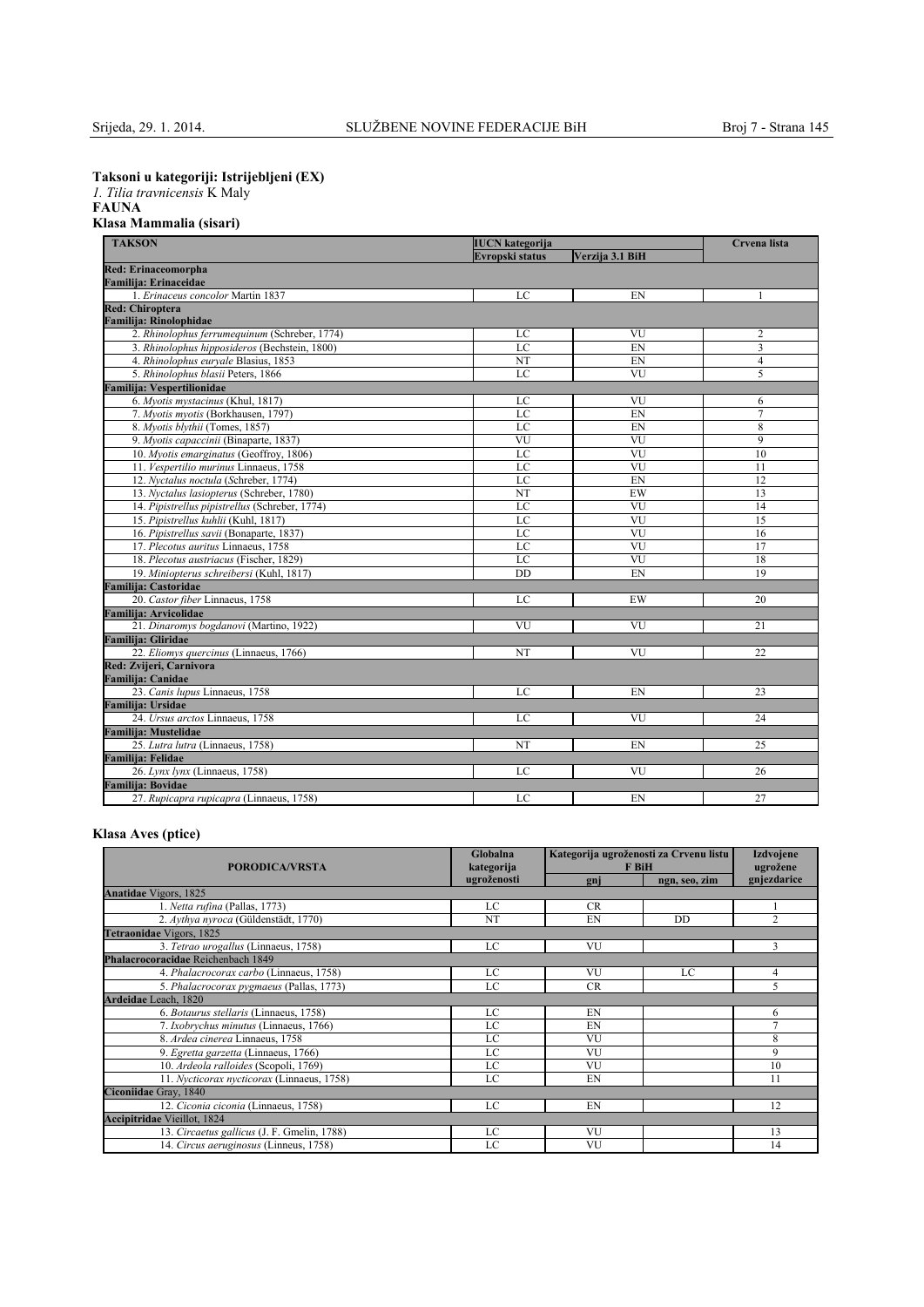## Broj 7 - Strana 146 SLUŽBENE NOVINE FEDERACIJE BiH Srijeda, 29. 1. 2014.

| 15. Circus pygargus (Linneus, 1758)          | LC | VU        | 15 |
|----------------------------------------------|----|-----------|----|
| 16. Buteo rufinus (Cretzschmar, 1827)        | LC | EN        | 16 |
| 17. Aquila pomarina C. L. Brehm, 1831        | LC | <b>CR</b> | 17 |
| 18. Aquila chrysaetos (Linnaeus, 1758)       | LC | EN        | 18 |
| <b>Falconidae</b> Leach 1820                 |    |           |    |
| 19. Falco naumanni Fleischer, 1818           | LC | <b>CR</b> | 19 |
| Rallidae Rafinesque 1815                     |    |           |    |
| 20. Crex crex (Linnaeus, 1758)               | LC | VU        | 20 |
| Charadriidae Leach 1820                      |    |           |    |
| 21. Vanellus vanellus (Linnaeus, 1758)       | LC | VU        | 21 |
| Scolopacidae Rafinesque 1815                 |    |           |    |
| 22. Tringa totanus (Linnaeus, 1758)          | LC | <b>FN</b> | 22 |
| 23. Gallinago gallinago (Linnaeus, 1758)     | LC | EN        | 23 |
| <b>Tytonidae Ridgway</b> , 1914              |    |           |    |
| 24. Tyto alba (Scopoli, 1769)                | LC | VU        | 24 |
| Strigidae Vigors, 1825                       |    |           |    |
| 25. Bubo bubo (Linnaeus, 1758)               | LC | VU        | 25 |
| 26. Glaucidium passerinum (Linnaeus, 1758)   | LC | EN        | 26 |
| 27. Strix uralensis Pallas, 1771             | LC | VU        | 27 |
| 28. Asio flammeus (Pontoppidan, 1763)        | LC | <b>CR</b> | 28 |
| 29. Aegolius funereus (Linnaeus, 1758)       | LC | EN        | 29 |
| <b>Apodidae Hartert, 1897</b>                |    |           |    |
| 30. Apus pallidus (Shelley, 1870)            | LC | EN        | 30 |
| Picidae Vigors, 1825                         |    |           |    |
| 31. Dendrocopos leucotos (Bechstein, 1803    | LC | VU        | 31 |
| 32. Picoides tridactylus (Linnaeus, 1758)    | LC | VU        | 32 |
| <b>Alaudidae</b> Vigors, 1825                |    |           |    |
| 33. Eremophila alpestris (Linnaeus, 1758)    | LC | VU        | 33 |
| Hirundinidae Rafinesque 1815                 |    |           |    |
| 34. Cecropis daurica (Laxmann, 1769)         | LC | VU        | 34 |
| Remizidae Olphe-Galliard, 1891               |    |           |    |
| 35. Remiz pendulinus (Linnaeus, 1758)        | LC | VU        | 35 |
| <b>Tichodromidae</b> Swainson 1827           |    |           |    |
| 36. Tichodroma muraria (Linnaeus, 1766)      | LC | VU        | 36 |
| Cisticolidae Sundevall 1872                  |    |           |    |
| 37. Cisticola juncidis (Rafinesque, 1810)    | LC | <b>CR</b> | 37 |
| <b>Muscicapidae</b> Fleming 1822             |    |           |    |
| 38. Cercotrichas galactotes (Temminck, 1820) | LC | <b>CR</b> | 38 |
| Turdidae Rafinesque, 1815                    |    |           |    |
| 39. Turdus pilaris Linnaeus, 1758            | LC | <b>CR</b> | 39 |
| Passeridae Rafinesque 1815                   |    |           |    |
| 40. Montifringilla nivalis (Linnaeus, 1766)  | LC | EN        | 40 |

## **Klasa Reptilia (gmizavci)**

| <b>TAKSON</b>                                 | <b>IUCN</b> kategorija |                 | Crvena |
|-----------------------------------------------|------------------------|-----------------|--------|
|                                               | Evropski status*       | Verzija 3.1 BiH | lista  |
| <b>EMYDIDAE</b>                               |                        |                 |        |
| <i>Emysorbicularis</i> (Linnaeus, 1758)       | NT                     | VU              |        |
| <b>TESTUDINIDAE</b>                           |                        |                 |        |
| Testudohercegovinensis Werner, 1899           | NT                     | VU              |        |
| <b>LACERTIDAE</b>                             |                        |                 |        |
| Dinarolacerta mosorensis (Kolombatović, 1886) | VU                     | VU              |        |
| <b>SERPENTES</b>                              |                        |                 |        |
| <b>COLUBRIDAE</b>                             |                        |                 |        |
| Zamenis situla (Linnaeus, 1758)               | LC                     | VU              |        |
| Elaphe quatuorlineata (Lacépede, 1789)        | LC                     | VU              |        |
| <b>VIPERIDAE</b>                              |                        |                 |        |
| Vipera ursinii Bonaparte, 1835                | VU                     | EN              | n      |

## **Klasa Amphibia (vodozemci)**

| <b>TAKSON</b>                        | <b>IUCN</b> kategorija |                 | Crvena |
|--------------------------------------|------------------------|-----------------|--------|
|                                      | Evropski status*       | Verzija 3.1 BiH | lista  |
| <b>CAUDATA</b>                       |                        |                 |        |
| <b>PROTEIDAE</b>                     |                        |                 |        |
| Proteus anguinus Laurenti, 1768      | VU                     | EN              |        |
| <b>SALAMANDRIDAE</b>                 |                        |                 |        |
| SalamandraatraLaurenti, 1768         | LC                     | VU              |        |
| Lissotritonvulgaris (Linnaeus, 1758) | LC                     | VU              |        |
| Triturusmacedonicus (Karaman, 1922)  | LC                     | VU              |        |

\*- Temple, H. J.& Cox, N. A. (2010). *European Red List of Amphibians*. Office for Official Publications of the European Communities, Luxembourg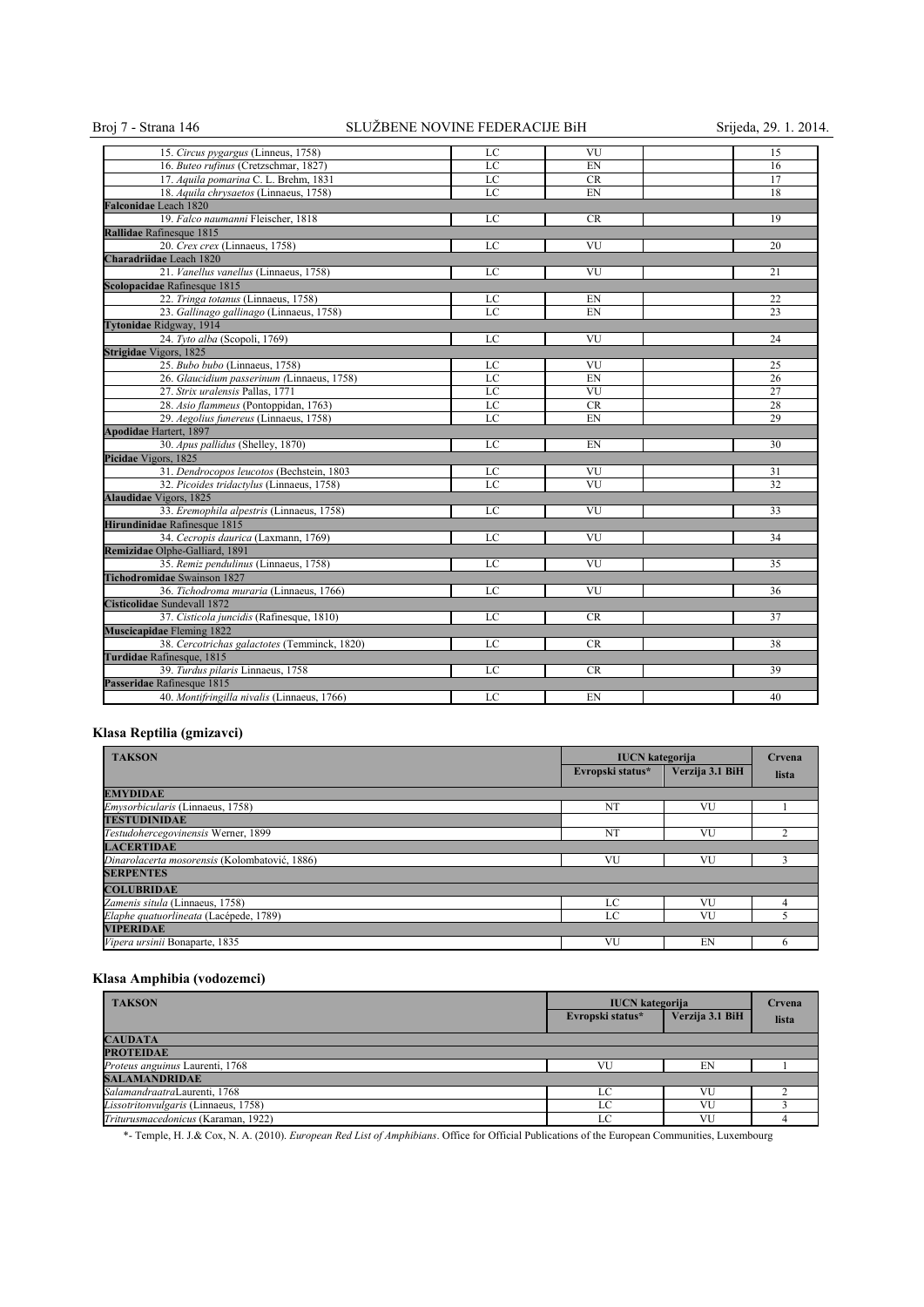## **Klasa Osteichtyes (košljoribe)**

| <b>TAKSON</b>                                       | <b>IUCN</b> kategorija | Crvena lista    |                |
|-----------------------------------------------------|------------------------|-----------------|----------------|
| Evropski status                                     |                        | Verzija 3.1 BiH |                |
| <b>Red: Petromyzontiformes</b>                      |                        |                 |                |
| Familija: Petromyzontidae                           |                        |                 |                |
| 1. Petromyzon marinus Linnaeus, 1758                | LC                     | DD              | 1              |
| 2. Lampetra fluviatilis (Linnaeus, 1758)            | LC                     | EN              | $\overline{2}$ |
| 3. Lampetra planeri (Bloch, 1784)                   | DD                     | EN              | 3              |
| <b>Red: Acipenseriformes</b>                        |                        |                 |                |
| Familija: Acipenseridae                             |                        |                 |                |
| 4. Acipenser naccarii Bonaparte, 1836               | <b>CR</b>              | EN              | 4              |
| 5. Acipenser sturio Linnaeus, 1758                  | <b>CR</b>              | <b>CR</b>       | 5              |
| 6. Acipenser ruthenus Linnaeus, 1758                | VU                     | VU              | 6              |
| 7. Huso huso (Linnaeus, 1758)                       | <b>CR</b>              | EN              | 7              |
| <b>Red: Clupeiformes</b>                            |                        |                 |                |
| <b>Familija: Clupeidae</b>                          |                        |                 |                |
| 8. Alosa immaculata Bennett, 1835                   | DD                     | DD              | 8              |
| <b>Red: Salmoniformes</b>                           |                        |                 |                |
| Familija: Salmonidae                                |                        |                 |                |
| 9. Salmo marmoratus Cuvier, 1829                    | LC                     | CR.             | 9              |
| 10. Salmo obtusirostris (Heckel, 1851)              | EN                     | <b>CR</b>       | 10             |
| 11. Hucho hucho (Linnaeus, 1758)                    | EN                     | EN              | 11             |
| Red: Esociformes Familija: Umbridae                 |                        |                 |                |
| 12. Umbra krameri Walbaum, 1792                     | VU                     | EN              | 12             |
| Red: Cypriniformes Familija: Cyprinidae             |                        |                 |                |
| 13. Rutilus basak (Heckel, 1843)                    | LC                     | EN              | 13             |
| 14. Rutilus pigus (La Cepede, 1803)                 | LC                     | DD              | 14             |
| 15. Phoxinellus alepidotus Heckel, 1843             | EN                     | EN              | 15             |
| 16. Telestes metohiensis (Steindachner, 1901)       | VU                     | <b>CR</b>       | 16             |
| 17. Delminichthys ghethaldii Steindachner, 1885     | DD                     | EN              | 17             |
| 18. Delminichthys adspersus (Heckel, 1843)          | VU                     | EN              | 18             |
| 19. Leucaspius delineatus (Heckel, 1843)            | LC                     | VU              | 19             |
| 20. Squalius svallize Heckel et Kner, 1852          | VU                     | VU              | 20             |
| 21. Telestes turskyi (Heckel, 1843)                 | <b>CR</b>              | CR              | 21             |
| 22. Squalius microlepis Heckel, 1843                | EN                     | <b>CR</b>       | 22             |
| 23. Scardinius plotizza Heckel et Kner, 1858        | LC                     | DD              | 23             |
| 24. Chondrostoma knerii Heckel, 1843                | VU                     | EN              | 24             |
| 25. Chondrostoma phoxinus Heckel, 1843              | EN                     | <b>CR</b>       | 25             |
| 26. Romanogobio albipinnatus (Lukasch, 1933)        | LC                     | DD              | 26             |
| 27. Romanogobio uranoscopus (Agassiz, 1828)         | LC                     | EN              | 27             |
| 28. Romanogobio kesslerii (Dybowski, 1862)          | LC                     | EN              | 28             |
| 29. Aulopyge huegelii Heckel, 1843                  | EN                     | EN              | 29             |
| Familija: Cobitidae                                 |                        |                 |                |
| 30. Cobitis narentana Karaman, 1928                 | VU                     | VU              | 30             |
| 31. Sabanejewia balcanica (Karaman, 1922)           | DD                     | <b>DD</b>       | 31             |
| Red: Gasterosteiformes Familija: Gasterosteidae     |                        |                 |                |
| 32. Gasterosteus aculeatus aculeatus Linnaeus, 1758 | LC                     | EN              | 32             |
| <b>Familija: Percidae</b>                           |                        |                 |                |
| 33. Zingel zingel (Linnaeus, 1766)                  | DD                     | VU              | 33             |
| 34. Zingel streber (Siebold, 1863)                  | LC                     | VU              | 34             |
| <b>Familija: Blenniidae</b>                         |                        |                 |                |
| 35. Salaria fluviatilis (Asso, 1801)                | LC                     | VU              | 35             |
| <b>Familija: Gobiidae</b>                           |                        |                 |                |
| 36. Ponticola kessleri (Gunther, 1861)              | LC                     | DD              | 36             |
|                                                     |                        |                 |                |

**Fauna redova: Ephemeroptera, Odonata, Plecoptera i Trichoptera Prijegled vrsta reda Ephemeroptera Federacije Bosne i Hercegovine** 

| <b>Takson</b>                                    | <b>IUCN</b> kategorija |                 | Crvena lista |
|--------------------------------------------------|------------------------|-----------------|--------------|
|                                                  | Evropski status        | Verzija 3.1 BiH |              |
| Porodica Ephemeridae Latreille, 1810.            |                        |                 |              |
| Rod Ephemera (Linnaeus, 1758.)                   |                        |                 |              |
| 2. E. zettana (Kimmins, 1937)                    | NE                     | <b>DD</b>       |              |
| 6. S. croaticus (Ulmer, 1924; Tanasijević, 1974) | <b>NE</b>              | VU              | C            |
| Porodica Heptageniidae Needham, 1901             |                        |                 |              |
| Rod Epeorus (Eaton, 1881.)                       |                        |                 |              |
| 18.E. jugoslavicus (Šamal, 1935.)                | <b>NE</b>              | EN              |              |
| Rod Rhythrogena (Eaton, 1881.)                   |                        |                 |              |
| 21.Rh. neretvana (Tanasijević, 1984.)            | <b>NE</b>              | EN              |              |
| 23.Rh. puthzi (Sowa, 1984.)                      | <b>NE</b>              | EN              | 4            |
| 24.Rh. ryszardi (Tanasijević, 1984.)             | <b>NE</b>              | EN              |              |
| 27.Rh. sowai (Puthz, 1972)                       | <b>NE</b>              | EN              | <sub>(</sub> |
| Porodica Ephemerellidae (Klapalek, 1909.)        |                        |                 |              |
| Rod Ephemerella (Walsh, 1862.)                   |                        |                 |              |
| 45.E. ignita (Poda, 1761.)                       | <b>NE</b>              | LC              |              |
| 46.E. ikonomovi (Puthz, 1971.)                   | <b>NE</b>              | VU              | 8            |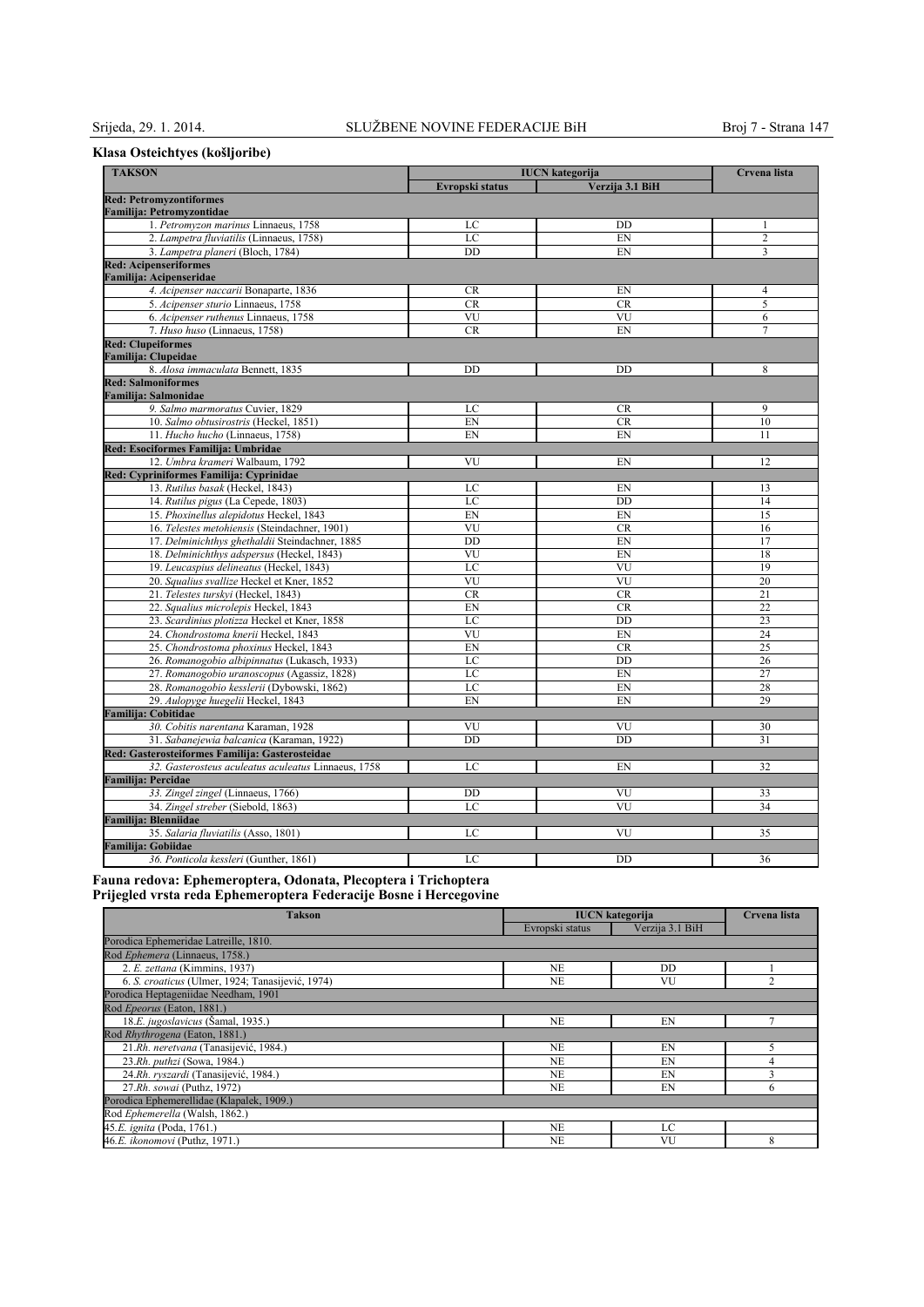# Broj 7 - Strana 148 SLUŽBENE NOVINE FEDERACIJE BiH Srijeda, 29. 1. 2014.

## **Prijegled vrsta reda Odonata Federacije Bosne i Hercegovine**

| <b>Takson</b>                             | <b>IUCN</b> kategorija | Crvena lista    |  |
|-------------------------------------------|------------------------|-----------------|--|
|                                           | Evropski status        | Verzija 3.1 BiH |  |
| Podred: Zygoptera                         |                        |                 |  |
| Porodica: Lestidae                        |                        |                 |  |
| 1. Lestes barbarus (Fabricius, 1798)      | LC                     | NT              |  |
| Porodica: Aeshnidae                       |                        |                 |  |
| 2. Anax parthenope (Selys, 1839)          | LC                     | NT              |  |
| Porodica: Cordulegastridae                |                        |                 |  |
| 3. Cordulegaster heros Theischinger, 1979 | NT                     | NT              |  |

## **Prijegled vrsta reda Plecoptera Federacije Bosne i Hercegovine**

| <b>Takson</b>                                 | <b>IUCN</b> kategorija |                 | Crvena lista |
|-----------------------------------------------|------------------------|-----------------|--------------|
|                                               | Evropski status        | Verzija 3.1 BiH |              |
| Porodica: Taenioptervgidae                    |                        |                 |              |
| 1. Brachyptera graeca Berthélemy, 1971        | NE                     | VU              |              |
| 2. Brachyptera helenica Aubert, 1956          | <b>NE</b>              | VU              |              |
| 3. Brachyptera tristis (Klapálek, 1901)       | <b>NE</b>              | VU              |              |
| Porodica: Nemouridae                          |                        |                 |              |
| 4. Nemoura dubitans Morton, 1894              | <b>NE</b>              | <b>VU</b>       |              |
| Porodica: Leuctridae                          |                        |                 |              |
| 5. Leuctra digitata Kempny, 1899              | NE.                    | VU              |              |
| 6. Leuctra hippopoides Kacanski & Zwick, 1970 | <b>NE</b>              | VU              | n            |
| Porodica: Perlodidae                          |                        |                 |              |
| 7. Isoperla albanica Aubert, 1964             | NF.                    | VU              |              |

## **Popis vrsta reda Trichoptera na području Federacije Bosne i Hercegovine**

| <b>Takson</b>                                  | <b>IUCN</b> kategorija |                 | Crvena         |
|------------------------------------------------|------------------------|-----------------|----------------|
|                                                | Evropski status        | Verzija 3.1 BiH | lista          |
| Rod Rhyacophila Pictet, 1834 LC                |                        |                 |                |
| 1. R. bosniaca (Schmid 1970)                   | <b>NE</b>              | VU              |                |
| 2. R. vranitzensis Marinković i Bosaneanu 1967 | <b>NE</b>              | VU              | $\overline{c}$ |
| Porodica Glossosomatidae WALLENGREN, 1891      |                        |                 |                |
| Rod Glossosoma Curtis, 1834                    |                        |                 |                |
| 3. G. neretvae Marinković, 1988                | <b>NE</b>              | NT              | 3              |
| Porodica Hydroptlidae STEPHENS, 1836           |                        |                 |                |
| Rod Allotrichia McLACHLAN, 1880                |                        |                 |                |
| 4. A. marinkovicae Malicky 1977                | <b>NE</b>              | <b>TN</b>       | $\overline{4}$ |
| Porodica Philopotamidae STEPHENS, 1829         |                        |                 |                |
| Rod Wormaldia McLACHLAN, 1865                  |                        |                 |                |
| Porodica Hydropsychidae CURTIS, 1835           |                        |                 |                |
| Rod Hydropsyche Pictet, 1834                   |                        |                 |                |
| 5. H. dinarica Marinković, 1979                | <b>NE</b>              | VU              | 5              |
| 6. H. smiliae Marinković, 1979                 | <b>NE</b>              | VU              | 6              |
| Rod Cheumatopsyche WALLENGREN, 1891            |                        |                 |                |
| 7. C. lepida (Pictet 1834)                     | <b>NE</b>              | LC              |                |
| Porodica Polycentropodidae ULMER, 1903         |                        |                 |                |
| Rod Plectrocnemia STEPHENS, 1836               |                        |                 |                |
| 8. P. smiljae Marinković, 1966                 | <b>NE</b>              | NT              | $\overline{7}$ |
| Rod Drusus STEPHENS, 1837                      |                        |                 |                |
| 9. D. bosnicus Klapalek 1900                   | <b>NE</b>              | <b>CR</b>       | 8              |
| 10. D. klapaleki Marinković 1970               | <b>NE</b>              | <b>CR</b>       | 9              |
| 11. D. medianus Marinković 1976                | <b>NE</b>              | CR              | 10             |
| 12. D. ramae Marinković 1970                   | <b>NE</b>              | <b>CR</b>       | 11             |
| 13. D. vespertinus Marinković 1976             | <b>NE</b>              | <b>CR</b>       | 12             |
| 14. D. schmidi Botosaneanu 1960                | <b>NE</b>              | CR              | 13             |
| Rod Chaetoptervx STEPHENS, 1837                |                        |                 |                |
| 15. Ch. bosniaca Marinković 1955               | NE                     | <b>CR</b>       | 14             |
| 16. Ch. gonospina Marinković 1966              | <b>NE</b>              | CR              | 15             |
| Rod Annitella KLAPALEK, 1907                   |                        |                 |                |
| 17. A. apfelbecki (Klapalek 1900)              | <b>NE</b>              | <b>CR</b>       | 17             |
| Rod Psylopteryx SCHMID, 1952                   |                        |                 |                |
| 18. P. bosniaca Marinković 1970                | NE                     | <b>CR</b>       | 18             |
| Rod Potamophylax WALLENGREN, 1891              |                        |                 |                |
| 19. P. winneguthi Klapalek 1902                | <b>NE</b>              | CR              | 19             |
| Rod Vereshiana                                 |                        |                 |                |
| 20. Vereshiana singularis Klapalek 1902        | <b>NE</b>              | <b>CR</b>       | 16             |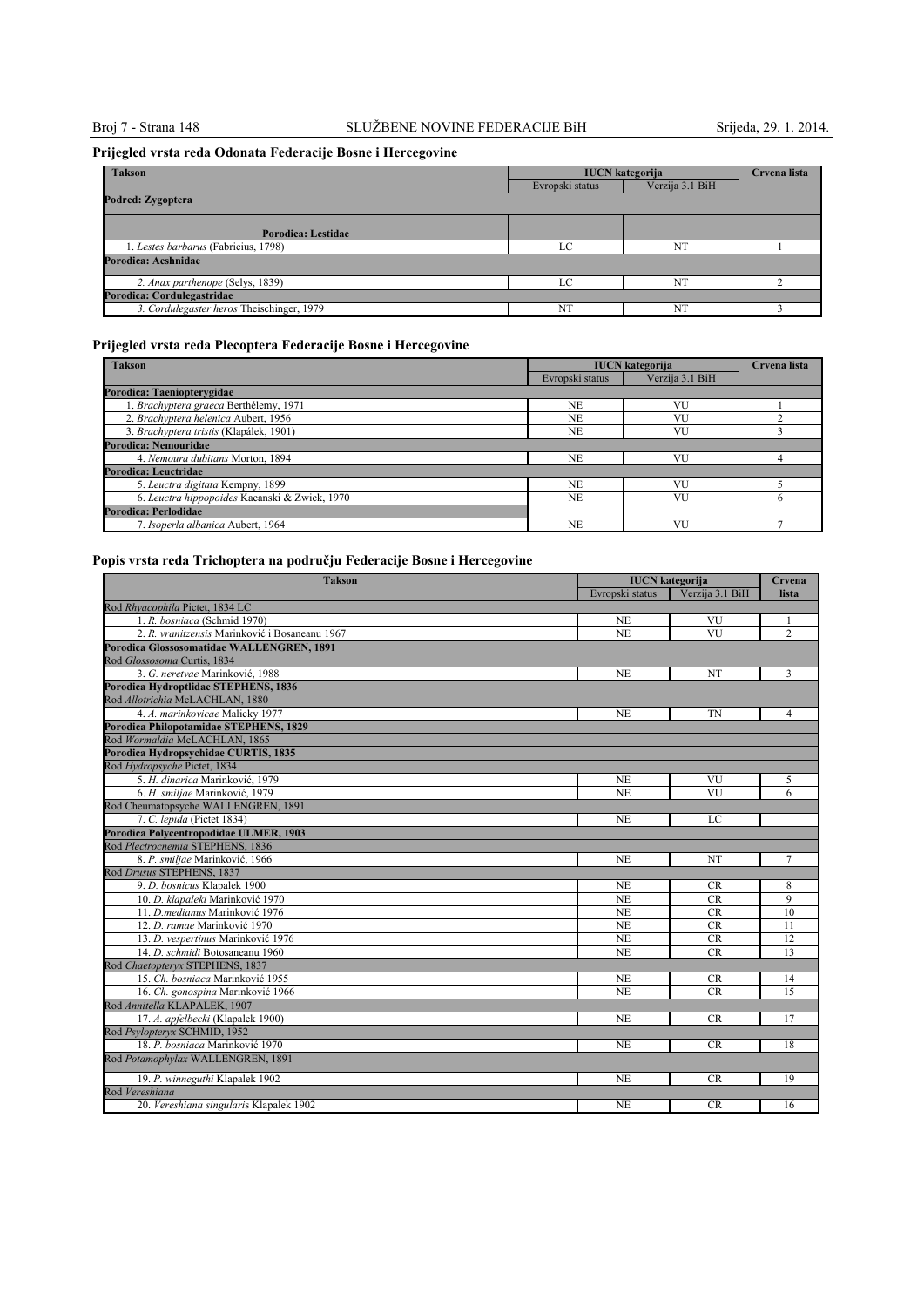#### **Natporodica Hesperioidea (brodari), Natporodica Papilionoidea (lastini repci) Prijegled vrsta dnevnih leptira Federacijе Bosne i Hercegovine**

| <b>TAKSON</b>                                   | <b>IUCN</b> kategorija<br>Evropski status*<br>Verzija 3.1 BiH |           | Crvena         |
|-------------------------------------------------|---------------------------------------------------------------|-----------|----------------|
|                                                 |                                                               |           | lista          |
| <b>HESPERIIDAE</b>                              |                                                               |           |                |
| 1. Spialia sertorius (Hoffmansegg, 1804)        | LC                                                            | <b>DD</b> | 2              |
| 2. Pyrgus andromedae (Wallengren, 1853)         | LC                                                            | VU        |                |
| 3. Gegenes pumilio (Hoffmannsegg, 1804)         | LC                                                            | VU        | $\overline{c}$ |
| <b>PAPILIONIDAE</b>                             |                                                               |           |                |
| 4. Zervnthia cerisvi (Godart, 1934)             | NT                                                            | VU        | 3              |
| 5. Parnassius apollo (Linnaeus, 1758)           | NT                                                            | VU        | 4              |
| <b>PIERIDAE</b>                                 |                                                               |           |                |
| 6. Leptidea morsei Fenton, 1881                 | NT                                                            | <b>CR</b> | 5              |
| 7. Colias balcanica Rebel, 1903                 | $_{\rm LC}$                                                   | VU        | 6              |
| 8. Gonepteryx cleopatra (Linnaeus, 1758)        | LC                                                            | VU        | 7              |
| <b>LYCAENIDAE</b>                               |                                                               |           |                |
| 9. Favonius quercus (Linnaeus, 1758)            | LC                                                            | VU        | 8              |
| 10. Leptotes pirithous (Linnaeus, 1767)         | LC                                                            | EN        | 9              |
| 11. Cupido decolorata (Staudinger, 1886)        | NT                                                            | <b>CR</b> | 10             |
| 12. Cupido alcetas (Hoffmannsegg, 1804)         | LC                                                            | VU        | 11             |
| 13. Iolana iolas (Ochsenheimer, 1816)           | NT                                                            | EN        | 12             |
| 14. Phengaris arion (Linnaeus, 1758)            | EN                                                            | EN        | 13             |
| 15. Plebejus dardanus (Frejer, 1843)            | NT                                                            | VU        | 14             |
| 16. Aricia anteros (Freyer, 1838)               | NT                                                            | EN        | 15             |
| 17. Polyommatus admetus Esper, 1783             | LC                                                            | VU        | 16             |
| 18. Polyommatus ripartii (Freyer, 1830)         | LC                                                            | VU        | 17             |
| <b>NYMPHALIDAE</b>                              |                                                               |           |                |
| 19. Nymphalis xanthomelas (Esper, 1781)         | LC                                                            | VU        | 18             |
| 20. Nymphalis l-album (Esper, 1780)             | LC                                                            | VU        | 19             |
| 21. Euphydryas maturna (Linnaeus, 1758)         | VU                                                            | VU        | 20             |
| 22. Charaxes jasius (Linnaeus, 1767)            | LC                                                            | VU        | 21             |
| 23. Coenonympha tullia (Müller, 1764)           | VU                                                            | <b>CR</b> | 22             |
| 24. Coenonympha orientalis Rebel, 1910          | VU                                                            | EN        | 23             |
| 25. Erebia manto (Denis & Schiffermüller, 1775) | LC                                                            | VU        | 24             |
| 26. Erebia gorge (Hübner, 1804)                 | LC                                                            | VU        | 25             |
| 27. Erebia pandrose (Borkhausen, 1788)          | LC                                                            | <b>CR</b> | 26             |
| 28. Hipparchia statilinus (Hufnagel, 1766)      | NT                                                            | VU        | 27             |
| 29. Pseudochazara anthelea (Hübner, 1804)       | LC                                                            | EN        | 28             |

\*- Van Swaay, C., Cuttelod, A., Collins, S., Maes, D., Lopez Munguira, M., Šašić, M., Settele, J., Verovnik, R., Verstrael, T., Warren, M., Wiemers, M. and Wynhof, I. (2010). *European Red List of Butterfies*. Publications Office of the European Union, Luxembourg.

## **Crvena lista trčuljaka (Carabidae) Federacije Bosne i Hercegovine**

| <b>TAKSON</b>                                                       | <b>IUCN</b> kategorija   |                 | Crvena         |
|---------------------------------------------------------------------|--------------------------|-----------------|----------------|
|                                                                     | Evropski status*         | Verzija 3.1 BiH | lista          |
| <b>CARABIDAE</b>                                                    |                          |                 |                |
| <b>BRACHININAE</b>                                                  |                          |                 |                |
| 1. Procerus gigas gigas Creutzer, 1799                              | LC                       | <b>VU</b>       |                |
| 2. Carabus (Morphocarabus) kollari illigeri Dejean, 1826 (?)        |                          | NT              | $\overline{2}$ |
| 3. Cychrus rugicollis K. Daniel & J. Daniel, 1898                   |                          | NT              | $\mathbf{3}$   |
| <b>LEBIINAE</b>                                                     |                          |                 |                |
| 4. Cymindis (Cymindis) imitatrix Apfelbeck, 1904                    |                          | <b>NT</b>       | 4              |
| <b>LORICERINAE</b>                                                  |                          |                 |                |
| 5. Leistus (Pogonophorus) bjelasnicensis Apfelbeck, 1904            |                          | NT              | 5              |
| 6. Nebria (Nebria) bosnica bosnica Ganglbauer, 1889                 |                          | N <sub>E</sub>  |                |
| 7. Nebria (Nebria) bosnica cvrsnicensis Horvatović, 1974            |                          | NT              | 6              |
| 8. Nebria (Nebria) bosnica prenjensis Horvatović, 1974              | $\ddot{\phantom{1}}$     | NT              | 7              |
| <b>PATROBINAE</b>                                                   |                          |                 |                |
| 9. Omphreus (Neomphreus) apfelbecki cabuljensis Winkler, 1933       |                          | NT              | 8              |
| 10. Omphreus (Neomphreus) apfelbecki plasensis Apfelbeck, 1904      |                          | NT              | 9              |
| 11. Omphreus (Neomphreus) apfelbecki dinaricus Apfelbeck, 1904      | ٠                        | NT              | 10             |
| 12. Omphreus (Omphreus) morio strupii Winkler, 1933                 |                          | <b>NE</b>       |                |
| 13. Laemostenus (Antisphodrus) cavicola bosnicus Reitter, 1889      | ٠                        | VU              | 11             |
| 14. Laemostenus (Antisphodrus) cavicola ganglbaueri Apfelbeck, 1902 |                          | VU              | 12             |
| 15. Laemostenus (Antisphodrus) cavicola nivalis Apfelbeck, 1902     | $\overline{\phantom{a}}$ | VU              | 13             |
| <b>PTEROSTICHINAE</b>                                               |                          |                 |                |
| 16. Poecilus (Macropoec.) kovi vranensis (Schatz., 1930)            | ٠                        | NT              | 14             |
| 17. Molops obtusangulus mendax Apfelbeck, 1902                      |                          | NT              | 15             |
| 18. Molops obtusangulus vranensis Apfelbeck, 1904                   | ٠                        | <b>NT</b>       | 16             |
| 19. Molops pentheri pentheri Apfelbeck, 1904                        |                          | NT              | 17             |
| 20. Molops pentheri gracilis Mlynar, 1977                           | ٠                        | NT              | 18             |
| 21. Molops pentheri pseudonarentinus Mlynar, 1977                   |                          | <b>NT</b>       | 19             |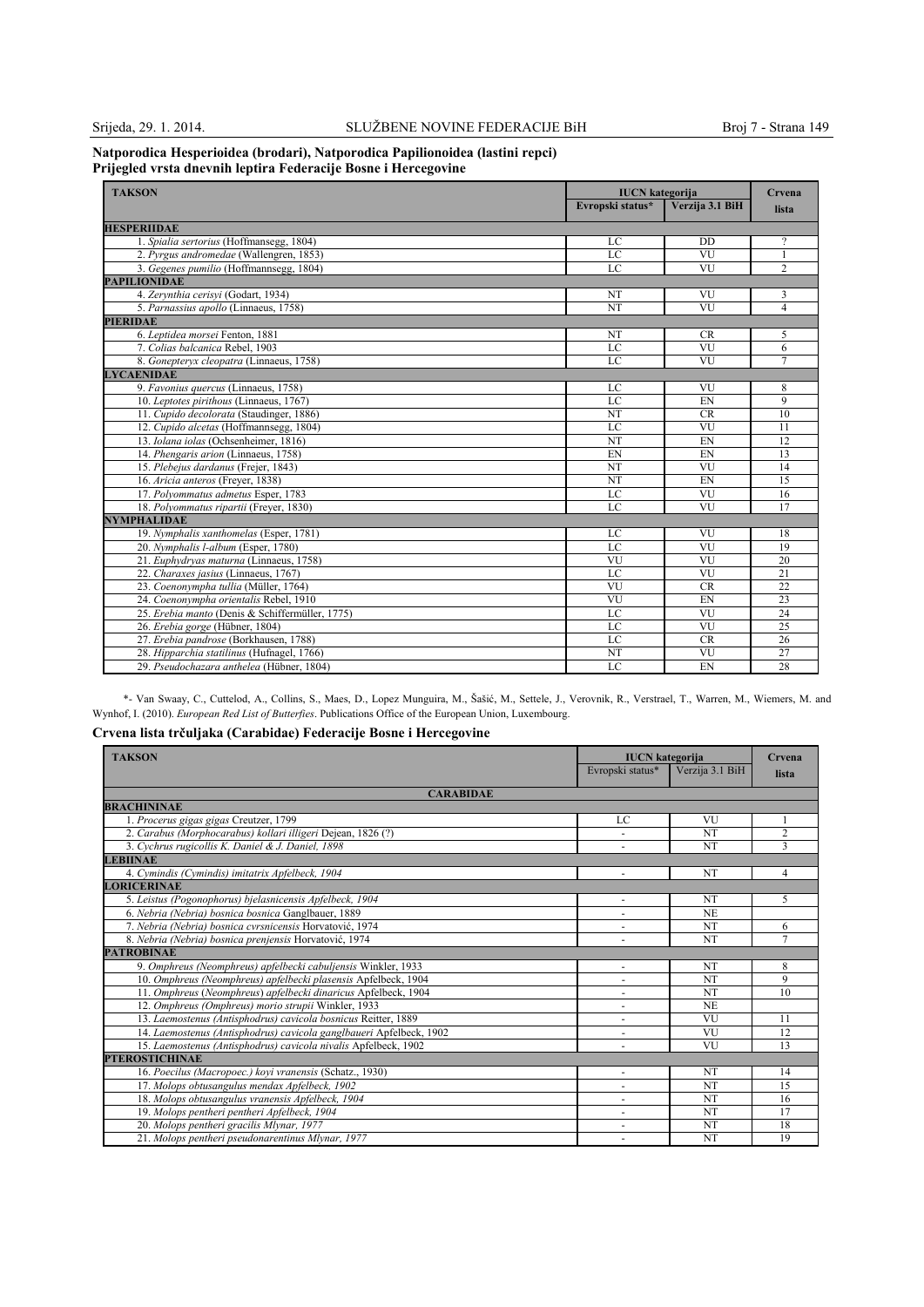## Broj 7 - Strana 150 SLUŽBENE NOVINE FEDERACIJE BiH Srijeda, 29. 1. 2014.

| 22. Molops piceus mostarensis Apfelbeck, 1904                            |                          | NT                     | 20              |
|--------------------------------------------------------------------------|--------------------------|------------------------|-----------------|
| 23. Molops prenjus prenjus Apfelbeck, 1902                               | $\blacksquare$           | NT                     | 21              |
| 24. Molops prenjus preslicensis Apfelbeck, 1904                          | $\overline{\phantom{a}}$ | <b>NT</b>              | 22              |
| 25. Molops simplex parviceps Mlynar, 1977                                | $\blacksquare$           | NT                     | 23              |
| 26. Molops alpestris sarajevoensis G. Muller, 1930                       | $\blacksquare$           | NT                     | 24              |
| 27. Molops obtusangulus obtusangulus Ganglbauer, 1889                    | $\blacksquare$           | NT                     | $\overline{25}$ |
| 28. Molops obtusangulus cabuljensis Mlynar, 1977                         | $\sim$                   | NT                     | 26              |
| 29. Molops obtusangulus hybridus Apfelbeck, 1902                         | $\blacksquare$           | NT                     | 27              |
| <b>TRECHINAE</b>                                                         |                          |                        |                 |
| 30. Adriaphaenops pretneri Scheibel, 1935                                | $\blacksquare$           | EN                     | 28              |
| 31. Aphaenopsis apfelbecki Ganglbauer, 1891                              | $\blacksquare$           | EN                     | 29              |
|                                                                          |                          | VU                     | 30              |
| 32. Aphaenopsis pfeiferi gracilis Winkler, 1927                          | $\blacksquare$           | VU                     | 31              |
| 33. Duvalius (Biharotrechus) brevipilosus (Knirsch, 1927)                | $\blacksquare$           |                        |                 |
| 34. Duvalius (Biharotrechus) pilifer pilifer (Ganglbauer, 1891)          | $\blacksquare$           | VU<br>VU               | 32              |
| 35. Duvalius (Biharotrechus) speiseri hercegovinensis (Krauss, 1906)     | $\blacksquare$           |                        | 33              |
| 36. Duvalius (Biharotrechus) treskavicensis bjelasnicensis Winkler, 1926 | $\blacksquare$           | VU                     | 34              |
| 37. Duvalius (Duvalius) brandisi (Ganglbauer, 1897)                      | $\omega$                 | VU                     | 35              |
| 38. Duvalius (Duvalius) leonhardi leonhardi (Reitter, 1901)              | $\overline{\phantom{a}}$ | VU                     | 36              |
| 39. Duvalius (Euduvalius) maglajensis (Apfelbeck, 1908)                  | $\sim$                   | EN                     | 37              |
| 40. Duvalius (Euduvalius) reiseri (Ganglbauer, 1891)                     | $\omega$                 | VU                     | 38              |
| 41. Duvalius (Neoduvalius) reitteri (Miller, 1880)                       | ÷                        | VU                     | 39              |
| 42. Duvalius (Neoduvalius) schatzmayri (G. Muller, 1912)                 | $\blacksquare$           | VU                     | 40              |
| 43. Duvalius (Neoduvalius) cuniculinus (Knirsch, 1929)                   | $\blacksquare$           | VU                     | 41              |
| 44. Duvalius (Neoduvalius) humerosus (Knirsch, 1926)                     | $\sim$                   | VU                     | 42              |
| 45. Duvalius (Neoduvalius) klimeschi (Winkler, 1914)                     |                          | VU                     | 43              |
| 46. Duvalius (Neoduvalius) neumanni (J. Müller, 1911)                    | $\overline{\phantom{a}}$ | VU                     | 44              |
| 47. Duvalius (Neoduvalius) petraeus (Knirsch, 1927)                      | ÷.                       | VU                     | 45              |
| 48. Duvalius (Neoduvalius) vranensis (Breit, 1904)                       | $\ddot{\phantom{1}}$     | VU                     | 46              |
| 49. Neotrechus hilfi jeanneli Winkler, 1933                              | $\sim$                   | VU                     | 47              |
| 50. Neotrechus ivicensis Knirsch, 1929                                   | $\sim$                   | NT                     | 48              |
| 51. Neotrechus lupoglavensis Knirsch, 1927                               | $\overline{\phantom{a}}$ | <b>NT</b>              | 49              |
| 52. Neotrechus muharnicensis Knirsch, 1927                               | $\overline{\phantom{a}}$ | NT                     | 50              |
| 53. Neotrechus oreophilus Knirsch, 1927                                  | $\omega$                 | <b>NT</b>              | 51              |
| 54. Neotrechus suturalis cernjuljensis Absolon & Maran, 1947             | ä,                       | EN                     | 52              |
| 55. Neotrechus suturalis halmai (Apfelbeck, 1904)                        | $\overline{\phantom{a}}$ | VU                     | 53              |
| 56. Neotrechus terrenus Knirsch, 1929                                    | ÷.                       | NT                     | 54              |
| 57. Neotrechus weiratheri Winkler, 1926                                  | $\sim$                   | NT                     | 55              |
| 58. Ocydromus (Ocyturanes) reiseri reiseri (Apfelbeck, 1902)             | $\sim$                   | NT                     | 56              |
| 59. Ocydromus (Ocyturanes) reiseri vranensis (Apfelbeck 1902)            | $\sim$                   | VU                     | 57              |
| 60. Trechus (Trechus) validipes validipes K. Daniel, 1902                | $\blacksquare$           | <b>NT</b>              | 58              |
| 61. Trechus (Trechus) winkleri Jeannel, 1927                             | $\overline{\phantom{a}}$ | NT                     | 59              |
| 62. Scotoplanetes arenstorffianus arenstorffianus Absolon, 1913          | $\blacksquare$           | EN                     | 60              |
| 63. Typhlotrechus bilimeki droveniki M. Etonti, 1995                     | ä,                       | VU                     | 61              |
| 64. Typhlotrechus bilimeki prochazkai (Obenberger, 1913)                 | $\blacksquare$           | $\overline{\text{VU}}$ | 62              |
|                                                                          |                          |                        |                 |

\*- Temple, H. J.& Cox, N. A. (2010). *European Red List of Amphibians*. Office for Official Publications of the European Communities, Luxembourg

# **Natporodica Scarabaeoidea (balegari)**

| Prijegled vrsta listorožaca Federacije Bosne i Hercegovine |  |  |  |
|------------------------------------------------------------|--|--|--|
|------------------------------------------------------------|--|--|--|

| <b>TAKSON</b>                                   |                  | <b>IUCN</b> kategorija |       |
|-------------------------------------------------|------------------|------------------------|-------|
|                                                 | Evropski status* | Verzija 3.1 BiH        | lista |
| <b>APHODIIDAE</b>                               |                  |                        |       |
| 1. Nimbus contaminatus (Herbst, 1783)           | <b>NE</b>        | VU                     |       |
| 2. Euheptaulacus porcellus (Friwaldszky, 1879). | <b>NE</b>        | VU                     | 2     |
| <b>MELOLONTHIDAE</b>                            |                  |                        |       |
| 3. Polyphylla fullo (Linnaeus, 1758)            | <b>NE</b>        | VU                     | 3     |
| 4. Hoplia herminiana Apfelbeck, 1912            | <b>NE</b>        | VU                     |       |
| <b>RUTELIDAE</b>                                |                  |                        |       |
| <b>CETONIIDAE</b>                               |                  |                        |       |
| 5. Osmoderma eremita (Scopoli, 1763)            | NT               | EN                     | 5     |
| 6. Gnorimus variabilis (Linnaeus, 1758)         | <b>NT</b>        | <b>VU</b>              | 6     |
| 7. Protaetia aeruginosa (Drury, 1770)           | NT               | VU                     |       |
| 8. Protaetia mirifica (Mulsant, 1842)           | VU               | EN                     | 8     |
| 9. Protaetia fieberi (Kraatz, 1880)             | D <sub>D</sub>   | VU                     | 9     |
| <b>LUCANIDAE</b>                                |                  |                        |       |
| 10. Ceruchus chrysomelinus (Hochenwarth, 1785)  | <b>NT</b>        | VU                     | 10    |
| 11. Aesalus scarabaeoides (Panzer, 1794)        | <b>NT</b>        | VU                     | 11    |
| 12. Lucanus cervus (Linnaeus, 1758)             | NT               | <b>VU</b>              | 12    |

\*- Nieto, A., & Alexander, K. N. A. (2010). European Red List of Saproxylic Beetles. Publications Office of the European Union, Luxembourg:.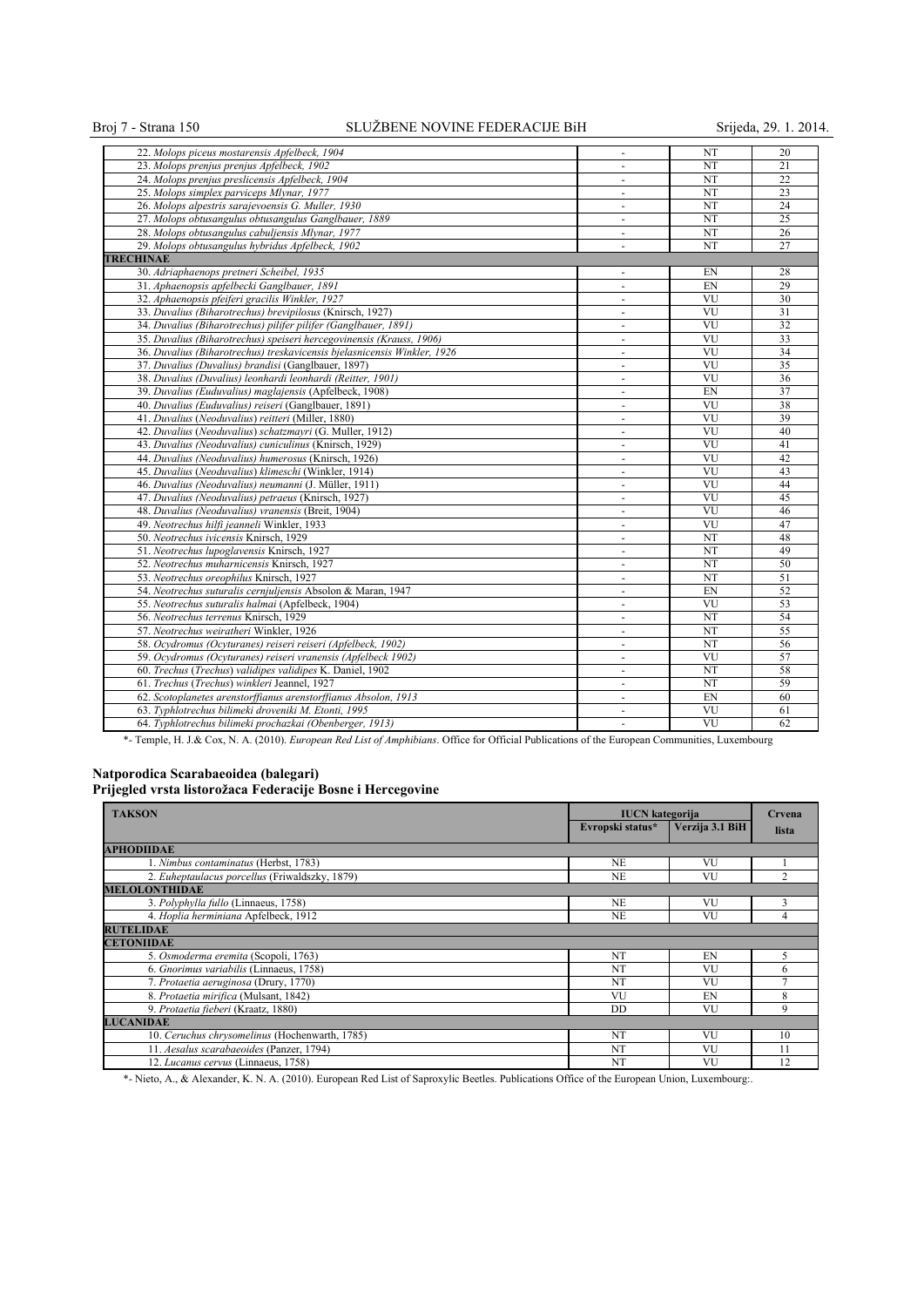### **Red Amphipoda (rakušci), Red Decapoda (desetonošci) Vrste reda Amphipoda Federacije Bosne i Hercegovine**

|    |                                                            | <b>IUCN</b> kategorija |                 |              |
|----|------------------------------------------------------------|------------------------|-----------------|--------------|
|    |                                                            | Evropski status        | Verzija 3.1 BiH | Crvena lista |
|    | <b>Porodica Gammaridae</b>                                 |                        |                 |              |
| 3  | Echinogammarus acarinatus (S. Karaman, 1931)               |                        | VU              |              |
| 6  | Echinogammarus thoni (Schaferna, 1922)                     |                        | VU              |              |
|    | Echinogammarus cari (S. Karaman, 1931)                     |                        | VU              |              |
|    | 10 Gammarus bosniacus Schaferna, 1922                      |                        | VU              |              |
|    | Porodica Niphargidae                                       |                        |                 |              |
| 22 | Niphargus illidzensis Schaferna, 1922                      |                        | VU              |              |
|    | 35 Niphargus vjeternicensis vjeternicensis S.Karaman, 1932 |                        | VU              |              |
|    | 36 Niphargus zvalanus S.Karaman, 1950                      |                        | VU              |              |
| 37 | Niphargus dabarensis Fišer, Trontelj&Sket 2006             |                        | VU              |              |
|    | 38 Niphargus polymorphus Fišer, Trontelj&Sket 2006         |                        | VU              |              |
|    | 39 Niphargus dalmatinus Schaferna, 1932                    |                        | VU              |              |

## **Vrste reda Decapoda Latreille, 1802 Federacije Bosne i Hercegovine**

| <b>Takson</b>                            | <b>IUCN</b> kategorija |                 | Crvena |
|------------------------------------------|------------------------|-----------------|--------|
|                                          | Evropski status        | Verzija 3.1 BiH | lista  |
| Porodica: Astacidae Latreille, 1802-1803 |                        |                 |        |
| Rod Astacus Fabricius, 1775              |                        |                 |        |
| 1. Astacus astacus (Linnaeus)            | VU                     |                 |        |
| 2. Astacus leptodactylus Eschscholtz     | $\Gamma$               |                 |        |
| Rod Austropotamobius Skorikov, 1907      |                        |                 |        |
| 1. Austropotamobius pallipes Lereboullet | EN                     | EN              |        |
| 2. Austropotamobius torrentium (Schrank) | VU                     | VU              |        |

### **Red Opiliones (kosci)**

## **Vrste kosaca Federacije Bosne i Hercegovine**

| <b>TAKSON</b>                                                         | <b>IUCN</b> kategorija<br>Evropski status* | Verzija 3.1 BiH | Crvena<br>lista |
|-----------------------------------------------------------------------|--------------------------------------------|-----------------|-----------------|
| <b>OPILIONES</b>                                                      |                                            |                 |                 |
| <b>TRAVUNIIDAE</b>                                                    |                                            |                 |                 |
| 1. Travunia vjetrenicae Hadži, 1932                                   |                                            | EN              |                 |
| <b>NEMASTOMATIDAE</b>                                                 |                                            |                 |                 |
| 2. Hadzinia karamani (Hadži, 1940)                                    |                                            | EN              |                 |
| 3. Nemastoma bidentatum Roewer, 1914 ssp. pluridentatum (Hadži, 1973) |                                            | VU              |                 |
| 4. Paranemastoma radewi (Roewer, 1926)                                |                                            | NT              |                 |
| 5. Trogulus torosus Simon, 1885                                       |                                            | VU              |                 |

\*- Temple, H. J.& Cox, N. A. (2010). *European Red List of Amphibians*. Office for Official Publications of the European Communities, Luxembourg

#### **Red Pseudoscorpionida (pseudoškorpije)**

**Vrste pseudoškorpiona (lažištipavaca) Federacije Bosne i Hercegovine**

| <b>TAKSON</b>                         | <b>IUCN</b> kategorija   |                 | Crvena |
|---------------------------------------|--------------------------|-----------------|--------|
|                                       | Evropski status*         | Verzija 3.1 BiH | lista  |
| <b>PSEUDOSCORPIONIDA</b>              |                          |                 |        |
| <b>CHTHONIIDAE</b>                    |                          |                 |        |
| 1. Chthonius occultus Beier, 1939     |                          | EN              |        |
| 2. Chthonius cavernicola Beier, 1939  |                          | VU              |        |
| <b>NEOBISHDAE</b>                     |                          |                 |        |
| 3. Neobisium bosnicum Beier, 1939     |                          | VU              |        |
| ssp. bosnicum Beier, 1939;            |                          |                 |        |
| 4. Neobisium caecum Beier, 1939       | $\overline{\phantom{a}}$ | VU              |        |
| 5. Neobisium gracilipalpe Beier, 1939 |                          | VU              |        |
| 6. Neobisium letheum Beier, 1939      |                          | VU              |        |
| ssp. parvum Beier, 1939               |                          |                 |        |
| 7. N. tantaleum Beier, 1939           |                          | VU              |        |
| ssp. tantaleum Beier, 1939;           |                          |                 |        |
| ssp. jablanicae Beier, 1939;          |                          | VU              | 8      |
| ssp. rivale Beier, 1939)              |                          | VU              | 9      |
| 8. Neobisium vietrenicae Hadži, 1933  |                          | EN              | 10     |

\*- Temple, H. J.& Cox, N. A. (2010). *European Red List of Amphibians*. Office for Official Publications of the European Communities, Luxembourg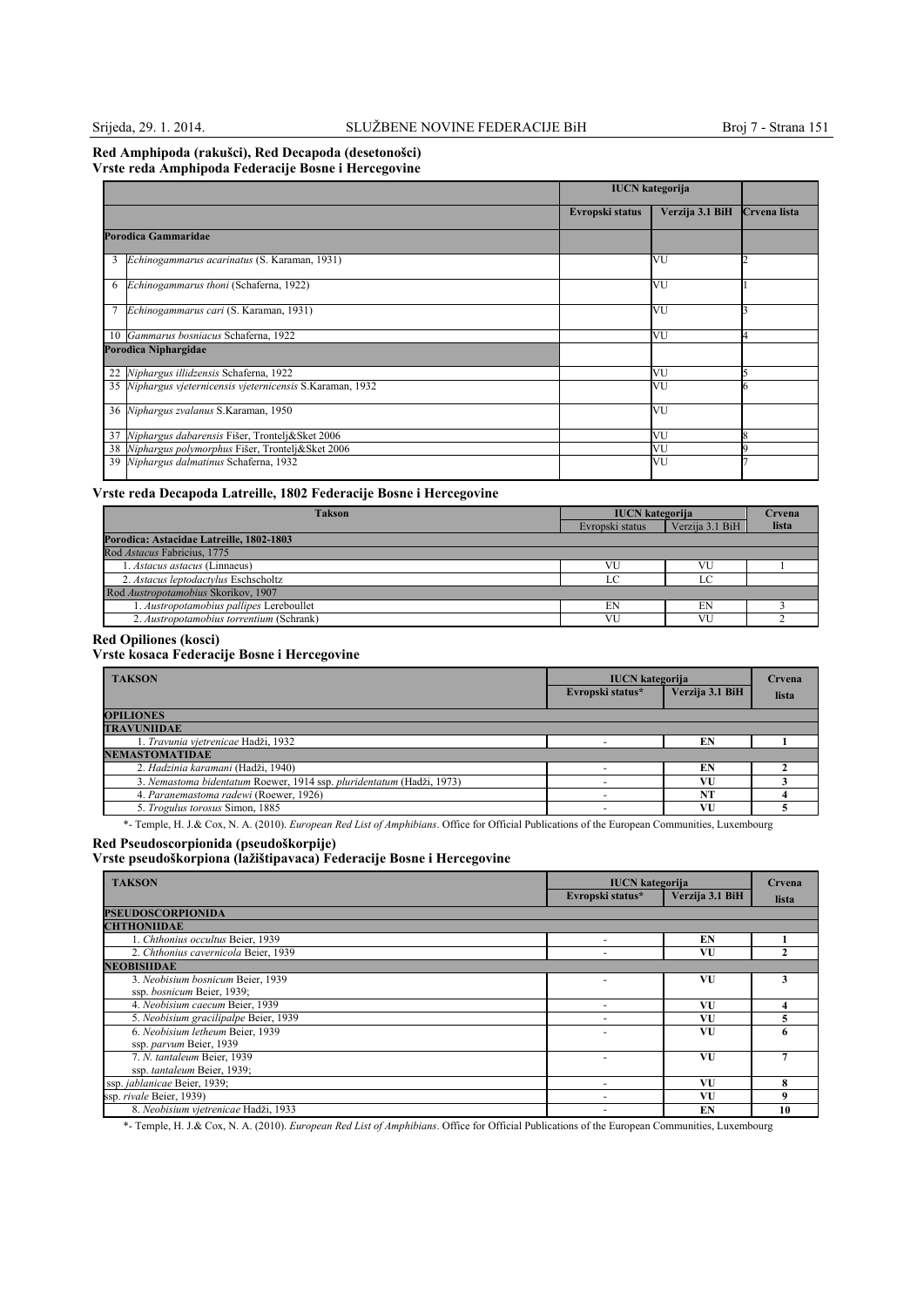## **UGROŽENE VRSTE GLJIVA FEDERACIJE BOSNE I HERCEGOVINE PO KATEGORIJAMA Nedovoljno podataka (DD)**

| 1. Agaricus essettei Bon                                                        | Požutica                                         |
|---------------------------------------------------------------------------------|--------------------------------------------------|
| 2. Agaricus urinascens (Moll. & J. Schäff.) Sing.                               | Kračun                                           |
| 3. Agaricus xanthoderma Genevier                                                | Karbolova pečurka                                |
| 4. Aleuria aurantia (Fr.) Fuckel                                                | Crvena pločarica                                 |
| 5. Amanita aureola Kalchbr.                                                     | Ogoljena muhara                                  |
| 6. Amanita caesarea (Scop.: Fr.) Pers.                                          | Blagva                                           |
| 7. Amanita ovoidea (Bull.: Fr.) Quél.                                           | Bijela blagva                                    |
| 8. Amanita phalloides (Fr.) Link var. alba Gilb.                                | Bijela pupavka                                   |
| 9. Asterophora parasitica (Bull.: Fr.) Sing.                                    | Nametnička dvotrusnica                           |
| 10. Boletus albidus Rocques                                                     | Gorki vrganj                                     |
| 11. Boletus rubellus Krombh.                                                    | Mijenka                                          |
| 12. Clitocybe maxima (Fl. Wett.: Fr.) Kummer                                    | Velika martinčica                                |
| 13. Coprinus picaceus (Bull.: Fr.) Gray                                         | Šarena gnojištarka                               |
| 4. Cortinarius praestans (Cordier) Gill.                                        | Jestiva koprenka                                 |
| 15. Cortinarius violaceus (L. ex Fr.) Fr.                                       | Ljubičasta koprenka                              |
|                                                                                 |                                                  |
| 16. Creolophus cirrhatus (Pers.: Fr.) Karst.                                    | Bodljikasti igličar                              |
| 17. Cyathus stiatus (Huds.) Wied.                                               | Prugasta košarica                                |
| 18. Dendropolyporus umbellatus (Pers.: Fr.) Jül.                                | Zec-gljiva                                       |
| 19. Gomphus clavatus S. F. Gray                                                 | Grimizna lisičarka                               |
| 20. Grifola frondosa (Dicks.: Fr.) Gray                                         | Klepetača                                        |
| 21. Gyrodon lividus (Bull.: Fr.) Sacc.                                          | Žuti johovac                                     |
| 22. Gyromitra gigas (Krombh.) Cooke                                             | Veliki hrčak                                     |
| 23. Gyromitra infula (Schaff.) Fr.                                              | Rogati hrčak                                     |
| 24. Gyroporus cyanescens (Bull.: Fr.) Quél                                      | Sljezovac                                        |
| 25. Helvella crispa (Scop.) Fries                                               | Jesenji hrčak                                    |
| 26. Helvella lacunosa Afz.: Fr.                                                 | Jamičasti hrčak                                  |
| 27. Hericium coralloides (Scop.: Fr.) Pers.                                     | Koraljni igličar                                 |
| 28. Hygrocybe nivea (Scop.) Murrill.                                            | Snježna sočnica                                  |
| 29. Hygrocybe pratensis (Pers.: Fr.) Murr.                                      | Livadska sočnica                                 |
| 30. Hygrocybe punicea (Fr.: Fr.) P. Kumm.                                       | Velika vlažnica                                  |
| 31. Hygrophorus camarophyllus (Alb. et Schwein.: Fr.) Dumée, Grandjean et Maire | Švedska puževica                                 |
| 32. Hygrophorus chrysodon (Batsch: Fr.) Fr.                                     | Zlatna puževica                                  |
| 33. Hygrophorus hypothejus (Fr.: Fr.) Fr.                                       | Borova puževica                                  |
| 34. Hygrophorus poetarum R. Heim                                                | Pjesnička puževica                               |
| 35. Leptopodia elastica (Bull.: St-Amans) Boud.                                 | Elastični hrčić                                  |
| 36. Leucopaxillus candida (Bres.) Sing.                                         | Bijela debeljača                                 |
| 37. Limacella guttata (Fr.) Konr. & Maubl.                                      | Kapljičasta ljepljivica                          |
| 38. Lycoperdon mammaeforme Pers.: Pers.                                         | Sisasta puhara                                   |
| 39. Meripilus giganteus (Pers.: Fr.) P. Karst.                                  | Veliki žbunac                                    |
| 40. Mutinus caninus (Huds.: Fr.) Fr.                                            | Pasji stršak                                     |
| 41. Mycena crocata (Schrad: Fr.) Kumm.                                          | Šafranasta šljemovka                             |
| 42. Mycena haematopus (Pers.: Fr.) Kumm.                                        | Krvotočna šljemovka                              |
| 43. Mycena renati Quel.                                                         | Žutonoga šljemovka                               |
| 44. Otidea onotica (Pers.) Fuckel                                               | Magareće uho                                     |
| 45. Peziza micropus Persoon                                                     | Smeđa čašica                                     |
| 46. Peziza violacea Pers.                                                       | Ljubičasta čašica                                |
| 47. Polyporus badius (Pers.) Schw.                                              | Crnonogi rupičar                                 |
| 48. Polyporus brumalis (Pers.: Fr.) Fr.                                         | Zimski rupičar                                   |
| 49. Ramaria formosa Pers.: Fr.                                                  | Trobojna griva                                   |
| 50. Scutellinia scutellata (L.: St. Amans) Lambotte                             | Stitasta tanjurica                               |
| 51. Sparassis crispa Wulf.: Fr.                                                 | Kovrđava kokica                                  |
| 52. Spathularia flavida Pers: Fr.                                               | Žuta lopatičarka                                 |
| 53. Strobilomyces strobilaceus (Scop.: Fr.) Berk.                               |                                                  |
| 54. Stropharia semiglobata (Batsch: Fr.) Quél.                                  | Kuštravac                                        |
|                                                                                 | Polukuglasta strnišnica<br>Narandžasta vitezovka |
| 55. Tricholoma aurantium (Schff.: Fr.) Ricken                                   |                                                  |
| 56. Tylopilus felleus (Bull.: Fr.) Karst.                                       | Žučara                                           |
| 57. Verpa conica Shwartz: Persoon                                               | Prstasta smrčkovica                              |
| 58. Volvariella surecta (Knapp.) Sing.                                          | Parazitska ovojnjača                             |
| 59. Xerocomus badius (Fr.: Fr.) Gilb.                                           | Kestenjasti vrganj                               |

## **Gotovo ugroženi (NT)**

| c.<br>Schtt<br><b>L+</b><br>hepatica<br>ustulina<br>. | <b>Tetrenka</b> |
|-------------------------------------------------------|-----------------|
| Phaeolepiota aurea v<br>Maire<br>Matt.<br>.           | ∠latna štītarka |